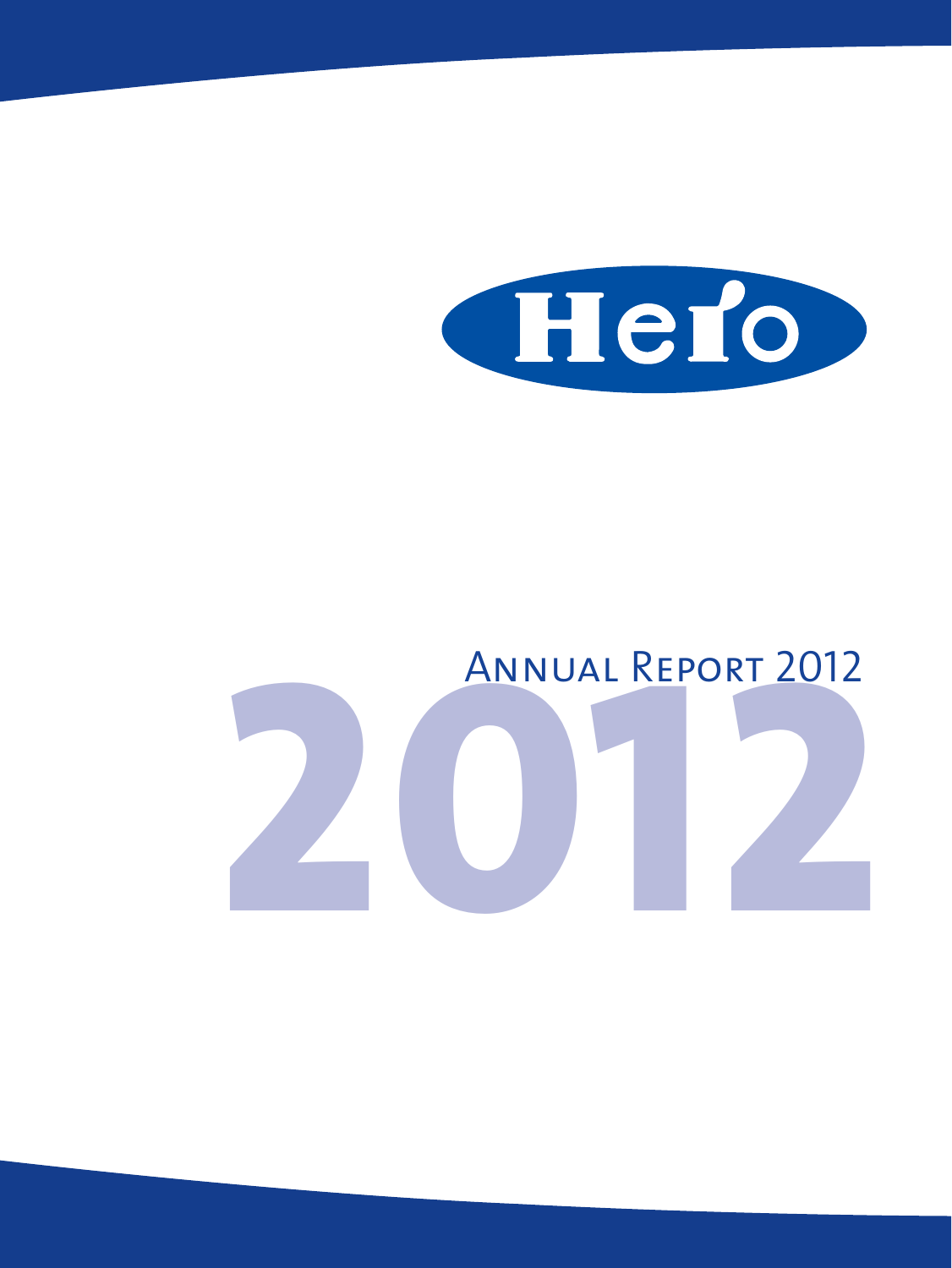## **Contents**

- 2 3-Year Key Figures
- 3 Organization
- 4 Chairman Message
- 6 CEO Message
- 8 Consolidated Income Statement Hero Group
- 9 Comprehensive Income Hero Group
- 10 Consolidated Balance Sheet Hero Group
- 12 Changes in Equity Hero Group
- 13 Consolidated Cash Flow Statement Hero Group
- 14 Accounting Principles
- 39 Notes to the Consolidated Financial Statements
- 70 Corporate Governance
- 71 Report of the Statutory Auditor
- 72 Statutory Financial Statements of Hero AG
- 77 Appropriation of Available Earnings
- 78 Report of the Statutory Auditors of Hero AG
- 79 Subsidiaries and Participations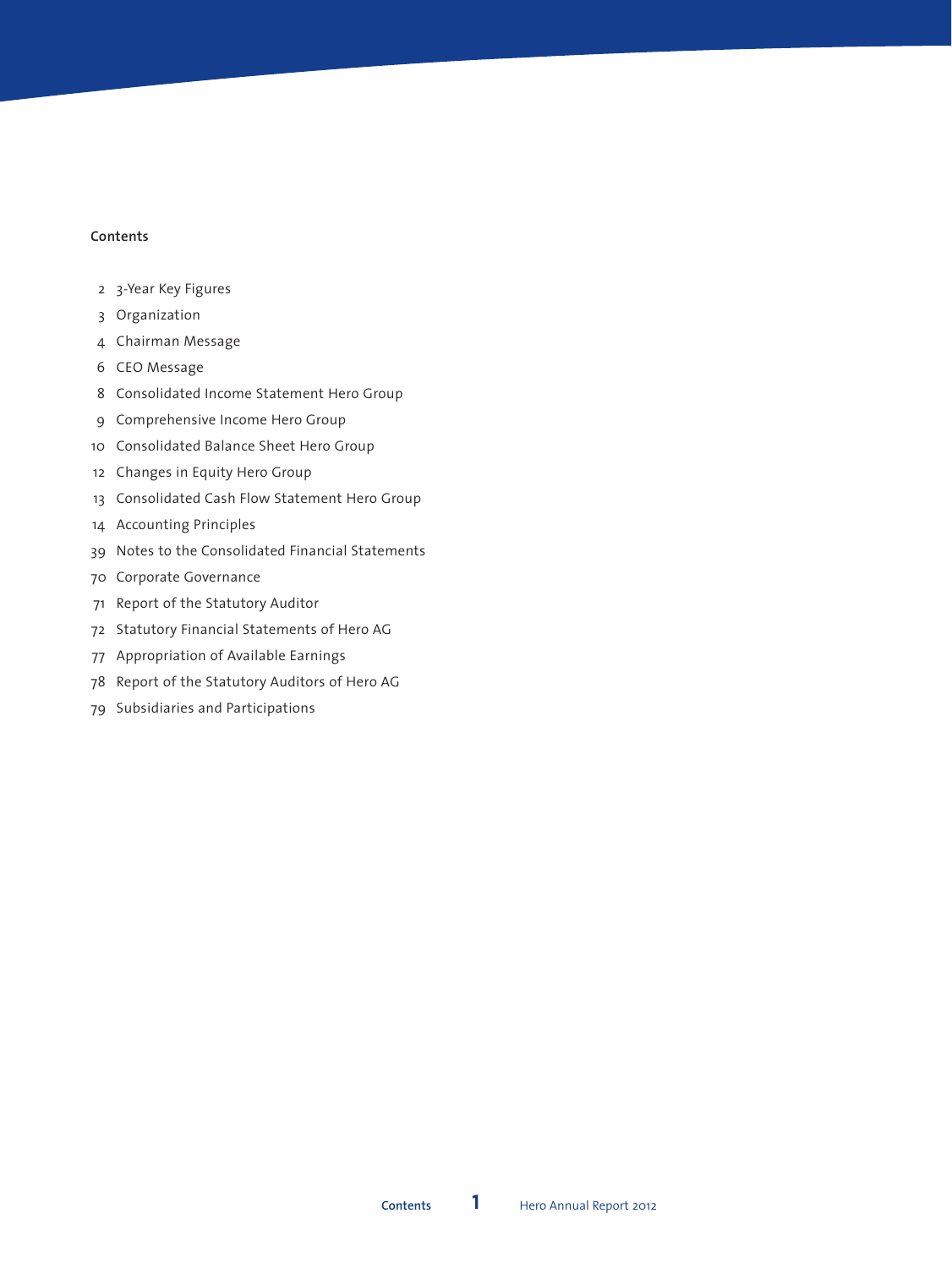# **3-Year Key Figures**

| in CHF 1000.-                                     |        | 2012     | 2011                   | 2010     |
|---------------------------------------------------|--------|----------|------------------------|----------|
| <b>Consolidated results</b>                       |        |          |                        |          |
| Net sales                                         |        | 1429 252 | 1431100                | 1665242  |
| Change to previous year                           | in $%$ | (0.1)    | (14.1)                 | (6.7)    |
| Net income (equity holders)                       |        | 37739    | 4 3 8 0 <sup>*</sup>   | 143 130  |
| Change to previous year                           | in %   | 761.6    | (96.9)                 | 498.0    |
| Cash flow from operations                         |        | 124 789  | (20 490)               | 68988    |
| Change to previous year                           | in $%$ | 709.0    | (129.7)                | 72.0     |
| Net debt                                          |        | 235 153  | 375 128                | 319 125  |
| Change to previous year                           | in $%$ | (37.3)   | 17.5                   | (8.3)    |
| Consolidated balance sheet                        |        |          |                        |          |
| Non-current assets                                |        | 1362471  | 1344792 <sup>"</sup>   | 1393 263 |
| Current assets                                    |        | 632080   | 700 833                | 673 034  |
| Current liabilities                               |        | 580 275  | 601927                 | 538 293  |
| Long-term liabilities                             |        | 371 556  | 468 580 <sup>°</sup>   | 543 703  |
| <b>Total liabilities</b>                          |        | 951830   | 1070 507 <sup>"</sup>  | 1081996  |
| Equity attributable to owners of the parent       |        | 1038 270 | 952 357 <sup>"</sup>   | 954 563  |
| Non-controlling interests                         |        | 4450     | 22761                  | 29 738   |
| Balance sheet total                               |        | 1994 551 | 2 045 625 <sup>*</sup> | 2066297  |
| Miscellaneous data                                |        |          |                        |          |
| Capital expenditure (property, plant & equipment) |        | 45 163   | 67901                  | 115 629  |
| Consolidated depreciation                         |        | 39 745   | 26 9 84                | 28 841   |
| Headcount (Heads)                                 | Number | 4366     | 4 1 4 4                | 3 9 5 2  |
| Net sales per employee                            | in CHF | 327 360  | 345 343                | 421 367  |

\*)Restatement due to early adoption of IAS 19 revised.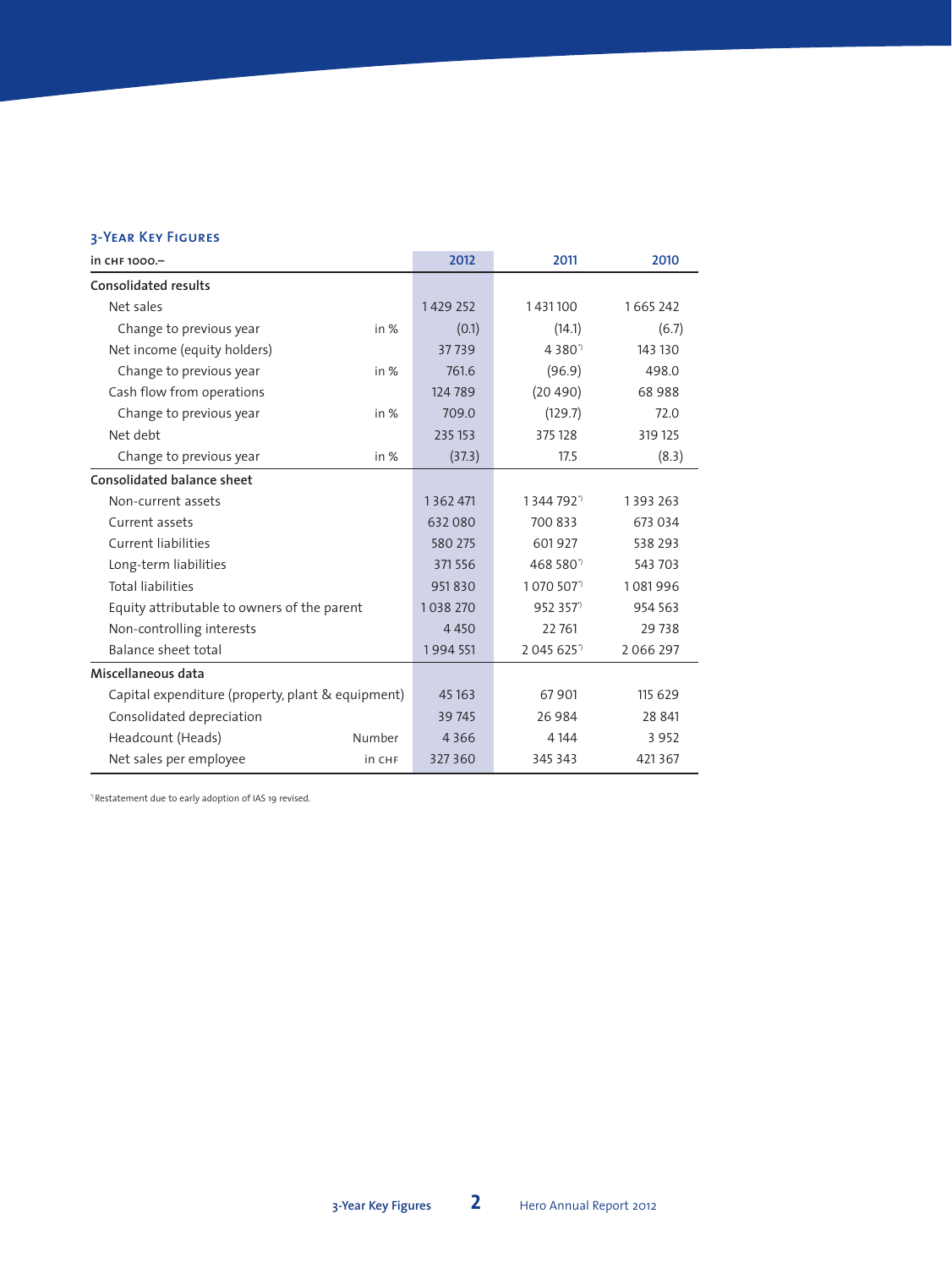# **Organization**

#### **Companies**

Hero Schweiz Beech-Nut (USA) Cap'Fruit (France, disposed February 29, 2012) Hero Czech + Slovakia Hero España Hero Huishan (China, disposed August 30, 2012) Hero Italia Hero Nederland Hero Polska + Hungary Hero Portugal Hero Russia + Ukraine Hero Turkey Hero UK Organix (UK) Schwartau (Germany) Semper (Sweden) Signature Brands (USA) Vitrac (Egypt)

#### **Group Management**

Rob Versloot (CEO since September 4, 2012, before Executive Vice President) Peter Amon (CEO from January 16, 2012 until September 4, 2012) René Bänziger (Deputy CEO, interim CEO from January 1 to January 15, 2012) Stephan Schopp (CFO since April 1, 2012) Andrew Lawson (CFO until March 31, 2012) Markus Lenke (Executive Vice President) Hans Huistra (Executive Vice President since April 1, 2012) Jim Schneider (Executive Vice President until February 12, 2013)

#### **Board of Directors**

Dr. Arend Oetker (Chairman until December 31, 2012, Honorary Chairman since January 1, 2013) Dr. Hasso Kaempfe (Chairman since January 1, 2013, Board member since January 1, 2012) Herbert J. Scheidt (Vice-Chairman) Dr. Hagen Duenbostel (since January 1, 2012) Michael Pieper

## **Auditors**

Ernst & Young Ltd., Zurich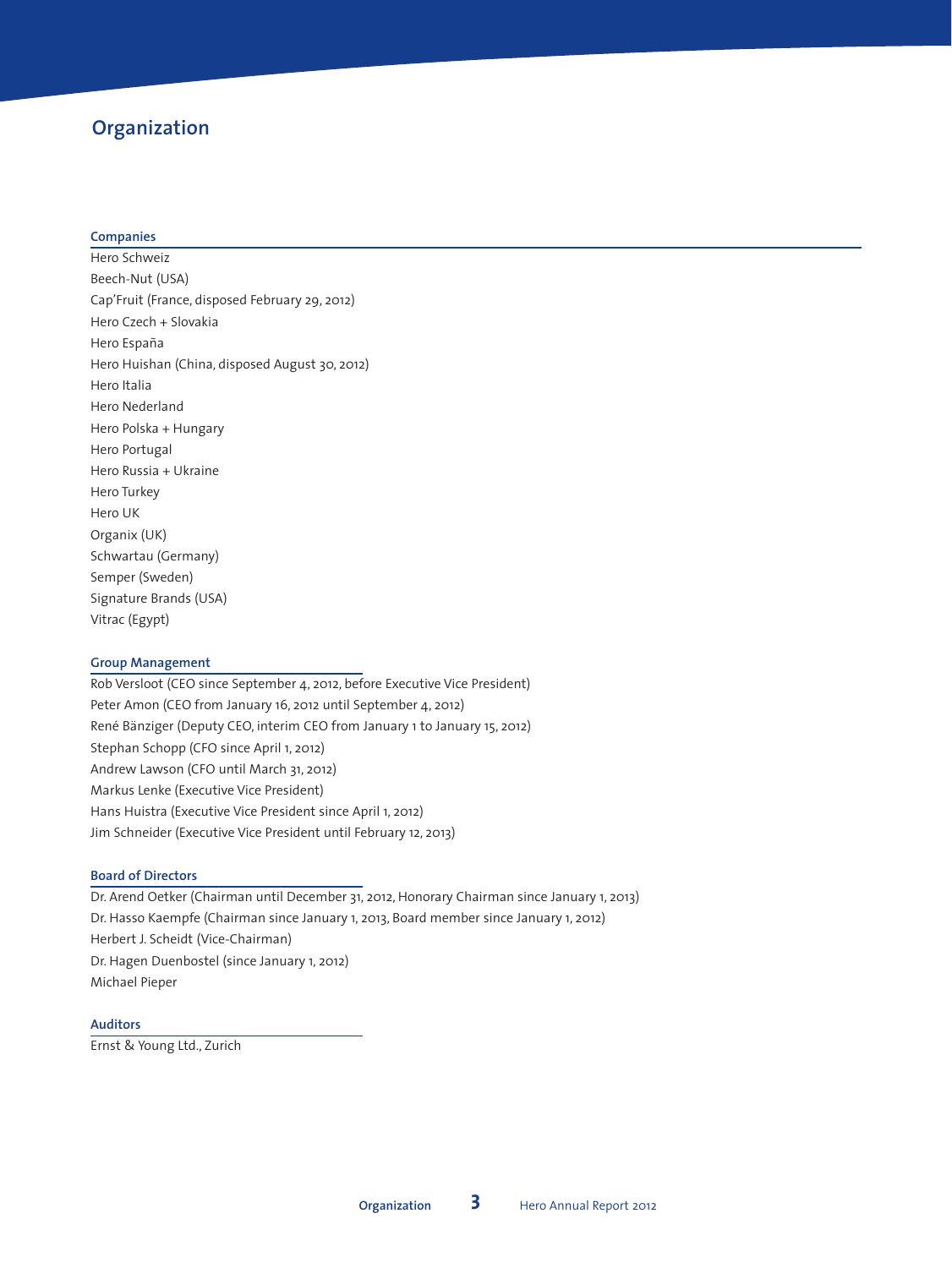# **Chairman Message**

## **As the new chairman of the Hero Group, I take great pleasure in presenting to you our Annual Report for 2012.**

The year 2012 was a year of transition – both in terms of organizational changes as well as strategic focus. In the Board of Directors, Dr. Hagen Duenbostel and I joined as of January 1, 2012. Under the continued leadership of Dr. Arend Oetker, both as majority shareholder as well as Chairman, the Board developed clear roles and responsibilities and interacted frequently with the Executive Board on the definition of the strategic orientation of the Group. As part of this process, Peter Amon, who joined the Group from outside as new CEO in January 2012, elected to leave Hero in September 2012. The Board was able to identify an internal successor and appointed Rob Versloot as new CEO as of September 4, 2012. As of April 1, Stephan Schopp who had previously been CFO of Schwartauer Werke, joined the Executive Board as Chief Financial Officer (CFO) replacing Andrew Lawson who decided to leave the Group. In addition, Jim Schneider retired from the Executive Board as of February 12, 2013. With these changes, the Executive Board now consists of five competent managers who add in total more than 50 years of experience inside the wider Hero Group. Together with the Board of Directors, the Group's strategy has been developed and aligned to support the Group's ambition to profitably grow in those core markets and segments which remain unchanged.

After the successful transformation and as part of his long-term succession plan, Dr. Arend Oetker passed the responsibilities of the chairman's role to me as of January 1, 2013. Dr. Arend Oetker has taken this role since 1997. Under his leadership, the Group has undergone significant changes including a clear focus on its core categories, Infant Nutrition and Fruit, an inter nationalization through major investments in North

America, China as well as other fast growing regions, and expansion of the production footprint of the Group around the globe. On behalf of both Boards, I wish to express our sincere thanks to Dr. Oetker for his professional guidance, strong leadership and passion to drive the business to sustainably innovate and grow. I take great pride in continuing this path to sharpen the Group's core competencies and expand as a familyowned company into the growth markets in our core segments. Dr. Arend Oetker will continue to contribute to our strategic discussion in his new role as Honorary Chairman to the Board of Directors.

Despite these organizational changes, I am happy to report that the Hero Group made considerable improvements versus an unsatisfactory financial performance in 2011. Despite challenging economic conditions in some European countries, the Group was able to deliver a modest organic growth of 1.7%. Each region, as well as all core categories, contributed to this positive trend with exceptional growth rates in Egypt, Russia, Netherlands and Sweden. Foreign exchange differences were beneficial for the first time in three years. With a growing Chinese demand for high quality, European infant milk formula, the approach to the Chinese market developed into an export model. As a consequence, the existing joint venture was exchanged for a shareholding in the holding company of the former joint venture partner. The remaining local organization was dissolved and an export structure out of the Netherlands was implemented. The share exchange as well as the completion of the divestment of Cap'Fruit contributed positively with CHF 29 million to the Group's performance. With a clear focus on cash management and a reduction in capital expenditure, the Group achieved an impressive improvement in free cash resulting for the first time in a reduction of total net debt.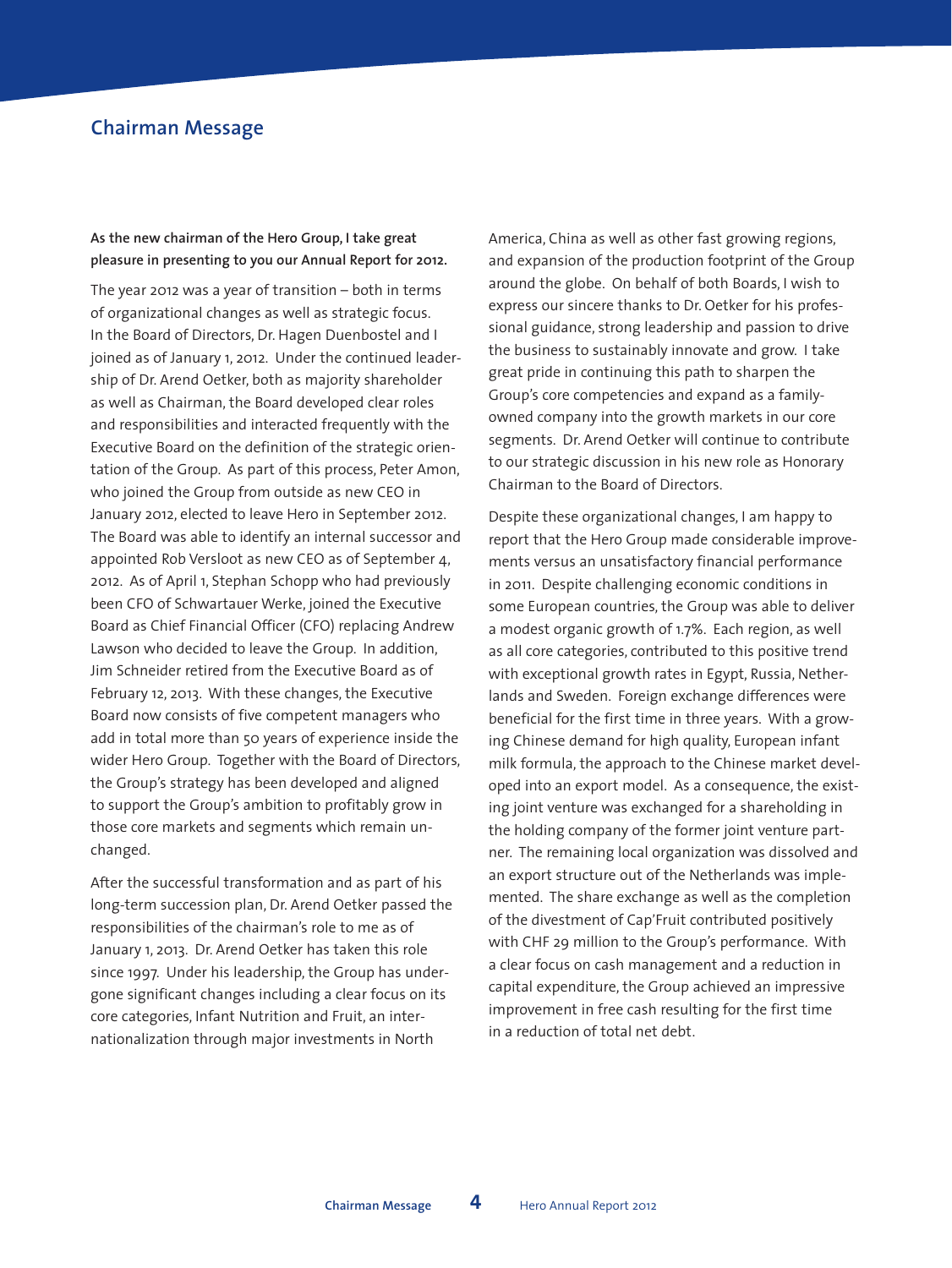Going into 2013, the Group is well positioned to continue its path of profitable growth in its core segments Infant and Jams and to further improve in our profitable niche segments. In Europe, we will continue to build on our strong positions in established markets and grow or maintain our positions. Eastern Europe and the Middle-East-Africa markets are important growth regions to further develop and profitably grow our existing business. In North America, initiatives are underway to further leverage the state-of-the-art production facility in infant food. Significant progress is expected from the newly established activities in China underlined by a strong demand from Chinese mothers for high quality infant food and an increasing political focus on this segment. These commercial initiatives are supported by a clear Group focus on realizing synergies from past investments and improving operational excellence throughout the organization. The Group has developed a clear strategic agenda which will result in strong and sustainable cash flows that support the Group going forward.

During the first year of my engagement with the Hero Group, I experienced a unique entrepreneurial, passionate culture executed by strong highly qualified local teams. I would like to take this opportunity to express my gratitude to the Executive Board as well as to all employees of the Group for their rigorous engagement and achievements in the past year despite the ongoing reorganization and strategic changes. With this high level of professionalism as well as the joint spirit of further developing the Hero Group combined with a very supportive long-term oriented shareholder, the Group is well positioned to achieve its ambitious mid-term targets and grow to new heights in the coming years.

Please review the information contained in the Annual Report on the development of Hero in 2012. The financial statements have been prepared in accordance with International Financial Reporting Standards.

On behalf of the Board of Directors

Dr. Hasso Kaempfe Chairman

Accyle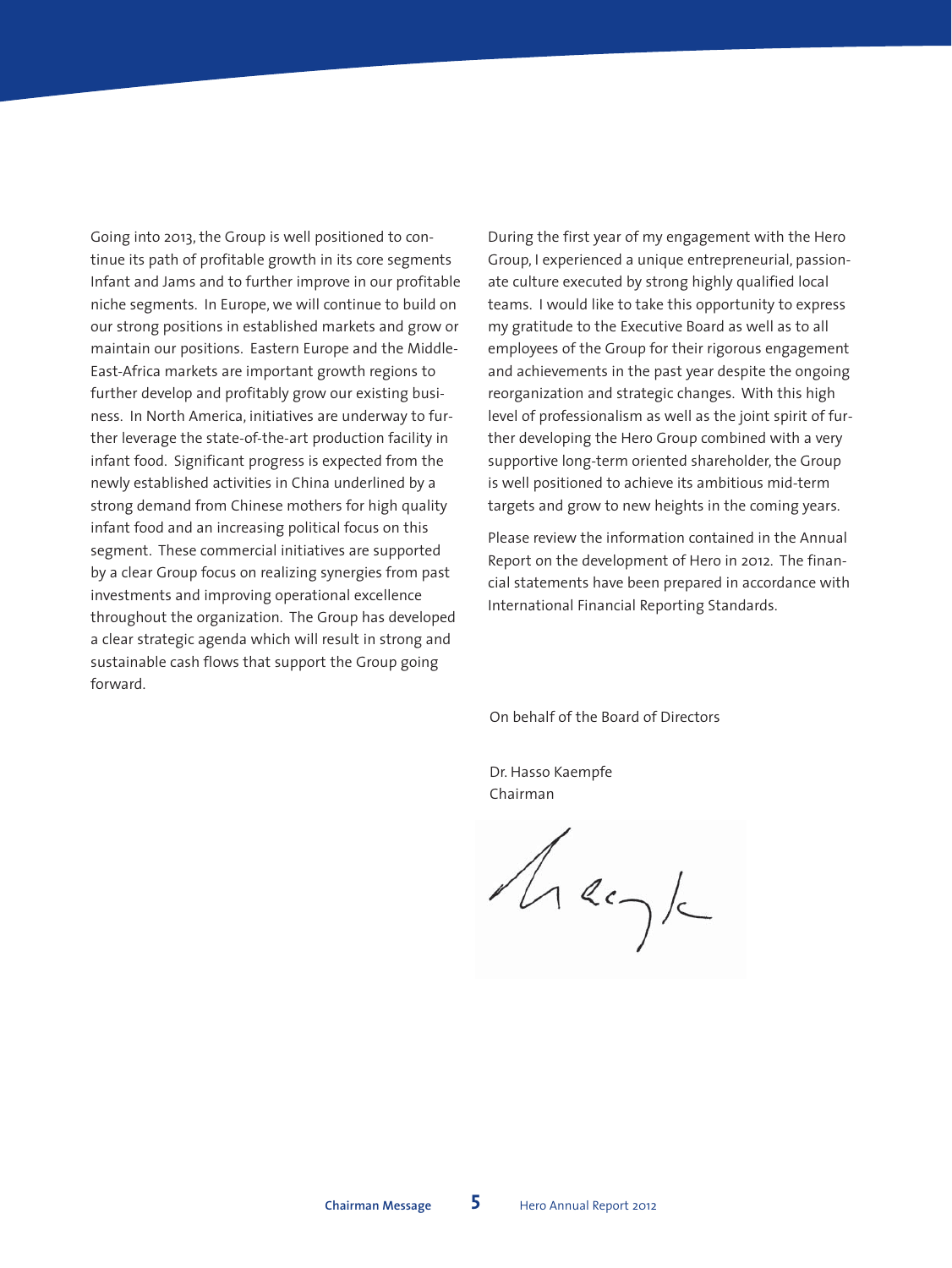# **CEO Message**

The year 2012 was characterized by significant changes in both organization and strategy and led to, amongst others, my appointment to the position of CEO in September. After joining the Group 4 years ago and having served on the Executive Board since 2011, I feel honored and motivated to take on this new responsibility and steer the Group – together with my colleagues in the Executive Board – towards improved performance in the coming years.

In this respect, I am happy to be able to announce that the overall 2012 results of the Hero Group showed significant improvements versus prior years.

The profitability of the Group increased significantly and EBIT improved from CHF 33.7 m in 2011 to CHF 90.0 m for the reporting period and net income improved to CHF 37.7 m. Nevertheless, we feel that there is still lots of potential for substantial improvement in the coming years.

Our focus on working capital management and reduced capital expenditures led to a very strong improvement in our free cash flow and helped to reduce our net debt substantially from CHF 385 m to CHF 235 m including a shareholder contribution from a hybrid instrument with a value of CHF 70 m. In combination with a solid improvement in profitability, the Group's net debt to EBITDA ratio improved from 3.3x to a level of 1.5x in 2012.

Excluding deconsolidation effects in Germany and France, the Group achieved an organic growth rate of 1.7% – in line with comparable market participants but below our own ambitious targets. Despite ongoing challenging market conditions in many European consumer markets, we were able to deliver growth rates in our core categories Infant (+1.0%) and Fruit (+2.3%). The Infant category accounts now for 42% of total sales with Jam contributing 21%. Our European markets contributed 2.1% with good performances in the Netherlands, Sweden, Italy and Germany. In Spain, despite extremely challenging circumstances, Hero was able to achieve a stable top line performance with improved profitability. The North American market

was marginally positive with a negative contribution from our infant business but first signs for performance im provement at Beech-Nut were visible giving confidence for 2013. The Group posted moderate growth in its CEEMEA region with reasonable performances in Egypt (+9.4%) and Russia (+9.2%) offset by more modest growth in other markets in the region. Infant milk formula exports to China showed exceptional profitable growth, driven by a strong increase in Chinese demand for imported, premium, high quality and safe infant milk formulas. We will continue to nurture our export strategy and strengthen our distribution partnership as China is and will remain the number 1 growth market in infant nutrition. At the same time we decided to swap our shareholding in our local Chinese Joint Venture (Hero-Huishan) into a shareholding in the Huishan holding company. The transaction resulted in a non-cash gain of CHF 25.2 m and ended the required cash outflow to finalize the production facility and implementation of an own Chinese sales structure, formerly established in the Chinese joint venture. Going forward our commercial and strategic focus in China will be on exports of infant milk from our European markets.

To reflect the increasing destabilization of the Egyptian economic environment, the Group decided to cautiously reduce its mid-term expectations for Vitrac, resulting in an impairment charge on its goodwill of CHF 9.8 m. In addition, we decided to fully write down the former Beechnut production facilities in Canajoharie and Fort Plaine to reflect the risk for a potential sale of these assets and the ongoing maintenance costs for the unused sites.

With inauguration of a new jam factory in Germany in October, the Group completed its substantial investment program over the last years. With new facilities in Beech-Nut, Turkey, Egypt, Schwartau and Switzerland, as well as extensions in many other production facilities, the Group now enjoys a state-of-the-art supply chain which facilitates innovative and price competitive offerings across our markets and products. Consequently we do expect a reduced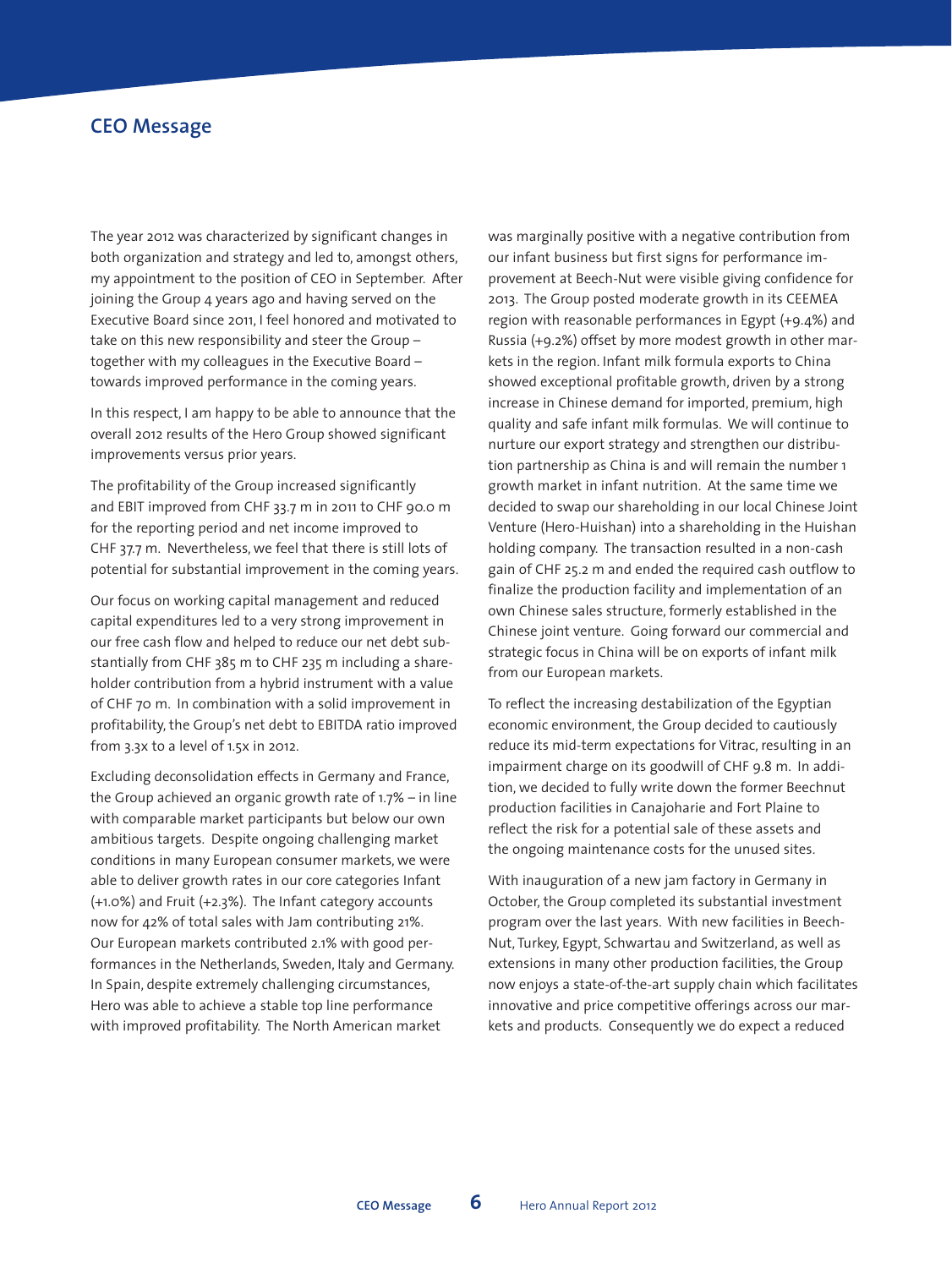cash outflow for CAPEX and lower maintenance costs. In line with the finalization of the expansion program, we put increased focus on integrating and optimizing our supply set-up. We have implemented key projects throughout the Group to ensure a lean infrastructure, a more efficient and conscious utilization of resources and to drive operational excellence throughout all levels of the organization. In addition, we have adjusted structural costs at both, local and headquarter levels. However, despite these changes we were able to substantially reduce the restructuring costs that heavily impacted the Group's performance during the past years.

Compared to the last periods, the Group has been less active in M&A. In February, we completed the sale of our French fruit puree business Cap'Fruit resulting in a book gain of CHF 3.8 m. In the U.S. we sold the remaining 50% shareholding in the joint venture Hero WhiteWave, previously used to market our chilled liquid fruit products under the Fruit-2-day brand in the U.S. which we seized in 2011.

To support the Group's strategic initiatives and to further drive a reduction in net debt, the shareholder has again elected to forgo a dividend payment for the financial year 2012. However, the Board of Directors approved the coupon and interest payments to all hybrid capital investors.

For 2013, we remain cautiously optimistic and expect to accelerate our organic growth to 3%. We believe that the economic environment in Europe, in particular in Spain, will remain very challenging. We expect moderate growth to come from the USA and strong growth from our emerging markets, in particular China. To further enhance profitability we have initiated a number of projects that will reduce our cost structure and improve our margin profile across all our segments. We will increase our efforts to establish LEAN and GREEN practices in all our supply points in order to gain sustainable margin improvements.

Innovation will become a more important element of our activities in 2013. In parallel, the Group will continue its efforts to further drive cash management and improve our working capital.

On behalf of the Hero Executive Board, I would like to express our gratitude for the continuous support of the Oetker family. In particular, our thanks and respect go out to Dr. Arend Oetker, who in his new role of Honorary Chairman will continue to steer and support us. In addition, the members of the Board of Directors, under the leadership of our new Chairman, Dr. Hasso Kaempfe, and by virtue of their experience and expertise, have also been a great source of advice and support for which we would like to thank them deeply.

After completing the changes in the Board of Directors and the Executive Board, we now have a strong and motivated team in place, eager to implement our new mission, vision and strategy aimed at achieving profitable growth in our core segments and markets. However, all initiatives and achievements are only possible thanks to the passionate and dedicated contribution of our employees in all countries and units. For this commitment, drive and support I would like to express my sincere thanks.

Rob Versloot

Chief Executive Officer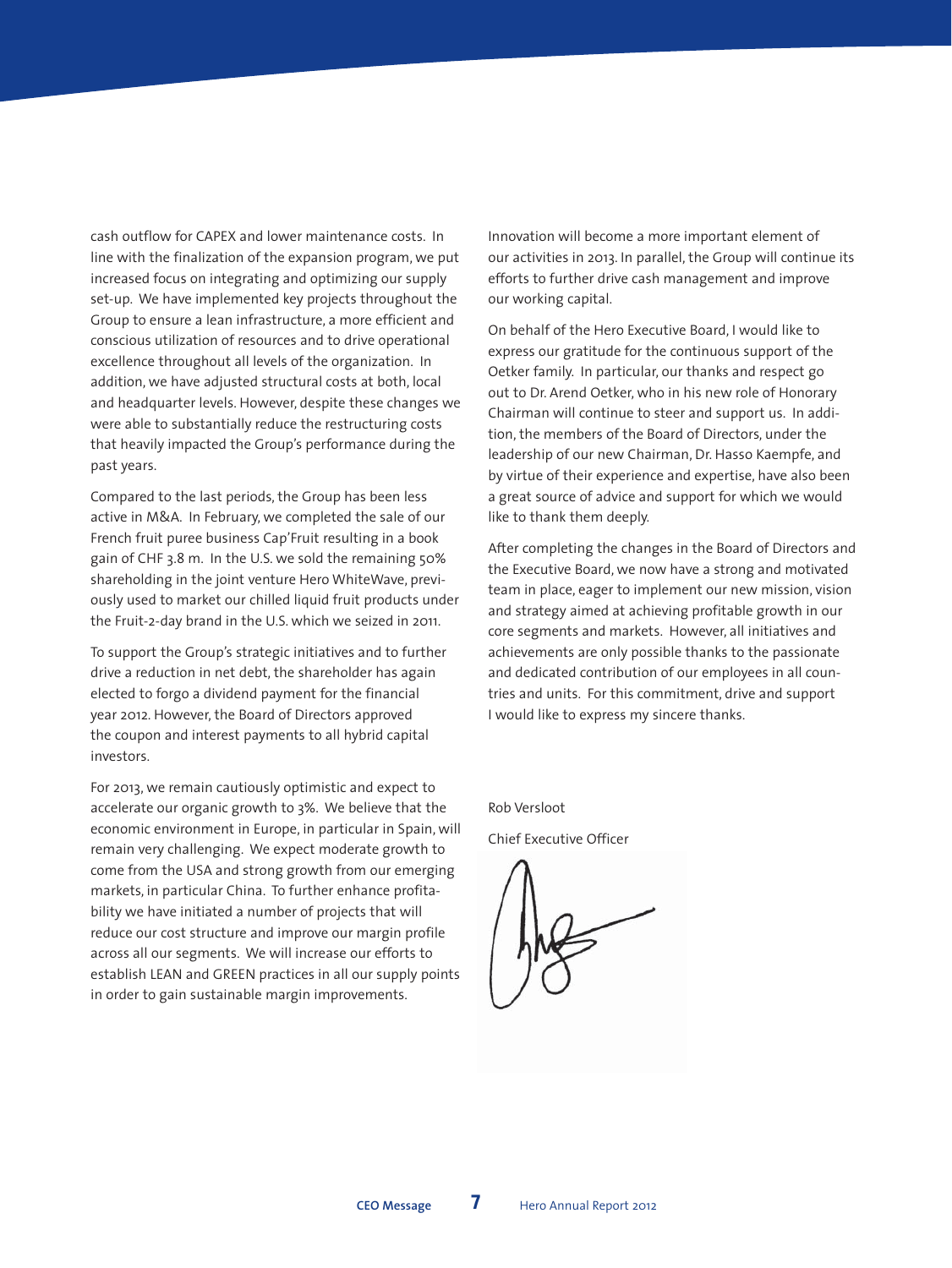# **Consolidated Income Statement**

**for the year ended December 31 Hero Group in chf 1000.–**

| <b>Continuing operations</b>                            | <b>Note</b> | 2012      | 2011                |
|---------------------------------------------------------|-------------|-----------|---------------------|
| <b>NET SALES</b>                                        |             | 1429 252  | 1431100             |
| Cost of sales                                           |             | (916 537) | (905893)            |
| Gross profit                                            |             | 512 715   | 525 207             |
| Distribution expense                                    |             | (78567)   | (79441)             |
| Advertising and promotion                               |             | (137897)  | (143336)            |
| Marketing and sales                                     |             | (89642)   | (85 507)            |
| Research and development                                |             | (10 171)  | (10093)             |
| Administrative expense                                  |             | (109195)  | $(90485)^{\gamma}$  |
| Sundry income                                           |             | 18 577    | 7 2 0 2             |
| Amortization / Impairment                               | 8, 9, 24    | (35 217)  | (55484)             |
| Other income / (expense)                                | 1           | 19 230    | (35 274)            |
| Operating profit                                        |             | 89833     | 32789               |
| Finance income                                          | 3           | 11897     | 23 178              |
| Finance expense                                         | 3           | (58592)   | (73825)             |
| Share in result of associated companies                 | 10          | 43        | (18573)             |
| Income / (loss) before tax                              |             | 43 181    | (36 431)            |
| Income tax (expense) / income                           | 6           | (10 876)  | 34 087 <sup>"</sup> |
| INCOME / (LOSS) FOR THE YEAR FROM CONTINUING OPERATIONS |             | 32 305    | (2344)              |
| Attributable to:                                        |             |           |                     |
| Owners of the parent                                    |             | 37739     | 4 3 8 0 1           |
| Non-controlling interests                               |             | (5434)    | (6724)              |
| NET INCOME / (LOSS)                                     |             | 32 305    | (2344)              |

\*) Restatement due to early adoption of IAS 19 revised.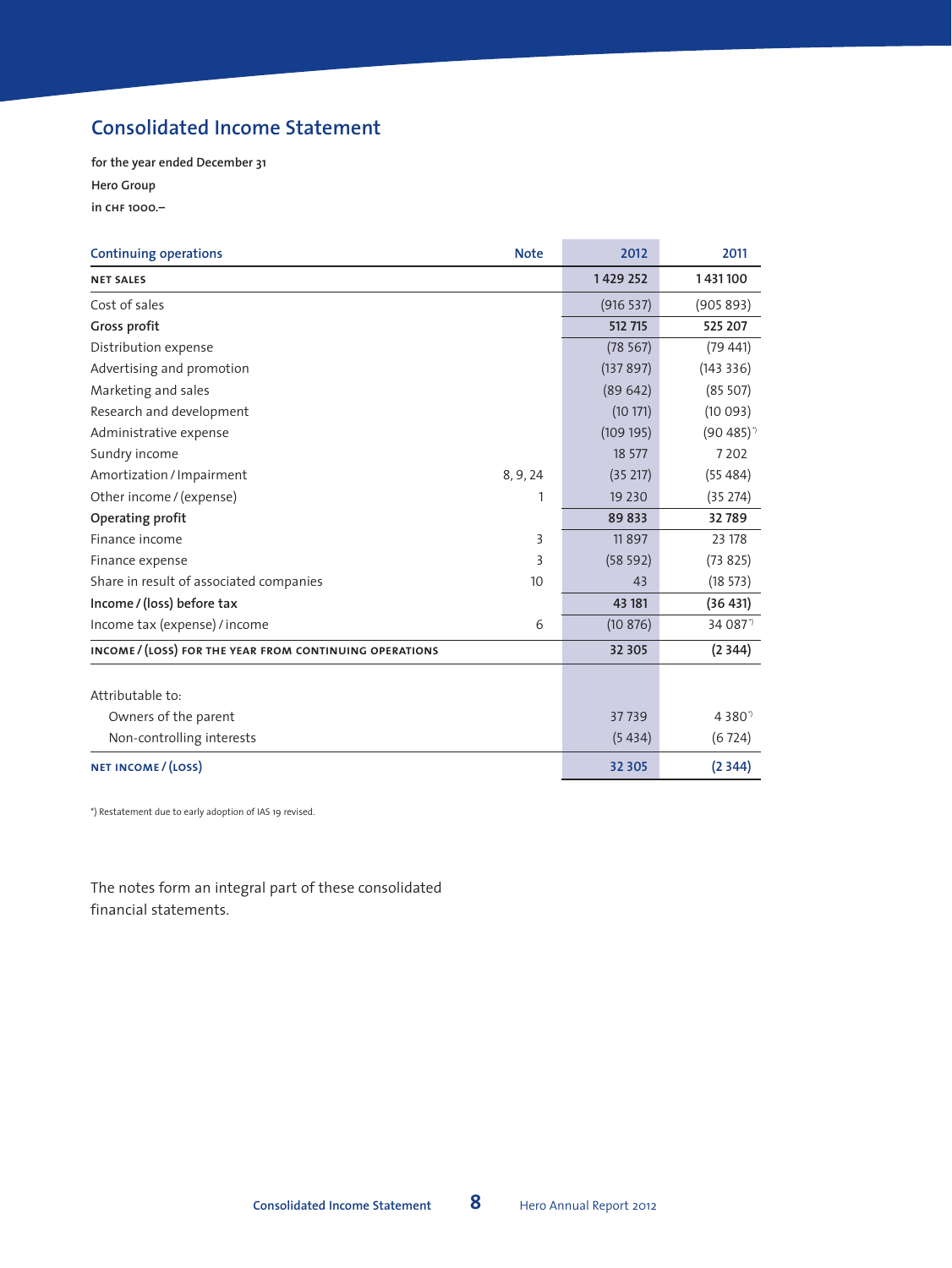# **Comprehensive Income**

**for the year ended December 31**

**Hero Group**

**in chf 1000.–**

|                                                                 | 2012     | 2011                    |
|-----------------------------------------------------------------|----------|-------------------------|
| NET INCOME / (LOSS)                                             | 32 305   | $(2344)$ <sup>"</sup>   |
| Other comprehensive income                                      |          |                         |
| Exchange differences on translating foreign operations          | 7 2 9 6  | $(3\;407)$ <sup>*</sup> |
| Revaluation of land and buildings                               | (422)    |                         |
| Remeasurements                                                  | (6 817)  | $(8104)^{1}$            |
| Available-for-sale investments                                  | 15 2 5 9 |                         |
| Income tax relating to components of other comprehensive income | (922)    | $1888^{\circ}$          |
| OTHER COMPREHENSIVE INCOME FOR THE YEAR, NET OF TAX             | 14 3 9 4 | (9623)                  |
| <b>TOTAL COMPREHENSIVE INCOME FOR THE YEAR</b>                  | 46 699   | (11967)                 |
| Total comprehensive income attributable to:                     |          |                         |
| Equity holders of the company                                   | 51903    | $(4991)$ <sup>*</sup>   |
| Non-controlling interests                                       | (5204)   | (6976)                  |
| <b>COMPREHENSIVE INCOME FOR THE YEAR</b>                        | 46 699   | (11967)                 |

\*) Restated due to early adoption of IAS 19 revised.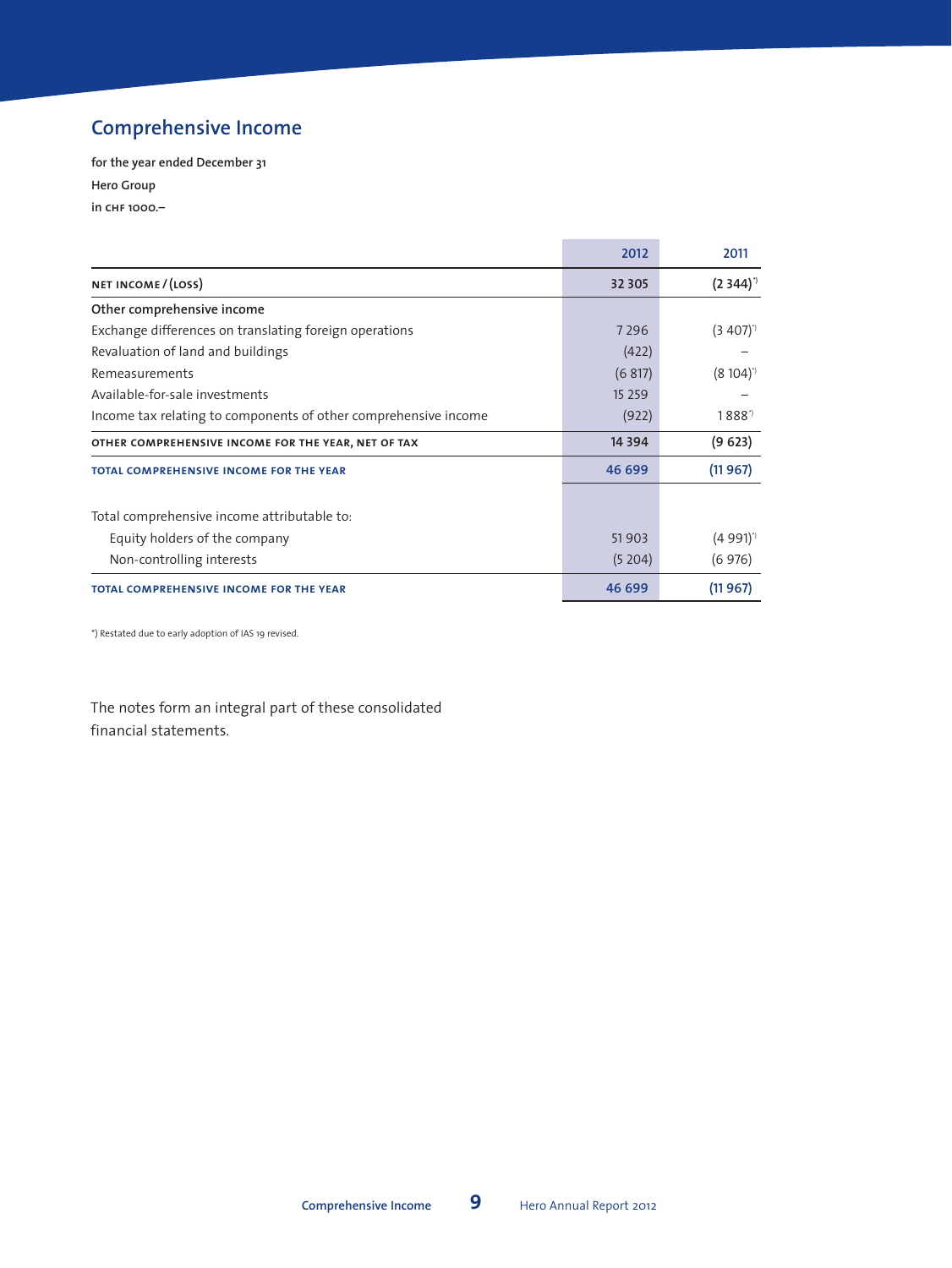# **Consolidated Balance Sheet**

#### **Hero Group**

**in chf 1000.–**

| <b>Assets</b>                                        | <b>Note</b>    | 31.12.2012 | 31.12.2011           | $01.01.2011$ <sup>"</sup> |
|------------------------------------------------------|----------------|------------|----------------------|---------------------------|
| Non-current assets                                   |                |            |                      |                           |
| Property, plant and equipment                        | 8              | 443 750    | 458 674              | 456136                    |
| Intangible assets                                    | 9              | 686706     | 715 114              | 790 491                   |
| Investments in associated companies                  |                |            |                      |                           |
| and interests in joint ventures                      | 10             | 96         | 4733                 | 10 604                    |
| Available-for-sale investments                       | 26             | 115 742    |                      |                           |
| Financial assets at fair value                       | 26             |            | 16 657               | 34 8 93                   |
| Non-current receivables                              | 12             | 7699       | 19 075"              | 11 652                    |
| Deferred tax assets                                  | 13             | 108 478    | 130 539 <sup>°</sup> | 89 623"                   |
| <b>TOTAL NON-CURRENT ASSETS</b>                      |                | 1362 471   | 1344792              | 1393399                   |
| <b>Current assets</b>                                |                |            |                      |                           |
| Inventories                                          | 14             | 193 973    | 239 237              | 218 326                   |
| Financial assets at fair value                       | 26             | 1819       | 1488                 | 14 3 2 2                  |
| Income tax receivables                               |                | 1798       | 3 1 7 2              | 4636                      |
| Trade receivables, prepayments and other receivables | 15             | 207 067    | 218 29 2             | 205 849                   |
| Cash and cash equivalents                            | 16             | 227 423    | 82736                | 197 383                   |
| <b>TOTAL CURRENT ASSETS</b>                          |                | 632080     | 544 925              | 640 516                   |
| Assets held for sale                                 | $\overline{2}$ |            | 155 908              | 32 518                    |
| <b>TOTAL ASSETS</b>                                  |                | 1994 551   | 2 045 625            | 2066433                   |

\*) Restatement due to early adoption of IAS 19 revised.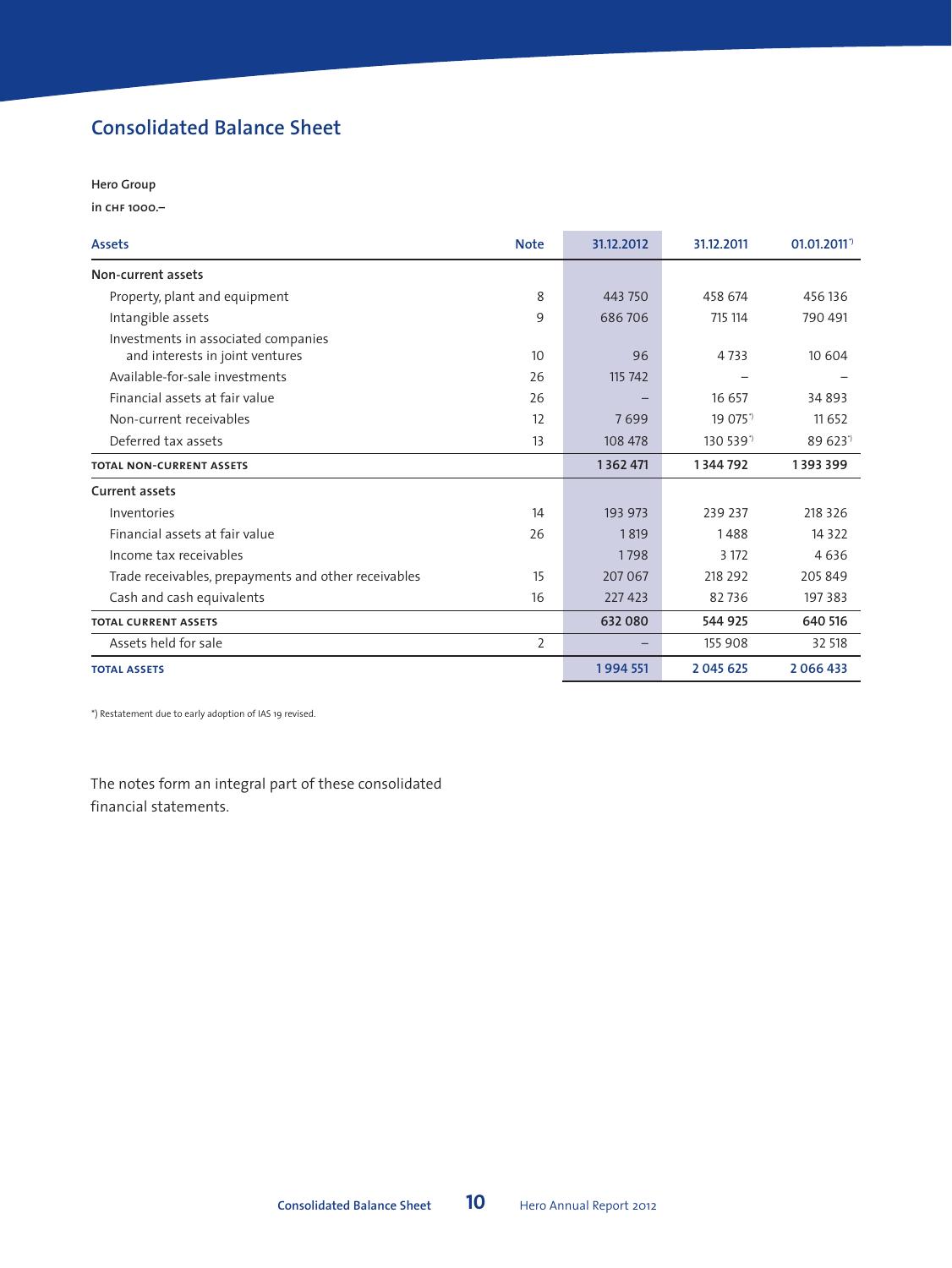| <b>Equity and liabilities</b>                             | <b>Note</b> | 31.12.2012 | 31.12.2011           | $01.01.2011$ <sup>"</sup> |
|-----------------------------------------------------------|-------------|------------|----------------------|---------------------------|
| Shareholders' equity                                      |             |            |                      |                           |
| Share capital                                             | 17          | 51 51 6    | 51 51 6              | 51 51 6                   |
| Hybrid capital                                            | 17          | 611 315    | 542 142              | 492142                    |
| Treasury shares                                           |             |            |                      | (19418)                   |
| Other reserves                                            | 17          | (56722)    | $(70, 886)^{\circ}$  | $(61516)^{1}$             |
| Retained earnings                                         |             | 432 161    | 429 585 <sup>1</sup> | 488 165                   |
| Equity attributable to owners of the parent               |             | 1038 270   | 952 357              | 950889                    |
| Non-controlling interests                                 |             | 4 4 5 0    | 22 761               | 29 738                    |
| <b>TOTAL EQUITY</b>                                       |             | 1042720    | 975 118              | 980 627                   |
| Non-current liabilities                                   |             |            |                      |                           |
| <b>Borrowings</b>                                         | 18, 26      | 192 668    | 267885               | 352 694                   |
| Derivative financial liabilities                          | 26          | 5 0 9 1    |                      |                           |
| Deferred tax liabilities                                  | 13          | 69 902     | 96 114               | 105 868                   |
| Provisions                                                | 20          | 76 549     | 70 866"              | 76 391 <sup>"</sup>       |
| Other liabilities                                         | 21, 26      | 27 3 46    | 33 715               | 12 5 6 0                  |
| Total non-current liabilities                             |             | 371 556    | 468 580              | 547 513                   |
| <b>Current liabilities</b>                                |             |            |                      |                           |
| Trade and other payables                                  | 22, 26      | 274 357    | 298 198              | 307 250                   |
| Income tax payables                                       |             | 625        | 614                  | 2 6 5 5                   |
| Derivative financial liabilities                          | 26          | 1146       | 6 1 5 6              | 12 4 23                   |
| Borrowings                                                | 18, 26      | 269 908    | 189 979              | 163 814                   |
| Provisions                                                | 23          | 34 23 9    | 35 121               | 52 151                    |
| <b>Total current liabilities</b>                          |             | 580 275    | 530 068              | 538 293                   |
| Liabilities directly associated with assets held for sale | 2           |            | 71859                |                           |
| <b>TOTAL LIABILITIES</b>                                  |             | 951830     | 1070 507             | 1085806                   |
| <b>TOTAL EQUITY AND LIABILITIES</b>                       |             | 1994 551   | 2 045 625            | 2066433                   |

\*) Restatement due to early adoption of IAS 19 revised.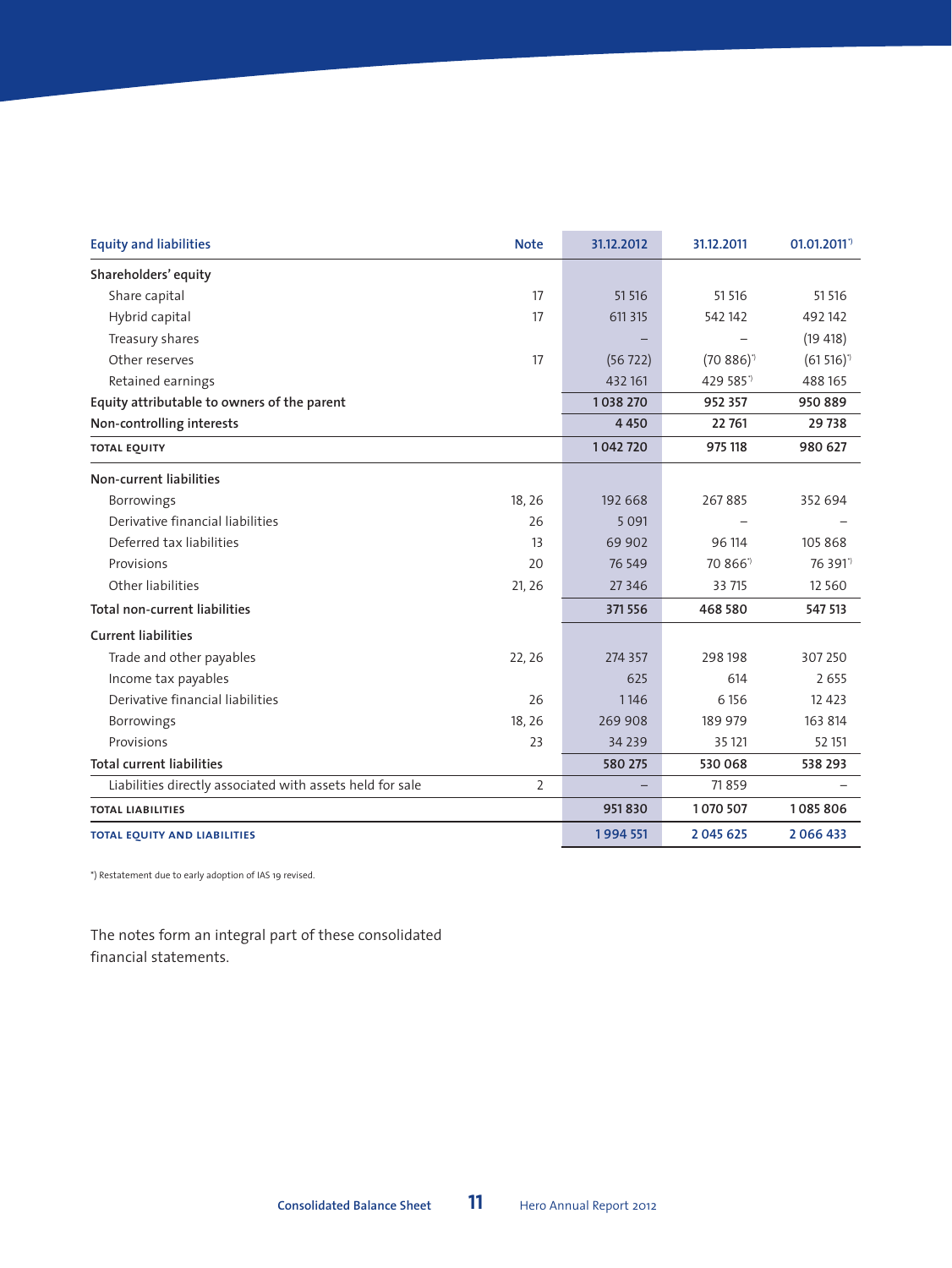# **Changes in Equity**

**for the year ended December 31 Hero Group**

**in chf 1000.–**

|                                                         | Attributable to equity holders of the company |                                       |                                        |                                | Non-<br>controlling<br>interests | <b>Total</b><br>equity   |          |
|---------------------------------------------------------|-----------------------------------------------|---------------------------------------|----------------------------------------|--------------------------------|----------------------------------|--------------------------|----------|
|                                                         | <b>Share</b><br>capital<br>(note 17)          | <b>Hybrid</b><br>capital<br>(note 17) | <b>Treasury</b><br>shares<br>(note 17) | Other<br>reserves<br>(note 17) | <b>Retained</b><br>earnings      |                          |          |
| <b>BALANCE AT DECEMBER 31, 2010</b>                     | 51 51 6                                       | 492 142                               | (19 418)                               | (57842)                        | 488 165                          | 29 738                   | 984 301  |
| Restatement                                             |                                               |                                       |                                        | (3674)                         |                                  |                          | (3674)   |
| <b>BALANCE AT JANUARY 1, 2011</b>                       | 51 51 6                                       | 492 142                               | (19 418)                               | $(61516)^{\circ}$              | 488 165                          | 29 738                   | 980 627  |
| Net income / (loss) for the period                      |                                               |                                       |                                        |                                | 4 3 8 0 1                        | (6724)                   | (2344)   |
| Other comprehensive income                              |                                               |                                       |                                        | $(9\,370)$ <sup>*</sup>        |                                  | (253)                    | (9623)   |
| Total comprehensive income                              |                                               | $\overline{\phantom{0}}$              | $\overline{\phantom{0}}$               | (9370)                         | 4380                             | (6977)                   | (11967)  |
| Disposal of treasury shares, net                        |                                               |                                       | 19 418                                 |                                |                                  |                          | 19 418   |
| Raising of hybrid capital                               |                                               | 50 000                                |                                        |                                |                                  |                          | 50 000   |
| Dividend payments                                       |                                               |                                       |                                        | —                              | (30 460)                         | —                        | (30 460) |
| Coupon payments                                         |                                               |                                       |                                        | $\overline{\phantom{0}}$       | (32500)                          |                          | (32 500) |
| BALANCE AT DECEMBER 31, 2011/<br><b>JANUARY 1, 2012</b> | 51 51 6                                       | 542 142                               | -                                      | (70, 886)                      | 429 585                          | 22 761                   | 975 118  |
| Net income / (loss) for the period                      |                                               |                                       |                                        |                                | 37739                            | (5434)                   | 32 30 5  |
| Other comprehensive income                              |                                               |                                       | $\overline{\phantom{0}}$               | 14 16 4                        |                                  | 230                      | 14 3 9 4 |
| Total comprehensive income                              |                                               |                                       | $\overline{\phantom{0}}$               | 14 164                         | 37739                            | (5204)                   | 46 699   |
| Raising of hybrid capital                               |                                               | 70 000                                |                                        |                                |                                  |                          | 70 000   |
| Disposal of non-controlling interests                   |                                               |                                       |                                        |                                |                                  | (13 107)                 | (13107)  |
| Dividend payments                                       |                                               |                                       |                                        | —                              | (2663)                           | $\overline{\phantom{m}}$ | (2663)   |
| Coupon payments                                         |                                               |                                       |                                        |                                | (32500)                          | $\qquad \qquad$          | (32 500) |
| Tax effects                                             |                                               | (827)                                 |                                        |                                |                                  |                          | (827)    |
| <b>BALANCE AT DECEMBER 31, 2012</b>                     | 51 51 6                                       | 611 315                               | -                                      | (56722)                        | 432 161                          | 4450                     | 1042720  |

\*) Restatement due to early adoption of IAS 19 revised.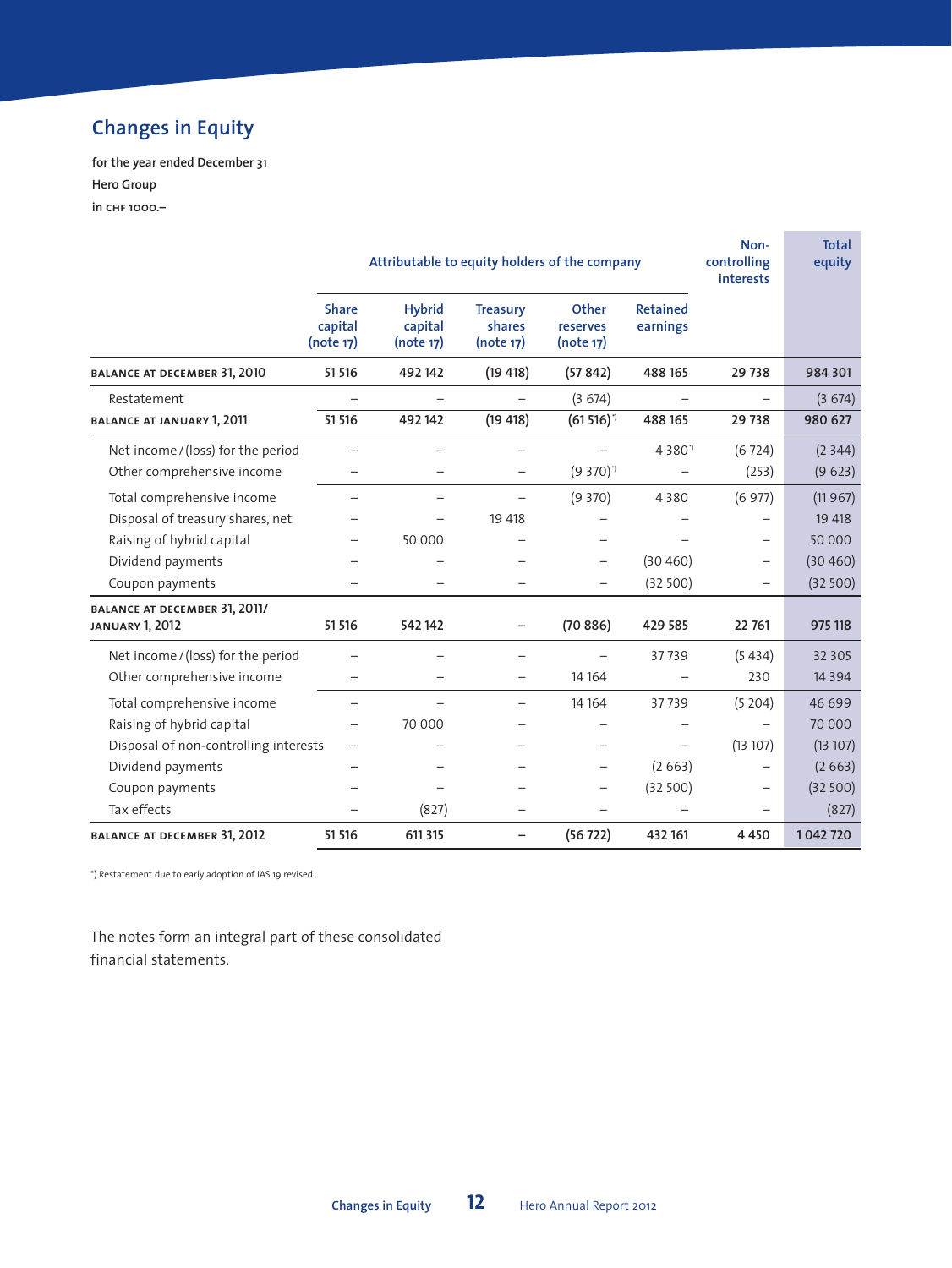# **Consolidated Cash Flow Statement**

**for the year ended December 31**

| Hero Group                                                       |                 |         |           |
|------------------------------------------------------------------|-----------------|---------|-----------|
| in CHF 1000.-                                                    | <b>Note</b>     | 2012    | 2011      |
| Cash flows from operating activities                             |                 |         |           |
| Cash generated from operations                                   | 24              | 162 009 | 32 419    |
| Interest paid                                                    |                 | (20784) | (34893)   |
| Tax paid                                                         |                 | (16436) | (18016)   |
| NET CASH FROM / (USED IN) OPERATING ACTIVITIES                   |                 | 124 789 | (20 490)  |
| Cash flows from investing activities                             |                 |         |           |
| Acquisition of subsidiaries and businesses, net of cash acquired | 25              | (1811)  | (3 272)   |
| Capital contribution to joint-ventures                           | 10 <sup>°</sup> |         | (5998)    |
| Purchase of property, plant and equipment                        | 8               | (45163) | (67901)   |
| Purchase of intangible assets                                    | 9               | (3931)  | (5888)    |
| Purchase of financial assets                                     |                 | (5849)  |           |
| Loans made                                                       |                 |         | (14055)   |
| Disposal of subsidiaries and businesses, net of cash disposed    | 25              | 7627    |           |
| Disposal of intangible assets                                    |                 | 266     | 69        |
| Disposal of financial assets                                     |                 |         | 4 6 18    |
| Proceeds from sale of property, plant and equipment              |                 | 3 114   | 1378      |
| Loan repayments received                                         |                 | 245     | 6 2 5 6   |
| Interest received                                                |                 | 3690    | 9 2 3 8   |
| NET CASH USED IN INVESTING ACTIVITIES                            |                 | (41812) | (75 555)  |
| Cash flows from financing activities                             |                 |         |           |
| Proceeds from hybrid Bond                                        |                 | 33 573  |           |
| Proceeds from borrowings                                         |                 | 92 9 21 | 155 096   |
| Repayment of borrowings                                          |                 | (44992) | (113 389) |
| Finance lease principal payments                                 |                 | (72)    | (219)     |
| Dividends paid to Group shareholders                             |                 | (2663)  |           |
| Coupon payments                                                  |                 | (32500) | (32500)   |
| <b>NET CASH FROM FINANCING ACTIVITIES</b>                        |                 | 46 267  | 8988      |
| INCREASE / (DECREASE) IN CASH AND CASH EQUIVALENTS               |                 | 129 244 | (87057)   |
|                                                                  |                 |         |           |
| Movement in cash and cash equivalents                            |                 |         |           |
| At start of year                                                 |                 | 91 612  | 197383    |
| Increase / (Decrease)                                            |                 | 129 244 | (87057)   |
| Effects of exchange rate changes on cash and cash equivalents    |                 | 6 5 6 7 | (18714)   |
| <b>AT END OF YEAR</b>                                            |                 | 227 423 | 91 612    |
| Thereof cash and cash equivalents                                | 16              | 227 423 | 82736     |
| Thereof cash and cash equivalents classified as held for sale    | $\overline{2}$  |         | 8876      |

The notes form an integral part of these consolidated financial statements.

## **Non-cash transactions**

The following significant non-cash transactions took place in 2012:

- share swap China non cash consideration of CHF 103.8 million (see note 25)
- raising of hybrid capital netted against loan payables of CHF 36.4 million

The following significant non-cash transactions took place in 2011:

- disposal of treasury shares netted against loan payables of CHF 27.1 million
- raising of hybrid capital netted against loan payables of CHF 50.0 million
- payment of shareholder dividend netted against loan payables of CHF 30.5 million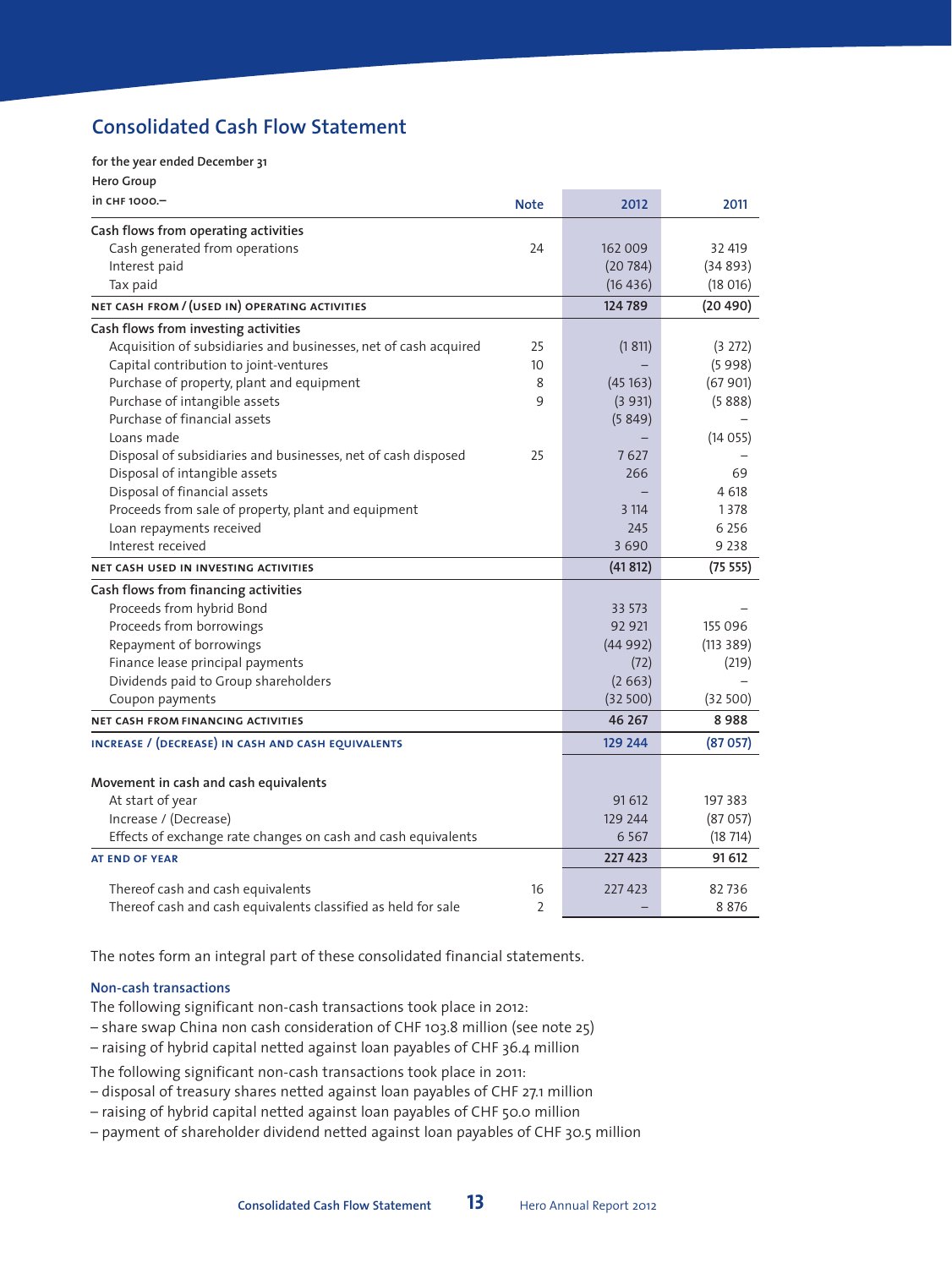# **Accounting Principles**

#### **1. General**

Headquartered in Lenzburg, Switzerland, Hero is a limited liability company of which 100% of the share capital is held by Schwartau International GmbH, Bad Schwartau, Germany, a subsidiary of AOH Nahrungsmittel GmbH & Co. KG, Germany. The Group's primary activities are the production and selling of consumer food products in the product areas of fruit, infant & nutrition and other consumer foods such as cereals and decorations. Fruit, infant & nutrition and cereal products are sold in Europe, the Middle East and North America, while decorations products are sold mainly in North America. At the end of 2012 the Group had 4'366 employees (2011: 4'144). All figures in the financial statements are presented in thousands of Swiss francs (TCHF) except where otherwise indicated.

These financial statements were approved by the Board of Directors on March 19, 2013.

#### **2. Basis for Preparation**

The principal accounting policies applied in the preparation of these consolidated financial statements are set out below. These principles have been consistently applied to all the years presented, unless otherwise stated. The consolidated financial statements for the year ending December 31, 2012 have been prepared in accordance with International Financial Reporting Standards (IFRS). The consolidated financial statements have been prepared under the historic cost convention, unless otherwise stated (i.e. revaluation of land, financial assets, available-for-sale investments and financial assets and liabilities held-fortrading). The preparation of financial statements in conformity with IFRS requires the use of certain critical accounting estimates. It also requires management to exercise its judgement in the process of applying the Group's Accounting Principles. The areas involving a higher degree of judgement or complexity, or areas where assumptions and estimates are significant to the consolidated financial statements, are disclosed in Accounting

Principles no. 8 Critical Accounting Estimates and Judgements.

#### **2.1 change in accounting policy**

**Early adoption of IAS 19 – Employee Benefits (revised 2011)** The Group early adopted IAS 19 Employee Benefits (2011) with a date of initial application of January 1, 2012 and changed its basis for determining the income or expense related to defined benefit plans.

The material impacts of the early adoption of IAS 19R on the Hero Group's financial reporting are as follows:

- Elimination of the corridor approach: It is no longer possible to defer recognition of actuarial gains and losses using the corridor approach. They must now be recognized immediately in other comprehensive income.
- Calculation of pension costs: The previous practices of recognizing the expected return on plan assets and the calculation of interest expenses on the defined benefit obligation are now replaced by the recognition of net interest on the net benefit liability (assets). This takes into account any changes in the net defined benefit liability (assets) during the period as a result of contributions and benefit payments.
- Past service cost are recognized immediately through profit or loss when they occur.

If IAS 19R had not been adopted early, it would have had an estimated negative impact on net profit for 2012 of CHF 4.2 million. The negative impact on other comprehensive income in 2012 would have been CHF 5.3 million lower.

Upon early adoption of IAS 19R, the presentation of the income statement was adapted to reflect these changes.

The change in accounting policy has been applied retrospectively in accordance with IAS 8.

In addition, the presentation of pension costs for defined benefit plans has changed. In accordance with IAS 19R, pension costs comprise service costs, net interest and the remeasurement of employee benefits. Service costs (cur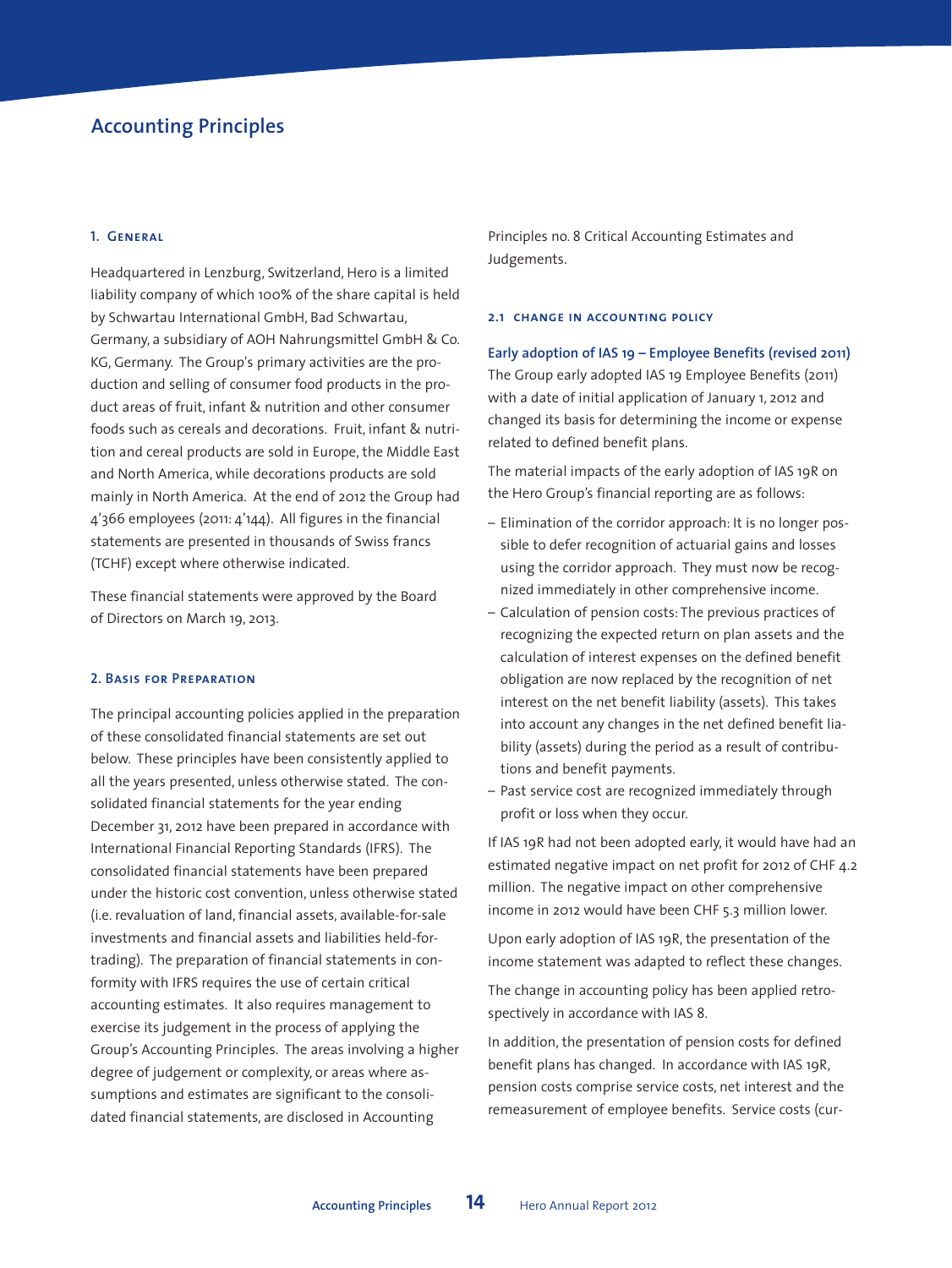rent and past service costs, gains/losses on settlements) and net interest are part of personnel expenses included in administrative expense.

Remeasurements are part of other comprehensive income. The disclosure was also adapted in line with the new increased requirements.

The early adoption of IAS 19R as well as the change in the presentation of the income statement led to the restatement of prior periods (administrative and income tax expense).

The following tables show the financial impacts on the relevant positions in the income statement, statement of comprehensive income, balance sheet, cash flow statement and statement of changes in equity for prior periods:

#### **Consolidated Income Statement 2011**

| in CHF 1000.-                                | Reported | Adjustment | Restated |  |
|----------------------------------------------|----------|------------|----------|--|
| <b>Continuing operations</b>                 | 2011     |            | 2011     |  |
| Operating profit <sup>"</sup>                | 32 636   | 153        | 32789    |  |
| Loss before tax                              | (36 584) | 153        | (36 431) |  |
| Income tax income                            | 34 147   | (60)       | 34 087   |  |
| LOSS FOR THE YEAR FROM CONTINUING OPERATIONS | (2437)   | 93         | (2344)   |  |
| Attributable to:                             |          |            |          |  |
| Owners of the parent                         | 4 2 8 7  | 93         | 4380     |  |
| Non-controlling interests                    | (6724)   |            | (6724)   |  |
| <b>NET LOSS</b>                              | (2437)   | 93         | (2344)   |  |

\*) Restatement included in administrative expense.

| Comprehensive Income 2011                                       | Reported | Adjustment | Restated |  |
|-----------------------------------------------------------------|----------|------------|----------|--|
| in CHF 1000.-                                                   | 2011     |            | 2011     |  |
| <b>NET LOSS</b>                                                 | (2437)   | 93         | (2344)   |  |
| Other comprehensive income                                      |          |            |          |  |
| Remeasurements                                                  |          | (8104)     | (8104)   |  |
| Exchange differences on translating foreign operations          | (2444)   | (963)      | (3 407)  |  |
| Income tax relating to components of other comprehensive income | 135      | 1753       | 1888     |  |
| OTHER COMPREHENSIVE INCOME FOR THE YEAR, NET OF TAX             | (2309)   | (7314)     | (9623)   |  |
| <b>TOTAL COMPREHENSIVE INCOME FOR THE YEAR</b>                  | (4746)   | (7 221)    | (11967)  |  |
| Total comprehensive income attributable to:                     |          |            |          |  |
| Equity holders of the company                                   | 2 2 3 0  | (7221)     | (4 991)  |  |
| Non-controlling interests                                       | (6976)   |            | (6976)   |  |
| <b>TOTAL COMPREHENSIVE INCOME FOR THE YEAR</b>                  | (4 746)  | (7 221)    | (11967)  |  |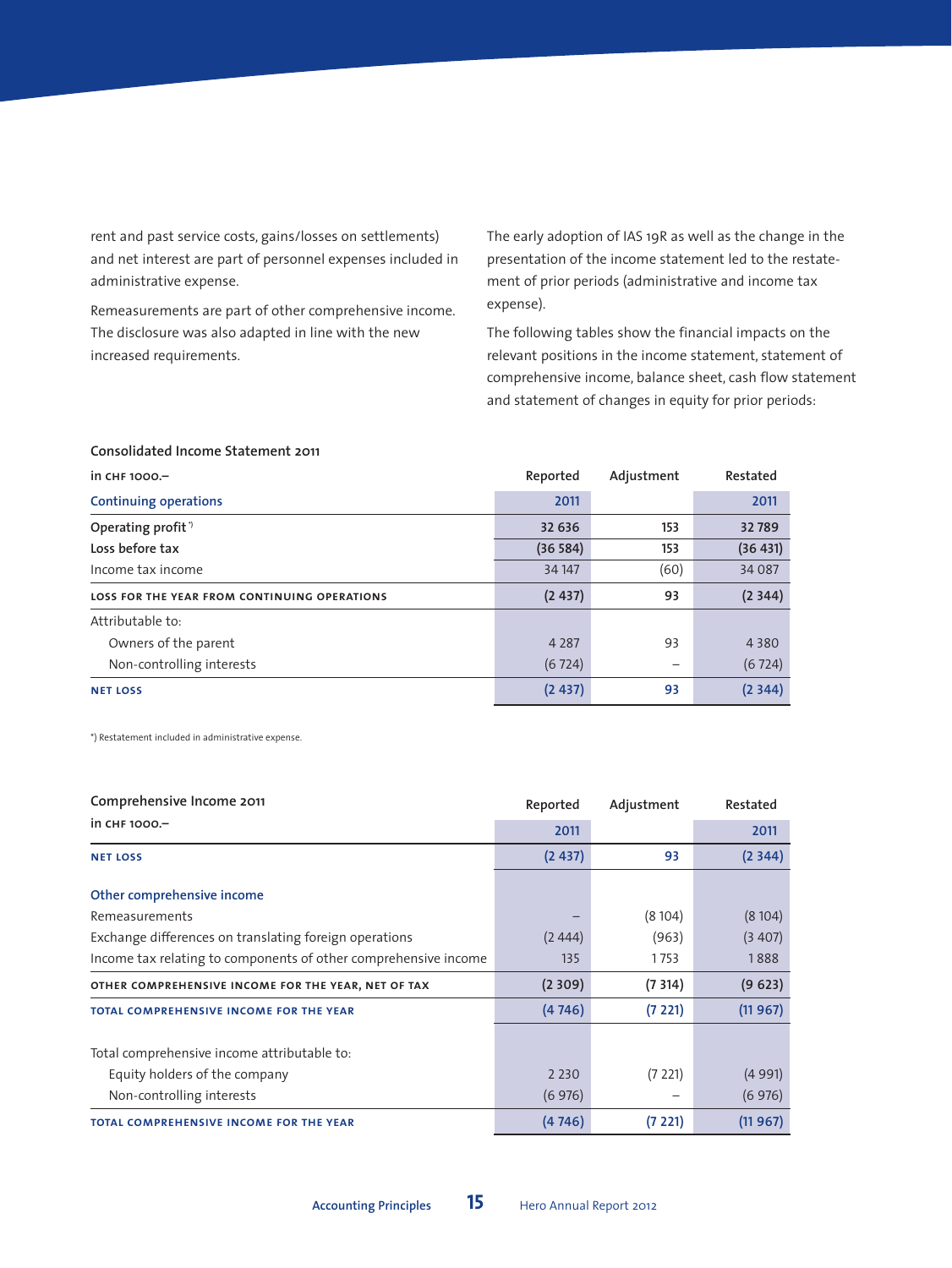Adjustments for provisions relate to pension scheme provisions, adjustments to non-current receivables relate to a prior year pension asset. Adjustments to deferred taxes

reflect the deferred tax impact on the changes of pension provisions/assets.

| Consolidated Balance Sheet January 1, 2011  | Reported | Adjustment | Restated |  |
|---------------------------------------------|----------|------------|----------|--|
| in CHF 1000.-                               | 2011     |            | 2011     |  |
| Deferred tax assets                         | 89 4 87  | 136        | 89 623   |  |
| <b>TOTAL NON-CURRENT ASSETS</b>             | 1393 263 | 136        | 1393399  |  |
| Equity attributable to owners of the parent | 954 563  | (3674)     | 950 889  |  |
| Provisions                                  | 72 581   | 3 8 1 0    | 76 391   |  |
| Total non-current liabilities               | 543 703  | 3 8 10     | 547 513  |  |

| Consolidated Balance Sheet December 31, 2011 | Reported | Adjustment | Restated  |
|----------------------------------------------|----------|------------|-----------|
| $\overline{1}$ n CHF 1000.                   | 2011     |            | 2011      |
| Non-current receivables                      | 20 027   | (952)      | 19 0 75   |
| Deferred tax assets                          | 128 284  | 2 2 5 5    | 130 539   |
| <b>TOTAL NON-CURRENT ASSETS</b>              | 1343489  | 1303       | 1344792   |
| Other reserves                               | (59898)  | (10988)    | (70, 886) |
| Retained earnings                            | 429 492  | 93         | 429 585   |
| Equity attributable to owners of the parent  | 963 252  | (10895)    | 952 357   |
| Non-controlling interests                    | 22 761   |            | 22 761    |
| <b>TOTAL EQUITY</b>                          | 986 013  | (10895)    | 975 118   |
| Provisions                                   | 58 668   | 12 198     | 70866     |
| <b>Total non-current liabilities</b>         | 456 382  | 12 198     | 468 580   |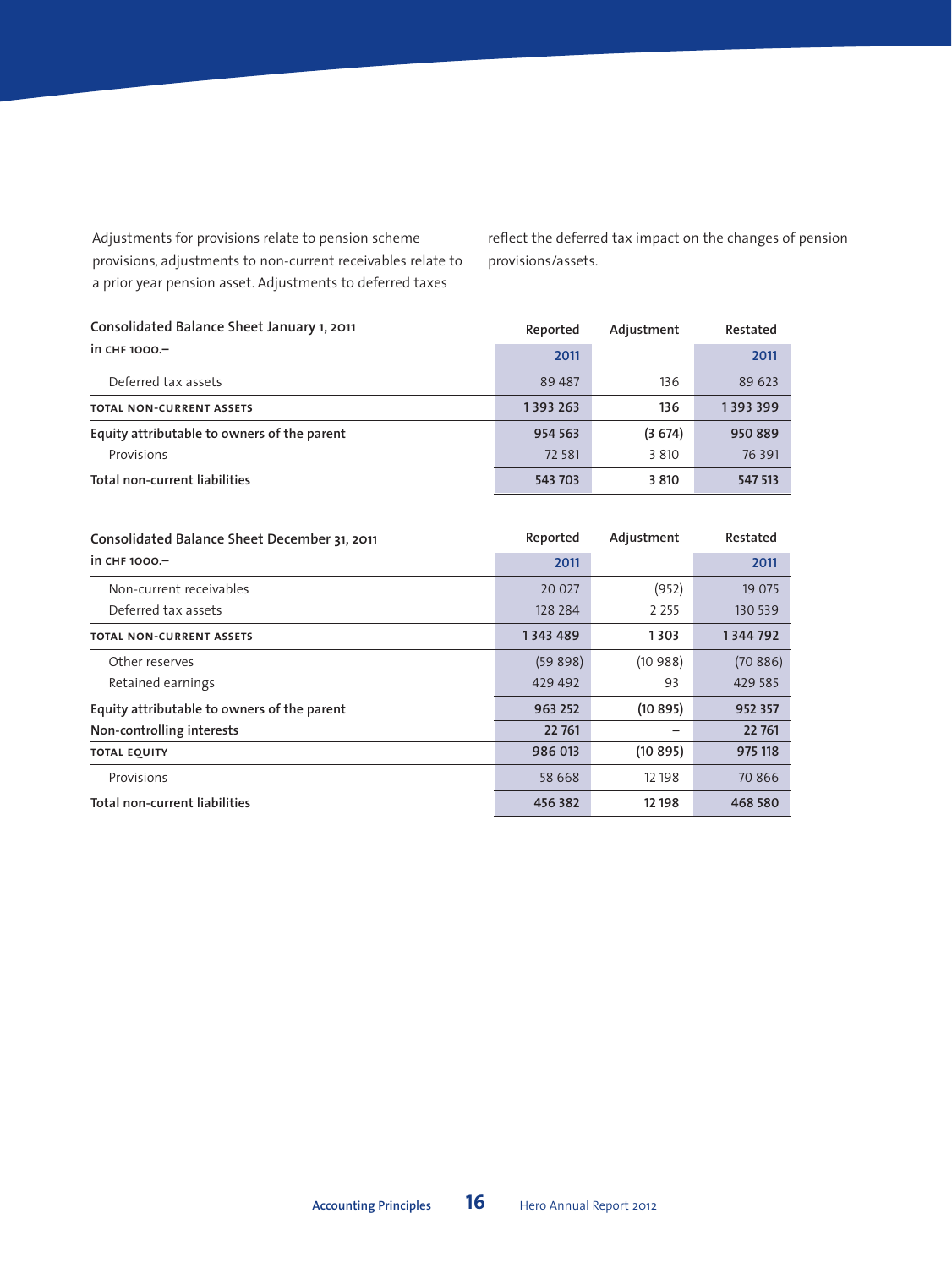| Changes in Equity 2011<br>for the year ended December 31 |                                      | Attributable to holders of the company |                                        |                                |                      | Non-<br>controlling<br><b>interests</b> | <b>Total</b><br>equity |
|----------------------------------------------------------|--------------------------------------|----------------------------------------|----------------------------------------|--------------------------------|----------------------|-----------------------------------------|------------------------|
| Hero Group<br>in CHF 1000.-                              | <b>Share</b><br>capital<br>(note 17) | <b>Hybrid</b><br>capital<br>(note 17)  | <b>Treasury</b><br>shares<br>(note 17) | Other<br>reserves<br>(note 17) | Retained<br>earnings |                                         |                        |
| <b>BALANCE AT DECEMBER 31, 2010</b>                      | 51 51 6                              | 492142                                 | (19, 418)                              | (57842)                        | 488 165              | 29 738                                  | 984 301                |
| Restatement                                              |                                      |                                        |                                        | (3674)                         |                      |                                         | (3674)                 |
| <b>BALANCE AT JANUARY 1, 2011</b>                        | 51 51 6                              | 492142                                 | (19, 418)                              | (61516)                        | 488 165              | 29 738                                  | 980 627                |
| Restatement                                              |                                      |                                        |                                        | (7314)                         | 93                   |                                         | (7 221)                |
| Net income / (loss) for the period                       |                                      |                                        |                                        |                                | 4 2 8 7              | (6724)                                  | (2437)                 |
| Other comprehensive income                               |                                      |                                        | $\overline{\phantom{m}}$               | (2056)                         |                      | (253)                                   | (2309)                 |
| Total comprehensive income                               |                                      |                                        |                                        | (9 370)                        | 4380                 | (6977)                                  | (11967)                |
| Disposal of treasury shares, net                         |                                      |                                        | 19 418                                 |                                |                      |                                         | 19 418                 |
| Raising of hybrid capital                                |                                      | 50 000                                 |                                        |                                |                      |                                         | 50 000                 |
| Dividend payments                                        |                                      |                                        |                                        |                                | (30 460)             |                                         | (30 460)               |
| Coupon payments                                          |                                      |                                        |                                        |                                | (32500)              | $\overline{\phantom{m}}$                | (32 500)               |
| <b>BALANCE AT DECEMBER 31, 2011</b>                      | 51 51 6                              | 542 142                                |                                        | (70, 886)                      | 429 585              | 22 761                                  | 975 118                |

## **Consolidated Cash Flow Statement 2011**

| in CHF 1000.-                                              | Reported          | Adjustment | Restated |
|------------------------------------------------------------|-------------------|------------|----------|
|                                                            | 2011              |            | 2011     |
| Net income (attributable to equity holders of the company) | 4 2 8 7           | 93         | 4380     |
| Tax (income)/expense                                       | (34147)           | 60         | (34087)  |
| Pensions                                                   | $\qquad \qquad -$ | (153)      | (153)    |
| <b>CASH GENERATED FROM OPERATIONS</b>                      | 32 419            |            | 32 419   |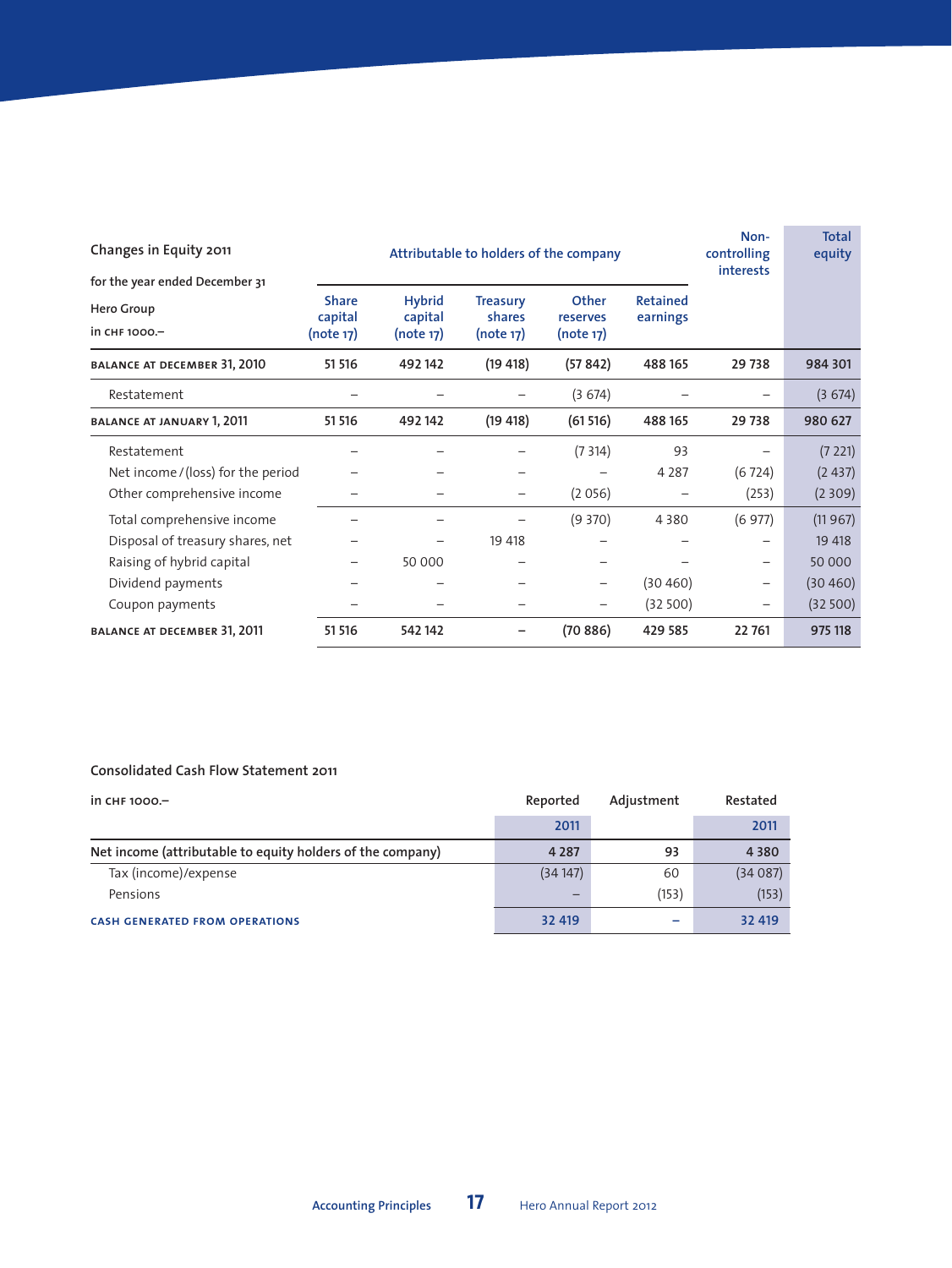#### **2.2 new and amended standards and interpretations**

The accounting policies adopted are consistent with those of the previous financial year, except for those described below. Various standards and interpretations of the IFRS have been revised or were introduced with effective date January 1, 2012, or before.

#### **– IAS 12 Income Taxes**

Amendment – Deferred Taxes: Recovery of Underlying Assets

**– IFRS 1 First-Time Adoption of International Financial Reporting Standards**

Amendment – Severe Hyperinflation and Removal of Fixed Dates for First-Time Adopters

#### **– IFRS 7 Financial Instruments**

Disclosures – Enhanced Derecognition Disclosure Requirements

**– IAS 19 Employee Benefits (revised)**

Early adoption

With the exception of the early adoption of IAS 19 – Employee Benefits (revised), the individual changes do neither have an effect on accounting policies nor on the reported amounts of disclosures in these financial statements.

For the impact in the early adoption of IAS 19 – Employee Benefit see 2.1. Changes in Accounting Policy.

#### **2.3 standards issued but not yet effective**

The standards and interpretations that are issued, but not yet effective, up to the date of issuance of the Group's financial statements are disclosed below. The Group

intends to adopt these standards, if applicable, when they become effective.

- **IAS 1 Presentation of Financial Statements** Amendment – Presentation of Items of Other Comprehensive Income. Effective for annual periods beginning on or after July 1, 2012.
- **IFRS 10 Consolidated Financial Statements**

Consolidated Financial Statements. Effective for annual periods beginning on or after January 1, 2013.

#### **– IFRS 11 Joint Arrangements**

Joint Arrangements. Effective for annual periods beginning on or after January 1, 2013.

**– IFRS 12 Disclosure of Interests in Other Entities** Disclosure of Interests in Other Entities. Effective for annual periods beginning on or after January 1, 2013.

#### **– IAS 27 Consolidated and Separate Financial Statements**

Separate Financial Statements. Effective for annual periods beginning on or after January 1, 2013.

#### **– IFRS 13 Fair Value Measurement**

Fair Value Measurement. Effective for annual periods beginning on or after January 1, 2013.

# **– IFRIC 20 Stripping Costs in the Production Phase of a Surface Mine**

Stripping Costs in the production phase of a surface mine. Effective for annual periods on or after January 1, 2013.

#### **– IAS 28 Investments in Associates**

Investments in Associates and Joint Ventures. Effective for annual periods beginning on or after January 1, 2014.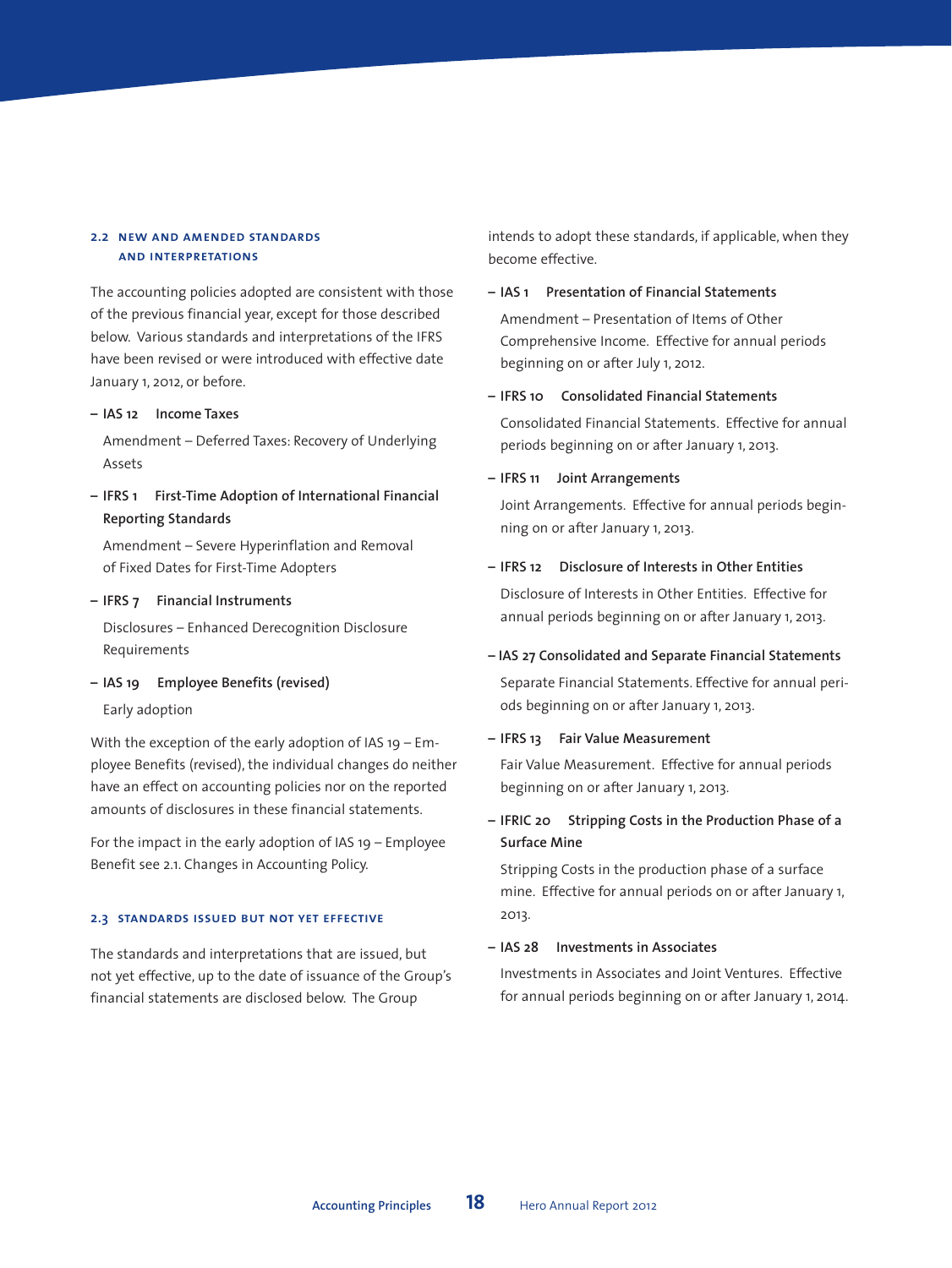**– IAS 32 Financial Instruments: Presentation**

Amendment – Offsetting Financial Assets and Financial Liabilities. Effective for annual periods beginning on or after January 1, 2015.

**– IFRS 1 First-time Adoption of International Financial Reporting Standards**

Amendment – Government Loans. Effective for annual periods beginning on or after January 1, 2013.

**– IFRS 7 Financial Instruments: Disclosure**

Amendment – Offsetting Financial Assets and Financial Liabilities. Effective for annual periods beginning on or after January 1, 2013.

**– IFRS 9 Financial Instruments: Classification and Measurement**

Classifications and Measurement of Financial Assets. Effective for annual periods beginning on or after January 1, 2015.

#### **2.4 annual improvements may 2012**

These improvements will not have an impact on the Group, but include:

- **IFRS 1 First-time Adoption of International Financial Reporting Standards**
- **IAS 1 Presentation of Financial Statements**
- **IAS 16 Property Plant and Equipment**
- **IAS 32 Financial Instruments, Presentation**
- **IAS 34 Interim Financial Reporting**

These improvements are effective for annual periods beginning on or after January 1, 2013.

#### **3. Consolidation**

## **Consolidation Method**

The consolidated financial statements include Hero AG, Switzerland and those companies over which the Group has the power to govern the financial and operating policies generally accompanying a shareholding of more than one half of the voting rights and companies where Hero exercises control.

Companies controlled by the Group are fully consolidated from the date on which control is transferred to the Group. They are de-consolidated from the date that control ceases.

#### **Business combinations**

Business combinations are accounted for using the acquisition method. The cost of an acquisition is measured as the aggregate of the consideration transferred, measured at acquisition date fair value and the amount of any non-controlling interest in the acquiree. For each business combination, the acquirer measures the non-controlling interest in the acquiree either at fair value or at the proportionate share of the acquiree's identifiable net assets. Acquisition costs incurred are expensed and included in administrative expenses.

When the Group acquires a business, it assesses the financial assets and liabilities assumed for appropriate classification and designation in accordance with the contractual terms, economic circumstances and pertinent conditions as at the acquisition date. This includes the separation of embedded derivatives in host contracts by the acquiree.

If the business combination is achieved in stages, the acquisition date fair value of the acquirer's previously held equity interest in the acquiree is remeasured to fair value at the acquisition date through profit or loss.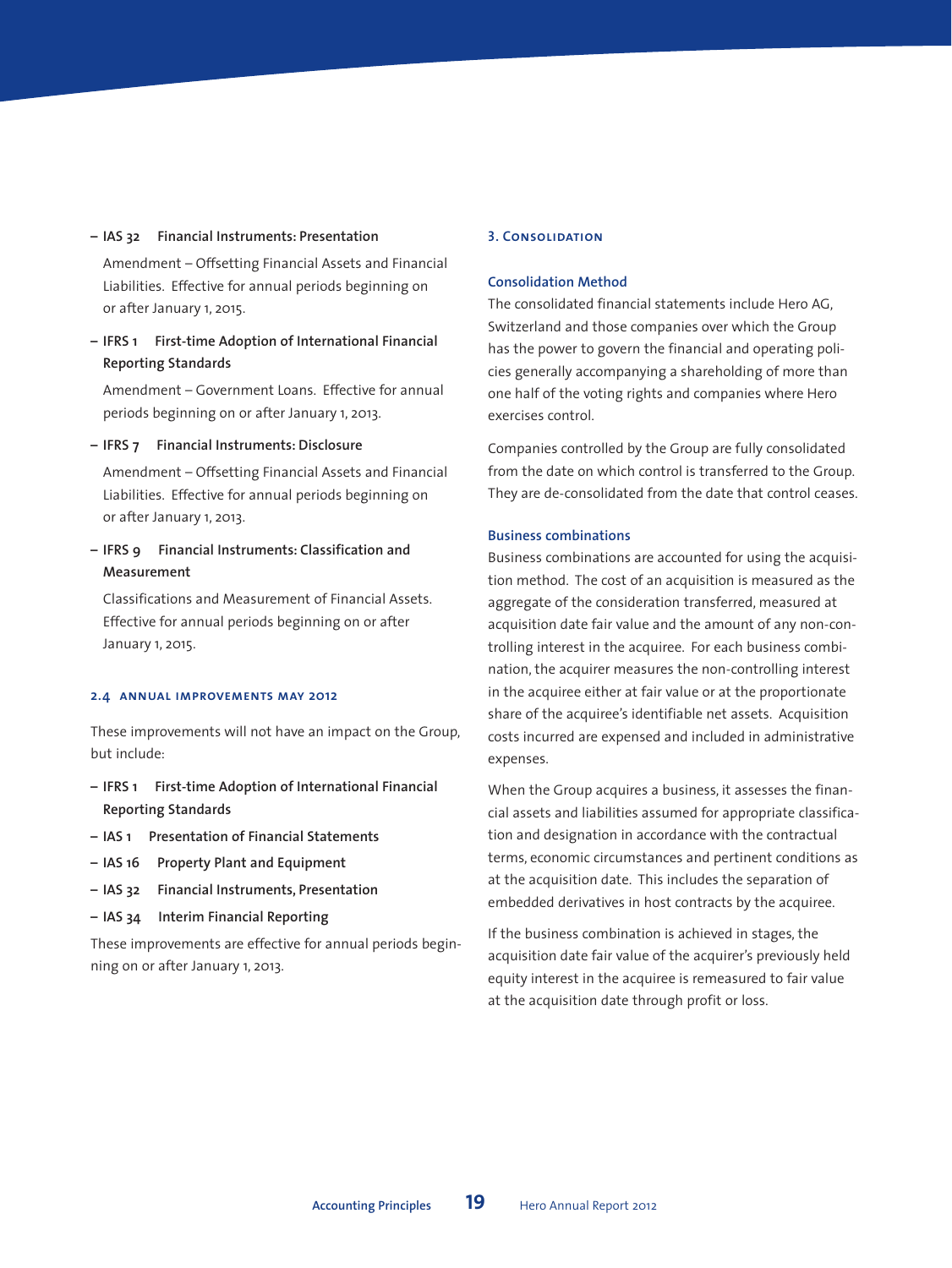Any contingent consideration to be transferred by the acquirer will be recognised at fair value at the acquisition date. Subsequent changes to the fair value of the contingent consideration which is deemed to be an asset or liability, will be recognised in accordance with IAS 39 either in profit or loss or as a change to other comprehensive income. If the contingent consideration is classified as equity, it should not be remeasured until it is finally settled within equity.

Goodwill is initially measured at cost being the excess of the aggregate of the consideration transferred and the amount recognised for non-controlling interest over the net identifiable assets acquired and liabilities assumed. If this consideration is lower than the fair value of the net assets of the subsidiary acquired, the difference is recognised in profit or loss.

After initial recognition, goodwill is measured at cost less any accumulated impairment losses. For the purpose of impairment testing, goodwill acquired in a business combination is, from the acquisition date, allocated to each of the Group's cash-generating units that are expected to benefit from the combination, irrespective of whether other assets or liabilities of the acquiree are assigned to those units.

Where goodwill forms part of a cash-generating unit and part of the operation within that unit is disposed of, the goodwill associated with the operation disposed of is included in the carrying amount of the operation when determining the gain or loss on disposal of the operation. Goodwill disposed of in this circumstance is measured based on the relative values of the operation disposed of and the portion of the cash-generating unit retained.

Under the accounting policy, acquisitions of non-controlling interests are accounted for as transactions with owners

in their capacity as owners and therefore no goodwill is recognised as a result of such transactions. The adjustments to non-controlling interests are based on a proportionate amount of the net assets of the subsidiary.

Previously, goodwill was recognised on the acquisition of non-controlling interests in a subsidiary, which represented the excess of the cost of the additional investment over the carrying amount of the interest in the net assets acquired at the date of the transaction.

Companies jointly controlled are accounted for using the equity method of accounting.

Investments, where Hero has significant influence (generally accompanying a shareholding of between 20% and 50% of the voting rights) but neither control nor joint control, are accounted for using the equity method and are initially recognized at cost. The Group's investment in associates includes goodwill (net of any accumulated impairment loss) identified on acquisition. The Group's share of its associates' post-acquisition profits or losses is recognized in the income statement, and its share of post-acquisition movements in reserves is recognized in reserves. The cumulative post-acquisition movements are adjusted against the carrying amount of the investment. When the Group's share of losses in an associate equals or exceeds its interest in the associate, including any other unsecured receivables, the Group does not recognize further losses, unless it incurred obligations or made payments on behalf of the associate. Unrealized gains on transactions between the Group and its associates are eliminated to the extent of the Group's interest in the associates. Unrealized losses are also eliminated unless the transaction provides evidence of an impairment of the asset transferred.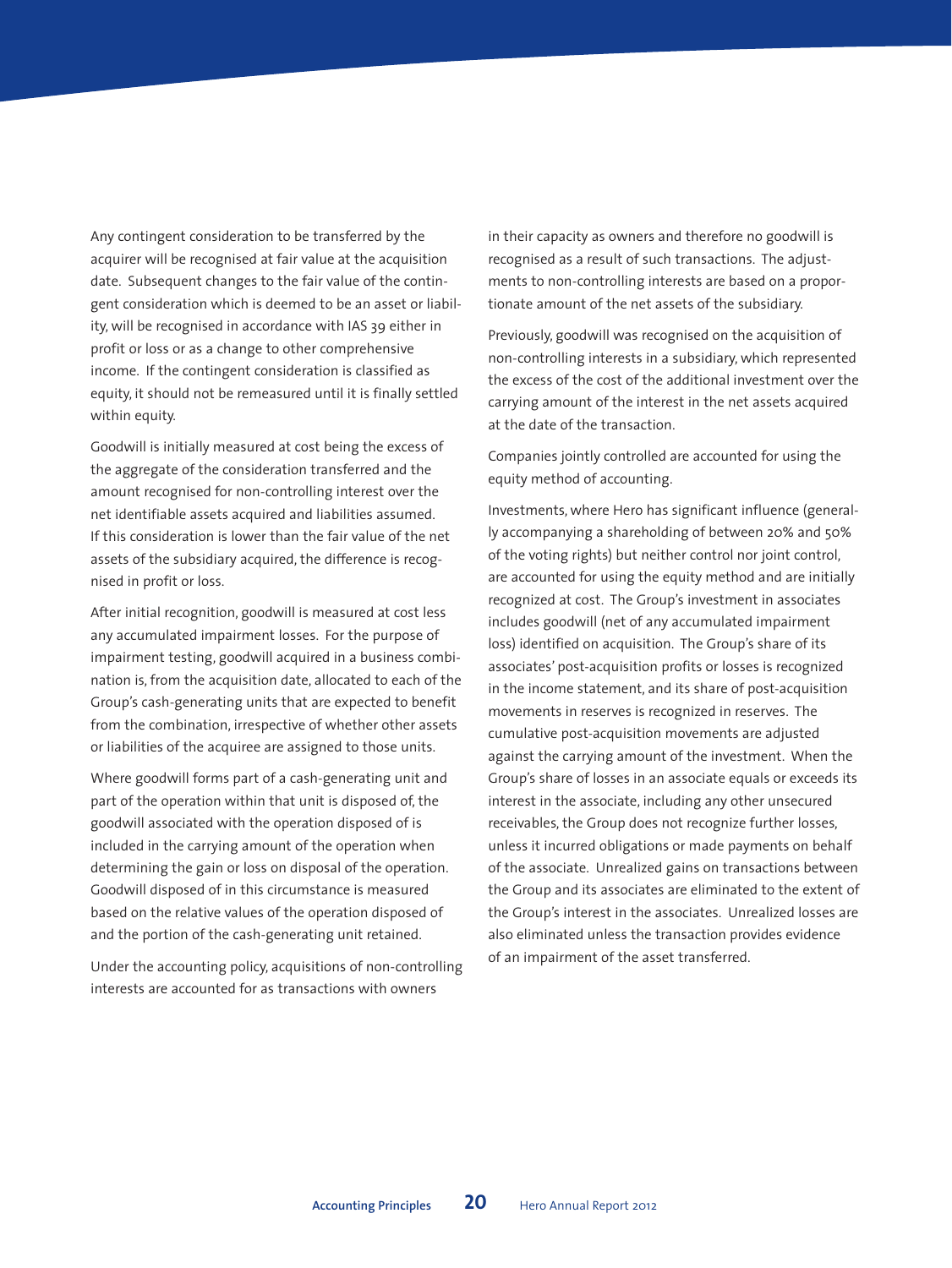Net assets and the result for the year have been calculated using the company's own accounting principles in cases where it is not possible to adjust local records to the Group's accounting principles.

Investments meeting none of these criteria are treated as financial instruments (refer to section 'Financial Instruments' for further details).

A list of investments, the investment percentage and the applicable consolidation method can be found on pages 79 to 82.

#### **Eliminations in the Course of Consolidation**

All intra-group balances / transactions / unrealized gains / losses and dividends are eliminated in full. Accounting policies of subsidiaries have been changed where necessary to ensure consistency with the principles adopted by the Group.

#### **Associated Companies**

Associated companies include AOH Nahrungsmittel Group companies (Germany).

#### **Interest in Joint Ventures**

Hero/WhiteWave, LLC (USA) (until December 2012).

#### **Changes in the Scope of Consolidation**

The scope of consolidation has changed in the reporting period as follows:

Effective February 29, 2012 Hero sold its 100% investment in Cap'Fruit.

Effective March 23, 2012 Hero founded Hero (Shenyang) Food Trading Co. Ltd, which is fully consolidated.

Effective August 30, 2012 Hero changed its 50% investment in Orient Link Holdings in a 6.5% investment in Treasure Ally.

Effective December 18, 2012 Hero sold its 50% investment in Hero/WhiteWave.

#### **4. Foreign Currency Translation**

The presentation currency for the Group is the Swiss Franc, which is the reporting currency of Hero AG, Switzerland. Financial statements denominated in foreign currencies have been translated into Swiss Francs as follows:

- Assets and liabilities, including goodwill, are translated at the closing rate at the date of the balance sheet
- Revenues and costs are translated using average exchange rates for the accounting period
- Exchange differences out of the translation of assets and liabilities and the related income statements are booked in other comprehensive income

#### **Foreign Exchange Rate Table**

The following table shows the most important foreign exchange rates used:

|                               | 2012   | 2011   |
|-------------------------------|--------|--------|
| <b>AVERAGE EXCHANGE RATES</b> |        |        |
| FUR/CHF                       | 1.2053 | 1.2344 |
| USD/CHE                       | 0.9379 | 0.8881 |
| <b>GBP/CHF</b>                | 1.4858 | 1.4234 |
| SFK/CHF                       | 0.1385 | 0.1369 |
|                               |        |        |
| <b>CLOSING EXCHANGE RATES</b> |        |        |
| FUR/CHF                       | 1.2071 | 1.2163 |
| <b>USD/CHE</b>                | 0.9148 | 0.9416 |
| <b>GBP/CHF</b>                | 1.4793 | 1.4514 |
| SFK/CHF                       | 0.1405 | 0.1361 |

Goodwill and fair value adjustments arising on the acquisition of a foreign entity are treated as assets and liabilities of the foreign entity and translated at the closing rate. Translation differences arising from Group company loans which have the characteristics of a long-term investment are recorded in other comprehensive income.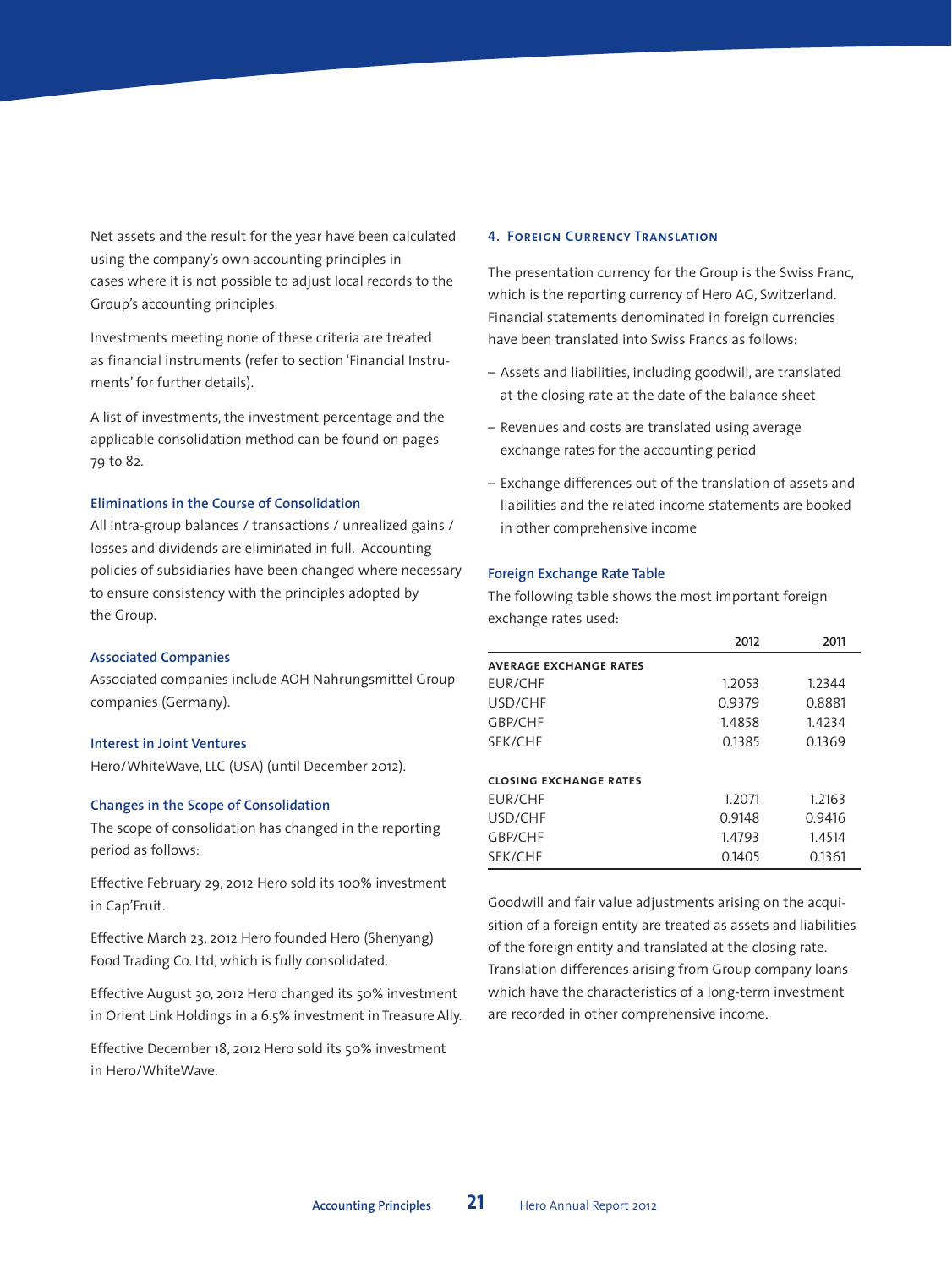In the event of a sale of a foreign company or the repayment of a loan all translation differences accumulated since the purchase of the said company are released and included in the calculation of disposal gain or loss and fully disclosed as such.

Open monetary balances denominated in foreign currencies and recorded in the accounts of Group companies at the balance sheet date are revalued using the prevailing exchange rate as at the balance sheet date. The differences resulting from these revaluations are recorded in the income statement for the period.

#### **5. Valuation Principles**

#### **Revenue Recognition**

Net sales to third parties are recorded net of trade discounts and sales-related taxes, and represent the fair value of consideration received or receivable from the sale of products and provision of services in the ordinary course of the Group's activities.

#### **Revenue is recognized as follows:**

#### **Sales of goods**

Sales of goods are recognized when significant risks and rewards of ownership of the goods are transferred to the buyer (i.e. a Group entity has delivered products to the customer, the customer has accepted the products and collectability of the related receivables is reasonably assured).

#### **Interest income**

Interest income is recognized on a pro rata temporis basis using the effective interest method.

#### **Royalty income**

Royalty income is recognized on an accrual basis in accordance with the substance of the relevant agreements.

#### **Dividend income**

Dividend income is recognized when the right to receive payment is established.

#### **Segment Reporting**

Operating segments are reported in a manner consistent with the internal reporting provided to the chief operating decision-maker. The chief operating decision-maker, who is responsible for making strategic decisions, allocating resources and assessing performance of the operating segments, has been identified as the Group CEO.

#### **Research and Development Costs**

Research costs are recorded in the income statement in the period in which they are incurred. Development costs are recognized as intangible assets to the extent that they meet the recognition criteria of IAS 38, i.e. the Group can demonstrate the technical feasibility of completing the intangible asset so that it will be available for use or sale, its intention to complete and its ability to use or sell the asset, how the asset will generate future economic benefits, the availability of resources to complete the asset and the ability to measure reliably the expenditure during the development. Following initial recognition of development expenditure as an asset, the asset is carried at cost less accumulated amortization and accumulated impairment losses. Development costs are amortized on a straightline-basis over the period of their expected benefit or tested for impairment annually. Other development costs are recorded in the income statement in the period in which they are incurred.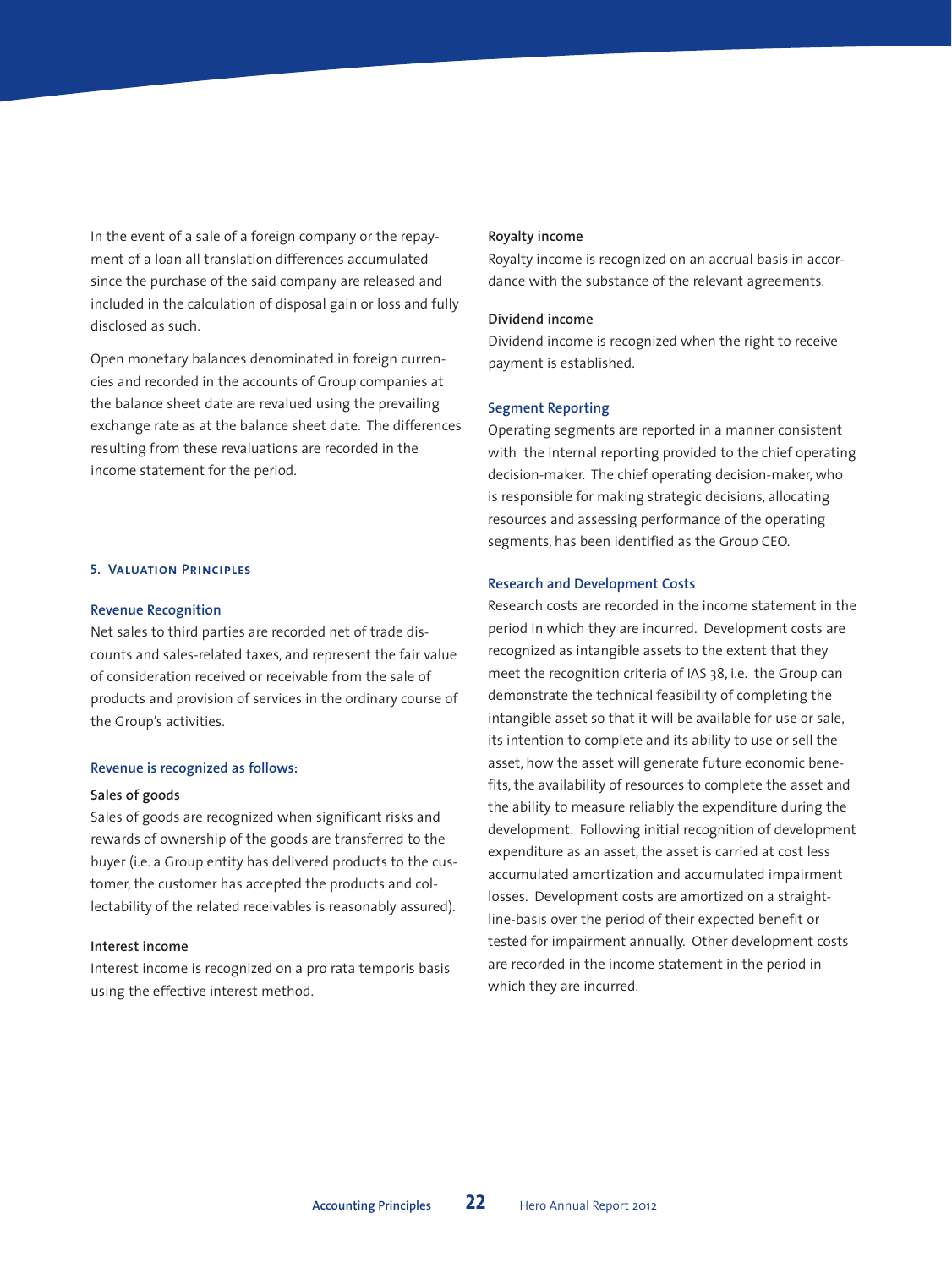#### **Borrowing Costs**

Borrowing costs directly attributable to the acquisition, construction or production of an asset that necessarily takes a substantial period of time to prepare for its intended use or sale are capitalized as part of the cost of the respective asset. All other borrowing costs are expensed in the period they occur. Borrowing costs consist of interest and other costs that an entity incurs in connection with the borrowing of funds.

#### **Deferred Taxes**

Deferred income tax is calculated using the balance sheet liability method. Where the tax base of an asset or liability differs from its carrying amount, deferred tax liabilities or assets are recorded. Most of these temporary differences arise from differences in Group and local tax depreciation methods.

Unused tax credits and unused tax losses arising on temporary differences which may be carried forward to future accounting periods are capitalized as deferred tax assets in so far as it is probable that future taxable income will be generated in the same tax entity and the said losses may be applied against such profits.

The carrying amount of deferred income taxes is reviewed at each balance sheet date and reduced to the extent that it is no longer probable that sufficient taxable profit will be available to allow all or part of the deferred income tax asset to be utilized.

Unrecognized deferred tax assets are reassessed at each reporting date and are recognized to the extent that it has become probable that future taxable profits will allow the deferred tax assets to be recovered.

Locally enacted or substantially enacted tax rates are used in order to value the tax effect of temporary differences. When these tax rates change, deferred taxes are adjusted accordingly. Adjustments to deferred income taxes are directly booked to the income statement as part of the tax expense. Deferred tax assets are presented separately from deferred tax liabilities.

Deferred income tax is provided on temporary differences arising on investments in subsidiaries and associates, except where the timing of the reversal of the temporary difference is controlled by the Group and it is probable that the temporary difference will not reverse in the foreseeable future.

Deferred income tax relating to items recognized directly in equity is recognized in equity and not in the income statement. Deferred income tax relating to items recognized in other comprehensive income is recognized in other comprehensive income.

Deferred tax assets and deferred tax liabilities are offset, if a legally enforceable right exists to set off current tax assets against current income tax liabilities and the deferred taxes relate to the same taxable entity and the same taxation authority.

#### **Current Income Tax**

Current income tax assets and liabilities for the current and prior periods are measured at the amount expected to be recovered from or paid to the taxation authorities. The tax rates and tax laws used to compute the amount are those that are enacted or substantively enacted by the balance sheet date.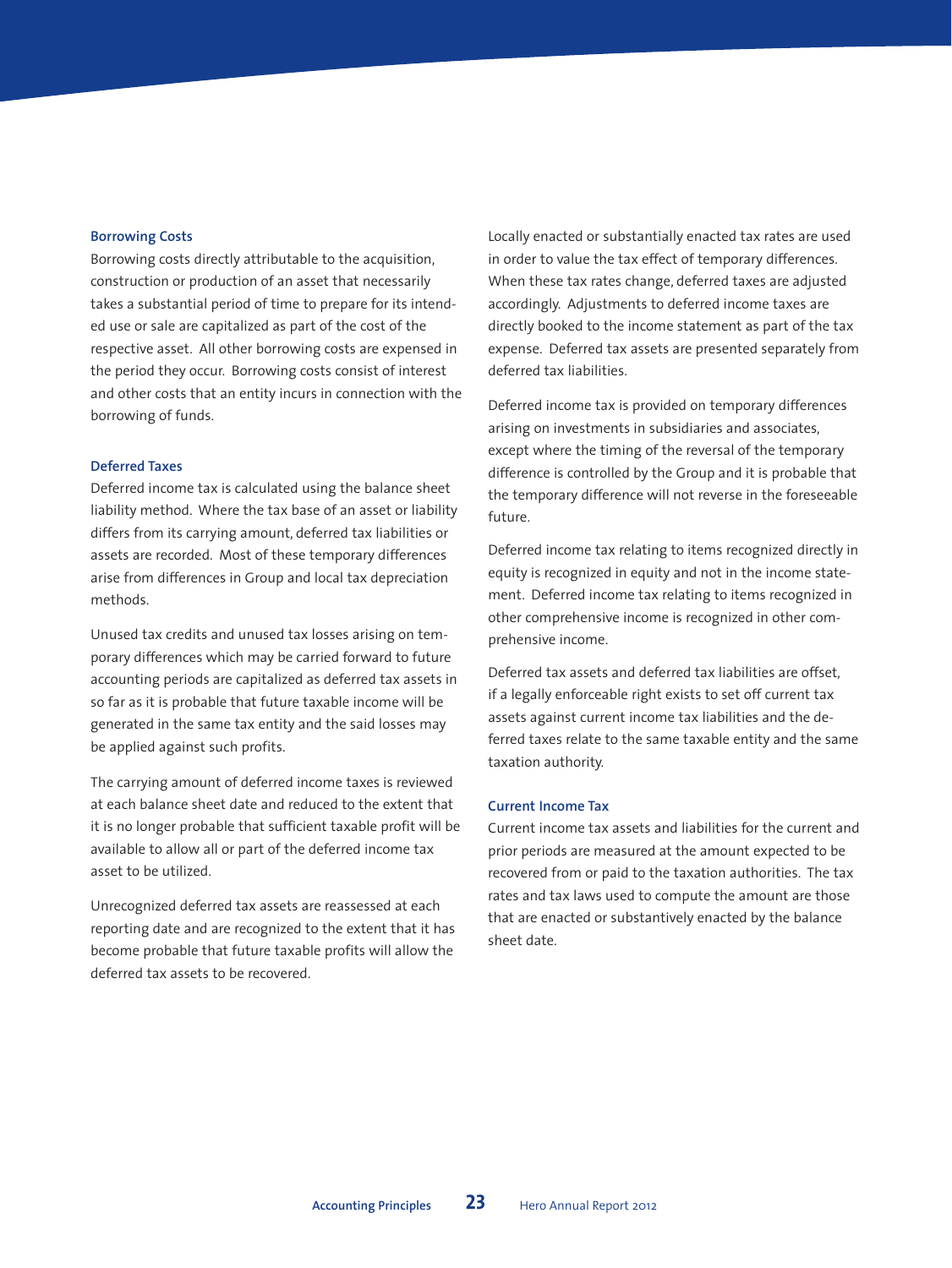Current income tax relating to items recognized directly in equity is recognized in equity and not in the income statement. Current income tax relating to items recognized in other comprehensive income is recognized in other comprehensive income.

#### **Government Grants and Other Subsidies**

Government grants are recognized only when the Group complies with the applicable conditions and if there is reasonable assurance that the grants will be received. Government grants are either deferred and recognized in the income statement over the period necessary to match them with the related costs which they are intended to compensate on a systematic basis, or the carrying amount of the asset to which the grant relates is reduced by the grant. The grant is then recognized as income over the useful life of the depreciable asset by way of a reduced depreciation charge.

#### **Cash and Cash Equivalents**

Cash and cash equivalents are carried on the balance sheet at cost. For the purpose of the cash flow statement, cash and cash equivalents comprise cash on hand, postal and bank account balances, other short term highly liquid investments, which are repayable or receivable within 90 days from the date of original maturity. Bank overdrafts are included in borrowings (current liabilities).

#### **Trade Receivables**

Trade receivables are recognized initially at fair value and subsequently measured at amortized cost using the effective interest method, less any provision for impairment. A provision for impairment of trade receivables is established when there is objective evidence that the Group will not be able to collect all amounts due according to the original terms of receivables. The amount of the provision is the difference between the asset's carrying amount and the present value of estimated future cash flows, discounted at the effective interest rate. The amount of the provision is recognized in the income statement within marketing and sales costs. When a trade receivable is uncollectible, it is written off against the allowance account for trade receivables. Subsequent recoveries of amounts previously written off are credited against marketing and sales costs in the income statement.

#### **Inventories**

Inventories are recorded at the lower of acquisition or production cost and net realizable value. Net realizable value is the estimated selling price in the ordinary course of business, less estimated cost of completion and the necessary cost to make the sale. Production costs include direct and indirect material and production costs. Borrowing costs are excluded except if they qualify for capitalization according to IAS 23. Inventory is valued using the weighted average method. A provision is recognized for any damaged or slow-moving goods.

#### **Property, Plant and Equipment**

Tangible fixed assets, other than land, are recorded at historical acquisition cost less accumulated depreciation, and/or accumulated impairment losses. Historical cost includes expenditure that is directly attributable to the acquisition of the items. Subsequent costs are included in the asset's carrying amount or recognized as a separate asset, as appropriate, only when it is probable that future economic benefits will flow to the Group and the cost of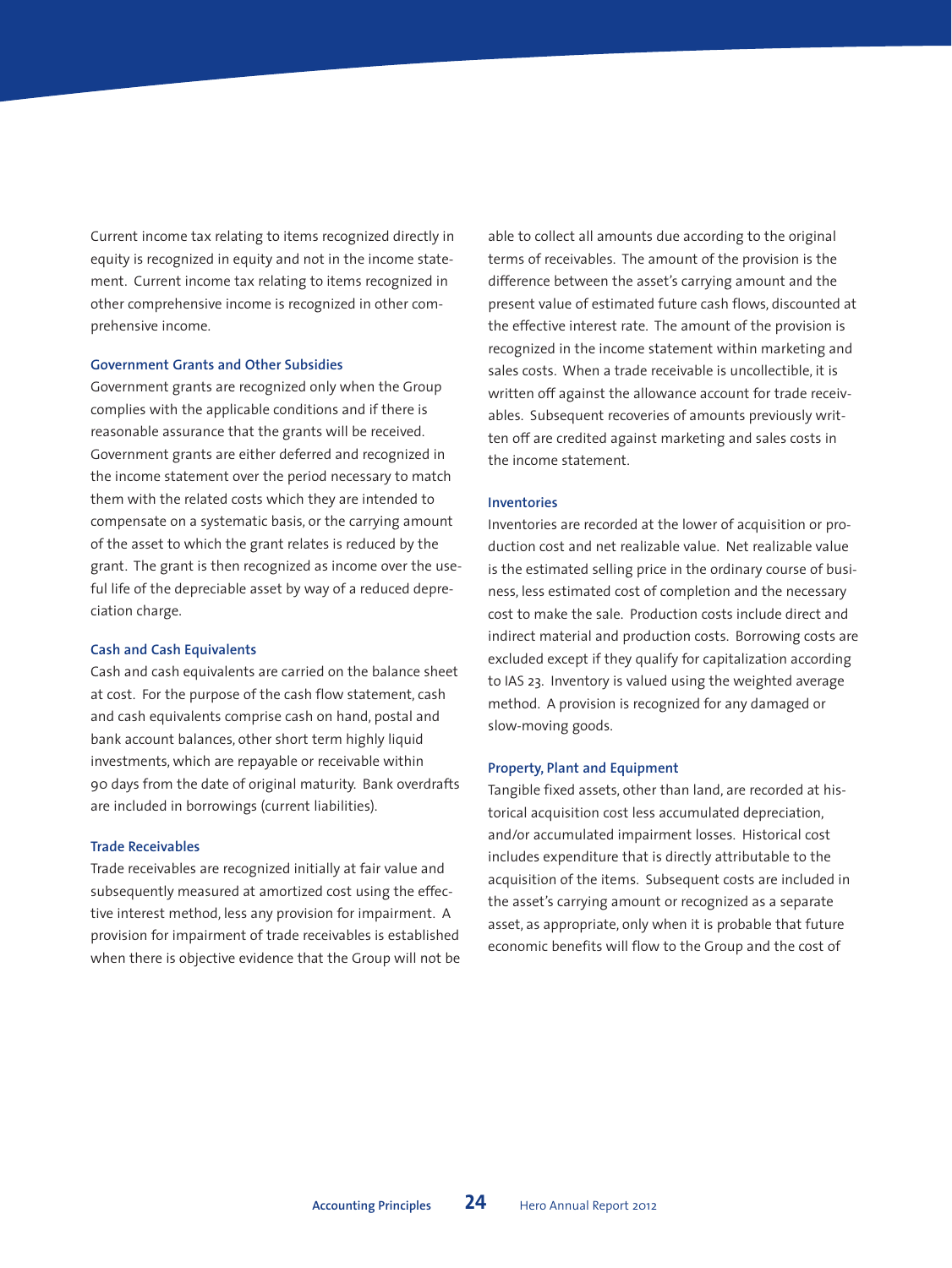the item can be measured reliably. All other repairs and maintenance are charged to the income statement during the financial period in which they are incurred. Depreciation is recorded on a straight-line basis over the course of the useful economic life of the asset. Land is not depreciated. The general useful economic lives for various asset categories can be summarized as follows:

- Buildings (25 to 50 years),
- Fixtures and fittings (20 years),
- Plant and machinery (8 to 15 years),
- Motor vehicles (4 to 10 years),
- Furniture (5 to 10 years),
- Information technology hardware (3 to 5 years).

Gains or losses arising from the disposal of property, plant and equipment assets are recorded in the income statement as part of operating profit.

Land is shown at fair value, based on periodic valuations by external independent valuers. All other property, plant and equipment is stated at historical cost less depreciation.

Increases in the carrying amount arising on revaluation of land are credited to other comprehensive income in the revaluation reserve in shareholders' equity. Decreases that offset previous increases of the same asset are charged against other comprehensive income in other reserves; all other decreases are charged to the income statement. The assets' residual values and useful lives are reviewed, and adjusted if appropriate, at each balance sheet date. An asset's carrying amount is written down immediately to its recoverable amount if the asset's carrying amount is greater than its estimated recoverable amount. Gains and losses on disposals are determined by comparing proceeds with the carrying amount. These are included in the

income statement. When revalued assets are sold, the amounts included in the revaluation reserve are transferred to retained earnings.

#### **Leases**

Leases where the Group has substantially retained all the risks and rewards of ownership are classified as finance leases. Finance leases include primarily equipment. Assets acquired through finance leases are capitalized at the fair value of the leased property, or, if lower, the present value of the minimum lease payments.

Subsequently the assets are depreciated over the shorter of the useful economic life and the term of the lease. Liabilities arising from lease contracts are recorded as other short-term liabilities (if due within one year) or as other long-term liabilities. Finance costs are charged to the income statement over the lease period so as to produce a constant periodic rate of interest.

Leases in which a significant portion of the risks and rewards of ownership are retained by the lessor are classified as operating leases. Liabilities arising from operating leases (e.g. rental contracts) include costs for offices, motor vehicles, photocopiers. Payments made under operating leases (net of any incentives received from the lessor) are charged to the income statement on a straight-line basis over the period of the lease.

#### **Intangible Assets**

Goodwill represents the excess of the consideration transferred over the fair value of the Group's share of the net identifiable assets of the acquired subsidiary/associate at the date of acquisition. Goodwill on acquisitions of subsidiaries is included in intangible assets. Goodwill arising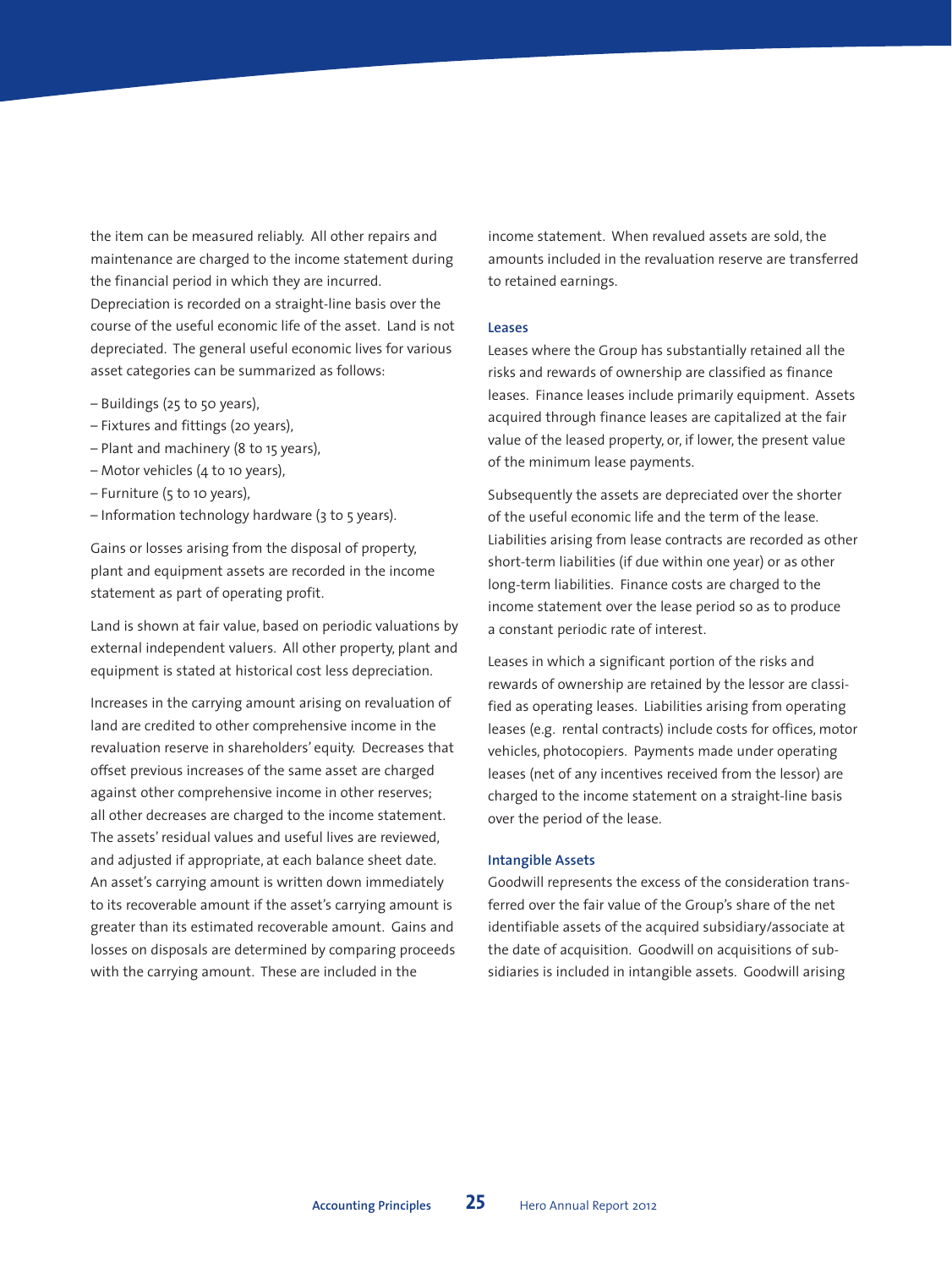on acquisitions of equity consolidated investments is included in investment value. Goodwill is tested annually for impairment and carried at cost less accumulated impairment losses. Gains and losses on the disposal of a subsidiary include the carrying amount of goodwill relating to the subsidiary sold.

Goodwill is allocated to cash-generating units for the purpose of impairment testing.

Brands with an indefinite useful life are based on value-in use calculations less accumulated impairment losses and are tested annually for impairment. Brands are classified as indefinite useful life brands if the brand has sufficient history and the Group has no intention of re-branding.

Brands and other intangible assets with a definite useful life are carried at historical cost less accumulated amortization. Amortization is calculated using the straight-line method to allocate the costs over their estimated useful lives:

- Brands (up to 20 years)
- Software (1 to 3 years)
- Customer relationships (up to 8 years)
- Distribution Network (up to 5 years)
- Other intangibles (3 to 5 years)

#### **Impairment of non-financial Assets**

Assets that have an indefinite useful life are not subject to amortization and are tested for impairment annually or when there is an indication of impairment. Assets that are subject to amortization are reviewed for impairment whenever events or changes in circumstances indicate that the carrying amount may not be recoverable. An impairment loss is recognized for the amount by which the asset's carrying amount exceeds its recoverable amount. The recoverable amount is the higher of an asset's fair value less costs to sell and value in use. For the purposes of assessing impairment, assets are grouped at the lowest levels for which there are separately identifiable cashflows (cash generating units). Non-financial assets other than goodwill that were impaired are reviewed for possible reversal of the impairment at each reporting date.

#### **Provisions**

Provisions arise from restructuring programmes, legal claims, and potential liabilities from normal operations. A provision is recognized in cases where the Group has a present legal or constructive obligation as a result of past events, it is probable that an outflow of resources will be required to settle the obligation and the amount can be reliably estimated. Severance and redundancy payments relating to restructuring are provided for when the Group has committed itself to such restructuring programmes, when the location, function and number of employees to be laid off or re-deployed is known and when the affected employees have been informed. Provisions are not recognized for future operating losses. In case the effect of time value is material, provisions are measured at the present value of the expenditures expected to be required to settle theobligation using a pretax rate that reflects current market assessments of the time value of money and the risks specific to the obligation. The increase in the provision due to the passage of time is recognized as interest expense.

#### **Borrowings**

Borrowings are recognized initially at fair value, net of transaction costs incurred. Borrowings are subsequently stated at amortized cost; any difference between the proceeds (net of transaction costs) and the redemption value is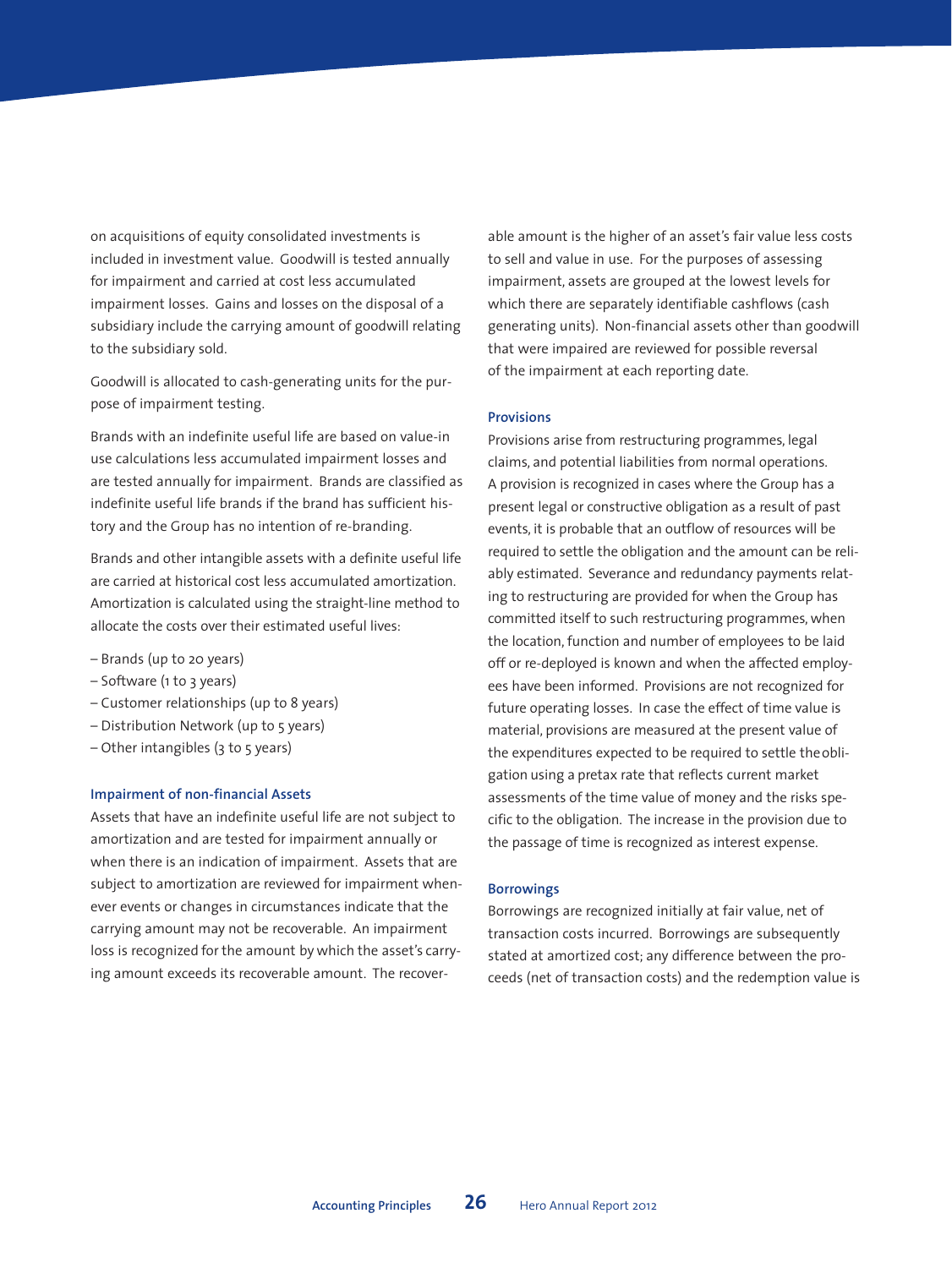recognized in the income statement over the period of the borrowings using the effective interest method.

Borrowings are classified as current liabilities unless the Group has an unconditional right to defer settlement of the liability for at least 12 months after the balance sheet date.

#### **Pension Obligations**

The Group operates various post-employment schemes, including both defined benefit and defined contribution pension plans.

A defined contribution plan is a pension plan under which the Group pays fixed contributions into a separate entity. The Group has no legal or constructive obligations to pay further contributions if the fund does not hold sufficient assets to pay all employees the benefits relating to employee service in the current and prior periods. A defined benefit plan is a pension plan that is not a defined contribution plan.

Typically defined benefit plans define an amount of pension benefit that an employee will receive on retirement, usually dependent on one or more factors such as age, years of service and compensation.

The liability recognised in the balance sheet in respect of defined benefit pension plans is the present value of the defined benefit obligation at the end of the reporting period less the fair value of plan assets. The defined benefit obligation is calculated annually by independent actuaries using the projected unit credit method. The present value of the defined benefit obligation is determined by discounting the estimated future cash outflows using interest rates of high-quality corporate bonds that are denominated in the currency in which the benefits will be paid, and that have terms to maturity approximating to the terms of the related pension obligation. In countries where there is no deep market in such bonds, the market rates on government bonds are used.

Actuarial gains and losses arising from experience adjustments and changes in actuarial assumptions are charged or credited to equity in other comprehensive income in the period in which they arise.

Past-service costs are recognised immediately in income.

For defined contribution plans, the group pays contributions to publicly or privately administered pension insurance plans on a mandatory, contractual or voluntary basis. The group has no further payment obligations once the contributions have been paid. The contributions are recognised as employee benefit expense when they are due. Prepaid contributions are recognised as an asset to the extent that a cash refund or a reduction in the future payments is available.

#### **Executive Share Compensation Plan**

In April 2004, the Group established an equity compensation plan under the terms of which key management with a certain minimum service period may purchase restricted shares. After a restriction period of three years, participants may sell the shares back to Hero at a price based on a formula defined in the plan. In conjunction with the plan, participants may be granted loans to fund the share purchase.

Management assesses the estimated future payment at the end of the restriction period and the original purchase price annually, based on the actual result of the Group and expected future development of the business and records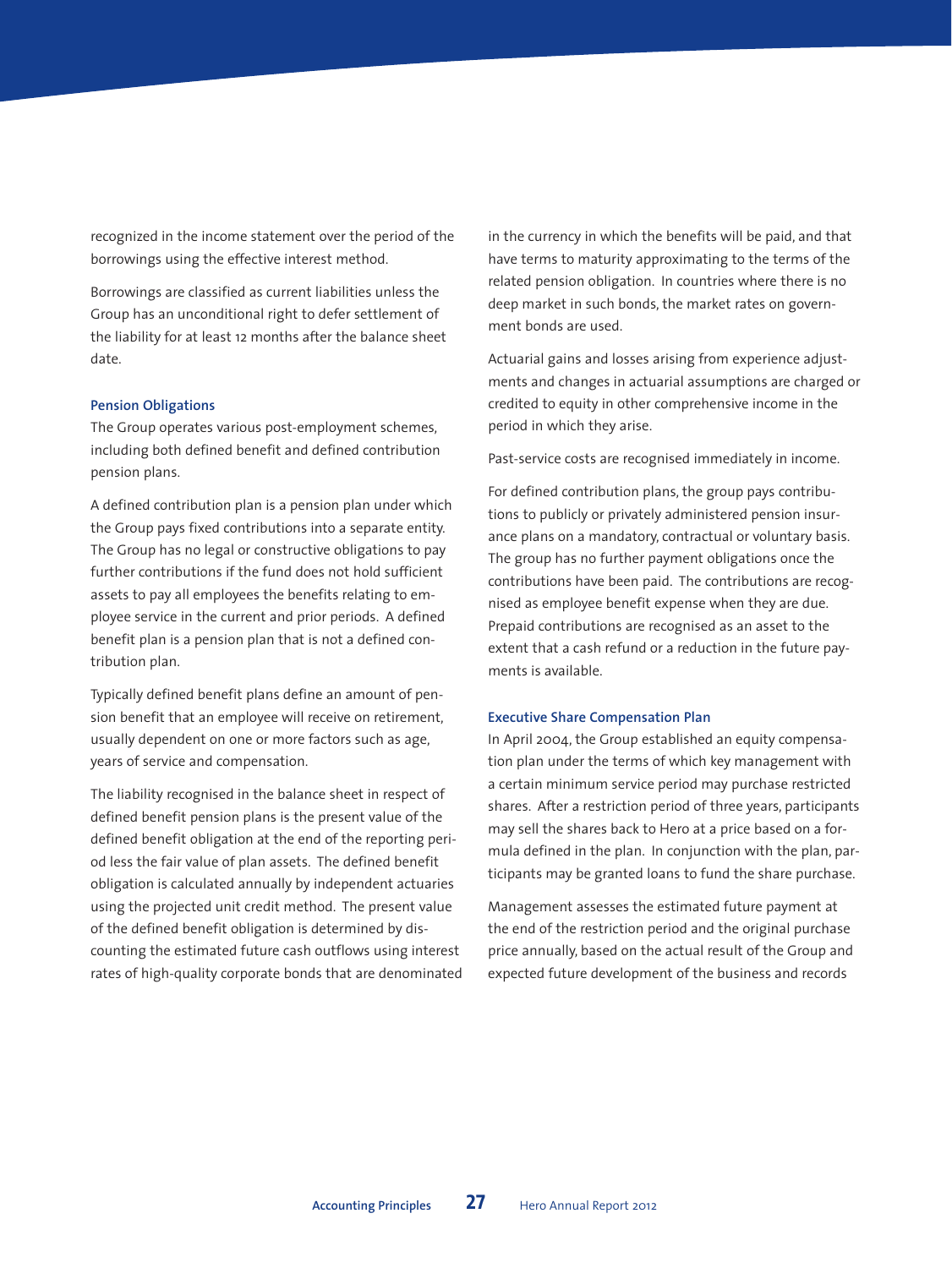this difference as an expense over the respective vesting period. This plan was terminated during 2011.

#### **Contingent Liabilities**

A contingent liability is a possible obligation that arises from past events and whose existence will be confirmed only by the occurrence or non-occurrence of one or more uncertain future events not wholly within the control of the entity; or present obligation that arises from past events but is not recognized because: it is not probable that an outflow of resources embodying economic benefits will be required to settle the obligation; or the amount of the obligation cannot be measured with sufficient reliability. Contingent liabilities are disclosed in the notes to the financial statements.

#### **Financial guarantee contracts**

Financial guarantee contracts issued by the Group are those contracts that require a payment to be made to reimburse the holder for an incurred loss because the specified debtor fails to make a payment when due in accordance with the terms of a debt instrument. Financial guarantee contracts are recognized initially as a liability at fair value, adjusted for transaction costs that are directly attributable to the issuance of the guarantee. Subsequently, the liability is measured at the higher of the best estimate of the expenditure required to settle the present obligation at the reporting date and the amount recognized less cumulative amortization.

#### **Dividends**

Dividend distribution to the Group's shareholders is recognized as a liability in the Group's financial statements in the period in which the dividends are approved by the Group's shareholders.

#### **Share Capital**

Ordinary shares are classified as equity. Incremental costs directly attributable to the issue of new shares or options are shown in equity as a deduction, net of tax, from the proceeds. Where any Group company purchases the company's equity share capital (treasury shares), the consideration paid, including any directly attributable incremental costs (net of income taxes), is deducted from equity attributable to the company's equity holders until the shares are cancelled, reissued or disposed of. Where such shares are subsequently sold or reissued, any consideration received, net of any directly attributable incremental transaction costs and the related income tax effects, is included in equity attributable to the company's equity holders.

#### **Hybrid Capital**

Hybrid capital represents bonds that are undated securities in respect of which there is no maturity date and where there is no obligation of the part of Hero either to redeem at any future date the underlying nominal amounts or to pay any annual coupon insofar as no compulsory payment event occurs in any given accounting period. The key compulsory payment events listed in the terms and conditions of the bonds include the payment to Hero's shareholders of either a dividend or an amount in connection with a capital re-purchase. The bonds are subordinated obligations and are subordinate to all of Hero's present and future unsubordinated indebtedness. Coupon payments are recorded directly in equity.

Hybrid capital also represents two undated floating rate subordinated notes in the total amount of CHF 120 million issued by Hero and sold to Schwartau International GmbH. These notes have no fixed maturity date and Schwartau International has no right to call the notes for its redemption. The notes constitute a direct, unconditional and sub-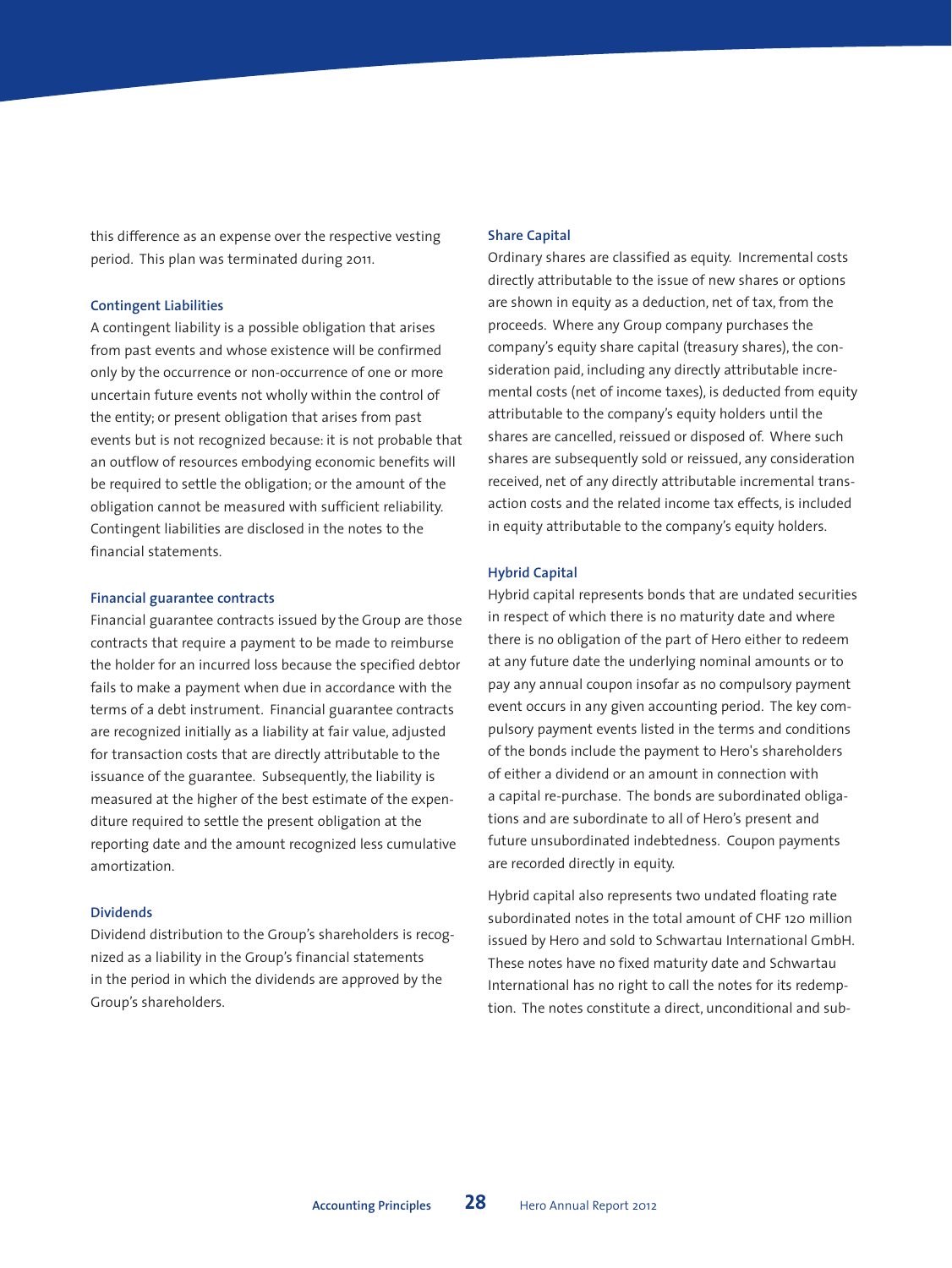ordinated obligation of Hero. Interest will be payable if Hero or any of its subsidiaries declared or paid a dividend. Interest payments are recorded directly in equity.

#### **Non-current assets (or disposal groups) held for sale**

Non-current assets (or disposal groups) are classified as assets held for sale when their carrying amount is to be recovered principally through a sale transaction and a sale is considered highly probable. They are stated at the lower of carrying amount and fair value less costs to sell.

#### **Comparatives**

Comparative information is included in the narrative and/or descriptive information when it is relevant to an understanding of the current period's financial statements where changes in presentation have occurred.

#### **6. Financial Instruments**

#### **General**

The Group classifies its investments in the following categories: financial assets at fair value through profit or loss, loans and receivables, and available-for-sale financial assets. The classification depends on the purpose for which the investments were acquired. Management determines the classification of its investments at initial recognition and re-evaluates this designation at every reporting date.

#### **Financial assets at fair value through profit or loss**

This category has two sub-categories: financial assets heldfor-trading, and those designated at fair value through profit or loss at inception. A financial asset is classified in this category if acquired principally for the purpose of selling in the short term or if so designated by management.

Assets in this category are classified as current assets if they are either held-for-trading or are expected to be realized within 12 months of the balance sheet date.

#### **''Day 1'' profit or loss**

When the transaction price is different to the fair value from other observable current market transactions in the same instrument or based on a valuation technique whose variables include only data from observable markets, the Group immediately recognizes the difference between the transaction price and fair value (a ''Day 1'' profit or loss) in ''finance income or expense''. In cases where fair value is determined using data which is not observable, the difference between the transaction price and model value is only recognized in the income statement when the inputs become observable, or when the instrument is derecognized.

#### **Loans and receivables**

Loans and receivables are non-derivative financial assets with fixed or determinable payments that are not quoted in an active market. They arise when the Group provides money, goods or services directly to a debtor with no intention of trading the associated receivable. They are included in current assets, except for maturities greater than 12 months after the balance sheet date. These are classified as non-current assets. Loans and receivables are included in receivables in the balance sheet.

#### **Available-for-sale financial assets**

Available-for-sale financial assets are non-derivatives that are either designated in this category or not classified in any of the other categories. They are included in non-current assets unless management intends to dispose of the investment within 12 months of the balance sheet date.

Purchases and sale of investments are recognized on trade date – the date on which the Group commits to purchase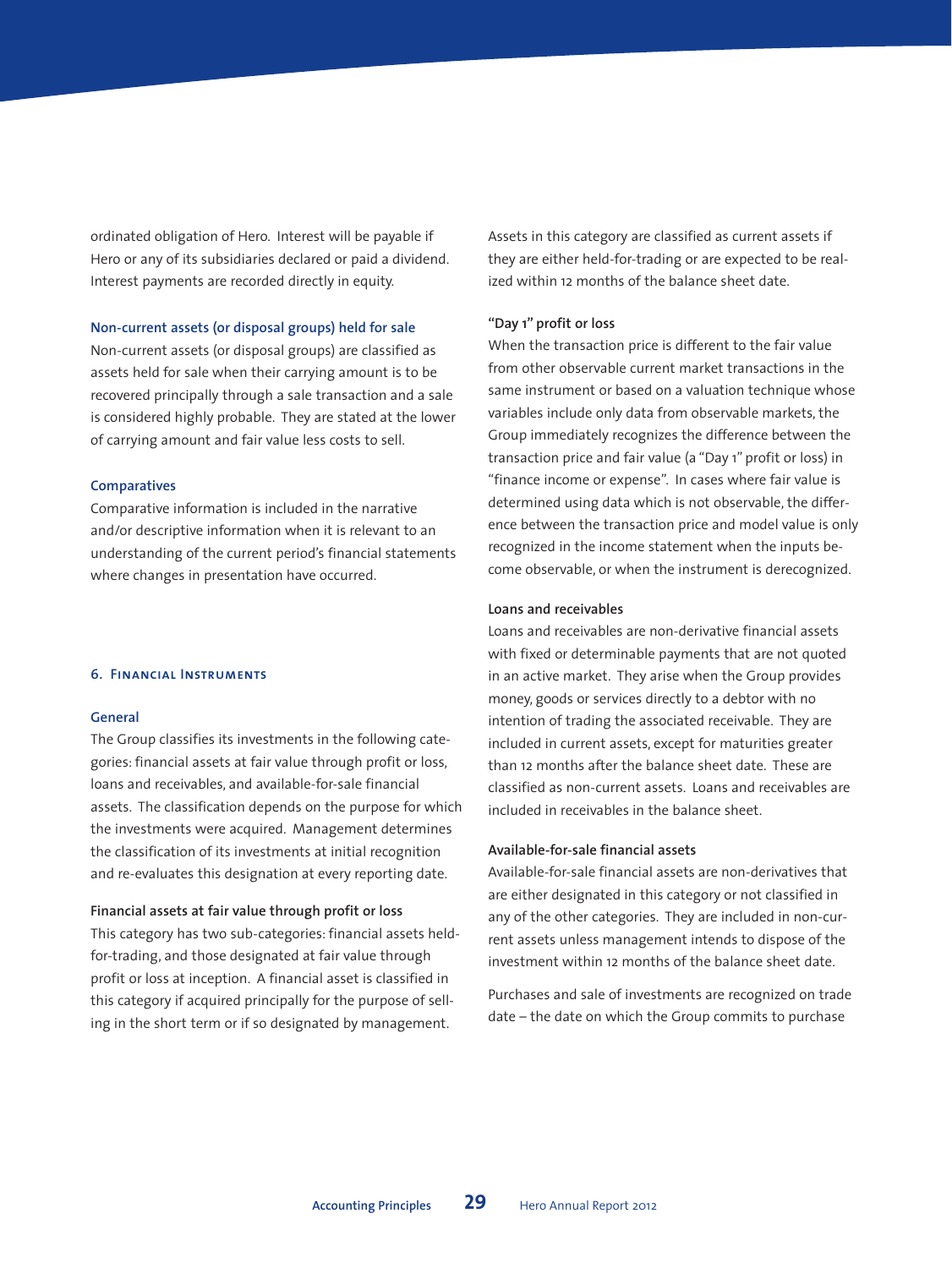or sell the asset. Investments are initially recognized at fair value plus transaction costs for all financial assets not carried at fair value through profit or loss. Investments are derecognized when the rights to receive cash flows from the investments have expired or have been transferred and the Group has transferred substantially all risks and rewards of ownership. Available-for-sale financial assets and financial assets at fair value through profit or loss are subsequently carried at fair value. Loans and receivables are carried at amortized cost using the effective interest rate method. Realized and unrealized gains and losses arising from changes in the fair value of the financial assets at fair value through profit or loss category are included in the income statement in the period in which they arise. Unrealized gains and losses arising from changes in the fair value of non-monetary securities classified as availablefor-sale are recognized in other comprehensive income. When securities classified as available-for-sale are sold or impaired, the accumulated fair value adjustments are included in the income statement as gains or losses from investments securities.

The fair values of quoted investments are based on current bid prices. If the market for a financial asset is not active (and for unlisted securities), the Group establishes fair value by using valuation techniques. These include the use of recent arm's-length transactions, reference to other instruments that are substantially the same, discounted cash flow analysis, and option pricing models refined to reflect the issuer's specific circumstances.

The Group assesses at each balance sheet date whether there is objective evidence that a financial asset or a group of financial assets is impaired. In the case of equity securities classified as available-for-sale, a significant or prolonged decline in the fair value of the security below its cost is considered in determining whether the securities are impaired. If any such evidence exists for available-forsale financial assets, the cumulative loss – measured as the difference between the acquisition cost and the current fair value, less any impairment loss on that financial asset previously recognized in profit or loss – is removed from other comprehensive income and recognized in the income statement. Impairment losses recognized in the income statement on equity instruments are not reversed through the income statement.

## **Accounting for Derivative Financial Instruments and Hedging Activities**

Derivative financial instruments are initially recognized in the balance sheet at fair value on the date the contract is entered into and are subsequently re-measured at their fair value. The method of recognizing the resulting gain or loss depends on whether the derivative is designated as a hedging instrument, and if so, the nature of the item being hedged. On the date a derivative contract is entered into, the Group designates certain derivatives as either (1) a hedge of the fair value of a recognized asset or liability (fair value hedge), or (2) a hedge of a forecasted transaction or of a firm commitment (cash flow hedge), or (3) a hedge of a net investment in a foreign entity.

Changes in the fair value of derivatives that are designated and qualify as fair value hedges and that are highly effective, are recorded in the income statement, along with any changes in the fair value of the hedged asset or liability that is attributable to the hedged risk.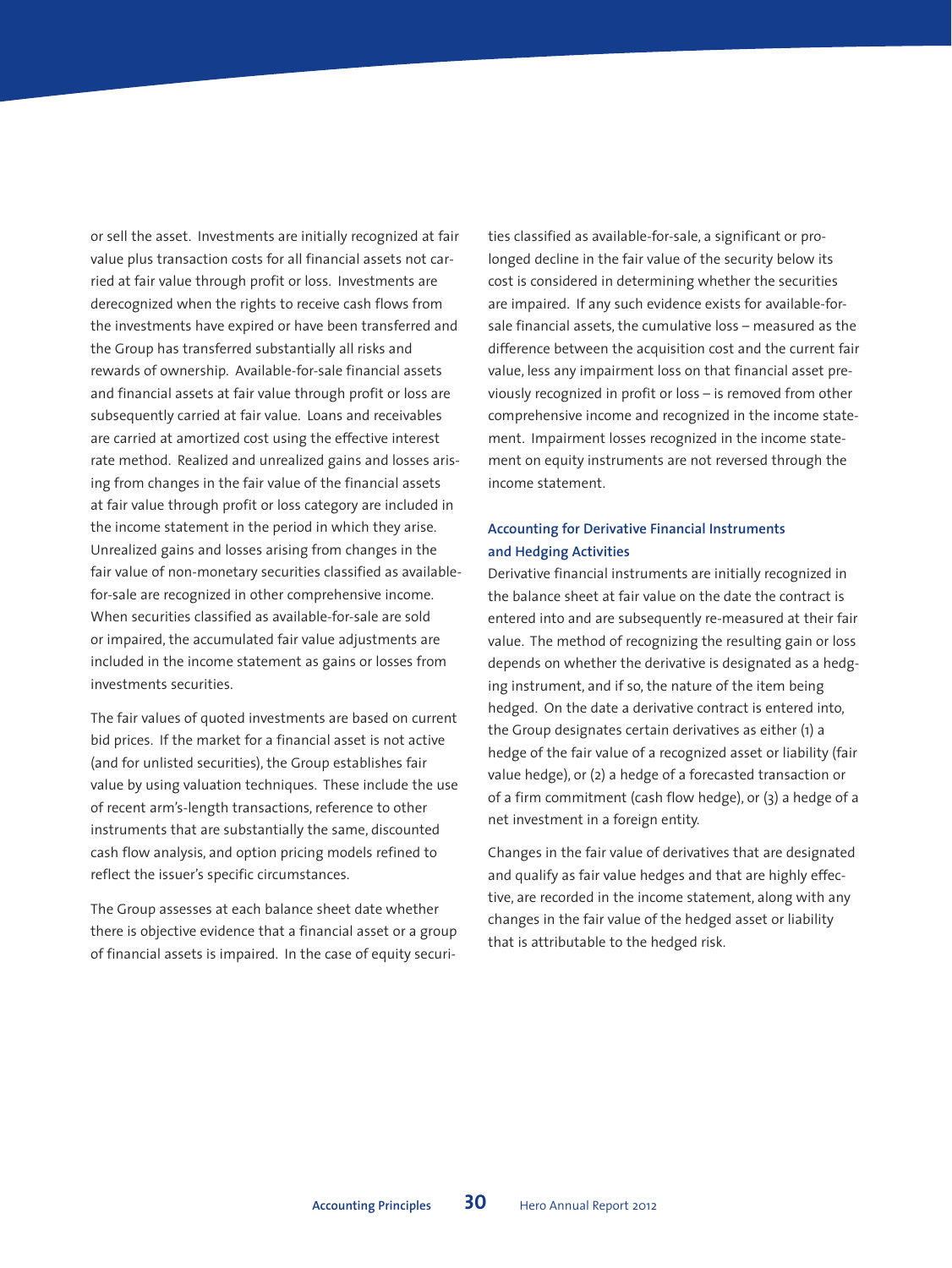Hedges of net investments in foreign operations are accounted for similarly to cash flow hedges. Any gain or loss on the hedging instrument relating to the effective portion of the hedge is recognized in other comprehensive income. The gain or loss relating to the ineffective portion is recognized immediately in the income statement within 'other financial result'. Gains and losses accumulated in other comprehensive income are included in the income statement when the foreign operation is partially disposed of or sold.

Changes in the fair value of derivatives that are designated and qualify as cash flow hedges and that are highly effective, are recognized in other comprehensive income. Where the forecasted transaction or firm commitment results in the recognition of an asset or of a liability, the gains and losses previously deferred in other comprehensive income are transferred from other comprehensive income and included in the initial measurement of the cost of the asset or liability. Otherwise, amounts deferred in other comprehensive income are transferred to the income statement and classified as revenue or expense in the same periods during which the hedged firm commitment or forecasted transaction affects the income statement.

Certain derivative transactions, while providing effective economic hedges under the Group's risk management policies, do not qualify for hedge accounting under the specific rules in IAS 39. Changes in the fair value of any derivative instruments that do not qualify for hedge accounting under IAS 39 are recognized immediately in the income statement.

When a hedging instrument expires or is sold, or when a hedge no longer meets the criteria for hedge accounting under IAS 39, any cumulative gain or loss existing in other comprehensive income at that time remains in other comprehensive income and is recognized, when the committed or forecasted transaction ultimately is recognized in the income statement. However, if a committed or forecasted transaction is no longer expected to occur, the cumulative gain or loss that was reported in other comprehensive in come is immediately transferred to the income statement.

The Group documents at the inception of the transaction the relationship between hedging instruments and hedged items, as well as its risk management objective and strategy for undertaking various hedge transactions. This process includes linking all derivatives designated as hedges to specific assets and liabilities or to specific firm commitments or forecast transactions. The Group also documents its assessment, both at the hedge inception and on an on going basis, whether the derivatives that are used in hedging transactions are highly effective in offsetting changes in fair values or cash flows of hedged items.

#### **Fair Value Estimation**

The fair value of publicly traded derivatives and trading and available-for-sale securities is based on quoted market prices at the balance sheet date. The fair value of interest rate swaps is calculated as the present value of the estimated future cash flows. The fair value of forward foreign exchange contracts is determined using forward exchange market rates at the balance sheet date.

In assessing the fair value of non-traded derivatives and other financial instruments, the Group uses a variety of methods and makes assumptions that are based on market conditions existing at each balance sheet date. Quoted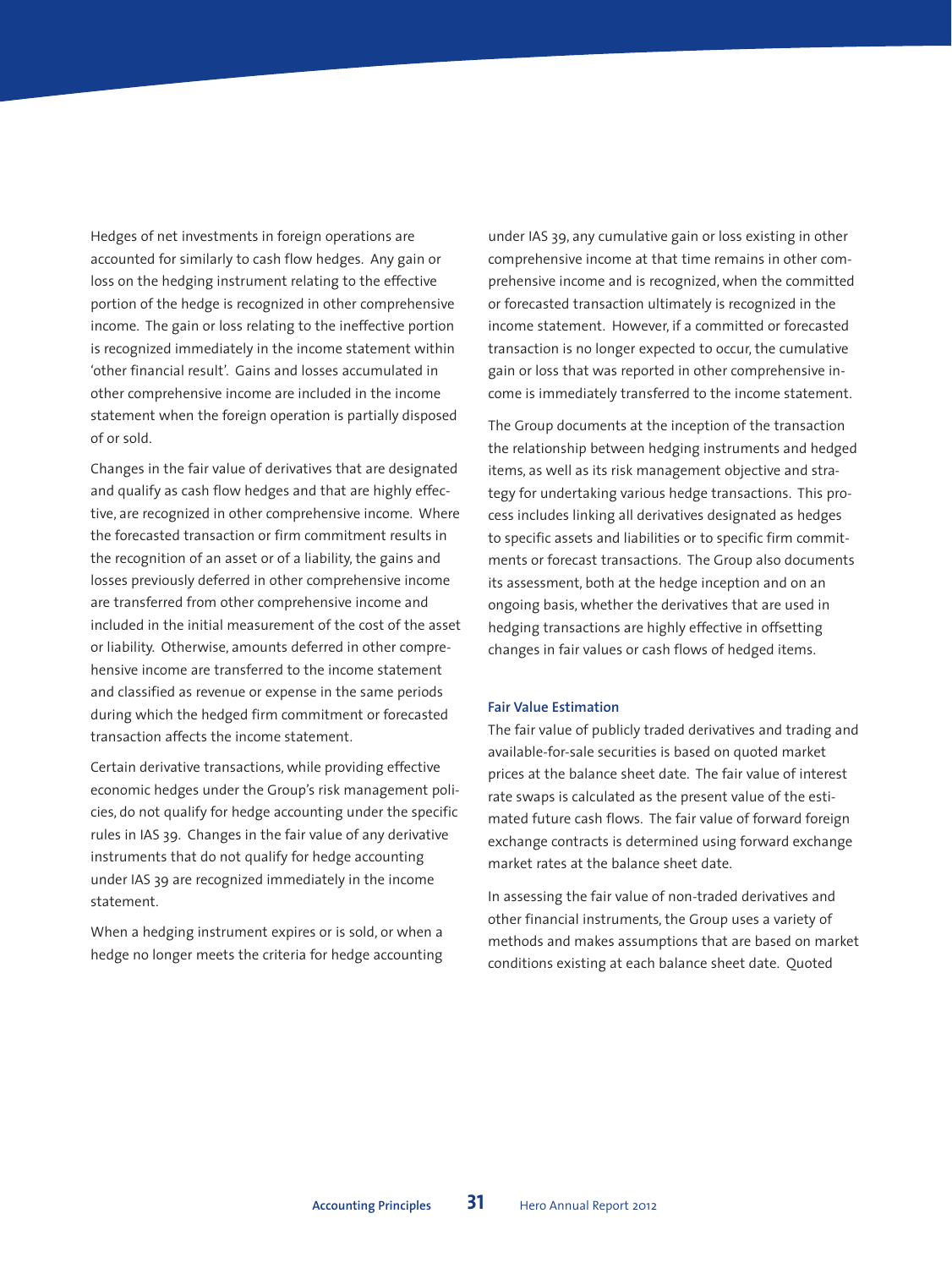market prices or dealer quotes for similar instruments are used for long-term debt. Other techniques, such as option pricing models and estimated discounted value of future cash flows, are used to determine fair value for the remaining financial instruments.

The face values less any estimated credit adjustments for financial assets and liabilities with a maturity of less than one year are assumed to approximate to their fair values. The fair value of financial liabilities for disclosure purposes is estimated by discounting the future contractual cash flows at the current market interest rate available to the Group for similar financial instruments.

#### **7. Financial Risk Management**

#### **Financial Risk Factors**

The Group's activities expose it to a variety of financial risks, including the effects of: changes in debt and equity market prices, foreign currency exchange rates and interest rates. The Group's overall risk management programme focuses on the unpredictability of financial markets and usually seeks to minimize potential adverse effects on the financial performance of the Group. The Group uses derivative financial instruments such as foreign exchange contracts and interest rate swaps to hedge certain exposures. In selected cases the Group takes open positions in derivative or other financial instruments which are driven by other considerations than overall risk reduction.

Risk management is carried out by a central treasury department (Group Treasury) under policies approved by the Board of Directors. Group Treasury identifies, evaluates and hedges financial risks in close co-operation with the operating units. The Board provides policies covering spe cific areas, such as foreign exchange risk, interest rate risk, credit risk, use of derivative financial instruments and liquidity management.

#### **Foreign Exchange Risk**

The Group operates internationally and is exposed to foreign exchange risk arising from various currency exposures primarily with respect to EUR and USD. Companies in the Group use forward contracts, transacted with Group Treasury, to hedge their exposure to foreign currency risk in the local reporting currency. Group Treasury is responsible for hedging the net position in each currency by using currency borrowings and external forward currency contracts.

External foreign exchange contracts are generally designated as hedges of foreign exchange risk on specific assets, liabilities or future transactions. The Group hedges between 50% and 100% of anticipated export sales in each major currency for the following 12 months. In 2012 and 2011, no sales in each major currency qualified as ''highly probable'' for which hedge accounting was used.

Additionally, the Group hedges the foreign currency exposure from material purchases. The Group enters into forward rate agreements to protect against any adverse foreign currency movement. The forward contracts used in its programme mature in 18 months or less, consistent with the related purchase commitments.

The Group has a number of investments in foreign subsidiaries, whose net assets are exposed to currency translation risk. The Group tries to reduce the currency exposure through borrowings in the corresponding currencies where possible and economically prudent.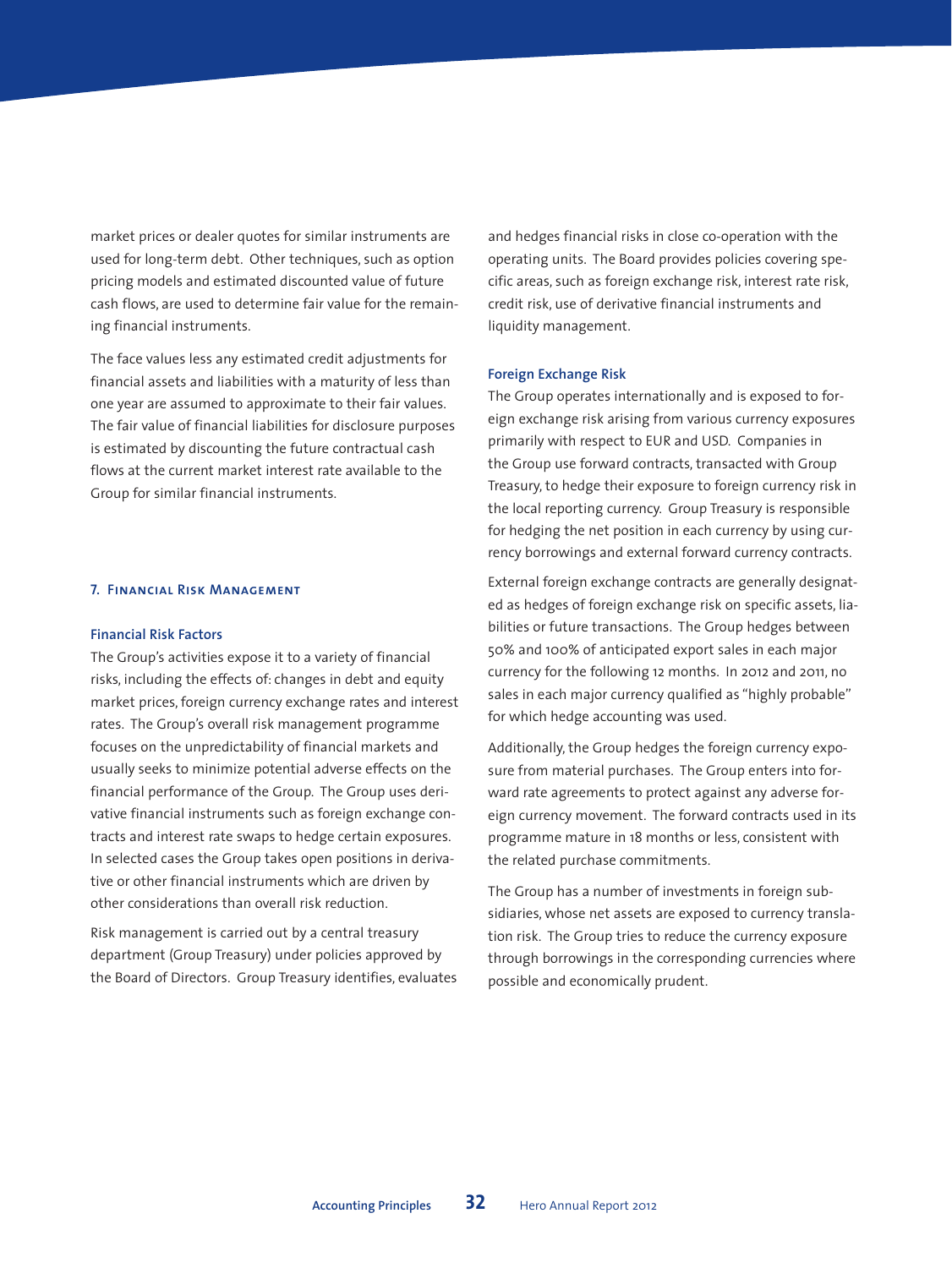The Group uses a risk computation similar to Value-at-Risk (VAR). It includes financial instruments (mainly currency forwards) as well as balance sheet positions and future operative cash flows (non-discounted) in foreign currency. The estimates are made assuming normal market conditions, using a 97.7% confidence interval. The correlations between currency pairs and the volatilities are observed over a 360 day period. The estimated potential intraday loss in the VAR model amounts to TCHF 337 as per December 31, 2012.

#### **Foreign Currency Risk Table**

The following table demonstrates the sensitivity to a reasonably possible change in the USD and EUR exchange rate, with all other variables held constant, of the Group's profit before tax (due to changes in the fair value of forward foreign exchange contracts). There is no effect on the Group's equity as the Group does not apply hedge accounting.

|      |            |            | <b>Effect on</b>                                |                  |
|------|------------|------------|-------------------------------------------------|------------------|
|      | Increase/  | Increase/  | profit be-                                      | <b>Effect on</b> |
|      | (decrease) | (decrease) | fore tax in                                     | equity in        |
|      |            |            | in USD rate in EUR rate CHF 1000 .- CHF 1000 .- |                  |
| 2012 | 5%         | 5%         | 3 0 9 1                                         |                  |
|      | (5%)       | (5%)       | (3091)                                          |                  |
| 2011 | 5%         | 5%         | 2727                                            |                  |
|      | (5%)       | (5%)       | (2727)                                          |                  |
|      |            |            |                                                 |                  |

#### **Interest Rate Risk**

As the Group has no significant interest-bearing assets, the Group's income and operating cash flows are substantially independent of changes in market interest rates.

The Group's interest rate risk arises from long-term borrowings. Borrowings issued at variable rates expose the Group to cash flow interest rate risk. Borrowings issued at fixed rates expose the Group to fair value interest rate risk.

The Group's income and operating cash flows are substantially independent of changes in market interest rates. The Group sometimes borrows at variable and fixed rates and uses interest rate swaps as cash flow hedges of future interest payments, which have the economic effect of converting borrowings from floating rates to fixed rates or vice-versa. Interest rate swaps allow the Group to raise long- term borrowings at floating rates and swap them into fixed rates that are lower than those available if borrowed at fixed rates directly or vice versa. Under interest rate swaps, the Group agrees with other parties to exchange, at specific intervals, the difference between fixed contract rates and floating rate interest amounts calculated by reference to the agreed notional principal amounts.

#### **Interest Rate Risk Table**

The following table demonstrates the sensitivity to a reasonably possible change in interest rates, with all other variables held constant, of the Group's profit before tax (through the impact on floating rate borrowings).

|      | Increase/<br>(decrease)<br>in basis<br>points | <b>Effect</b><br>on profit<br>before tax in<br>CHF 1000 .- |
|------|-----------------------------------------------|------------------------------------------------------------|
| 2012 | 100<br>(100)                                  | (2699)<br>2 6 6 1                                          |
| 2011 | 100<br>(100)                                  | (1900)<br>1875                                             |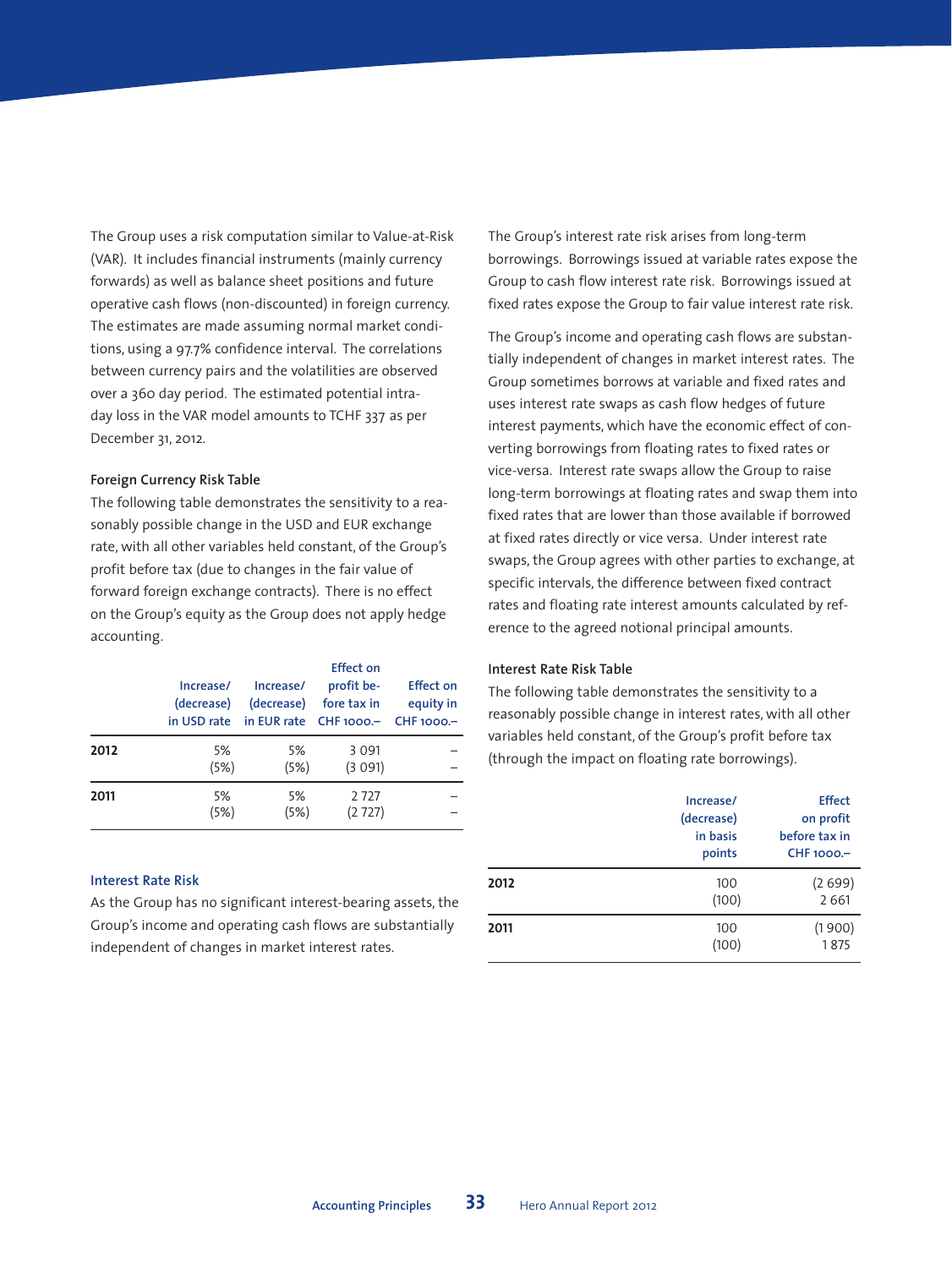#### **Credit Risk**

The Group has no significant concentrations of credit risk. The Group has policies in place to ensure that sales of products are made to customers with an appropriate credit history. Derivative counterparts and cash transactions are limited to highly creditworthy financial institutions. Other credit risk exposures are minimized by dealing only with a limited range of counterparties. Sometimes the Group uses the instrument of deferred consideration when disposing investments in subsidiaries or other operating assets. In that case it is the Group's policy to obtain adequate pledges or guarantees until the outstanding receivables are settled. The Group also makes loans to related parties. Where material the Group seeks adequate pledges or guarantees. The maximum credit risk represents net carrying value of the loans and receivables included.

#### **Liquidity Risk**

Prudent liquidity risk management implies maintaining sufficient cash and marketable securities, the availability of funding through an adequate amount of committed credit facilities and the ability to close out market positions. Due to the dynamic nature of the underlying businesses, Group Treasury aims to maintain flexibility in funding by keeping committed credit lines available. Management monitors rolling forecasts of the Group's liquidity reserve (comprising undrawn borrowing facilities and cash and cash equivalents [note 16]) on the basis of expected cash flows.

#### **Liquidity Risk Table**

The table summarises the maturity profile of the Group's financial liabilities at December 31 based on contractual payments.

| in CHF 1000.-<br>at December 31, 2012 | Within<br>1 year | $1 - 2$ years | $2 - 3$ years | $3 - 4$ years | More than<br>4 years     | <b>Total</b> |
|---------------------------------------|------------------|---------------|---------------|---------------|--------------------------|--------------|
| Derivative instruments                | 1146             | 3 3 9 4       | 1697          |               | $\overline{\phantom{m}}$ | 6 2 3 7      |
| <b>Borrowings</b>                     | 269 908          | 57780         | 66 592        | 15 000        | 53 29 6                  | 462 576      |
| Other liabilities                     |                  | 5692          | 3 9 4 0       | 3 8 1 5       | 13899                    | 27 34 6      |
| Trade and other payables              | 274 357          |               |               |               | $\overline{\phantom{m}}$ | 274 357      |

| in CHF 1000.-<br>at December 31, 2011 | Within<br>1 year | $1 - 2$ years            | $2 - 3$ years | $3 - 4$ years | More than<br>4 years     | <b>Total</b> |
|---------------------------------------|------------------|--------------------------|---------------|---------------|--------------------------|--------------|
| Derivative instruments                | 6 15 6           |                          |               |               | $\overline{\phantom{m}}$ | 6 15 6       |
| <b>Borrowings</b>                     | 189 979          | 206 730                  | 22895         | 23 260        | 15 000                   | 457864       |
| Other liabilities                     |                  | 7474                     | 4 7 5 0       | 4 4 1 1       | 17080                    | 33 715       |
| Trade and other payables              | 298 198          | $\overline{\phantom{m}}$ |               |               | $\overline{\phantom{m}}$ | 298 198      |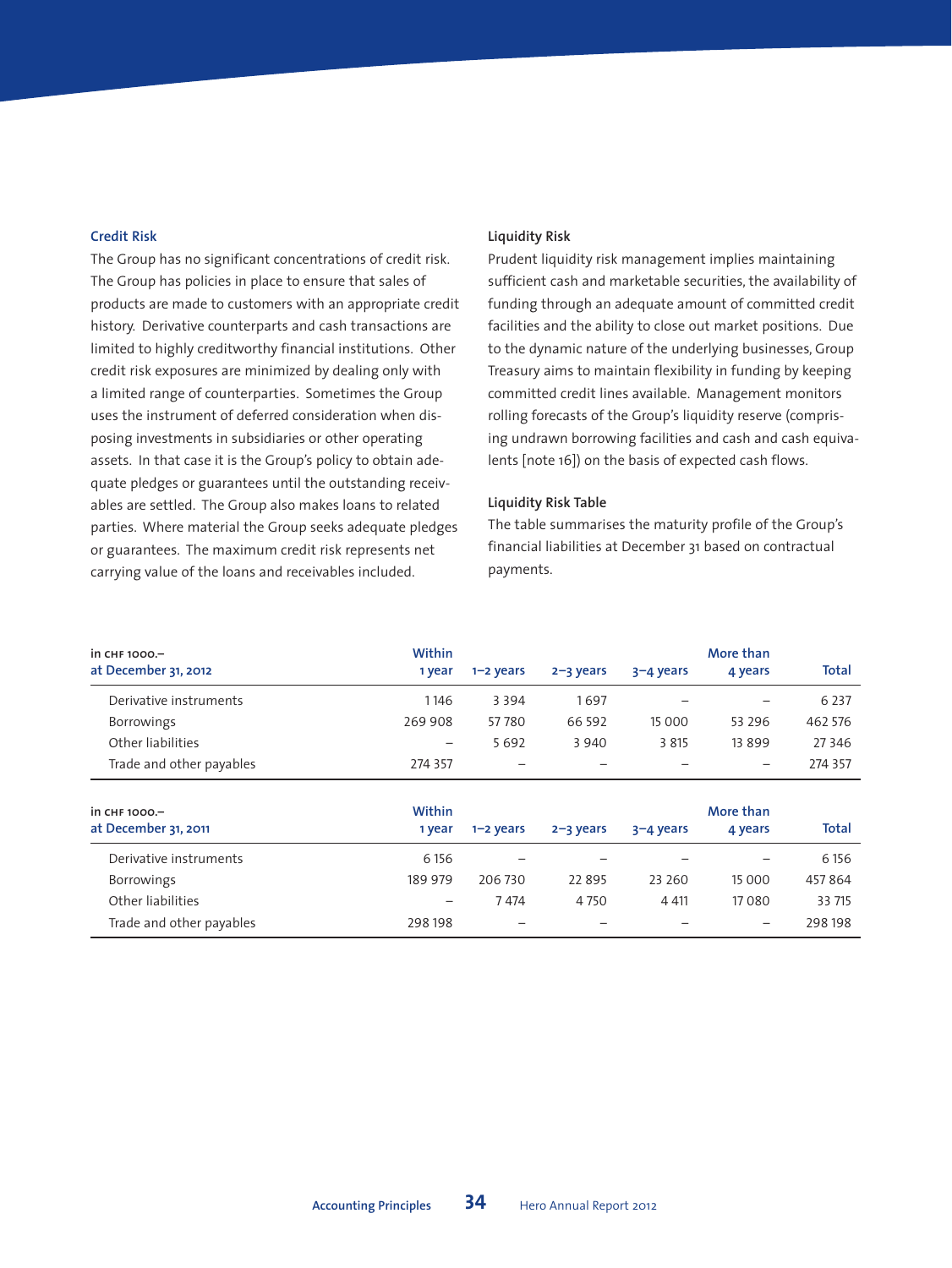#### **8. Critical Accounting Estimates, Assumptions and Judgements**

Estimates and judgements are continually evaluated and are based on historical experience and other factors, including expectations of future events that are believed to be reasonable under the circumstances.

The Group makes estimates and assumptions concerning the future. The resulting accounting estimates will, by definition, seldom equal the related actual results. The estimates and assumptions that have a significant risk of causing a material adjustment to the carrying amounts of assets and liabilities within the next financial year are discussed below:

#### (a) Goodwill

The Group tests annually whether goodwill has suffered any impairment, in accordance with the valuation principles stated in Accounting Principle No. 5 Intangible Fixed Assets. The recoverable amounts of cash-generating units have been determined based on value-in-use calculations. These calculations require the use of estimates (Note 9, Intangible Assets).

Hero's major single goodwill positions as well as management's key assumptions are summarized below:

Management based its growth assumptions on internal forecasts and on external data such as the current inflation rate at December 31, 2012 of the respective countries where the cash generating units are located.

In 2011 Beech-Nut goodwill of CHF 13.8 million has been fully impaired. Goodwill of CHF 33.2 million relating to the Chinese operation has been reclassified to assets held for sale (see note 2).

In 2012 goodwill relating to Vitrac of CHF 9.8 million has been impaired. The impairment charge is included in "amortization/impairments" in the income statement.

Vitrac is a Group subsidiary located in Egypt. The company predominantly operates in the Middle East and Africa. In order to reflect the political changes and difficult economic environment in Egypt and the region, the board revised its future growth plans for the company which led to an impairment.

| <b>DULLINDUI 51, ZUIZ</b> |                                       |                          |                        |                                      | Profit margin                        |            |
|---------------------------|---------------------------------------|--------------------------|------------------------|--------------------------------------|--------------------------------------|------------|
| Goodwill                  | <b>Total</b> in<br><b>CHF</b> million | <b>Eternal</b><br>growth | <b>WACC</b><br>pre Tax | Growth rates p.a.<br>years 2013-2018 | between years<br>2013 and 2018       | Impairment |
| Schwartauer Werke         | 178.2                                 | 2.1%                     | 11.7%                  | between 0.7% and 4.4%                | increasing by $0.4\%$ <sup>*</sup> ) | no         |
| Semper                    | 103.1                                 | 2.0%                     | 11.5%                  | between 2% and 7.6%                  | increasing by 1.7%*)                 | no         |
| Signature Brands          | 62.1                                  | 2.1%                     | 12.7%                  | between 2.1% and 10.4%               | increasing by 2.3%*)                 | no         |
| Friso                     | 41.5                                  | 2.1%                     | 11.7%                  | between -1.5% and 15.2%              | increasing by 0.6%*)                 | no         |
| Organix                   | 29.1                                  | 1.9%                     | 11.9%                  | between 1.9% and 10%                 | $0\%$ increase <sup>*)</sup>         | no         |
| Vitrac                    | 7.2                                   | 6.5%                     | 24.3%                  | between 6.5% and 15.0%               | increasing by 2.9%*)                 | yes        |
| Other                     | 13.8                                  |                          |                        |                                      |                                      | no         |
| <b>TOTAL</b>              | 435.0                                 |                          |                        |                                      |                                      |            |

#### **December 31, 2012**

\*) Over the total period 2013 –2018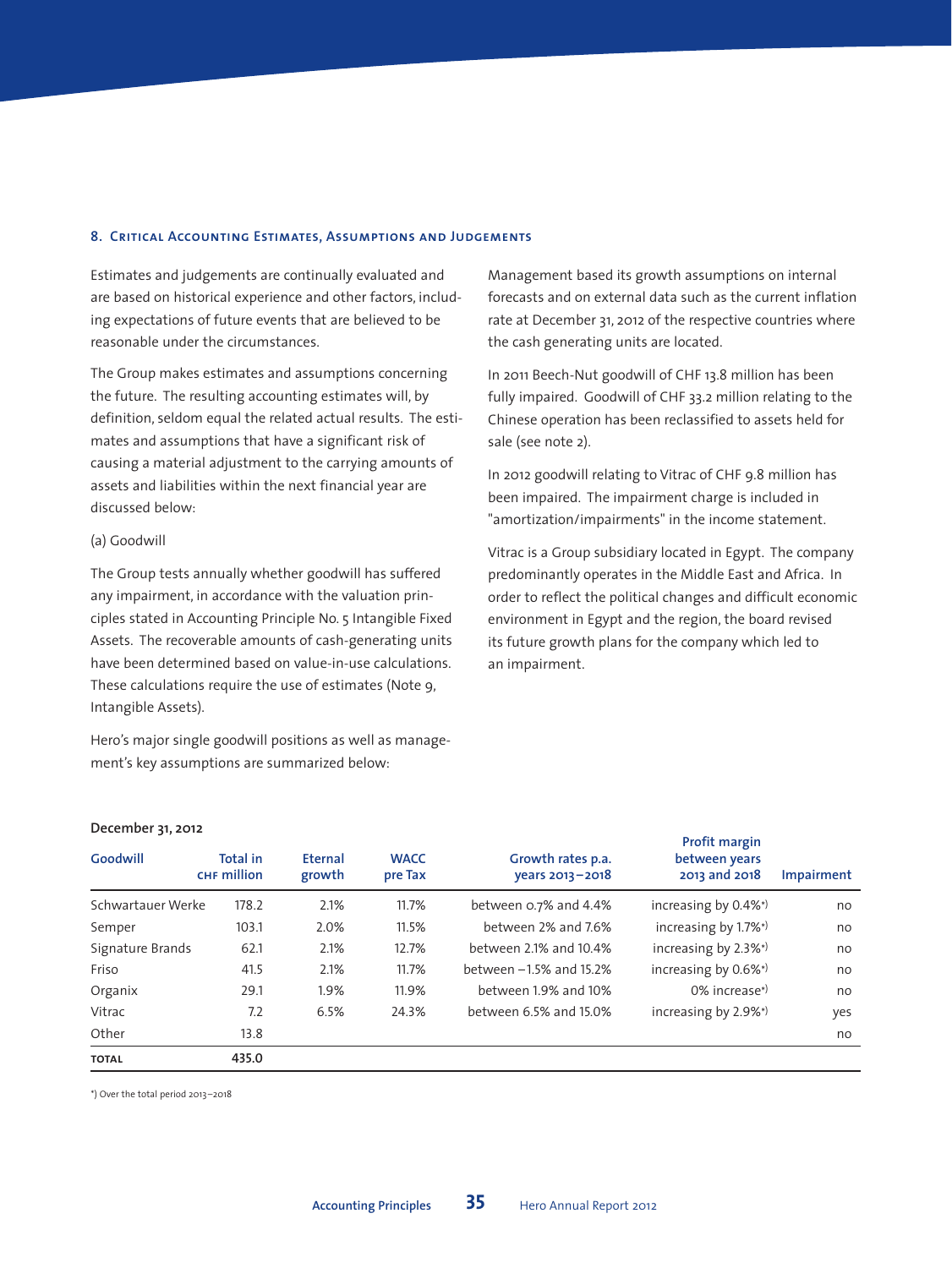#### (b) Brands with indefinite life

The Group tests annually whether brands with indefinite life are impaired. These calculations require the use of estimates (Note 9, Intangible Assets).

Hero's major brands positions as well as management's key assumptions are summarized below:

#### **December 31, 2012**

| <b>Brands</b>    | <b>Total</b> in<br><b>CHF</b> million | Eternal<br>growth | Growth rates p.a.<br>years $2013 - 2018$ | <b>Impairment</b> |  |
|------------------|---------------------------------------|-------------------|------------------------------------------|-------------------|--|
| Semper           | 58.0                                  | 2.0%              | between 1.8% and 11.4%                   | no                |  |
| Signature Brands | 37.8                                  | 2.1%              | between $-0.8\%$ and $3\%$               | no                |  |
| Organix          | 24.7                                  | 1.9%              | between 1.9% and 12.3%                   | no                |  |
| Schwartau        | 22.0                                  | 2.1%              | between 1% and 2.8%                      | no                |  |
| Beech-Nut        | 16.3                                  | 2.1%              | between 2.1% and 12.1%                   | no                |  |
| Friso            | 15.6                                  | 2.1%              | between $-1.5%$ and 9.7%                 | no                |  |
| Other            | 12.0                                  | 2.0%              | between $-1.1\%$ and 3.1%                | no                |  |
| <b>TOTAL</b>     | 186.4                                 |                   |                                          |                   |  |

#### (c) Income taxes

The Group is subject to income taxes in numerous jurisdictions. Significant judgement is required in determining the worldwide provision for income taxes. There are many transactions and calculations for which the ultimate tax determination is uncertain during the ordinary course of business. The Group recognizes liabilities for anticipated tax audit issues based on estimates of whether additional taxes will be due. Where the final tax outcome of these matters is different from the amounts that were initially recorded, such differences will impact the income tax and deferred tax provisions in the period in which such determination is made.

#### (d) Recognized tax loss carryforwards

The Group has recognized deferred tax assets in relation to the recoverability of net loss carryforwards (Note 13, Development of Deferred Tax Assets and Liabilities). The recoverability of such assets is based on the ability of the entity to which the losses relate to generate future taxable profits. These calculations require the use of estimates. In addition, the Group has a global tax planning strategy in place which would support that loss carryforwards could be realized in the event that there will not be sufficient future taxable profits. Management re-evaluates the recoverability at each balance sheet date.

(e) Intangible assets acquired in business combinations

As a result of past acquisitions the Group has carried out purchase price allocations which resulted in the recognition of additional intangible assets mainly relating to brand, distribution networks, and customer relationships. These values are based on internal and third-party valuations. The calculations required the use of estimates. To the extent that future cash flows are not realized, a portion of such intangible assets may become impaired. Management re-evaluates this potential at each balance sheet date.

In 2012 no impairment was identified. In 2011 Friso brand was impaired by CHF 0.1 million.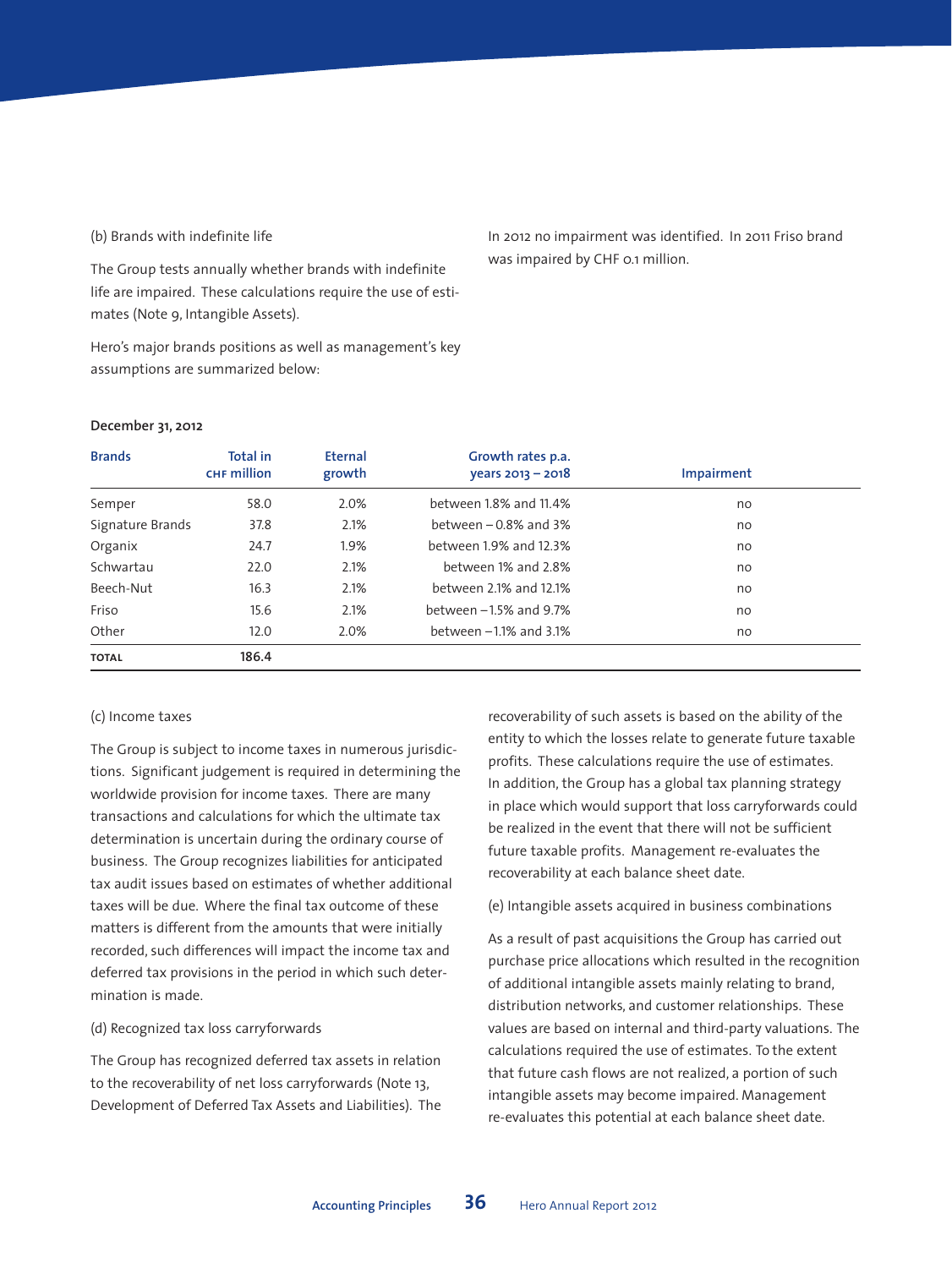#### f) Reserve for bad debts

As described in note 15, the Group has provisions for bad debts based on estimates. Such estimates are based on analyses of ageing of customer balances, specific credit circumstances, historical trends and the Group's experience, taking also into account economic conditions.

Management believes that the total provision for these items is adequate, based upon currently available information. As these provisions are based on management estimates, they may be subject to change as better information becomes available. Such changes that arise could impact the provisions recognised in the balance sheet in future periods and consequently the expenses recognised in the income statement in future periods.

#### g) Valuation of financial instruments

As described in note 26, the Group uses valuation techniques that include inputs that are not based on observable market data to estimate the fair value of certain types of financial instruments. Note 26 provides detailed information about the key assumptions used in the determination of the fair value of financial instruments (i.e.Treasure Ally and Trend Swap). Management believes that the chosen valuation techniques and assumptions used are appropriate in determining the fair value of financial instruments.

#### h) Valuation of inventory

The Group has provisions for inventories based on estimates. Such estimates are based on analyses of ageing of inventory balances and the Group's experience, taking also into account economic conditions. Management believes that the total provisions for these items is adequate, based upon currently available information. As these provisions

are based on management estimates, they may be subject to change as better information becomes available. Such changes that arise could impact the provisions recognised in the balance sheet in future periods and consequently the expenses recognised in the income statement in future periods.

#### i) Provisions

The Group has provisions for various cases based on estimates. Such estimates are based on the Group's experience, taking also into account economic conditions. Management believes that the total provisions for these items is adequate, based upon currently available information. As these provisions are based on management estimates, they may be subject to change as better information becomes available. Such changes that arise could impact the provisions recognised in the balance sheet in future periods and consequently the expenses recognised in the income statement in future periods.

#### j) Pension benefits

The cost of the defined benefit pension plan and other post employment medical benefits and the present value of the pension obligation are determined using actuarial valuations. An actuarial valuation involves making various assumptions that may differ from actual developments in the future. These include the determination of the discount rate, future salary increases, mortality rates and future pension increases. Due to the complexity of the valuation and its long-term nature, a defined benefit obligation is highly sensitive to changes in these assumptions. All assumptions are reviewed at each reporting date.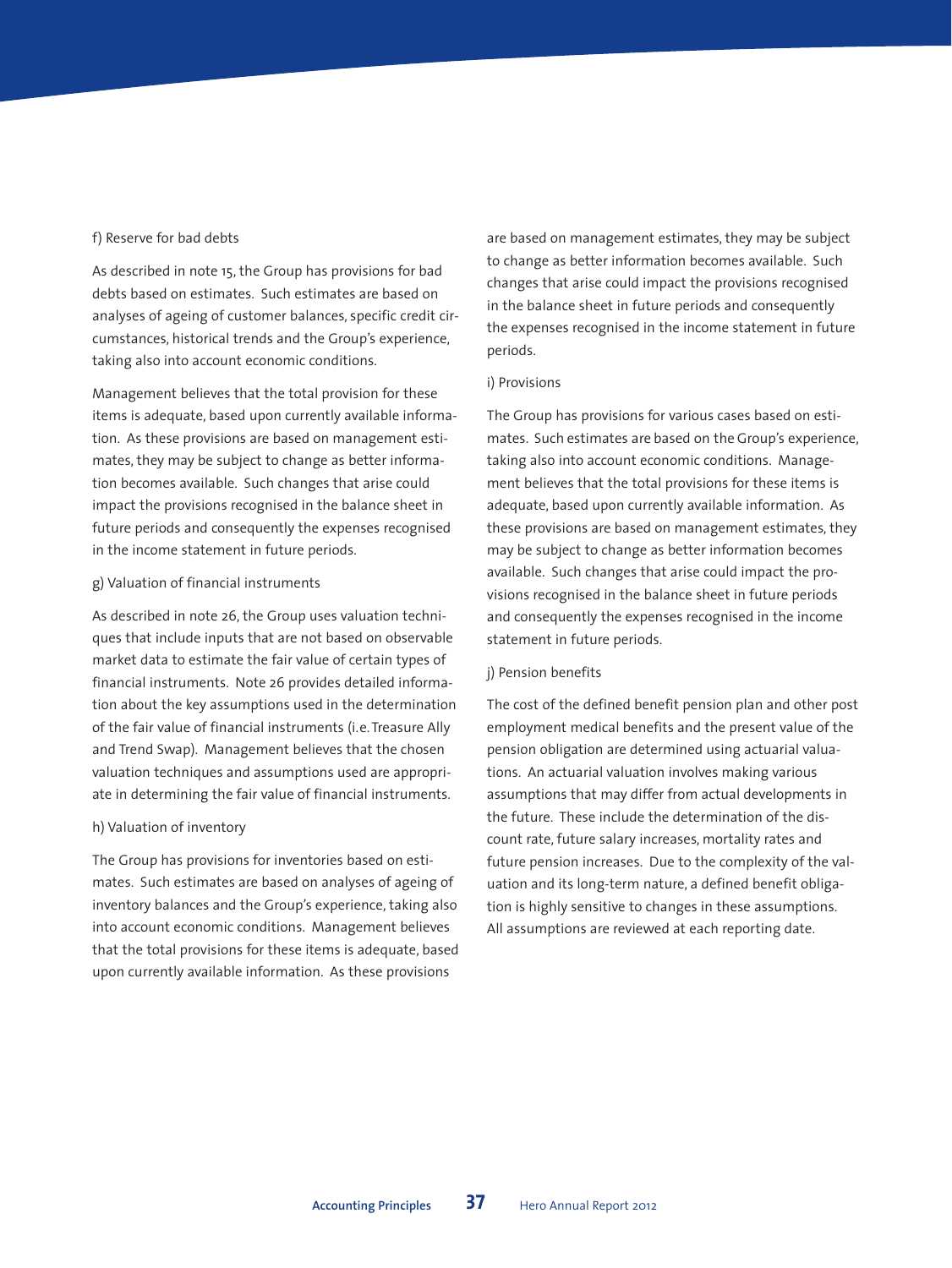#### **9. Capital Management**

The primary objective of the Group's capital management is to ensure that it maintains a strong credit rating and healthy capital ratios in order to support its business and maximize shareholder value.

In connection with external financing the Group is required to maintain a minimum level of net equity. During 2012 and 2011 the Group complied with this requirement. See also comments in Note 18 on "Covenants".

The Group manages its capital structure and makes adjustments to it, in light of changes in economic conditions. The Group's objectives when managing capital are to safeguard the Group's ability to continue as a going concern in order to provide returns for shareholders and benefits for other stakeholders and to maintain an optimal capital structure to reduce the cost of capital. To maintain or adjust the capital structure, the Group may adjust the dividend payment to shareholders, return capital to shareholders or issue new capital. Consistent with others in the industry, the Group monitors capital on the basis of the gearing ratio. No changes were made in the objectives, policies or processes during the years ended December 31, 2012 and December 31, 2011.

This gearing ratio is calculated as net debt divided by total capital. Net debt is calculated as total borrowings (including "current and non-current borrowings" as shown in the consolidated balance sheet) less cash and cash equivalents. Total capital is calculated as "equity" as shown in the consolidated balance sheet plus net debt.

The gearing ratios at December 31, 2012 and 2011 were as follows:

| IN CHF 1000.-                        | 2012      | 2011                               |
|--------------------------------------|-----------|------------------------------------|
| Total borrowings                     | 462 576   | 457864                             |
| Less: cash and cash equivalents      | (227 423) | (82736)                            |
| Net debt                             | 235 153   | 375 128                            |
| <b>Total Equity</b>                  | 1042720   | $975118$ <sup><math>+</math></sup> |
| Total Capital (Equity plus net debt) | 1 277 873 | 1350 246 <sup>"</sup>              |
| Gearing ratio                        | 18%       | 28%                                |

<sup>1</sup> Restatement due to early adoption of IAS 19.

The gearing ratio changed 2012 compared to 2011 due to lower net debt.

#### **10. Risk Management disclosure in accordance with Swiss code of obligations**

The Group has implemented a risk management system. Management carries out an annual risk assessment to identify material risks including their probability of occurrence and impact on the Group. The Board of Directors takes appropriate measures to avoid, mitigate or transfer these risks. Risks which are not mitigated are closely monitored by the Group. The latest risk assessment by the Board of Directors was approved in December 2012. Management may take ad-hoc initiatives in order to ensure a timely response to changes in the risk environment.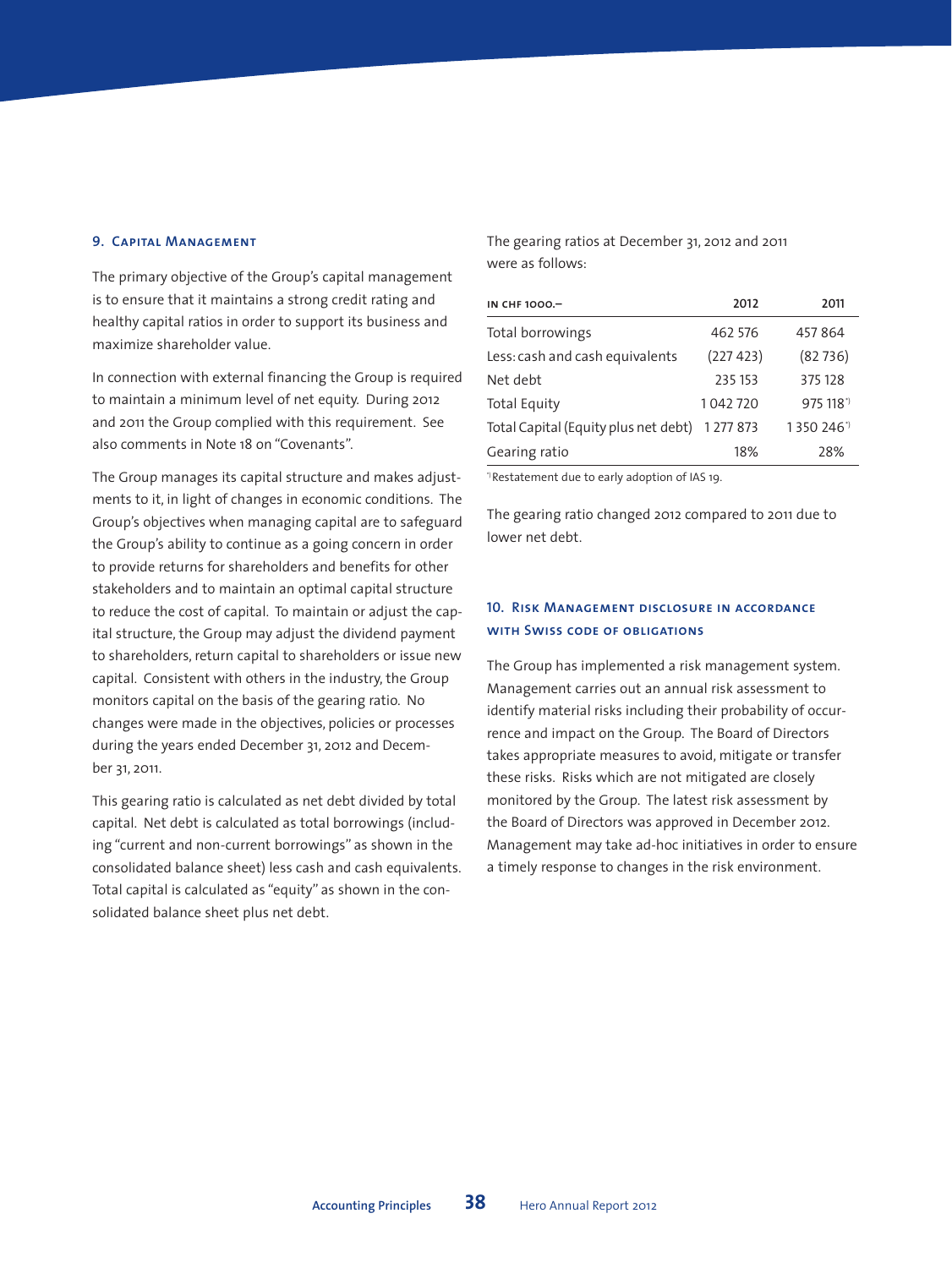# **Index to the Notes to the Consolidated Financial Statements**

Note PAGE Note PAGE Note PAGE Note PAGE PROFESSION

| 1. Details on Other Income / Expense          | 40 |
|-----------------------------------------------|----|
| 2. Non-current Assets held for Sale           | 40 |
| 3. Financing Income / Expense                 | 41 |
| 4. Personnel Expense                          | 41 |
| 5. Government Grants deducted from Expense    | 41 |
| 6. Income Tax                                 | 42 |
| 7. Dividend                                   | 42 |
| 8. Property, Plant and Equipment              | 43 |
| 9. Intangible Assets                          | 44 |
| 10. Investments in Associates and             |    |
| Joint Ventures                                | 46 |
| 11. Segment Reporting                         | 47 |
| 12. Non-current Receivables                   | 48 |
| 13. Development of Deferred Tax Assets        |    |
| and Liabilities                               | 49 |
| 14. Inventories                               | 50 |
| 15. Trade Receivables, Prepayments            |    |
| and other Receivables                         | 50 |
| 16. Cash and Cash Equivalents                 | 51 |
| 17. Shares, Hybrid Capital and Other Reserves | 51 |
| 18. Borrowings                                | 53 |
|                                               |    |

| Obligations                      | 55                                                                                                                                                                                                                                                                                                                                                                                                                               |
|----------------------------------|----------------------------------------------------------------------------------------------------------------------------------------------------------------------------------------------------------------------------------------------------------------------------------------------------------------------------------------------------------------------------------------------------------------------------------|
|                                  | 61                                                                                                                                                                                                                                                                                                                                                                                                                               |
|                                  | 61                                                                                                                                                                                                                                                                                                                                                                                                                               |
|                                  | 62                                                                                                                                                                                                                                                                                                                                                                                                                               |
|                                  | 62                                                                                                                                                                                                                                                                                                                                                                                                                               |
|                                  | 63                                                                                                                                                                                                                                                                                                                                                                                                                               |
| Minority Interests and Disposals | 63                                                                                                                                                                                                                                                                                                                                                                                                                               |
|                                  | 65                                                                                                                                                                                                                                                                                                                                                                                                                               |
|                                  | 68                                                                                                                                                                                                                                                                                                                                                                                                                               |
|                                  | 69                                                                                                                                                                                                                                                                                                                                                                                                                               |
|                                  | 69                                                                                                                                                                                                                                                                                                                                                                                                                               |
|                                  | 69                                                                                                                                                                                                                                                                                                                                                                                                                               |
|                                  | 19. Pensions and Other Post-Retirement<br>20. Non-current Provisions<br>21. Other Non-current Liabilities<br>22. Trade and Other Payables<br>23. Current Provisions<br>24. Cash Generated from Operations<br>25. Business Combinations, Acquisition of<br>26. Financial Instruments<br>27. Related and Associated Party Transactions<br>28. Contingent Liabilities<br>29. Commitments<br>30. Events after the Balance Sheet Date |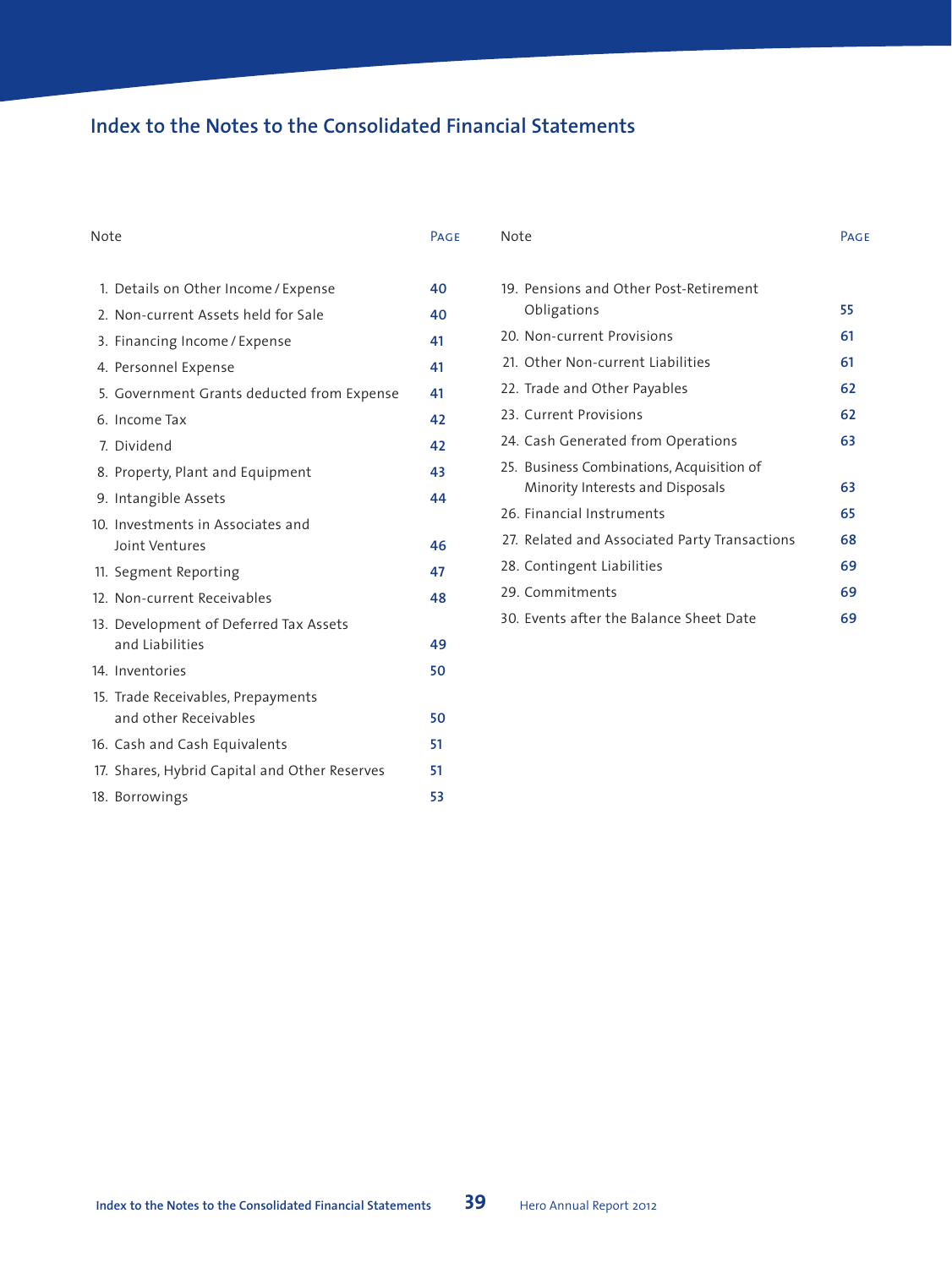### **1. Details on Other Income / Expense**

| in CHF 1000.-                            | <b>Note</b> | 2012     | 2011     |
|------------------------------------------|-------------|----------|----------|
| Restructuring                            |             | (10 818) | (30 253) |
| Disposals of subsidiaries and businesses | 25          | 29 037   | (2428)   |
| Other                                    |             | 1011     | (2593)   |
| TOTAL OTHER INCOME / (EXPENSE)           |             | 19 230   | (35 274) |

In 2012 restructuring expenses mainly relate to reorganizational changes in the scope of the business undertaken in the country organizations of the US, Switzerland, Eastern Europe and Spain.

In 2011 restructuring expenses mainly relate to reorganizational changes in the scope of the business undertaken in the country organizations of the US, Switzerland and Scandinavia.

Where the costs are not yet incurred, a restructuring provision has been set up, see note 20 and note 23.

### **2. Non-current Assets held for Sale**

A manufacturing facility within the segment "International" was presented as non-current assets held for sale following the commitment of the Group's management in December 2011 to a plan to sell the facility. The sale was completed on August 30, 2012.

### **Assets**

| in CHF 1000 .-                                       | <b>Note</b> | 2012 | 2011    |
|------------------------------------------------------|-------------|------|---------|
| Property, plant and equipment                        | 8           |      | 96 554  |
| Intangible assets                                    | 9           |      | 34 0 34 |
| Deferred tax assets                                  |             |      | 3 2 0 7 |
| Inventories                                          |             |      | 1066    |
| Trade receivables, prepayments and other receivables |             |      | 12 171  |
| Cash and cash equivalents                            |             |      | 8876    |
| <b>ASSETS CLASSIFIED AS HELD FOR SALE</b>            |             |      | 155 908 |
| <b>Liabilities</b>                                   |             |      |         |
| in CHF 1000.-                                        |             | 2012 | 2011    |
| Trade and other payables                             |             |      | 28 28 5 |
| <b>Borrowings</b>                                    |             |      | 43 575  |
| LIABILITIES DIRECTLY ASSOCIATED WITH ASSETS          |             |      |         |
| <b>CLASSIFIED AS HELD FOR SALE</b>                   |             |      | 71859   |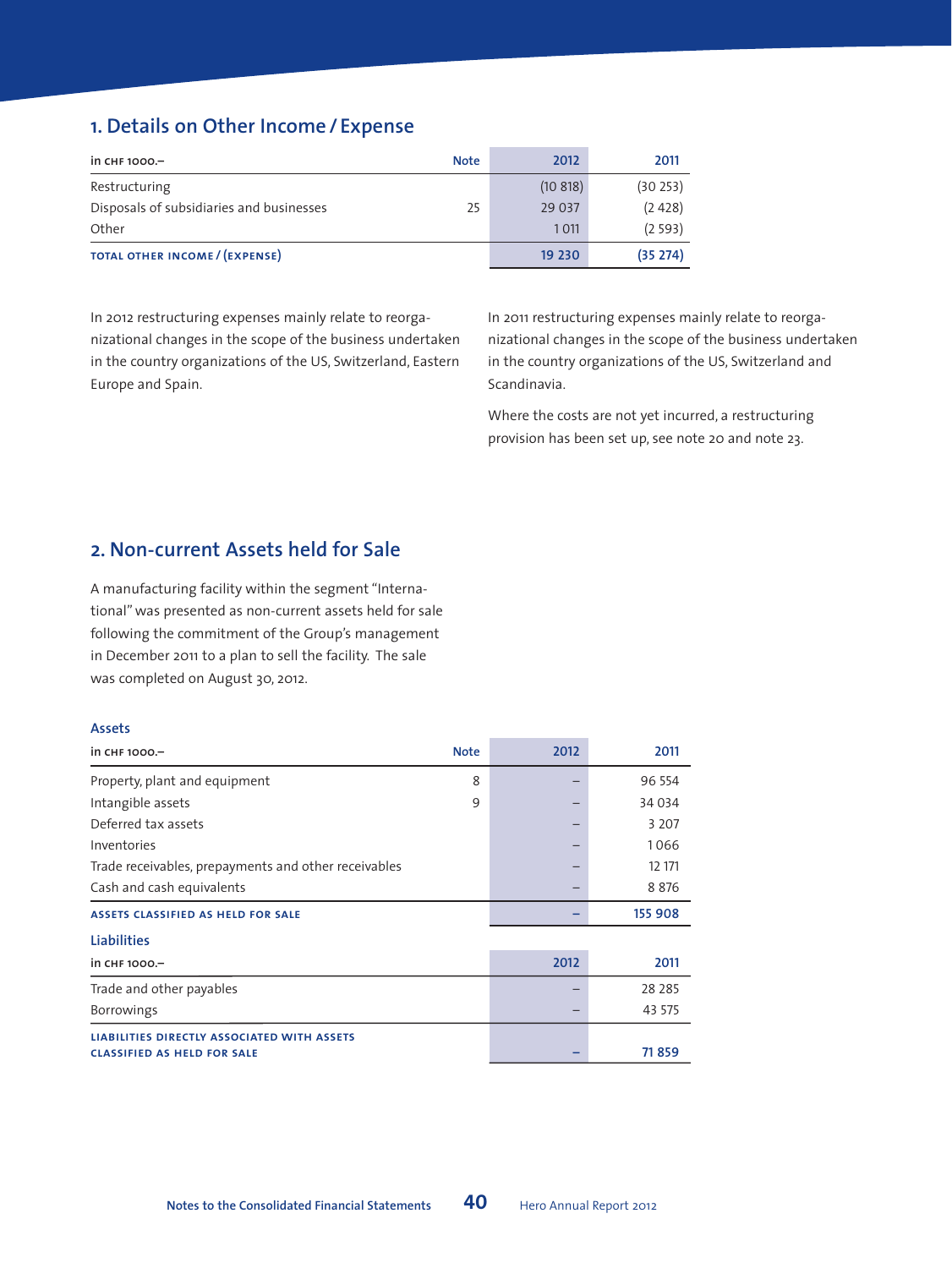# **3. Financing Income / Expense**

| in CHF 1000.-                                               | <b>Note</b> | 2012    | 2011     |
|-------------------------------------------------------------|-------------|---------|----------|
| Interest expense                                            | 24          | (22104) | (25 420) |
| Interest expense - finance leases                           | 24          | (36)    | (222)    |
| Net foreign exchange losses                                 |             | (4893)  | (5448)   |
| Fair value losses on financial instruments held for trading |             | (30468) | (34 330) |
| Other financial expense                                     |             | (1091)  | (8405)   |
| <b>TOTAL FINANCE EXPENSE</b>                                |             | (58592) | (73825)  |
|                                                             |             |         |          |
| Interest income                                             | 24          | 3690    | 9 2 6 5  |
| Fair value gains on financial instruments held for trading  |             | 8 2 0 7 | 13 913   |
| <b>TOTAL FINANCE INCOME</b>                                 |             | 11897   | 23 178   |

### **4. Personnel Expense**

| in CHF 1000.-                              | <b>Note</b> | 2012      | 2011         |
|--------------------------------------------|-------------|-----------|--------------|
| Wages and salaries                         |             | (186 379) | (189 786)    |
| Social security costs                      |             | (36 891)  | (38046)      |
| Pension costs - defined contribution plans |             | (5478)    | (5 218)      |
| Pension costs - defined benefit plans      | 19          | (3601)    | $(4773)^{n}$ |
| <b>TOTAL PERSONNEL EXPENSE</b>             |             | (232349)  | (237823)     |

<sup>1</sup> Restatement due to early adoption of IAS 19 revised.

The Group employed 4'366 employees in 2012 (2011: 4'144).

## **5. Government Grants deducted from Expense**

| IN CHE 1000. $-$                                     | 2012 | 2011    |
|------------------------------------------------------|------|---------|
| Government grants for Beech-Nut Infant plant         | 3752 | 3 5 5 2 |
| Government grants for Signature Brands Popcorn plant |      | 126     |
| Netherlands workforce education grant                | 133  | 270     |
| Export subsidies in Switzerland                      |      | 16      |
| Other                                                |      | 6       |
| <b>TOTAL GOVERNMENT GRANTS</b>                       | 3886 | 3 970   |

#### **Government grants are deducted from the following type of expense:**

| in CHF 1000.-                                            | 2012    | 2011    |
|----------------------------------------------------------|---------|---------|
| Government grants deducted from cost of sales            | (3 492) | 3 6 9 5 |
| Government grants deducted from research and development | 39      | 84      |
| Government grants deducted from administrative expense   | 94      | 5.      |
| Government grants included in sundry income              | 7 2 4 5 |         |
| Government grants deducted from other expense            |         | 186     |
| <b>TOTAL GOVERNMENT GRANTS</b>                           | 3886    | 3 970   |

Government grants deducted from cost of sales include the Beech-Nut grants correction.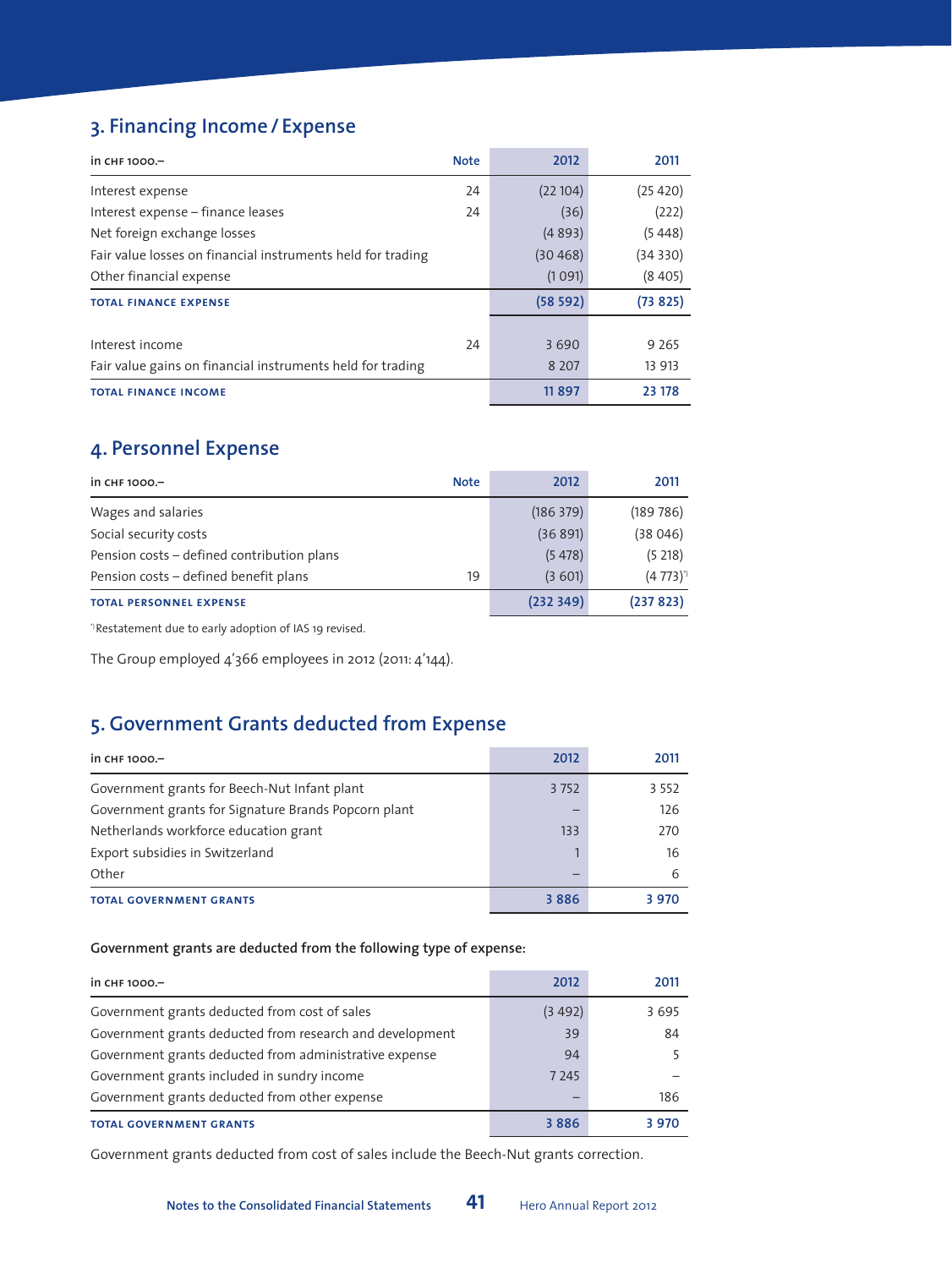### **6. Income Tax**

| in CHF 1000.-                                           | <b>Note</b> | 2012     | 2011      |
|---------------------------------------------------------|-------------|----------|-----------|
| Current income tax expense                              |             | (15784)  | (13929)   |
| Deferred tax (expense) / income - temporary differences |             | (10395)  | 8 3 5 7 7 |
| Deferred tax income - tax loss                          |             | 13 7 34  | 38 204    |
| Deferred tax income – changes in tax rates and tax laws |             | 1 2 1 4  | 423       |
| Tax income relating to prior periods                    |             | 355      | 1032      |
| TOTAL INCOME TAX (EXPENSE) / INCOME                     | 24          | (10 876) | 34 087    |

<sup>1</sup> Restatement due to early adoption of IAS 19 revised.

#### **Analysis of tax rate**

The variation in the Group's average expected tax rate is caused by changes in volumes, product mix and profitability of the Group's subsidiaries in the various jurisdictions, as well as changes in local statutory tax rates.

The main elements contributing to the difference between the Group's overall expected tax rate (the weighted average tax rate based on the results before tax of each subsidiary) and the effective tax expense are:

| in CHF 1000.-                                                                                                 | 2012             | 2011                        |
|---------------------------------------------------------------------------------------------------------------|------------------|-----------------------------|
| Income / (loss) before taxes                                                                                  | 43 181           | $(36431)^{n}$               |
| Tax (expense) / income based on expected group tax rate                                                       | (9 257)<br>21.4% | $11,240^{\degree}$<br>30.9% |
| Impact of expense not entitled for deduction<br>for tax purposes                                              | (5043)           | (2729)                      |
| Impact of non taxable income                                                                                  | 9 6 7 6          | 27 613                      |
| Impact of tax expense related to profits of other periods                                                     | 355              | 1032                        |
| Impact of past losses, for which no deferred tax asset<br>is recognized                                       | 95               | 19                          |
| Impact of current loss, for which no deferred tax asset<br>is recognized                                      |                  | (673)                       |
| Impact of past losses, for which a deferred tax asset<br>is recognized                                        | (8046)           | (2572)                      |
| Impact of past tax losses, for which no deferred tax assets<br>have been recognized, but which are reassessed |                  |                             |
| and released in current period                                                                                | 130              | (266)                       |
| Impact of changes in the local tax rates                                                                      | 1 2 1 4          | 423                         |
| <b>EFFECTIVE GROUP TAX (EXPENSE) / INCOME</b>                                                                 | (10 876)         | 34 087                      |

<sup>1</sup> Restatement due to early adoption of IAS 19 revised.

### **7. Dividend**

At the Annual General Meeting in 2013, no dividend is to be proposed in respect of 2012 (2011: no dividend).

On March 19, 2013 the Board of Directors resolved to pay the annual coupon of 6.5% on the Hybrid Bond of CHF 500 million.

The interest of TCHF 2'663 (2011: 0) for the undated Floating Rate Subordinated Note purchased by Schwartau International GmbH is treated as dividend, see note 17.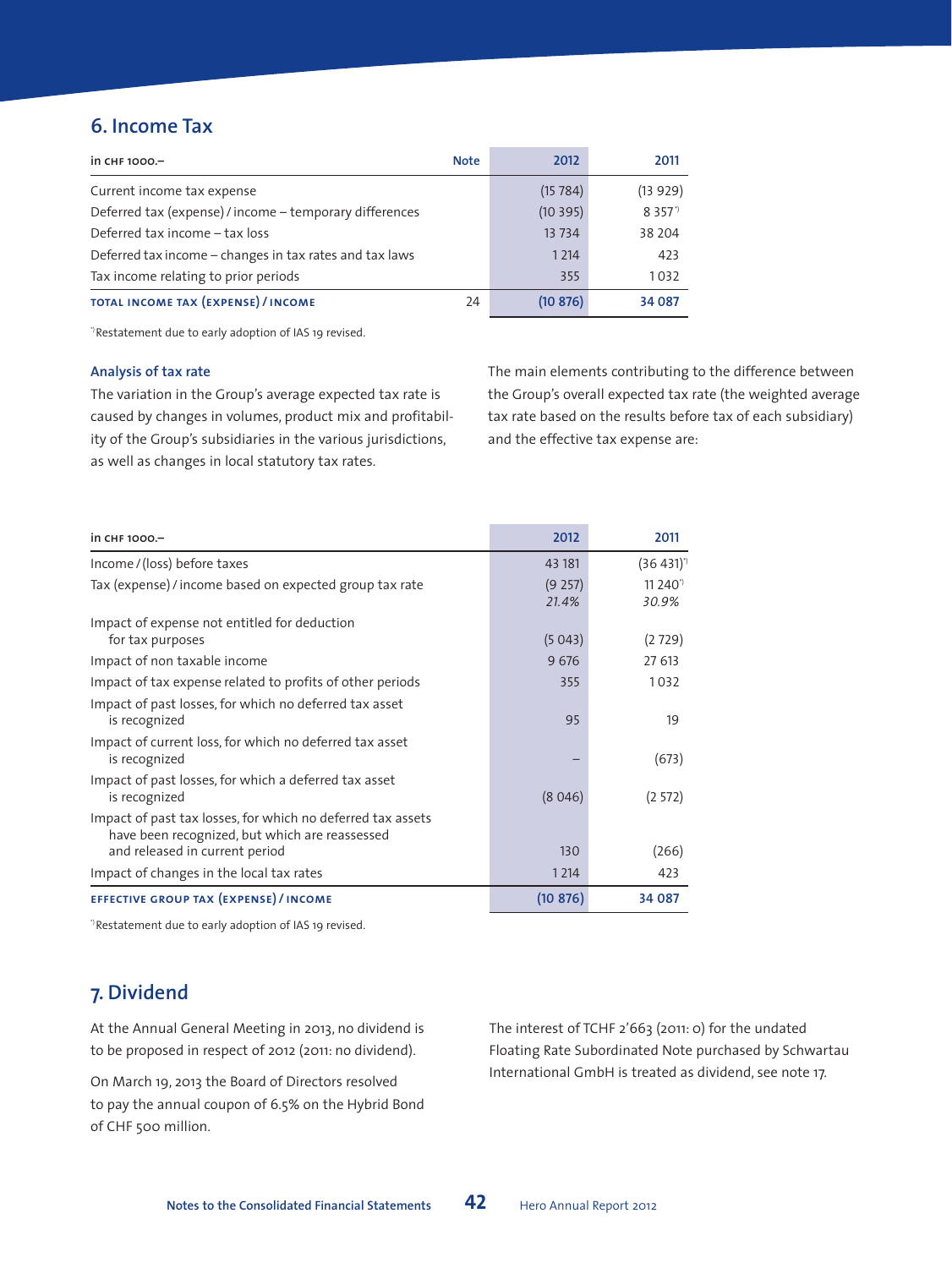# **8. Property, Plant and Equipment**

| in CHF 1000.-                                    | Land                     | <b>Buildings</b> | <b>Plant and</b><br>machinery | Other<br>equipment | <b>Total</b> |
|--------------------------------------------------|--------------------------|------------------|-------------------------------|--------------------|--------------|
| Cost or valuation                                |                          |                  |                               |                    |              |
| <b>JANUARY 1, 2011</b>                           | 40 099                   | 301847           | 333 855                       | 29 960             | 705 761      |
| Additions                                        | 500                      | 42 5 94          | 20 217                        | 4590               | 67 901       |
| Disposals of assets                              |                          | (103)            | (52346)                       | (458)              | (52907)      |
| Reclassifications / Borrowing costs**)           | 20 908                   | (48705)          | 56 25 2                       | (3 298)            | 25 157       |
| Reclassification from held for sale              | 5399                     | 18 24 2          | 25 651                        | 56                 | 49 348       |
| Reclassification to held for sale <sup>*</sup> ) | (19857)                  | (28682)          | (46368)                       | (1965)             | (96 872)     |
| Foreign exchange differences                     | (1669)                   | (5 220)          | (5144)                        | (566)              | (12599)      |
| BALANCE AT DECEMBER 31, 2011 / JANUARY 1, 2012   | 45 3 8 0                 | 279 973          | 332 117                       | 28 319             | 685 789      |
| Additions                                        | 41                       | 17 3 2 7         | 25 319                        | 2 4 7 6            | 45 163       |
| Disposals of subsidiaries                        | (82)                     | (3065)           | (4004)                        | (262)              | (7413)       |
| Disposals of assets                              |                          | (913)            | (3179)                        | (4581)             | (8673)       |
| Reclassifications / Revaluation                  | (422)                    | (8741)           | 1224                          | 6 677              | (1262)       |
| Reclassification to held for sale <sup>*</sup> ) |                          | (8996)           | (875)                         | (740)              | (10611)      |
| Foreign exchange differences                     | (171)                    | (4749)           | (4590)                        | (538)              | (10048)      |
| <b>BALANCE AT DECEMBER 31, 2012</b>              | 44746                    | 270 836          | 346 012                       | 31 3 51            | 692 945      |
| Accumulated depreciation                         |                          |                  |                               |                    |              |
| <b>JANUARY 1, 2011</b>                           | 337                      | 30 609           | 197192                        | 21487              | 249 625      |
| Additions                                        | 10                       | 4 3 1 2          | 20 6 68                       | 1994               | 26 984       |
| Impairments / Reversal                           |                          |                  | 14 318                        |                    | 14 3 18      |
| Disposals of assets                              |                          | (93)             | (51 515)                      | (390)              | (51998)      |
| Reclassifications                                | $\overline{\phantom{0}}$ | 1522             | (21482)                       | (3333)             | (23 293)     |
| Reclassification from held for sale              |                          | 9493             | 7 2 9 2                       | 45                 | 16 8 30      |
| Reclassification to held for sale <sup>*</sup> ) | (55)                     |                  |                               | (263)              | (318)        |
| Foreign exchange differences                     | (39)                     | (889)            | (3690)                        | (415)              | (5033)       |
| BALANCE AT DECEMBER 31, 2011 / JANUARY 1, 2012   | 253                      | 44 954           | 162 783                       | 19 125             | 227 115      |
| Additions                                        | 179                      | 9 3 5 6          | 28 150                        | 2060               | 39 745       |
| Impairments                                      | 164                      | 3 0 3 6 ***      | 107                           |                    | 3 3 0 7      |
| Disposals of subsidiaries                        | (5)                      | (1572)           | (2835)                        | (168)              | (4580)       |
| Disposals of assets                              |                          | (2)              | (2518)                        | (4120)             | (6640)       |
| Reclassifications                                | $\overline{\phantom{0}}$ | 2546             | (11305)                       | 4 2 3 2            | (4527)       |
| Reclassification to held for sale <sup>*</sup> ) | (178)                    | (41)             | (1744)                        | (141)              | (2104)       |
| Foreign exchange differences                     | 11                       | (810)            | (1971)                        | (351)              | (3 121)      |
| <b>BALANCE AT DECEMBER 31, 2012</b>              | 424                      | 57 4 67          | 170 667                       | 20 637             | 249 195      |
| Carrying amount                                  |                          |                  |                               |                    |              |
| At January 1, 2012                               | 45 127                   | 235 019          | 169 334                       | 9 1 9 4            | 458 674      |
| At December 31, 2012                             | 44 3 2 2                 | 213 369          | 175 345                       | 10 714             | 443 750      |

\*) See note 2

\*\*) Reclassifications include re-assignment of US Infant facility CIP among asset classes, reclassification of US government grants as related to income rather

than assets and reclassification of Chinese government grants due to incomplete fulfilment of grant conditions.

\*\*\*) Represents the impairment of a closed US plant.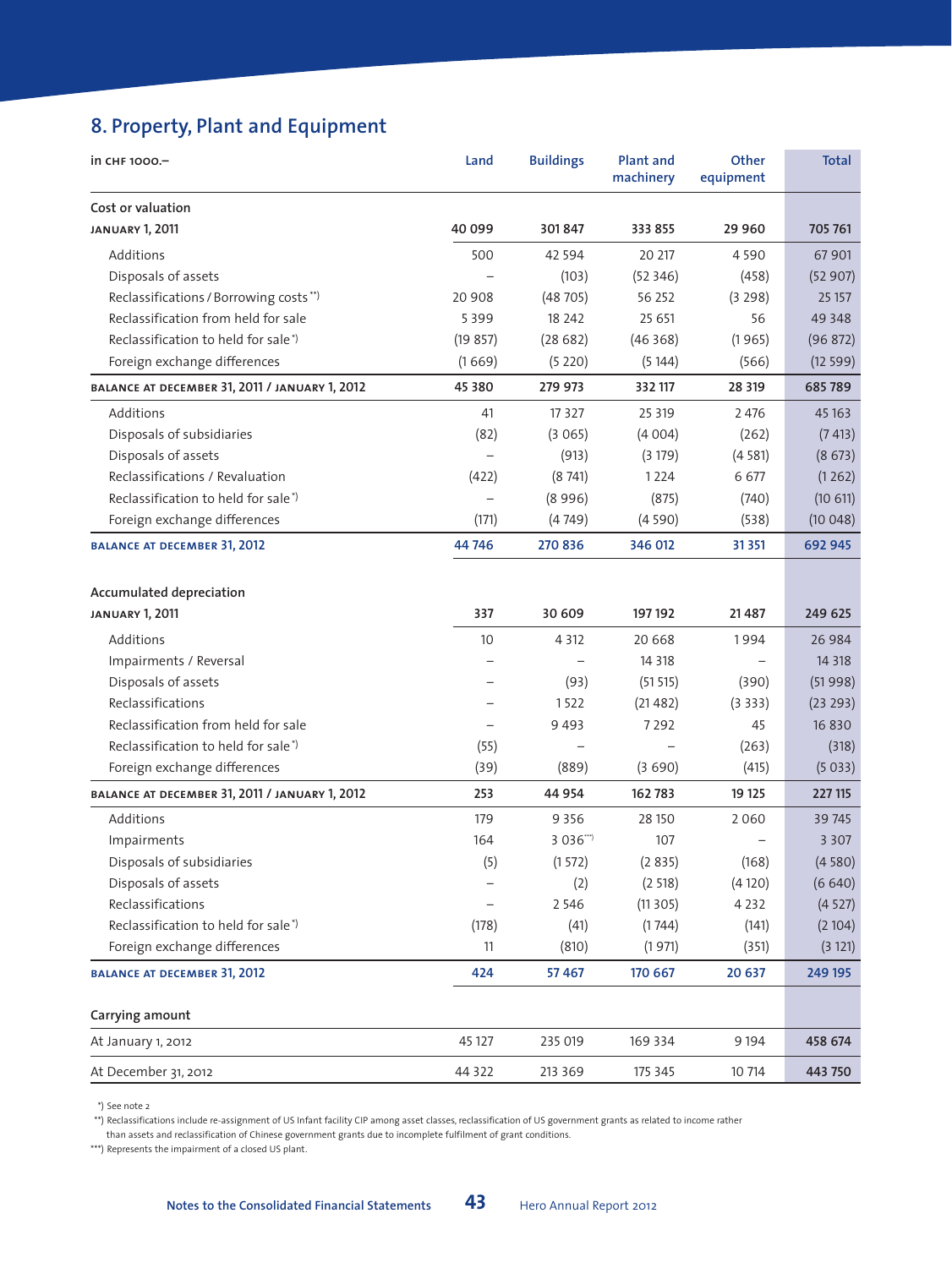In 2012 the Group has not capitalised any borrowing cost for eligible assets (2011: TCHF 6'287).

In 2012 the Group has not received any government grants for the purchase of property, plant and equipment.

In 2011 the Group has received government grants of TCHF 1'757 for the purchase of property, plant and equipment. There are no unfulfilled conditions or contingencies attached to these grants.

If land were stated on the historical cost basis, the amounts would be as follows:

| in CHF 1000 .-                  | 2012     | 2011    |
|---------------------------------|----------|---------|
| Land at historical cost         | 23 650   | 23 697  |
| Land at historical depreciation | (424)    | (253)   |
| <b>NET BOOK AMOUNT</b>          | 23 2 2 6 | 23 4 44 |

Land is carried at revalued amounts. Revalued amounts of land mainly relate to Spain and the Netherlands.

The last external valuation for Netherlands as per December 31, 2012 was carried out in January 2013. The last external valuation for Spain was carried out in December 2010.

### **9. Intangible Assets**

| in CHF 1000.-                                   | Goodwill | <b>Brands</b> | Customer<br>Relations/<br><b>Distribution</b><br>networks | Other<br>intangible<br>assets | <b>Total</b> |
|-------------------------------------------------|----------|---------------|-----------------------------------------------------------|-------------------------------|--------------|
| Cost                                            |          |               |                                                           |                               |              |
| <b>BALANCE AT JANUARY 1, 2011</b>               | 501 115  | 243 308       | 53 640                                                    | 84 618                        | 882 681      |
| Acquisitions of subsidiaries                    |          |               | 3 2 7 2                                                   |                               | 3 2 7 2      |
| Additions                                       | 113      |               |                                                           | 5 7 7 5                       | 5888         |
| Disposals of assets and businesses              |          |               |                                                           | (69)                          | (69)         |
| Reclassifications                               |          | 11878         | 29 511                                                    | (28093)                       | 13 2 9 6     |
| Reclassifications to held for sale <sup>"</sup> | (33 222) |               |                                                           | (812)                         | (34034)      |
| Foreign exchange differences                    | (7985)   | (3 255)       | 340                                                       | 3 3 3 0                       | (7570)       |
| BALANCE AT DECEMBER 31, 2011 / JANUARY 1, 2012  | 460 021  | 251931        | 86763                                                     | 64749                         | 863 464      |
| Additions                                       |          | 1 2 0 0       |                                                           | 2 7 3 1                       | 3 9 3 1      |
| Disposals of subsidiaries                       |          | (59)          |                                                           | (147)                         | (206)        |
| Disposals of assets and businesses              |          |               |                                                           | (546)                         | (546)        |
| Reclassifications                               |          |               |                                                           | 369                           | 369          |
| Reclassifications to held for sale <sup>"</sup> |          | (12)          |                                                           |                               | (12)         |
| Foreign exchange differences                    | (951)    | 735           | (1169)                                                    | (869)                         | (2 254)      |
| <b>BALANCE AT DECEMBER 31, 2012</b>             | 459 070  | 253 795       | 85 5 94                                                   | 66 287                        | 864746       |

\*) See note 2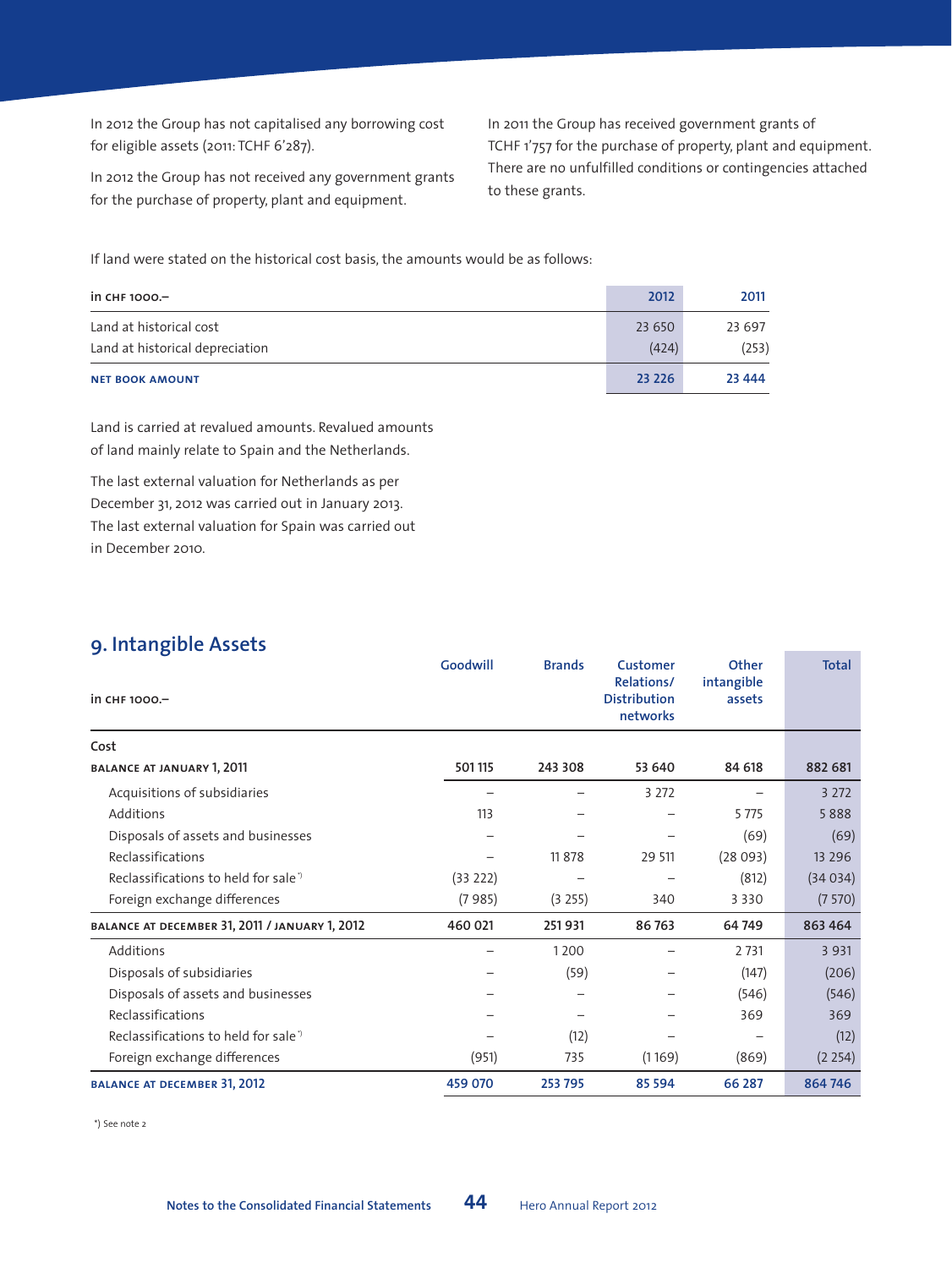| In CHF 1000 .-                                  | Goodwill | <b>Brands</b> | Customer<br>Relations/<br><b>Distribution</b><br>networks | Other<br>intangible<br>assets | <b>Total</b> |
|-------------------------------------------------|----------|---------------|-----------------------------------------------------------|-------------------------------|--------------|
| <b>Accumulated amortization</b>                 |          |               |                                                           |                               |              |
| <b>BALANCE AT JANUARY 1, 2011</b>               |          | 11 2 4 4      | 39 107                                                    | 41839                         | 92 190       |
| Additions                                       |          | 6 4 21        | 11 912                                                    | 5961                          | 24 2 94      |
| Impairments                                     | 13 8 31  | 3 0 4 2       |                                                           |                               | 16 873       |
| Reclassifications                               |          | 21 9 19       | 1 1 1 3                                                   | (9736)                        | 13 2 9 6     |
| Foreign exchange differences                    | 833      | (591)         | 666                                                       | 789                           | 1697         |
| BALANCE AT DECEMBER 31, 2011 / JANUARY 1, 2012  | 14 6 64  | 42 035        | 52798                                                     | 38 853                        | 148 350      |
| Additions                                       |          | 7399          | 9 9 7 9                                                   | 4696                          | 22 0 74      |
| Impairments                                     | 9836     |               |                                                           |                               | 9836         |
| Disposals of subsidiaries                       |          | (61)          |                                                           | (56)                          | (117)        |
| Disposals of assets and businesses              |          |               |                                                           | (280)                         | (280)        |
| Reclassifications                               |          | 395           |                                                           | (395)                         |              |
| Reclassifications to held for sale <sup>"</sup> |          | (13)          |                                                           |                               | (13)         |
| Foreign exchange differences                    | (418)    | 94            | (988)                                                     | (498)                         | (1810)       |
| <b>BALANCE AT DECEMBER 31, 2012</b>             | 24 082   | 49 849        | 61789                                                     | 42 3 20                       | 178 040      |
| Carrying amount                                 |          |               |                                                           |                               |              |
| At January 1, 2012                              | 445 357  | 209 896       | 33 965                                                    | 25 8 9 6                      | 715 114      |
| At December 31, 2012                            | 434 988  | 203 946       | 23 8 05                                                   | 23 9 67                       | 686706       |

Development costs of TCHF 1'136 (2011: 1'782) were capitalized in 2012.

Certain prior year comparatives have been reclassified to conform to the current year's presentation.

#### **Other intangibles**

Other intangibles mainly include licenses, software, patents and recipes.

#### **Intangible assets with indefinite lives**

The carrying amount of brands with indefinite useful lives is CHF 186.4 million in 2012 (CHF 186.0 million in 2011). Brands are deemed to have an indefinite life if the brand has sufficient history. Hero has no intention of re-branding and there is no foreseeable limit to the period over which the brands are expected to generate net cash inflows.

#### **Impairment tests for goodwill**

Goodwill is allocated to the respective cash-generating units (CGUs), which primarily represent the legal entity. See accounting policies no. 8. Annual goodwill impairment tests are performed in December.

The recoverable amount of a CGU is determined based on value-in-use calculations. These calculations use cash flow projections based on financial budgets approved by management and forecasts covering a five-year period. Cash flows beyond the five-year period are projected using the estimated growth rates stated below. The growth rates generally correspond to the inflation rates plus general real gross domestic product (GDP) growth of the corresponding country. They are individually assessed and in case where management expects a significant deviation from general economic conditions they might be adjusted. Management determined budgeted growth rates based on past performance and its expectations for the market development. Where general industry forecasts do not reflect the growth expectations of management for specific businesses, the growth rates used depart from forecasts included in such industry reports in order to better reflect the specific growth potentials expected by management. Goodwill for Vitrac was impaired by CHF 9.8 million in 2012. For all other CGU's the recoverable amount exceeded the carrying amount.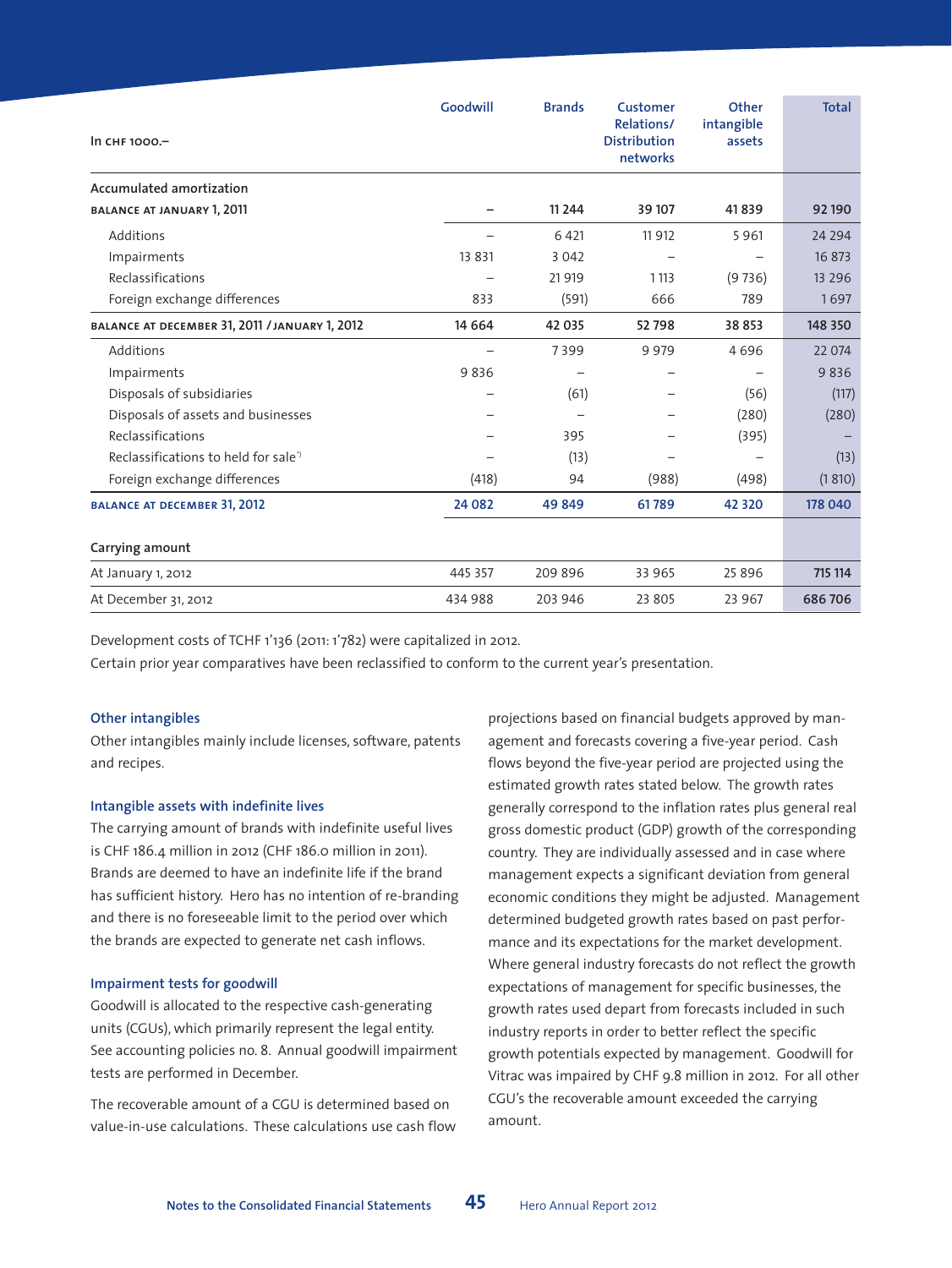#### **Key assumptions used for value-in-use calculations:**

| in $%$               | Eurozone      | <b>Middle East</b> | US   | <b>Nordic</b> | Other         |
|----------------------|---------------|--------------------|------|---------------|---------------|
| Growth rate $\theta$ | $1.9 - 2.1$   | 6.5                | 2.1  | 2.0           | $2.0 - 5.0$   |
| Discount rate $2$    | $11.7 - 11.9$ | 24.3               | 12.7 | 11.5          | $10.9 - 17.6$ |

<sup>1)</sup> Growth rate used to extrapolate cash flows beyond the budget.

<sup>2)</sup> Pre-tax discount rate applied to cash flow projections.

These assumptions have been used for the analysis of each CGU. The discount rates used are pre-tax and reflect specific risks relating to the relevant country.

The growth rate used to extrapolate cash flows beyond the budget and the pre-tax discount rate have a significant impact on the sensitivity of the impairment test. For Vitrac any further negative change of the assumptions taken would lead to an additional impairment. For all other CGU's no reasonable possible change in any key assumptions would lead to an impairment.

### **10. Investments in Associates and Interest in Joint Ventures**

#### **Investments in associated companies**

| in CHF 1000.-                                  | Hero<br><b>WhiteWave</b> | Other | <b>Total</b> |
|------------------------------------------------|--------------------------|-------|--------------|
| <b>BALANCE AT JANUARY 1, 2011</b>              | 10 503                   | 101   | 10 604       |
| Share of profit                                | $(10317)^{1}$            |       | (10317)      |
| Capital contributions                          | 5998                     |       | 5998         |
| Foreign exchange differences                   | (1549)                   | (3)   | (1552)       |
| BALANCE AT DECEMBER 31, 2011 / JANUARY 1, 2012 | 4 6 3 5                  | 98    | 4 7 3 3      |
| Share of profit                                | 43                       |       | 43           |
| Capital contributions                          | 1811                     |       | 1811         |
| Disposal of Investment                         | (6312)                   |       | (6312)       |
| Foreign exchange differences                   | (177)                    | (2)   | (179)        |
| <b>BALANCE AT DECEMBER 31, 2012</b>            |                          | 96    | 96           |

1) Additional receivables and costs directly associated with Hero WhiteWave of TCHF 1'299 were expensed and foreign exchange differences in other comprehensive income relating to Hero WhiteWave of TCHF 6'956 were directly recycled through the income statement.

The Group disposed of its investment in Hero WhiteWave on December 18, 2012.

The Group's share of current assets, non-current assets, current liabilities, non-current liabilities, revenues and net income of its interests associated and joint ventures in 2012 are insignificant. (In 2011: CHF 0 million, CHF 7 million, CHF 3 million, CHF 0 million, CHF 4 million and CHF –10 million respectively).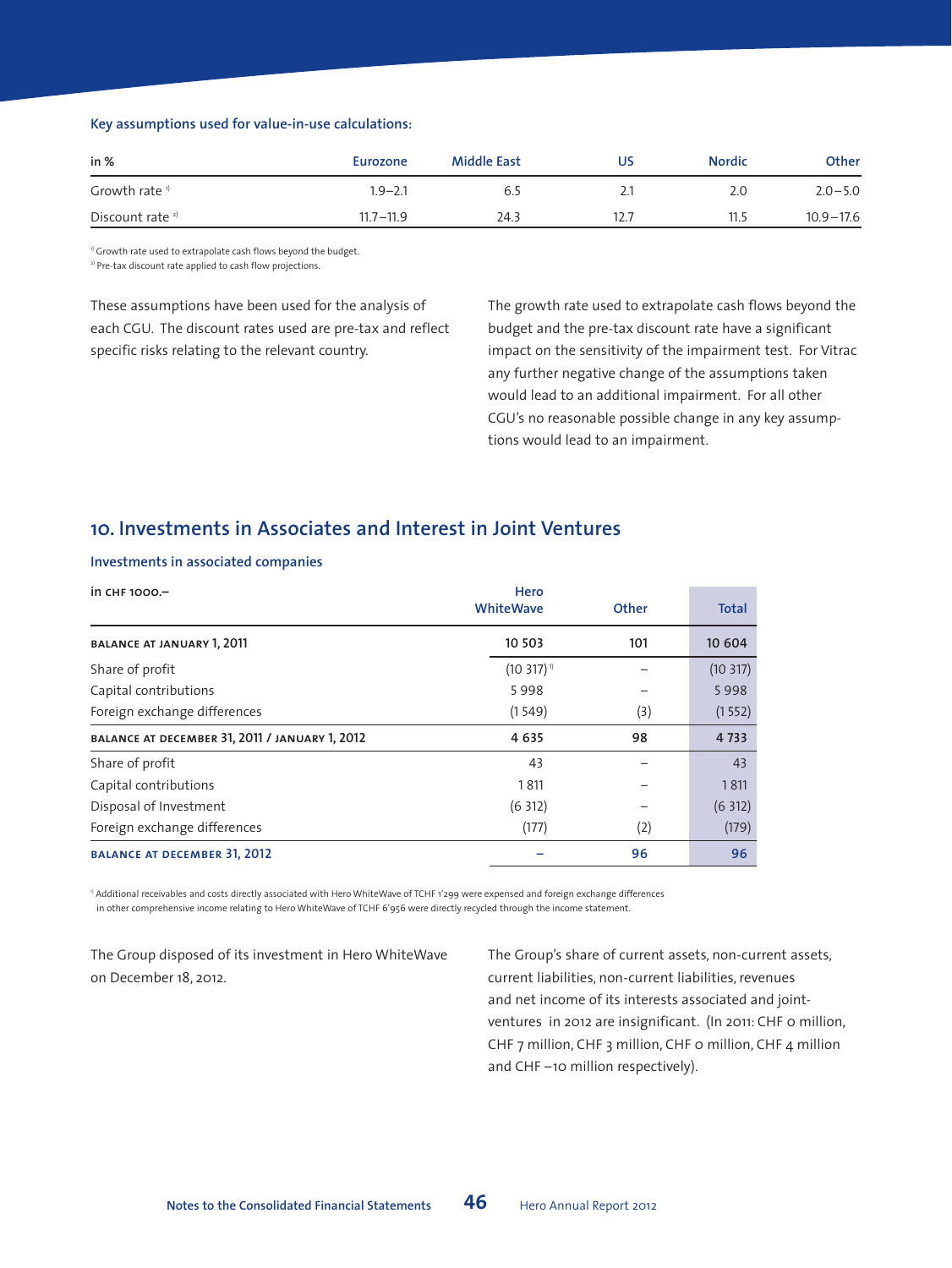### **11. Segment Reporting**

For management purposes, the Group is organized in business units based on their geographical areas, and has three reportable operating segments: Europe, North America and International.

The segment Europe produces and sells mainly consumer food products such as fruit, infant & nutrition and other consumer foods such as cereals.

The segment North America produces and sells mainly consumer food products such as infant and other consumer foods such as decoration.

The segment International produces and sells mainly consumer food products such as fruit and infant & nutrition and includes the region Middle East and Asia and countries such as Russia, Ukraine, Belarus and China.

The accounting policies of the operating segments are the same as those described in the summary of significant accounting policies.

The Group accounts for intersegmental sales and transfers as if the sales or transfers were to third parties, i.e. at current market prices.

| Year ended December 31, 2012   |               |                         |                    | Consoli-                 |                   |
|--------------------------------|---------------|-------------------------|--------------------|--------------------------|-------------------|
| in CHF 1000.-                  | <b>Europe</b> | <b>North</b><br>America | Inter-<br>national | dation<br>entries        | Consoli-<br>dated |
| Net sales                      |               |                         |                    |                          |                   |
| External customer              | 985 036       | 299 262                 | 144 954            |                          | 1429 252          |
| Inter-segment <sup>1)</sup>    | 14 5 8 7      | 173                     | 3 5 2 4            | (18284)                  |                   |
| <b>TOTAL NET SALES</b>         | 999 623       | 299 435                 | 148 478            | (18284)                  | 1429 252          |
| <b>Results</b>                 |               |                         |                    |                          |                   |
| Depreciation and amortization  | (30 175)      | (25603)                 | (6041)             | $\qquad \qquad -$        | (61819)           |
| Share of profit of associates  |               | 43                      |                    |                          | 43                |
| INCOME/(LOSS) BEFORE TAX       | 61995         | (74)                    | (18740)            | -                        | 43 181            |
| Impairment of assets           | (9836)        | (3307)                  |                    |                          | (13143)           |
| Capital expenditure (tangible) | 30 476        | 2064                    | 12 6 24            | $\overline{\phantom{m}}$ | 45 164            |
|                                |               |                         |                    |                          |                   |

| in CHF 1000.-                                 | Infant &         |              | Other<br>consumer | Consoli- |  |
|-----------------------------------------------|------------------|--------------|-------------------|----------|--|
| Net sales from external customers by products | <b>Nutrition</b> | <b>Fruit</b> | foods             | dated    |  |
|                                               | 667 225          | 400 186      | 361841            | 1429 252 |  |

<sup>1)</sup> Inter-segment net sales are eliminated on consolidation.

Net sales from external customers in Switzerland amount to TCHF 105'330. Non-current assets excluding deferred tax assets and financial instruments located in Switzerland amount to TCHF 549'381.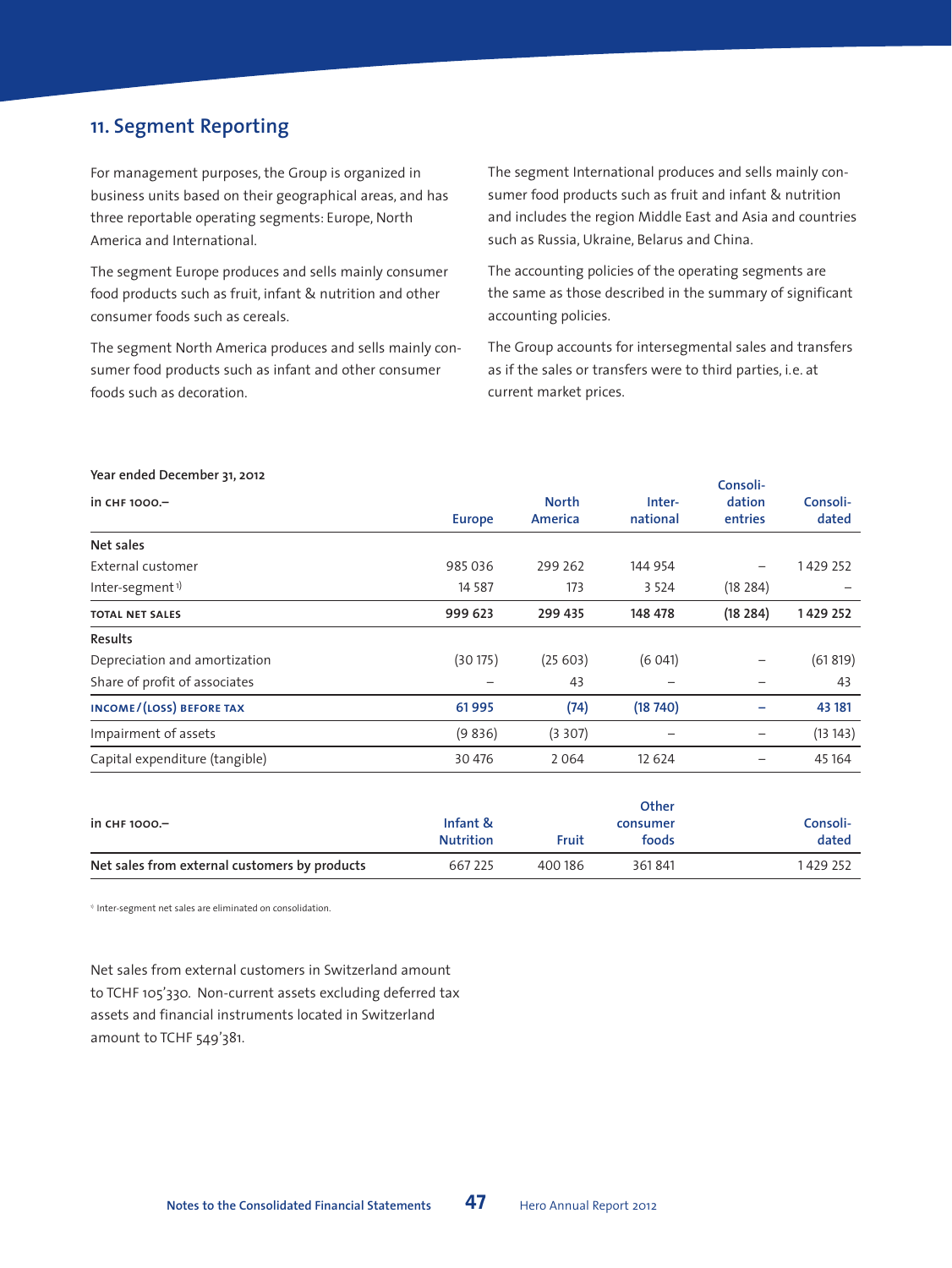Year ended December 31, 2011

| in CHF 1000.-                  | <b>Europe</b> | <b>North</b><br>America | Inter-<br>national | Consoli-<br>dation<br>entries | Consoli-<br>dated |
|--------------------------------|---------------|-------------------------|--------------------|-------------------------------|-------------------|
| Net sales                      |               |                         |                    |                               |                   |
| External customer              | 1015 564      | 280 640                 | 134 897            |                               | 1431100           |
| Inter-segment <sup>1)</sup>    | 30 924        | 1156                    | 2 3 9 7            | (34 477)                      |                   |
| <b>TOTAL NET SALES</b>         | 1046488       | 281796                  | 137 294            | (34 477)                      | 1431100           |
| <b>Results</b>                 |               |                         |                    |                               |                   |
| Depreciation and amortization  | (32839)       | (17670)                 | (3 811)            | $\qquad \qquad -$             | (54320)           |
| Share of profit of associates  |               | (18573)                 |                    | $\overline{\phantom{m}}$      | (18573)           |
| (LOSS) / INCOME BEFORE TAX     | 66832         | (81449)                 | (21967)            |                               | (36 584)          |
| Impairment of assets           | (8999)        | (19 150)                |                    |                               | (28149)           |
| Capital expenditure (tangible) | 34 863        | 15 8 0 7                | 17 23 2            | $\overline{\phantom{0}}$      | 67901             |
|                                |               |                         |                    |                               |                   |

| Net sales from external customers by products | 651451                       | Fruit<br>415 869 | foods<br>363780 | 1 431 100         |  |
|-----------------------------------------------|------------------------------|------------------|-----------------|-------------------|--|
| in CHF 1000 .-                                | Infant &<br><b>Nutrition</b> |                  | consumer        | Consoli-<br>dated |  |

1) Inter-segment net sales are eliminated on consolidation.

Net sales from external customers in Switzerland amount to TCHF 103'512. Non-current assets excluding deferred tax assets and financial instruments located in Switzerland amount to TCHF 558'270.

### **12. Non-current Receivables**

| in CHF 1000.-                        | <b>Note</b> | 2012 | 2011   |
|--------------------------------------|-------------|------|--------|
| Loans to third parties               |             |      | 12 158 |
| Other non-current receivables        |             | 7699 | 7869   |
| <b>TOTAL NON-CURRENT RECEIVABLES</b> | 26          | 7699 | 20 027 |

Non-current receivables include pension assets of TCHF 4'086 (2011: TCHF 4'054) (see note 19).

Loans to third parties in 2011 reflect a credit linked loan which serves as a default guarantee on a joint venture credit facility and does not bear interest. The loan was reclassified to short term loans in 2012 as the instrument is expected to terminate July 1, 2013.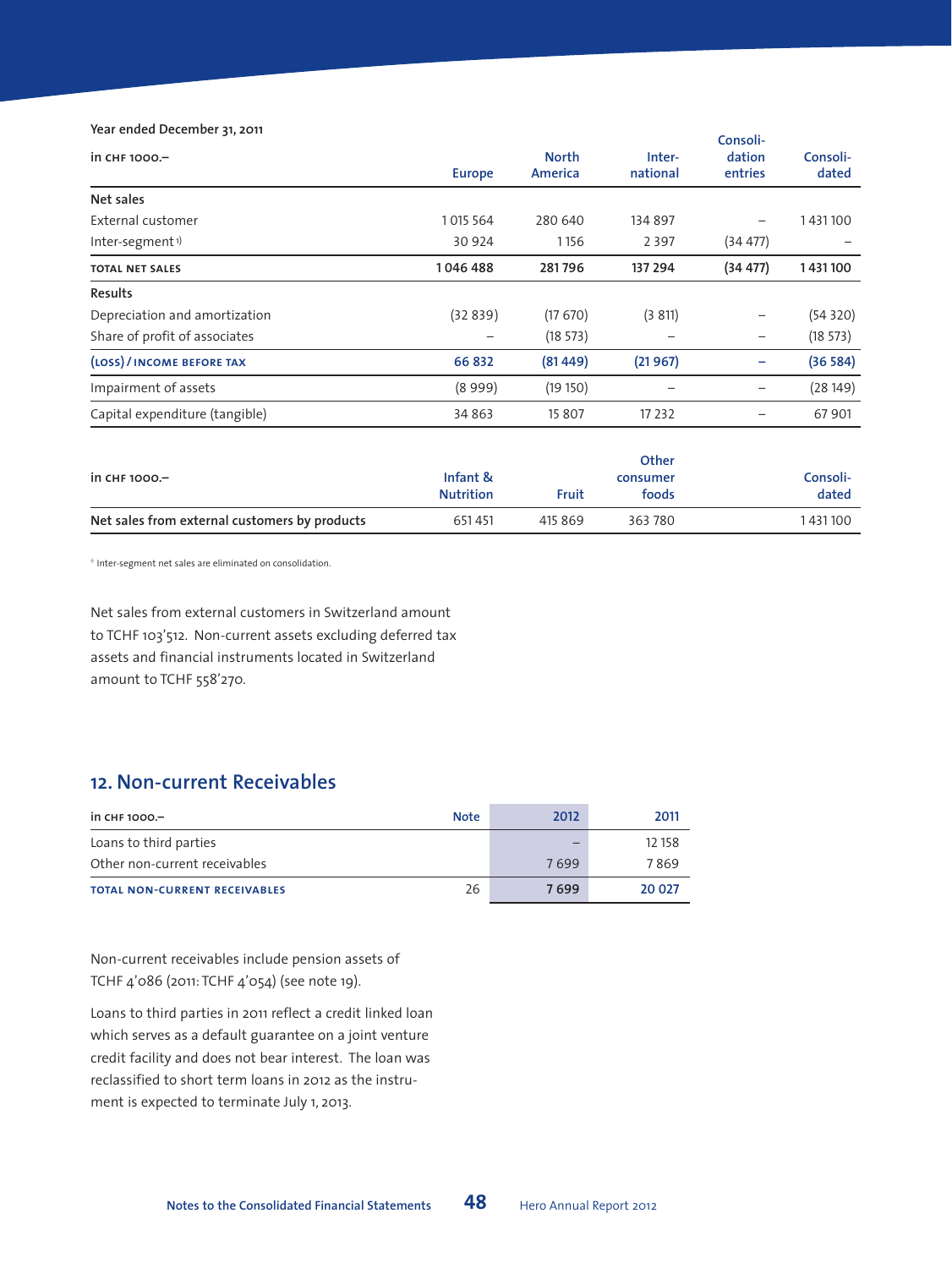# **13. Development of Deferred Tax Assets and Liabilities**

| in CHF 1000.-                                        | <b>Deferred</b><br>2012 | <b>Deferred</b><br>tax assets tax liabilities<br>2012 | <b>Deferred</b><br>2011 | <b>Deferred</b><br>tax assets tax liabilities<br>2011 |
|------------------------------------------------------|-------------------------|-------------------------------------------------------|-------------------------|-------------------------------------------------------|
| Assets                                               |                         |                                                       |                         |                                                       |
| Property, plant and equipment                        | 2630                    | 42 2 8 2                                              | 517                     | 48 374                                                |
| Intangible assets                                    | 6407                    | 5 1 1 1                                               | 28 0 22                 | 18727                                                 |
| Financial assets                                     | 1320                    | 2 2 1 3                                               | 227                     | 5 4 7 1                                               |
| Trade receivables, prepayments and other receivables | 3 0 6 0                 | 130                                                   | 4 1 5 9                 | 283                                                   |
| Inventories                                          | 1491                    | 886                                                   | 2 2 1 8                 | 1078                                                  |
| Liabilities                                          |                         |                                                       |                         |                                                       |
| Provisions                                           | 21 4 8 5                | 19 2 8 0                                              | 16559'                  | 21876                                                 |
| Trade and other payables                             | 502                     |                                                       | 683                     |                                                       |
| <b>Financial liabilities</b>                         | 293                     |                                                       | 1 2 4 1                 |                                                       |
| <b>CAPITALIZED UNUSED TAX LOSSES AND TAX CREDITS</b> | 71 2 90                 |                                                       | 76 914                  |                                                       |
| <b>TOTAL DEFERRED TAXES</b>                          | 108 478                 | 69 902                                                | 130 539                 | 95 810                                                |

#### **Maturities**

| IN CHE 1000. $-$                                                 | 2012      | 2011              |
|------------------------------------------------------------------|-----------|-------------------|
| Deferred tax assets to be recovered after more than 12 months    | 101831    | $127.810^{\circ}$ |
| Deferred tax liabilities to be settled after more than 12 months | (63, 840) | (92179)           |

#### **Unused Tax Losses**

| $in$ CHF 1000. $-$                                                                 | 2012    | 2011    |
|------------------------------------------------------------------------------------|---------|---------|
| Items for which no deferred tax asset is recognized<br>in balance sheet expire in: |         |         |
| reporting year +1                                                                  | 1351    |         |
| reporting year $+2$                                                                | 411     | 1 2 5 2 |
| reporting year $+3$                                                                | 478     | 381     |
| reporting year $+4$                                                                | 405     | 472     |
| reporting year +5 and beyond                                                       |         | 634     |
| <b>TOTAL UNUSED TAX LOSSES</b>                                                     | 2 6 4 5 | 2 740   |
|                                                                                    |         |         |

### **Net deferred tax assets/ (liabilities)**

| in CHF 1000.-                                | 2012    | 2011               |
|----------------------------------------------|---------|--------------------|
| <b>BALANCE AT JANUARY 1</b>                  | 34 4 25 | $(16245)^{4}$      |
| Deferred tax income                          | 4 5 5 1 | 47 $144^{\degree}$ |
| Deferred taxes reclassified to held for sale |         | (3 207)            |
| Deferred taxes directly recognized in equity | (922)   | 1888*              |
| Foreign exchange differences                 | 522     | 4 8 4 5"           |
| <b>BALANCE AT DECEMBER 31</b>                | 38 576  | 34 4 25            |

<sup>1</sup>) Restatement due to early adoption of IAS 19 revised.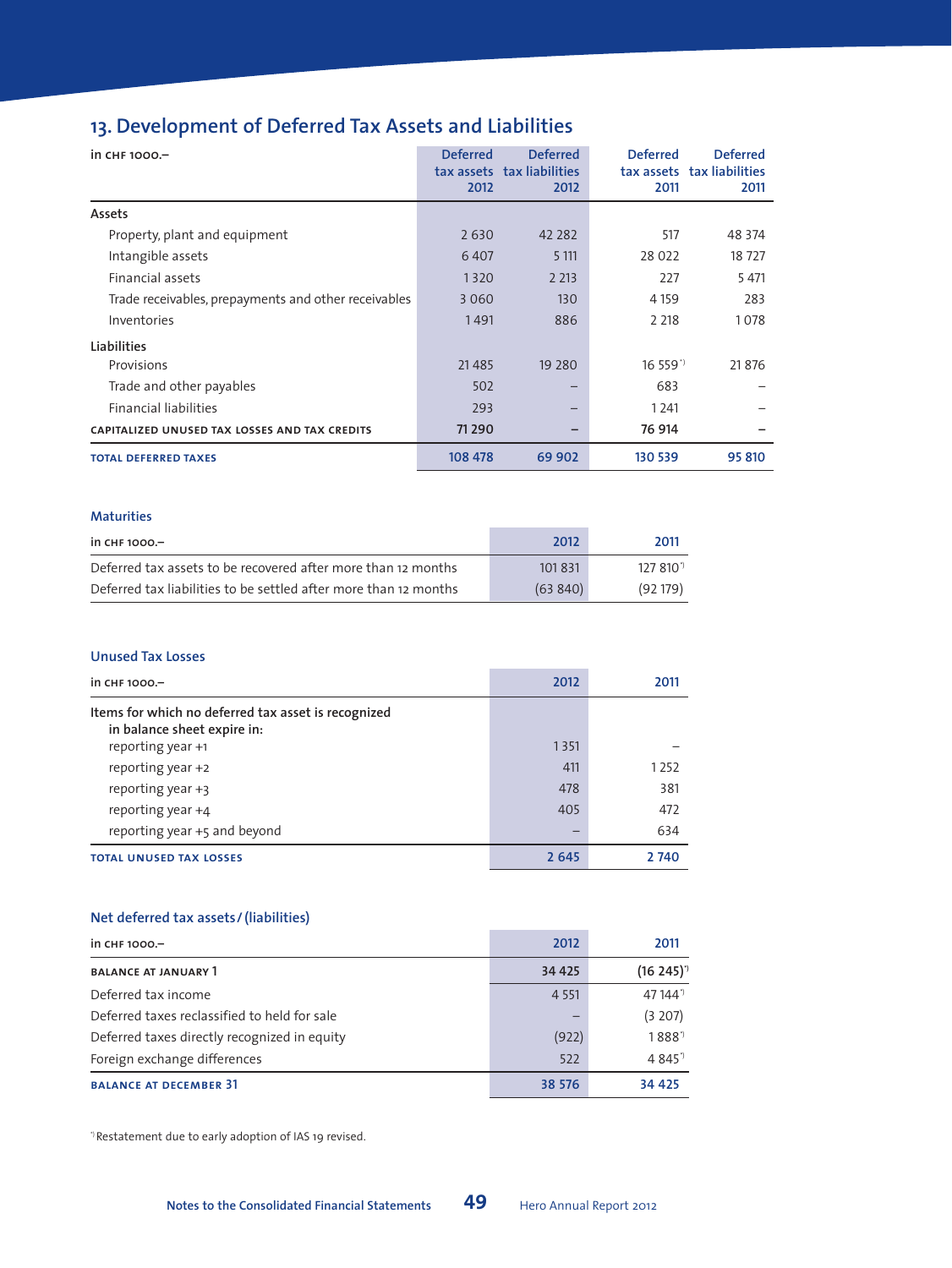# **14. Inventories**

| in CHF 1000.-                       | 2012     | 2011    |
|-------------------------------------|----------|---------|
| Raw materials and supplies          | 77784    | 87409   |
| Work-in-progress                    | 12 3 6 4 | 13 764  |
| Finished goods                      | 103 825  | 138 064 |
| <b>TOTAL INVENTORIES</b>            | 193 973  | 239 237 |
| Write down of inventories           | 712      | 11086   |
| Inventory expensed in cost of sales | 916 944  | 907188  |

# **15. Trade Receivables, Prepayments and other Receivables**

| <b>Note</b><br>in CHF 1000 .-                          | 2012    | 2011    |
|--------------------------------------------------------|---------|---------|
| Trade receivables from customers                       | 163 397 | 178 074 |
| Less: Allowance for bad and doubtful trade receivables | (4326)  | (4535)  |
| <b>TRADE RECEIVABLES, NET</b>                          | 159 071 | 173 539 |
| Prepayments                                            | 9 10 7  | 7529    |
| Loans to third parties                                 | 11896   | 830     |
| Other receivables                                      | 26 9 93 | 36394   |
| 26<br><b>TOTAL RECEIVABLES AND PREPAYMENTS</b>         | 207 067 | 218 292 |

### **Allowance for bad and doubtful trade receivables**

| in CHF 1000.-             | 2012   | 2011   |
|---------------------------|--------|--------|
| At January 1              | (4535) | (3944) |
| Charge for the year       | (577)  | (952)  |
| Amounts written off       | 122    | 275    |
| Unused amounts reversed   | 611    | (6)    |
| Exchange rate differences | 53     | 92     |
| AT DECEMBER 31            | (4326) | (4535) |

#### **Maturity of trade receivables**

| in CHF 1000.-                                          | 2012     | 2011     |
|--------------------------------------------------------|----------|----------|
| Neither past due nor impaired                          | 78 765   | 96430    |
| $\langle$ 30 days                                      | 36 857   | 41392    |
| $30 - 60$ days                                         | 22 100   | 23 802   |
| 60-go days                                             | 15 5 0 9 | 10 3 8 7 |
| $90-120$ days                                          | 1 1 1 8  | 1065     |
| $>$ 120 days                                           | 9 0 4 8  | 4998     |
| <b>TOTAL TRADE RECEIVABLES</b>                         | 163 397  | 178 074  |
| Less: Allowance for bad and doubtful trade receivables | (4326)   | (4 535)  |
| <b>TOTAL TRADE RECEIVABLES, NET</b>                    | 159 071  | 173 539  |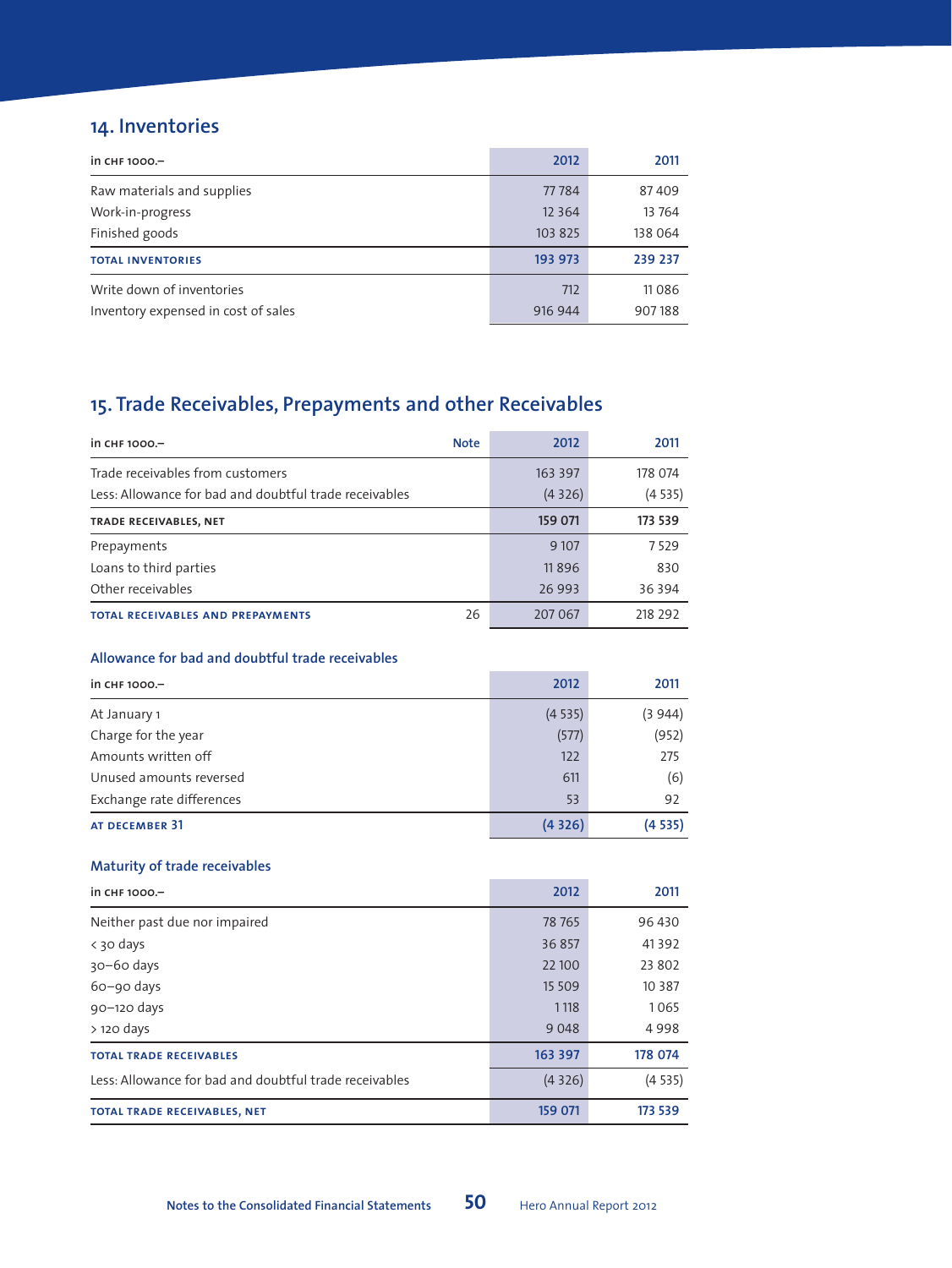The maturity of trade receivable prior year comparatives have been reclassified to conform to the current year's presentation.

Loans to third parties include a credit linked loan which serves as a default guarantee on a joint venture credit facility and does not bear interest. The loan was reclassified to short-term loans in 2012 as the instrument is expected to terminate July 1, 2013, see note 12.

### **16. Cash and Cash Equivalents**

| in CHF 1000.-                    | 2012    | 2011  |
|----------------------------------|---------|-------|
| Bank balances                    | 227 407 | 82736 |
| Cash equivalents                 | 16      |       |
| <b>CASH AND CASH EQUIVALENTS</b> | 227 423 | 82736 |

Cash and cash equivalents at the end of the period include deposits with banks of CHF 4.5 million (2011: CHF 3.4 million) held by some subsidiaries which are not freely remissible to the holding company because those deposits are used to secure bank facilities and guarantees.

Cash equivalents contain cash deposits in cash pools with other entities and cheques.

The weighted average effective interest rate on cash and cash equivalents in 2012 was 0.12% (2011: 0.07%).

### **17. Shares, Hybrid Capital and Other Reserves**

| a) Number of shares                | 2012      | 2011      |
|------------------------------------|-----------|-----------|
| Common stock                       | 5 151 600 | 5 151 600 |
| <b>TOTAL SHARES AT DECEMBER 31</b> | 5 151 600 | 5 151 600 |

The following table illustrates the number (No.) and weighted average purchase price (WAPP) of, and movement in, treasury shares during the year:

| in CHF 1000 .-             |                               | 2012<br>No. | 2012<br><b>WAPP</b>      | 2011<br>No. | 2011<br><b>WAPP</b> |
|----------------------------|-------------------------------|-------------|--------------------------|-------------|---------------------|
| AT JANUARY 1               |                               |             |                          | 125 000     | 134.49              |
| AT JANUARY 1               | <b>HELD BY KEY MANAGEMENT</b> |             | -                        | 50 000      |                     |
|                            | Exercised                     |             |                          | (50000)     | 268.50              |
| AT DECEMBER 31             | <b>HELD BY KEY MANAGEMENT</b> |             |                          |             |                     |
| AT JANUARY 1               | <b>HELD IN ESCROW BY HERO</b> |             |                          | 75 000      |                     |
|                            | Exercised                     |             | $\overline{\phantom{m}}$ | 50 000      | 268.50              |
|                            | Sold                          |             |                          | (125000)    | 216.65              |
| AT DECEMBER 31             | <b>HELD IN ESCROW BY HERO</b> |             |                          |             |                     |
| AT DECEMBER 31             |                               |             |                          |             |                     |
| Exercisable at December 31 |                               |             |                          |             |                     |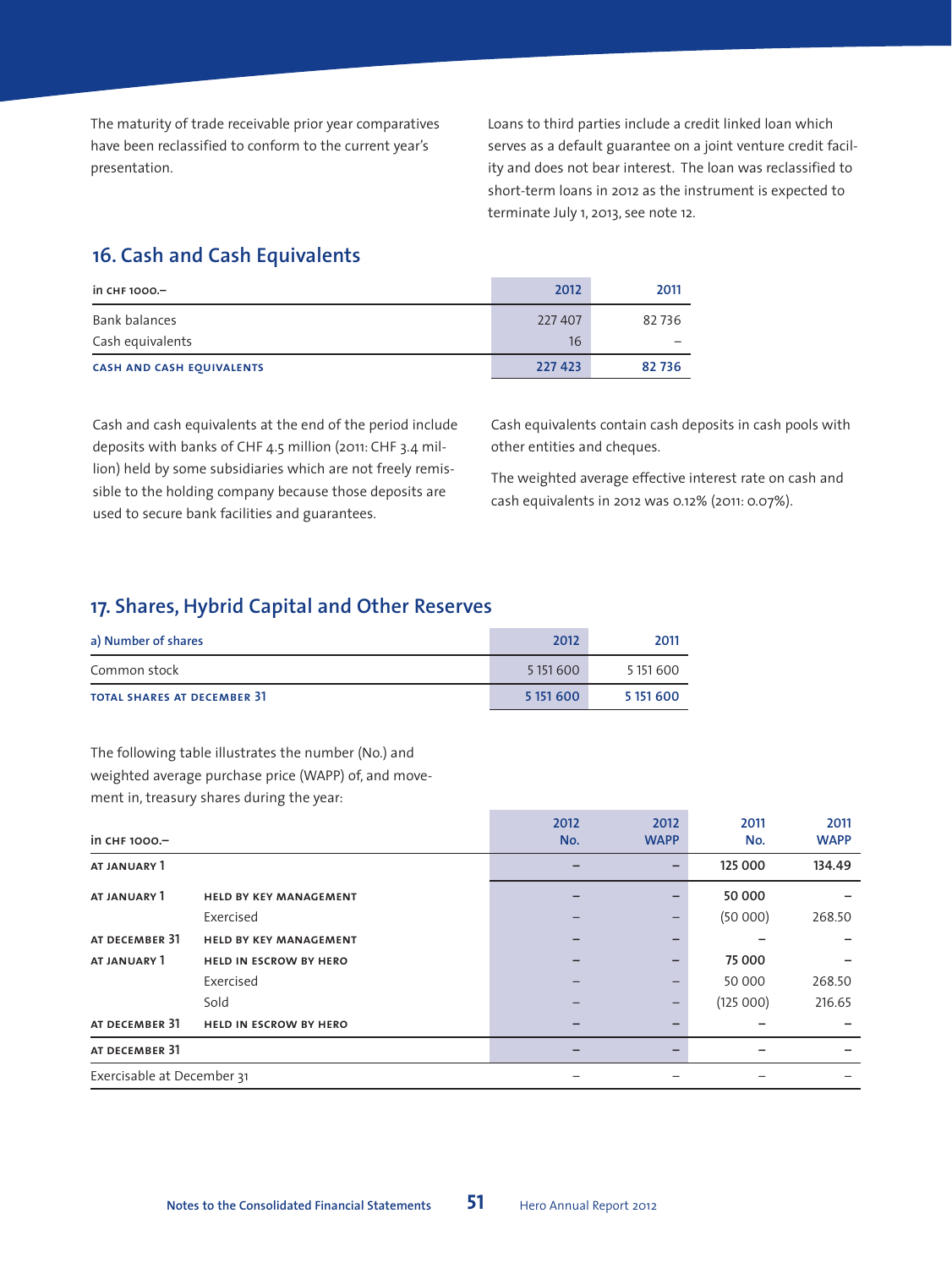Treasury shares in 2011 were held in connection with the executive share compensation plan. Treasury shares held by key management in 2011 were not available for distribution. In 2011 50'000 shares were exercised by key management, 125'000 shares were sold to Schwartau Inter - national GmbH & Co KG. The executive share compensation plan was terminated in 2011.

Common stock represents all of the registered and authorized shares with a par value of CHF 10 per share. All issued shares are fully paid.

| b) Hybrid capital                          | 2012    | 2011    |
|--------------------------------------------|---------|---------|
| Hybrid Capital Third Party                 | 490 315 | 490 315 |
| Hybrid Capital Shareholder                 | 120 000 | 50 000  |
| Tax effect                                 | 1000    | 1827    |
| <b>TOTAL HYBRID CAPITAL AT DECEMBER 31</b> | 611 315 | 542 142 |

#### **Hybrid Capital Third Party**

In 2010 Hero issued CHF 100 million Undated Fixed to Floating Rate Subordinated Bonds in addition to the CHF 400 million Undated Fixed to Floating Rate Subordinated Bonds issued in October 2009. The bonds bear interest on their principal amount at a fixed rate of 6.5% p.a. from the payment date up to October 28, 2016, and thereafter at a floating interest rate. The terms and conditions of the bonds are such, that in accordance with IAS 32, the bonds qualify for treatment as equity in the financial statements of the Group. Payments of the coupons relating to the bonds are recorded as dividend payments to shareholders.

#### **Hybrid Capital Shareholder**

In 2012 Hero issued an undated Floating Rate Subordinated Note of CHF 70 million which was purchased by Schwartau International GmbH, Bad Schwartau. The terms and conditions of the note are such, that in accordance with IAS 32, the note qualifies for treatment as equity in the financial statements of the Group. Payments of the interest relating to the note are recorded as dividend payments to shareholders. The note bears interest on its principal amount at a floating rate of the one-year CHF Libor plus 5.0% p.a.

In 2011 Hero issued an undated Floating Rate Subordinated Note of CHF 50 million which was purchased by Schwartau International GmbH, Bad Schwartau. The terms and conditions of the note are such, that in accordance with IAS 32, the note qualifies for treatment as equity in the financial statements of the Group. Payments of the interest relating to the note are recorded as dividend payments to shareholders. The note bears interest on its principal amount at a floating rate of the one-year CHF Libor plus 5.0% p.a.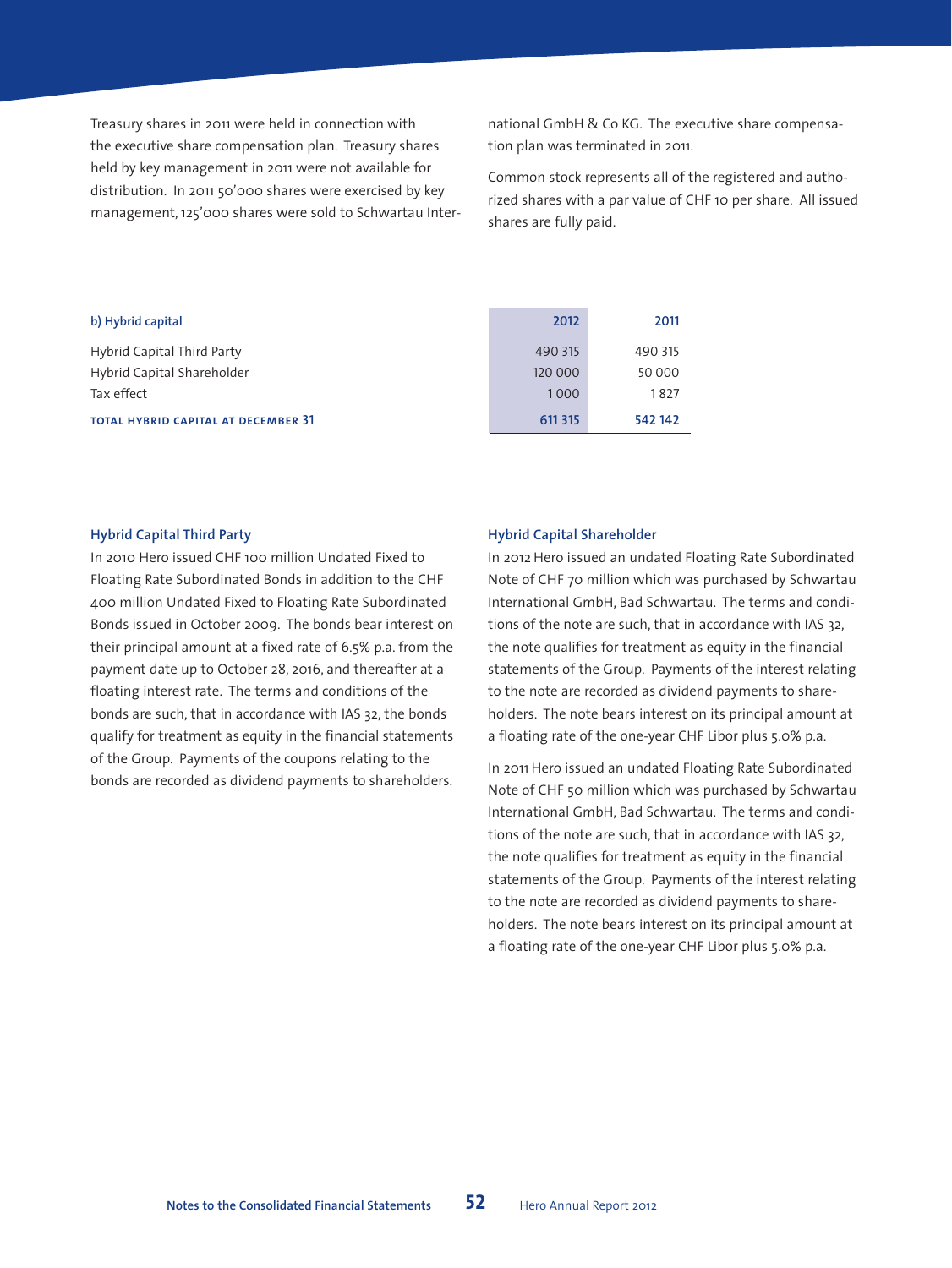#### **c) Other reserves**

| for the year ended December 31<br>in CHF 1000.-         | Re-<br>valuation<br>reserve | Legal<br>reserves | Fair<br>value<br>reserve | <b>Pensions</b><br>reserve | Equity<br>loans<br>translation<br>reserve | Foreign<br>currency<br>translation<br>reserve | <b>Total</b> |
|---------------------------------------------------------|-----------------------------|-------------------|--------------------------|----------------------------|-------------------------------------------|-----------------------------------------------|--------------|
| <b>BALANCE AT JANUARY 1, 2011</b>                       | 31 5 28                     | 25 758            |                          | $(3.674)$ <sup>"</sup>     | (1605)                                    | (113 523)                                     | (61516)      |
| Remeasurements                                          |                             |                   |                          | $(8104)^{n}$               |                                           | $\overline{\phantom{m}}$                      | (8104)       |
| Tax effects                                             |                             |                   |                          | $1753^{1}$                 | 135                                       |                                               | 1888         |
| Foreign exchange differences                            | (311)                       |                   |                          | $(963)^{n}$                | (995)                                     | (885)                                         | (3154)       |
| BALANCE AT DECEMBER 31, 2011/<br><b>JANUARY 1, 2012</b> | 31 217                      | 25 758            |                          | $(10988)$ <sup>"</sup>     | (2, 465)                                  | (114 408)                                     | (70886)      |
| Revaluation of land                                     | (422)                       |                   |                          |                            |                                           | $\overline{\phantom{m}}$                      | (422)        |
| Available-for-sale investments                          |                             |                   | 15 25 9                  |                            |                                           | $\overline{\phantom{m}}$                      | 15 2 5 9     |
| Remeasurements                                          |                             |                   |                          | (6 817)                    |                                           |                                               | (6 817)      |
| Tax effects                                             | 105                         |                   | $\overline{\phantom{m}}$ | (1046)                     | 19                                        | $\overline{\phantom{m}}$                      | (922)        |
| Foreign exchange differences                            | (571)                       |                   | 737                      | 2 5 7 6                    | (39)                                      | 4 3 6 3                                       | 7066         |
| <b>BALANCE AT DECEMBER 31, 2012</b>                     | 30 329                      | 25 758            | 15 9 9 6                 | (16 275)                   | (2485)                                    | (110045)                                      | (56 722)     |

<sup>1</sup> Restatement due to early adoption of IAS 19 revised.

#### **Revaluation reserve**

The revaluation reserve is used to record increases in the fair value of assets and decreases to the extent that such de crease relates to an increase on the same asset previously recognized in other comprehensive income.

#### **Legal reserves**

Legal reserves are not available for distribution.

#### **Fair value reserve**

Fair value reserve contains fair value adjustments of available-for-sale investments.

#### **Pensions reserve**

Pensions reserve contains remeasurement gains and losses of defined benefit pension plans.

#### **Equity loans translation reserve**

The equity loans translation reserve is used to record exchange differences arising from the translation of equity loans.

#### **Foreign currency translation reserve**

The foreign currency translation reserve is used to record exchange differences arising from the translation of the financial statements of foreign subsidiaries.

### **18. Borrowings**

| in CHF 1000.-                       | 2012     | 2011    |
|-------------------------------------|----------|---------|
|                                     |          |         |
| Current                             |          |         |
| Bank overdrafts                     | 173 745  | 140 784 |
| <b>German Promissory Note</b>       | 77805    |         |
| Loan liabilities third parties      | 18 3 3 9 | 49 10 6 |
| Finance lease liabilities           | 19       | 89      |
| <b>TOTAL CURRENT BORROWINGS</b>     | 269 908  | 189 979 |
| Non-current                         |          |         |
| Bank borrowings                     | 192 668  | 183 575 |
| Loan liabilities third parties      |          | 6000    |
| <b>German Promissory Note</b>       |          | 78 310  |
| <b>TOTAL NON-CURRENT BORROWINGS</b> | 192 668  | 267885  |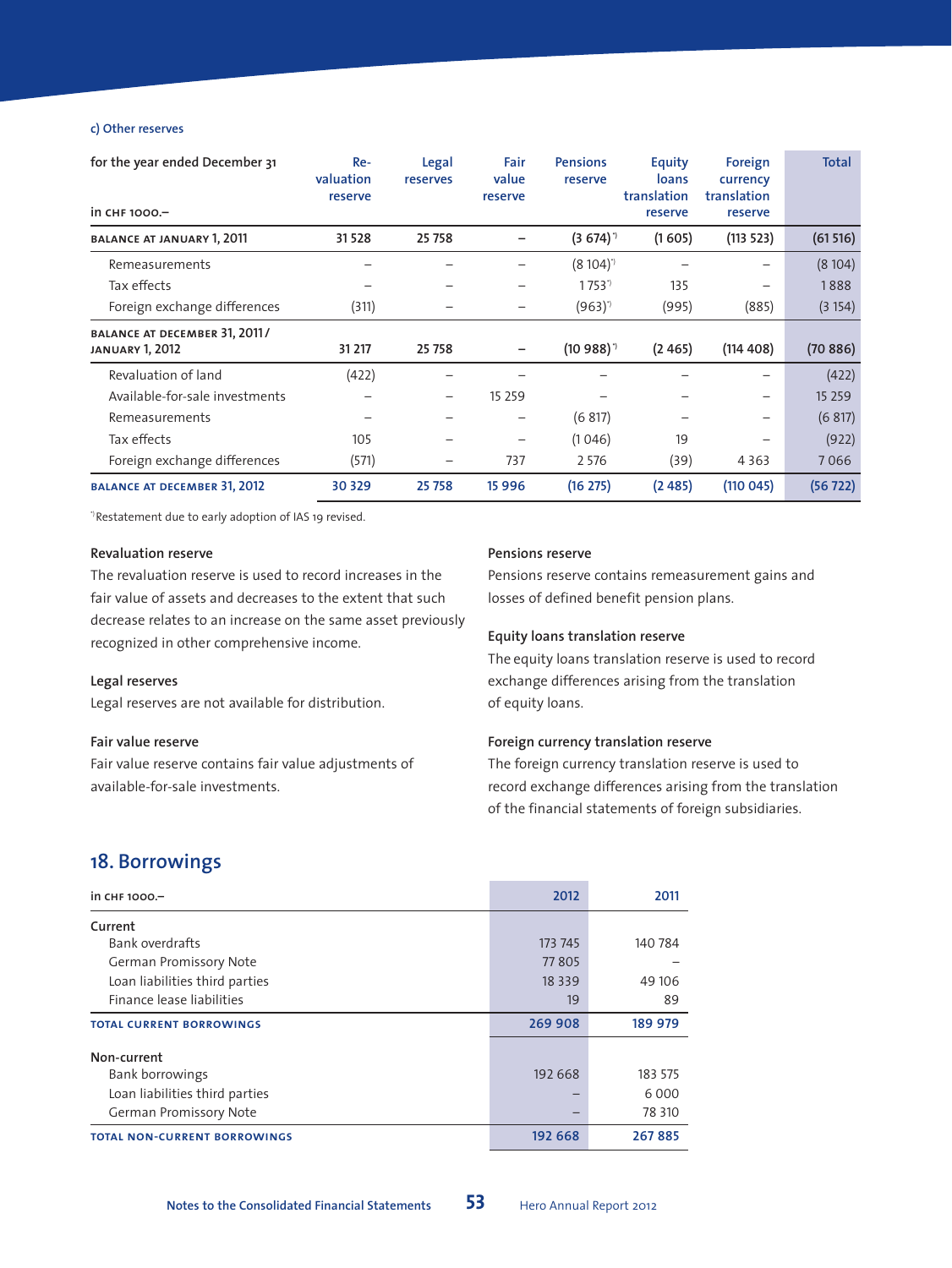#### **Analysis of unsecured non-current borrowings 2012 (excl. Finance liabilities)**

| in CHF 1000.-                                            | 2012     |
|----------------------------------------------------------|----------|
| Expiring in                                              |          |
| 2014                                                     | 57 780   |
| 2015                                                     | 66 592   |
| 2016                                                     | 15 0 0 0 |
| 2017 and beyond                                          | 53 2 9 6 |
| <b>TOTAL NON-CURRENT BORROWINGS AT THE YEAR END 2012</b> | 192 668  |

### **Analysis of unsecured non-current borrowings 2011 (excl. Finance liabilities)**

| in CHF 1000.-                                            | 2011     |
|----------------------------------------------------------|----------|
| Expiring in                                              |          |
| 2013                                                     | 177 557  |
| 2014                                                     | 37 6 6 4 |
| 2015                                                     | 37 6 6 4 |
| 2016                                                     | 15 000   |
| <b>TOTAL NON-CURRENT BORROWINGS AT THE YEAR END 2011</b> | 267885   |

#### **Finance lease liabilities**

| in CHF 1000 .-     | <b>Minimum</b><br>payment | <b>Future</b><br>interest | <b>Total</b><br>liability |
|--------------------|---------------------------|---------------------------|---------------------------|
| Year 2012          |                           |                           |                           |
| Less than one year | 19                        |                           | 19                        |
| <b>TOTAL 2012</b>  | 19                        |                           | 19                        |
| Year 2011          |                           |                           |                           |
| Less than one year | 89                        |                           | 89                        |
| <b>TOTAL 2011</b>  | 89                        |                           | 89                        |

The carrying value of future finance lease liabilities approximates the present values.

#### **Assets under finance lease**

| in CHF 1000. $-$                        | 2012 | 2011 |
|-----------------------------------------|------|------|
| Plant and machinery                     |      | 44   |
| <b>TOTAL ASSETS UNDER FINANCE LEASE</b> |      | 44   |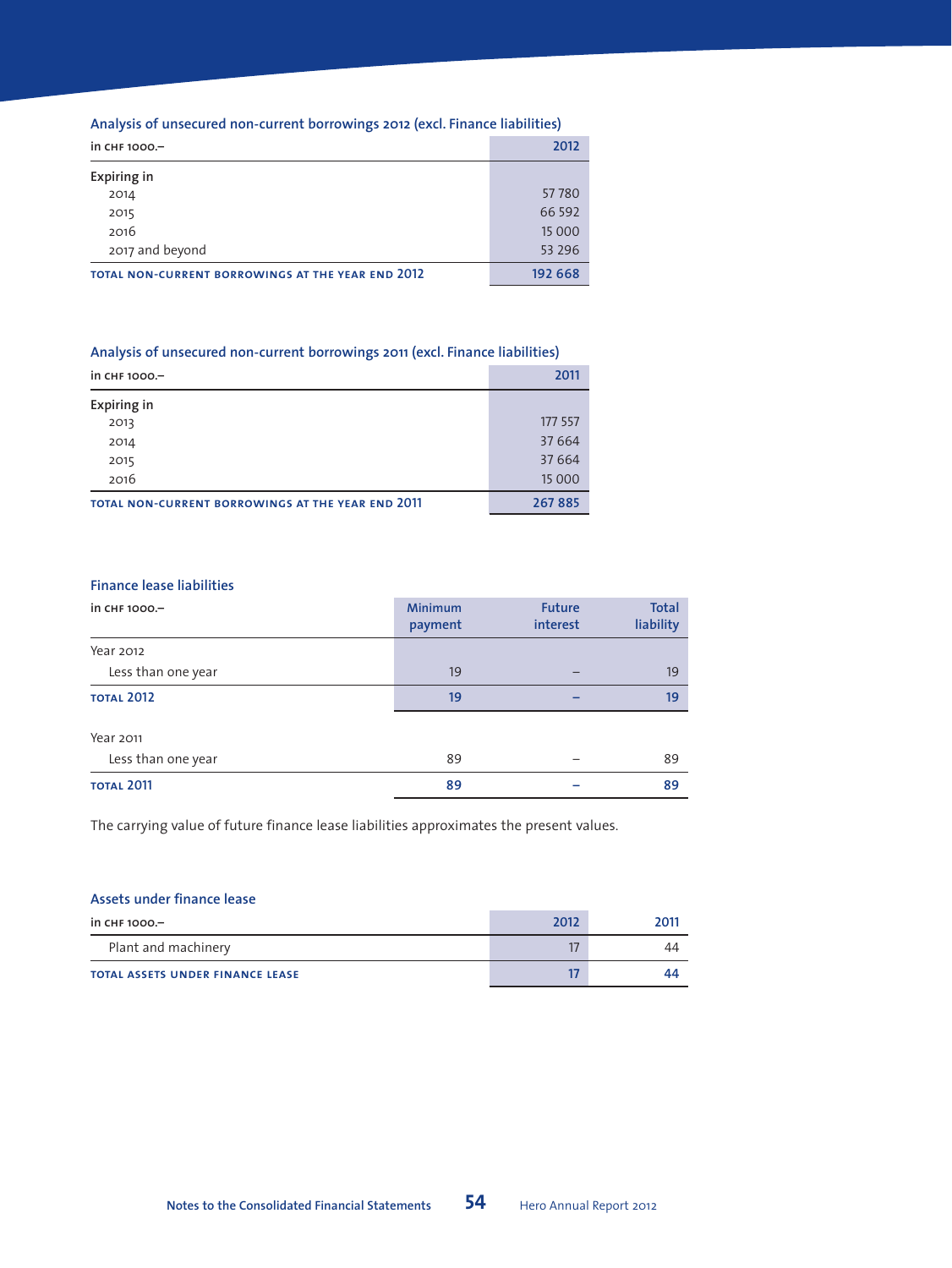#### **German Promissory Note**

Effective August 11, 2008 Hero, through its fully owned subsidiary Hero España SA raised EUR 115 million of additional funding by means of two German Promissory Notes with a duration of 3 and 5 years and a fixed interest rate of 5.68% and 5.75% respectively. One note of EUR 50.5 million was repaid on August 11, 2011. The other note of EUR 64.5 million will be due August 11, 2013.

#### **Covenants**

Hero is engaged in different kind of financings and most of them are related to certain covenants. The main covenants are Net Debt / EBITDA and interest coverage. As per December 31, 2012 and 2011 no covenant was breached.

#### **Bank and loan liabilities**

The weighted average effective interest expense rate for bank and loan liabilities in 2012 was 4.2% (2011: 3.6%).

The interest rates for the majority of current bank overdrafts and loan liabilities were between 0.75% and 6% fixed interest rates. Non-current bank borrowings had fixed interest rates between 1.14% and 6%.

### **19. Pensions and Other Post-Retirement Obligations**

Depending on the legal, economic and fiscal circumstances in each country, different retirement benefit systems are provided for the employees of the Group. As a rule, these systems are based on length of service and salary of the employees. Pension obligations in the Group relate to both defined benefit and defined contribution plans. Defined benefit plans are funded and unfunded. Most Group companies sponsor defined benefit pension schemes which are funded by payments to separate trustee-administered funds. The obligations of German companies are unfunded. The latest actuarial valuations under IAS 19 were carried out as at December 31, 2012 for all significant pension plans.

The Group's largest pension plans are in Switzerland and Germany (Schwartauer Werke). They account for 85% (2011: 85%) of the Group's defined benefit obligations and 88% (2011: 89%) of the Group's plan assets.

#### **Pension plans in Switzerland**

Pension plans are governed by the Swiss Federal Law on Occupational Retirement, Survivors' and Disability Pension Plans (BVG), which stipulates that pension plans are to be managed by independent, legally autonomous units. Pension plans are overseen by a regulator as well as by a state supervisory body. A pension plan's most senior governing body (Board of Trustees) must be composed of equal numbers of employee and employer representatives.

Plan participants are insured against the financial consequences of old age, disability and death. The various insurance benefits are governed in regulations, with the BVG specifying the minimum benefits that are to be provided. The employer and employees pay contributions to the pension plan. In case of an underfunding, various measures can be taken such as the adjustment of the pension commitment by altering the conversion rates or increasing current contributions. The employer can also make additional restructuring contributions. The BVG prescribes how employees and employer have to jointly fund potential restructurings.

The Swiss pension plan "Hero Pensionskasse" has the legal structure of a foundation. All actuarial risks are borne by the foundation. These risks consist of demographic risks (primarily life expectancy) and financial risks (primarily the discount rate, future increases in salaries/wages, and the return on plan assets) and are regularly assessed by the Board of Trustees. In addition, an annual actuarial report is drawn up in accordance with the requirements of the BVG. The report is not produced using the projected unit credit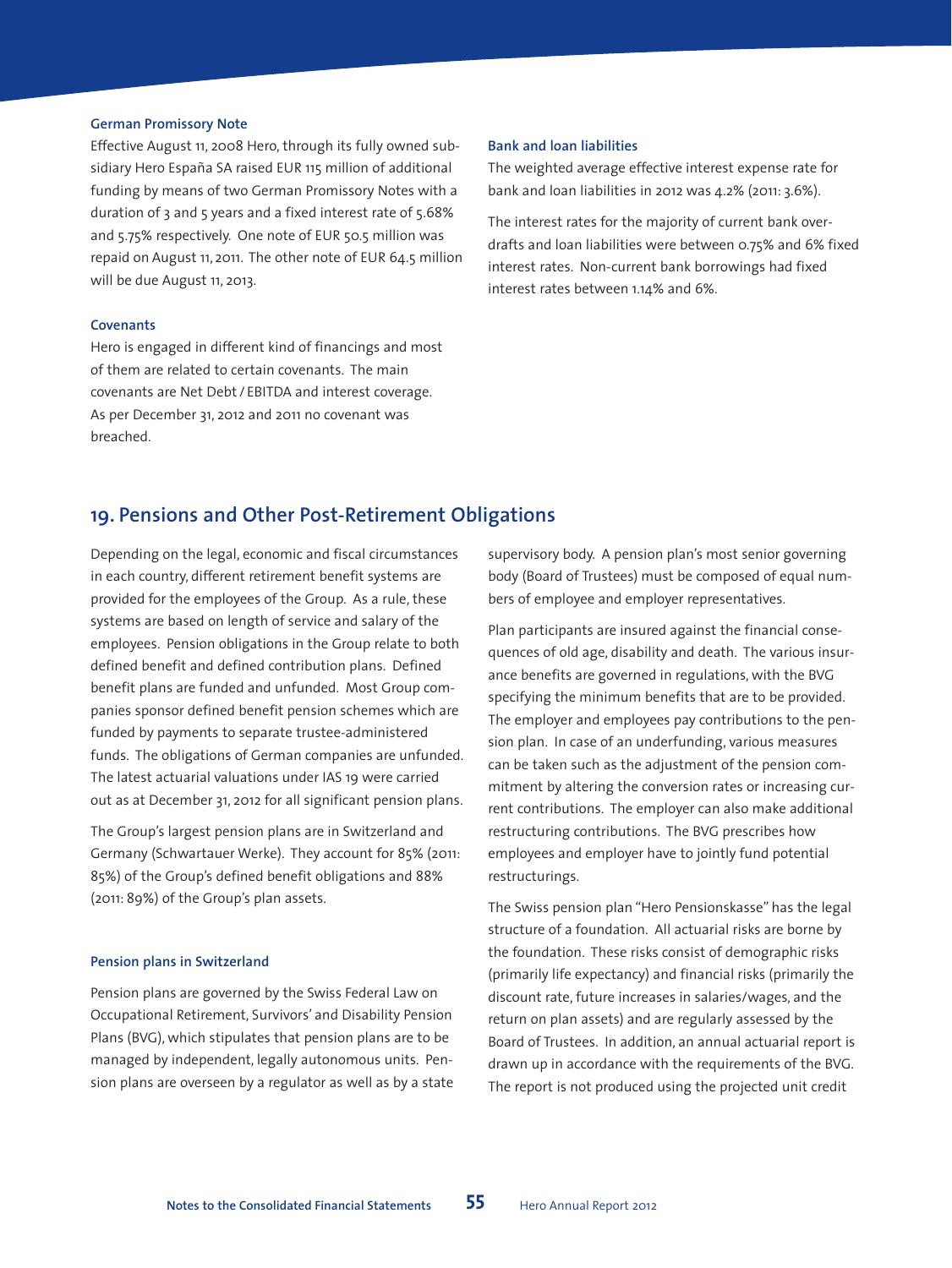method, as required by IFRS. The definitive funded status according to the BVG is determined in the first quarter of the following year. According to estimates, the funded status at December 31, 2012, is 96.1% (2011: 91.7%, definitive). In addition, a report is prepared annually in accordance with IFRS requirements.

The Board of Trustees is responsible for the investment of the assets. It defines the investment strategy whenever necessary – especially in the case of significant market developments or changes to the structure of the plan participants. When defining the investment strategy, it takes account of the foundation's objectives, benefit obligations and risk capacity. The investment strategy is defined in the form of a long-term target asset structure (investment policy). The Board of Trustees delegates the implementation of the investment policy – in accordance with the investment strategy as well as various principles and objectives – to an external Investment Trust. The funded plans also include "Pensionskasse der Direktionsmitglieder der Hero Schweiz AG" (an extra-mandatory, semi-autonomous management pension plan). The purpose of this pension plan for employees in management functions is to extend the insurance cover provided by the existing pension plan.

#### **Pension plan Schwartauer Werke, Germany**

Schwartauer Werke grants pension benefits to its em ployees in addition to the state plan. The plan is an unfunded plan and the risks associated to the plan are covered by pension provisions of Schwartauer Werke, and reimbursement rights under an insurance policy. The rights to reimbursement are under an insurance policy that exactly matches the amount and timing of some of the benefits payable under the pension scheme. They are disclosed as an asset (see note 12). The actual return on reimbursement rights in 2012 is TCHF 4 086 (2011: TCHF 4 054) and the expected rate of return on reimbursement rights in 2012 is 3.5% (in 2011 4.0%).

Employee benefits are mainly based on three components: 1) direct obligation with no contributions of employees; 2) indirect obligations with no contributions of employees; 3) direct obligation with contributions of employees.

All employees under regular and permanent employment are entitled to participate in the plan. Employees need to have a minimum age of 30 years and a minimum time of service of three years. Employees are entitled to retirement capital, early retirement capital, old-age pension, invalidity pension and survivor benefits depending on the employees reinsurance value.

#### **Multi-employer plans**

The Group has multi-employer defined benefit plans in the US, The Netherlands and Sweden. For these plans there is no consistent and reliable basis for allocating the obligation, plan assets and cost of the plans to the individual entities participating in the plan. Therefore, defined benefit accounting cannot be used and these plans are treated as a defined contribution plans in accordance with IAS 19. Expected contributions for 2013 are TCHF 2 121. The most significant multi-employer plan is Beech-Nut Bakery and Confectionery Union and Industry International Health Benefits and Pension Fund. It is funded by employer contributions made pursuant to collective bargaining agreements between employers and the Bakery, Confectionary, Tobacco Workers and Grain Millers International Union. The plan is funded on an hours worked basis. The rate is set based on the pension rules.

The plan rates are set by the Pension Board of Trustees. This Board consists of 6 employers and 6 union officials. Beech-Nut's share in the scheme is approximately 0.2% of the plan.

The scheme shows based on latest information a USD 3.6 billion deficit. Therefore the scheme is in a "workout plan" – a federal requirement for funds less than 65% funded. The workout plan requires the fund to get above 65% funding within 10 years and it requires an actuarial certified plan. This work-out plan has triggered a reset of pension contributions for employers at the next renegotiation of the union contract.

The table below outlines where the Group's post-employment amounts and activity are included in the financial statements: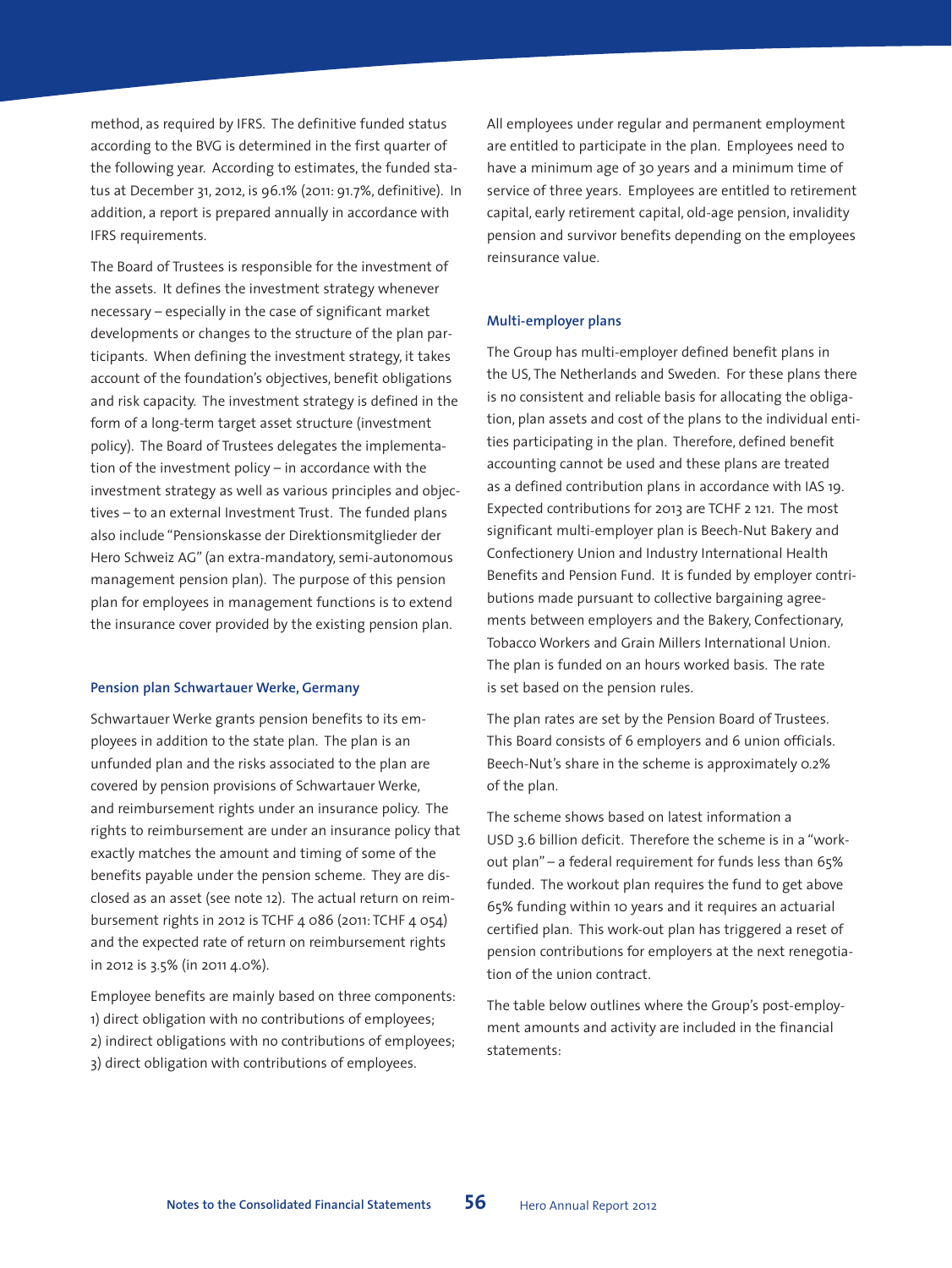| $\overline{1}$ n CHF 1000 –                               | 2012   | 2011'   |
|-----------------------------------------------------------|--------|---------|
| Balance sheet obligations for:                            |        |         |
| Defined pension benefits                                  | 69 172 | 65 724  |
| <b>LIABILITY IN THE BALANCE SHEET</b>                     | 69 172 | 65 724  |
| Income statement charge included in operating profit for: |        |         |
| Defined pension benefits                                  | 3 601  | 4 7 7 3 |
| <b>INCOME STATEMENT CHARGE</b>                            | 3 601  | 4 773   |
| Remeasurements for:                                       |        |         |
| Defined pension benefits                                  | 6 8 17 | 8 1 0 3 |
| <b>OTHER COMPREHENSIVE INCOME</b>                         | 6 817  | 8 103   |

<sup>\*</sup>) Restated due to early adoption of IAS 19 revised.

The amounts recognized in the balance sheet are determined as follows:

| in CHF 1000.-                                         | 2012     | 2011'    |
|-------------------------------------------------------|----------|----------|
| Switzerland                                           |          |          |
| Present value of funded obligations                   | 95 698   | 95 30 9  |
| (Fair value of plan assets)                           | (83708)  | (82 758) |
| Deficit of funded obligations                         | 11990    | 12 5 51  |
| <b>LIABILITY IN THE BALANCE SHEET</b>                 | 11990    | 12 5 51  |
| Germany                                               |          |          |
| Present value of unfunded obligations                 | 43 312   | 39 653   |
| <b>LIABILITY IN THE BALANCE SHEET</b>                 | 43 312   | 39 653   |
| Other                                                 |          |          |
| Present value of funded obligations                   | 13 9 51  | 12737    |
| (Fair value of plan assets)                           | (11 519) | (10155)  |
| Deficit of funded obligations                         | 2 4 3 2  | 2582     |
| Present value of unfunded obligations                 | 10 871   | 10 281   |
| Total deficit of defined benefit pension plans        | 13 3 0 3 | 12863    |
| Impact of minimum funding requirement / asset ceiling | 567      | 655      |
| <b>LIABILITY IN THE BALANCE SHEET</b>                 | 13 870   | 13 518   |
| Total                                                 |          |          |
| Present value of funded obligations                   | 109 649  | 108 046  |
| (Fair value of plan assets)                           | (95 227) | (92913)  |
| Deficit of funded obligations                         | 14 4 22  | 15 13 3  |
| Present value of unfunded obligations                 | 54 183   | 49 934   |
| Total deficit of defined benefit pension plans        | 68 605   | 65 0 67  |
| Impact of minimum funding requirement / asset ceiling | 567      | 655      |
| <b>LIABILITY IN THE BALANCE SHEET</b>                 | 69 172   | 65722    |

<sup>1</sup> Restated due to early adoption of IAS 19 revised.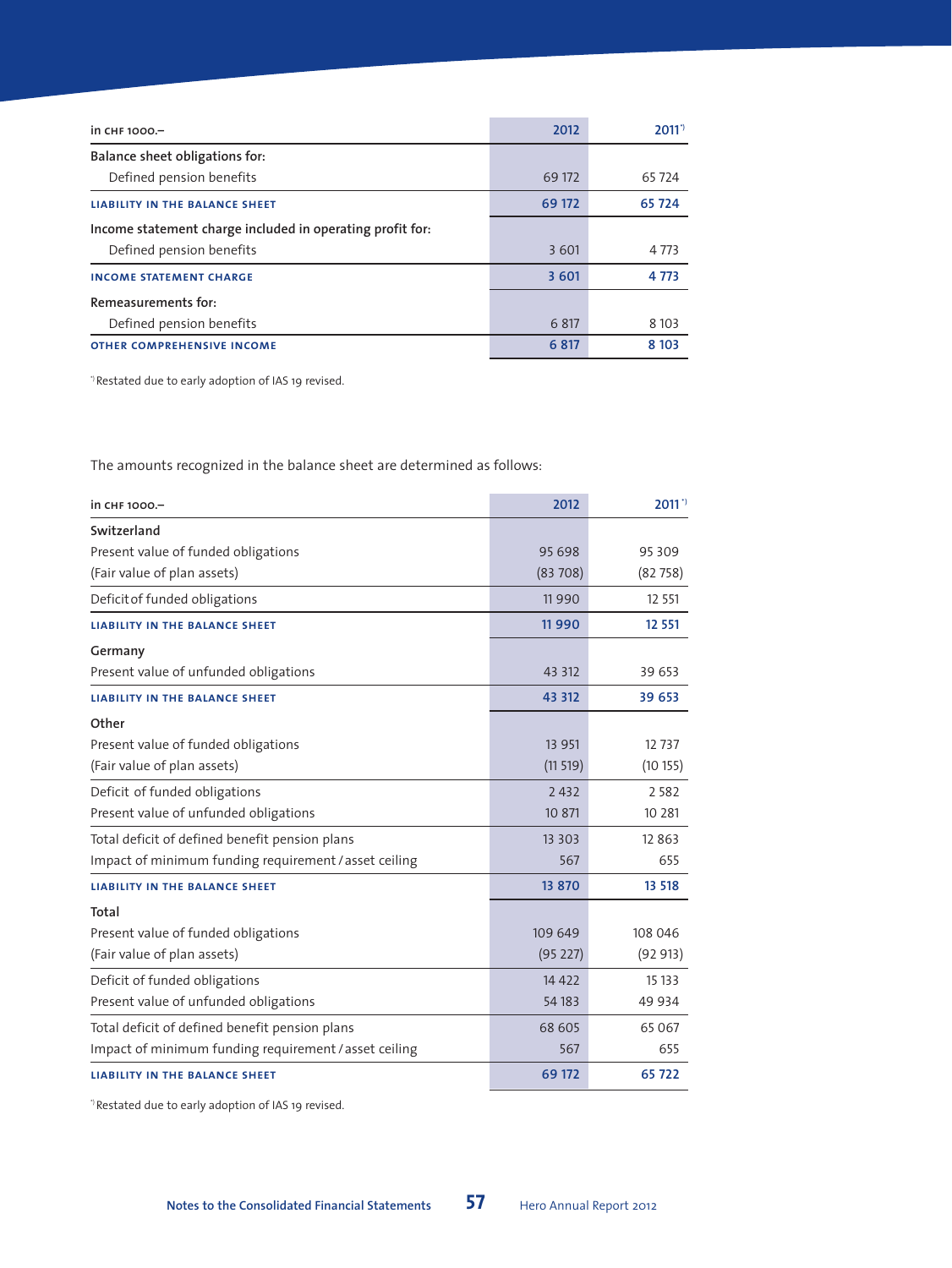| The movement in the net defined benefit obligation over the year is as follows: |                                   |                                        | Impact<br>of minimum |                                          |         |
|---------------------------------------------------------------------------------|-----------------------------------|----------------------------------------|----------------------|------------------------------------------|---------|
| in CHF 1000.-                                                                   | Present<br>value of<br>obligation | <b>Fair value</b><br>of plan<br>assets | <b>Total</b>         | funding<br>requirement/<br>asset ceiling | Total   |
| AT JANUARY 1, 2011 <sup>'</sup>                                                 | 154 252                           | (95 272)                               | 58 980               | 563                                      | 59 543  |
| Current service cost                                                            | 2 2 0 9                           |                                        | 2 2 0 9              | $\qquad \qquad -$                        | 2 2 0 9 |
| Interest expense / (income)                                                     | 5 5 8 4                           | (3 019)                                | 2 5 6 4              |                                          | 2 5 6 5 |
|                                                                                 | 7 793                             | (3 019)                                | 4 7 7 4              | -                                        | 4 7 7 4 |
| Remeasurements:                                                                 |                                   |                                        |                      |                                          |         |
| Return on plan assets, excluding amounts included                               |                                   |                                        |                      |                                          |         |
| in interest expense / (income)                                                  |                                   | 1760                                   | 1760                 |                                          | 1760    |
| (Gain) / loss from change in demographic assumptions                            | 3439                              |                                        | 3439                 |                                          | 3 4 3 9 |
| (Gain) / loss from change in financial assumptions                              | 2428                              | 430                                    | 2858                 |                                          | 2858    |
| Experience (gains) / losses                                                     | (42)                              |                                        | (42)                 |                                          | (42)    |
| Change in asset ceiling, excluding amounts included                             |                                   |                                        |                      |                                          |         |
| in interest expense                                                             |                                   |                                        |                      | 88                                       | 88      |
|                                                                                 | 5825                              | 2 1 9 0                                | 8 0 1 5              | 88                                       | 8 1 0 3 |
| Contributions:                                                                  |                                   |                                        |                      |                                          |         |
| Employers                                                                       |                                   | (2594)                                 | (2594)               |                                          | (2594)  |
| Plan participants                                                               | 1432                              | (1432)                                 |                      |                                          |         |
| Payments from plans:                                                            |                                   |                                        |                      |                                          |         |
| Benefit payments                                                                | (9180)                            | 6 3 4 0                                | (2840)               |                                          | (2840)  |
| Insurance premiums                                                              | (921)                             | 921                                    |                      |                                          |         |
| FX-Differences                                                                  | (1219)                            | (46)                                   | (1265)               | 3                                        | (1262)  |
| AT DECEMBER 31, 2011 / JANUARY 1, 2012 <sup>"</sup>                             | 157 982                           | (92912)                                | 65 070               | 654                                      | 65 724  |
| Current service cost                                                            | 2038                              |                                        | 2038                 | $\qquad \qquad -$                        | 2038    |
| Past service cost                                                               | (1084)                            |                                        |                      | —                                        | (1084)  |
| Interest expense / (income)                                                     | 5 2 6 5                           | (2619)                                 | 2646                 |                                          | 2646    |
|                                                                                 | 6 2 19                            | (2619)                                 | 3600                 | $\overline{\phantom{0}}$                 | 3 600   |
| Remeasurements:                                                                 |                                   |                                        |                      |                                          |         |
| Return on plan assets, excluding amounts included                               |                                   |                                        |                      |                                          |         |
| in interest expense / (income)                                                  |                                   | (4341)                                 | (4341)               |                                          | (4341)  |
| (Gain) / loss from change in demographic assumptions                            | 8 9 7 3                           |                                        | 8 9 7 3              |                                          | 8 9 7 3 |
| (Gain) / loss from change in financial assumptions                              | 5495                              | (223)                                  | 5 2 7 2              |                                          | 5 2 7 2 |
| Experience (gains) / losses                                                     | (2986)                            |                                        | (2986)               |                                          | (2986)  |
| Change in asset ceiling, excluding amounts included<br>in interest expense      |                                   |                                        |                      | (101)                                    | (101)   |
|                                                                                 | 11482                             | (4564)                                 | 6918                 | (101)                                    | 6 8 17  |
| Contributions:                                                                  |                                   |                                        |                      |                                          |         |
| Employers                                                                       |                                   | (3715)                                 | (3715)               |                                          | (3 715) |
| Plan participants                                                               | 1448                              | (1448)                                 |                      |                                          |         |
| Payments from plans:                                                            |                                   |                                        |                      |                                          |         |
| Benefit payments                                                                | (12198)                           | 9 3 2 0                                | (2878)               |                                          | (2878)  |
| Insurance premiums                                                              | (598)                             | 598                                    |                      |                                          |         |
| FX-Differences                                                                  | (503)                             | 114                                    | (389)                | 13                                       | (376)   |
| AT DECEMBER 31, 2012                                                            | 163 832                           | (95 226)                               | 68 606               | 566                                      | 69 172  |

\*) Restated due to early adoption of IAS 19 revised.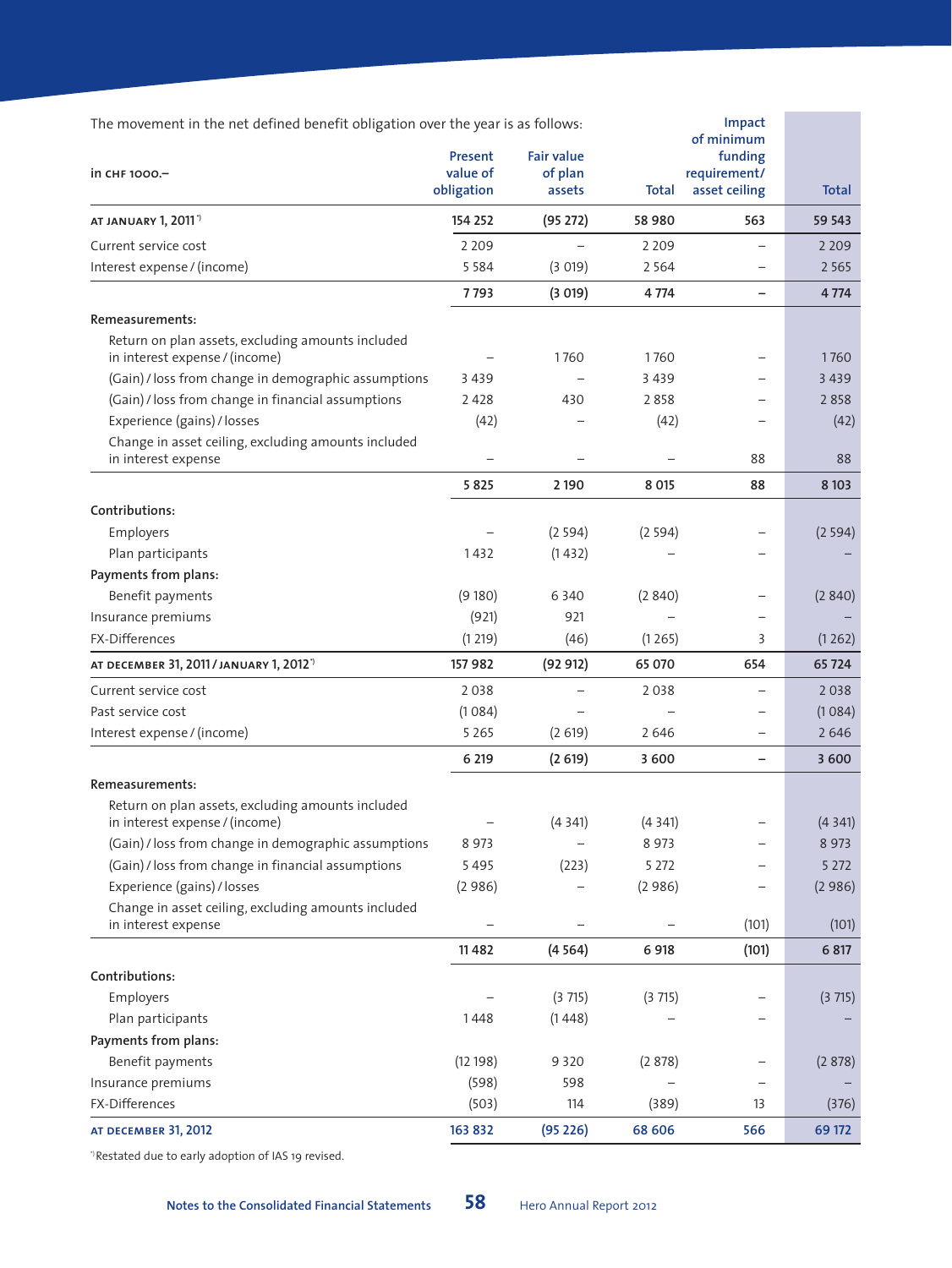One of the plans has a surplus that is not recognised on the basis that future economic benefits are not available to the entity in the form of a reduction in future contributions or a cash refund.

The significant actuarial assumptions were as follows:

|                     | <b>SWITZERLAND</b> |      | <b>GERMANY</b> |      |               | <b>OTHER</b>  |
|---------------------|--------------------|------|----------------|------|---------------|---------------|
| in $%$              | 2012               | 2011 | 2012           | 2011 | 2012          | 2011          |
| Discount rate       | 1.90               | 2.60 | 3.75           | 4.75 | $3.50 - 4.20$ | $4.00 - 4.90$ |
| Salary growth rate  | 1.00               | 1.00 | 1.00           | 1.00 | 0.00          | 0.00          |
| Pension growth rate | 0.00               | 0.00 | 2.00           | 2.00 | $0.00 - 2.40$ | $0.00 - 2.20$ |

Assumptions regarding future mortality are set based on actuarial advice in accordance with published statistics and experience in each territory. These assumptions translate

into an average life expectancy in years for a pensioner retiring at age 65:

|                                                             | <b>SWITZERLAND</b> |      | <b>GERMANY</b> |      | <b>OTHER</b> |           |
|-------------------------------------------------------------|--------------------|------|----------------|------|--------------|-----------|
|                                                             | 2012               | 2011 | 2012           | 2011 | 2012         | 2011      |
| Retiring at the end<br>of the reporting period:             |                    |      |                |      |              |           |
| Male                                                        | 21                 | 21   | 19             | 19   | $21 - 23$    | $21 - 23$ |
| Female                                                      | 24                 | 24   | 23             | 23   | $22 - 25$    | $22 - 25$ |
| Retiring 20 years after the end<br>of the reporting period: |                    |      |                |      |              |           |
| Male                                                        | 23                 | 20   | 21             | 21   | $19 - 24$    | $18 - 24$ |
| Female                                                      | 25                 | 23   | 25             | 25   | $20 - 26$    | $19 - 26$ |

The sensitivity of the defined benefit obligation to changes in the weighted principal assumptions is:

| in CHF 1000.-       | Impact of defined benefit obligation                                 |                                                          |         |      |             |                        |      |  |
|---------------------|----------------------------------------------------------------------|----------------------------------------------------------|---------|------|-------------|------------------------|------|--|
|                     | Change in<br>assumption                                              | Increase in assumption                                   |         |      |             | Decrease in assumption |      |  |
| Discount rate       | 0.50%                                                                | Decrease by                                              | 9693    | 5.9% | Increase by | 10 948                 | 6.7% |  |
| Salary growth rate  | 0.50%                                                                | Increase by                                              | 1429    | 0.9% | Decrease by | 1429                   | 0.9% |  |
| Pension growth rate | 0.25%                                                                | Increase by                                              | 4 1 3 1 | 2.5% | Decrease by | 1371                   | 0.8% |  |
|                     | Increase by 1 year in assumption<br>Decrease by 1 year in assumption |                                                          |         |      |             |                        |      |  |
| Life expectancy     |                                                                      | 4 5 9 5<br>2.8%<br>4 3 7 9<br>Decrease by<br>Increase by |         |      |             |                        |      |  |

The above sensitivity analyses are based on a change in an assumption while holding all other assumptions constant. In practice, this is unlikely to occur, and changes in some of the assumptions may be correlated. When calculating the sensitivity of the defined benefit obligation to significant

actuarial assumptions the same method (present value of the defined benefit obligation calculated with the projected unit credit method at the end of the reporting period) has been applied as when calculating the pension liability recognised within the balance sheet.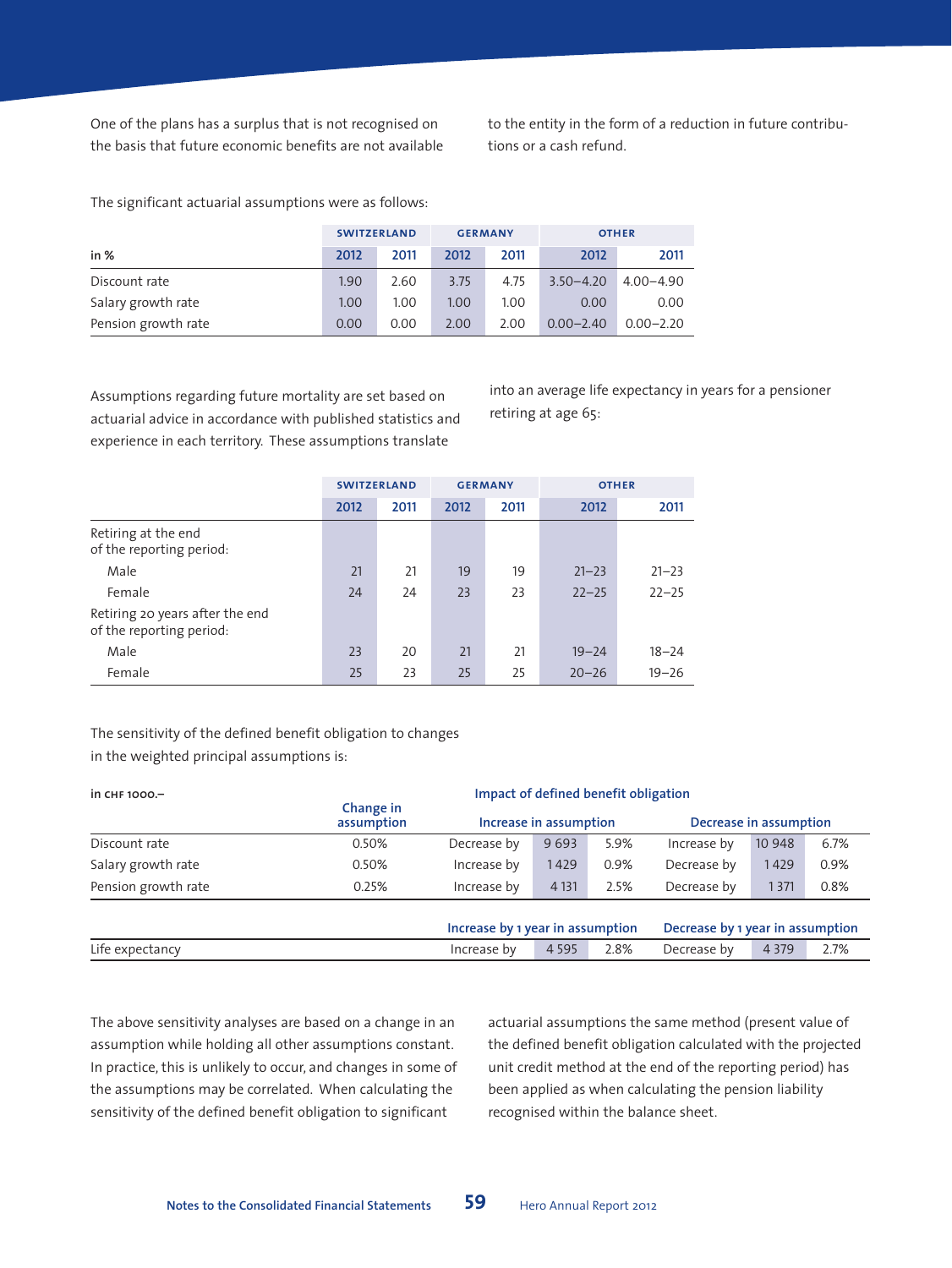The methods and types of assumptions used in preparing the sensitivity analysis did not change compared to the previous period.

Plan assets are comprised as follows:

| in CHF 1000 .-            | 2012     |       | $2011$ <sup><math>'</math></sup> |        |
|---------------------------|----------|-------|----------------------------------|--------|
|                           |          | in %  |                                  | in $%$ |
| Equity instruments        | 27 817   | 29.2  | 17687                            | 19.0   |
| Bonds                     | 48 400   | 50.9  | 51426                            | 55.3   |
| Property                  | 14 5 0 9 | 15.2  | 15 312                           | 16.5   |
| Cash and cash equivalents | 4 3 0 3  | 4.5   | 2945                             | 3.2    |
| Other                     | 197      | 0.2   | 5 5 4 1                          | 6.0    |
| <b>TOTAL</b>              | 95 2 2 6 | 100.0 | 92 911                           | 100.0  |

<sup>1</sup> Restated due to early adoption of IAS 19 revised.

The assets of the Swiss pension funds which represent 88% (2011: 89%) of the Group's plan assets are comprised of:

- 23% (2011: 17%) Equity instruments with quoted prices in an active market (level 1 fair value classification).
- 55% (2011: 55%) Bonds with quoted prices in an active market (level 1 fair value classification).
- 17% (2011: 19%) Property with quoted prices in active markets for similar assets or liabilities or other valuation techniques for which all significant inputs are based on observable market data (level 2 fair value classification)
- 4% (2011: 3%) Cash and cash equivalents with quoted prices in an active market (level 1 fair value classification).
- 0% (2011: 7%) Alternative investments with quoted prices in an active market (level 1 fair value classification).

Through its defined benefit pension plans, the Group is exposed to a number of risks, the most significant of which are detailed below:

#### **Asset volatility**

The plan liabilities are calculated using a discount rate set with reference to corporate bond yields; if plan assets underperform this yield, this will create a deficit.

#### **Changes in bond yields**

A decrease in corporate bond yields will increase plan liabilities, although this will be partially offset by an increase in the value of the plans' bond holdings.

#### **Inflation risk**

The majority of the plans' benefit obligations are linked to inflation, and higher inflation will lead to higher liabilities (although, in most cases, caps on the level of inflationary increases are in place to protect the plan against extreme inflation). The majority of the plan's assets are either unaffected by (fixed interest bonds) or loosely correlated with (equities) inflation, meaning that an increase in inflation will also increase the deficit.

#### **Life expectancy**

The majority of the plans' obligations are to provide benefits for the life of the member, so increases in life expectancy will result in an increase in the plans' liabilities. In case of the funded plans, the group ensures that the investment positions are managed within an asset-liability matching (ALM) framework that has been developed to achieve longterm investments that are in line with the obligations under the pension schemes. Within this framework, the Group's ALM objective is to match assets to the pension obligations by investing in long-term fixed interest securities with maturities that match the benefit payments as they fall due and in the appropriate currency. The company actively monitors how the duration and the expected yield of the investments are matching the expected cash outflows arising from the pension obligations. The Group has not changed the processes used to manage its risks from previous periods. The Group does not use derivatives to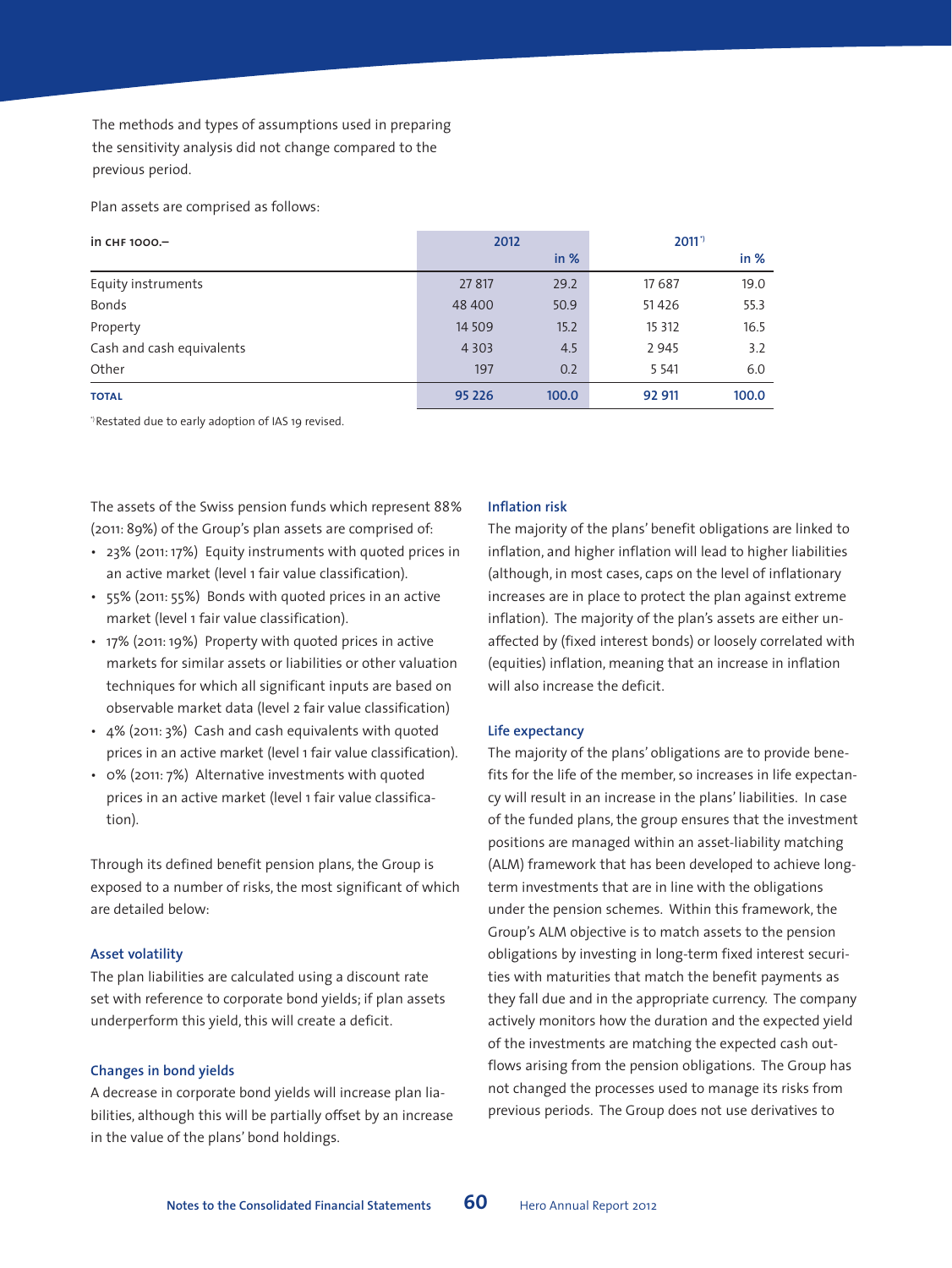manage its pension scheme risk. Investments are well diversified, such that the failure of any single investment would not have a material impact on the overall level of assets. The largest proportion of assets is invested in

bonds, although the Group also invests in property, equity, cash and alternative investments.

Expected contributions to post-employment benefit plans for the year ending December 31, 2013 are TCHF 2'531.

The weighted average durations of the defined benefit obligations are:

|      | <b>SWITZERLAND</b> | <b>GERMANY</b> |      |                                                             | <b>OTHER</b> |
|------|--------------------|----------------|------|-------------------------------------------------------------|--------------|
| 2012 | 2011               | 2012           | 2011 | 2012                                                        | 2011         |
|      |                    |                |      | 12 years 11 years 11 years 11 years 13-25 years 13-25 years |              |

### **20. Non-current Provisions**

| in CHF 1000 .-                              | <b>Taxes</b> | Litigation | <b>Pension</b><br>schemes | Social<br><b>Security</b> | Other   | Total   |
|---------------------------------------------|--------------|------------|---------------------------|---------------------------|---------|---------|
| Balance at January 1, 2012                  | 2 0 1 7      | 85         | $65,453$ <sup>*</sup>     | 1626                      | 1685    | 70 866  |
| Additional provisions                       | 107          | 5          | 3 5 9 7                   | 176                       | 4 3 7 0 | 8 2 5 5 |
| Utilized                                    |              | (4)        | (3498)                    | $\overline{\phantom{m}}$  | (469)   | (3971)  |
| Subsidiaries sold                           |              |            |                           |                           | (93)    | (93)    |
| Unused amounts reversed / reclassifications | (1829)       | (31)       | 1234                      | (512)                     | 2982    | 1844    |
| Foreign exchange differences                | (35)         | (4)        | (279)                     | (13)                      | (21)    | (352)   |
| BALANCE AT DECEMBER 31, 2012                | 260          | 51         | 66 507                    | 1 2 7 7                   | 8454    | 76 549  |

<sup>1</sup> Restatement due to early adoption of IAS 19 revised.

#### **Litigation**

The amounts represent a provision for certain legal claims brought against the Group.

For further narratives refer to note 23 (Current Provisions).

### **21. Other Non-current Liabilities**

| in CHF 1000. $-$                           | <b>Note</b> | 2012    | 2011   |
|--------------------------------------------|-------------|---------|--------|
| Other liabilities                          | 26          | 27 34 6 | 33 715 |
| <b>TOTAL OTHER NON-CURRENT LIABILITIES</b> |             | 27 34 6 | 33 715 |

Other non-current liabilities consist primarily of deferred government grant income and license fees.

CHF 20.4 million was reclassified to other non-current liabilities in 2011 to reflect an alternative classification of US government grants as related to income rather than

assets. This classification was due to a change in estimation regarding the economic substance of the relevant agreements based on new information and additional experience. There was no impact to Shareholders' Equity, Other Comprehensive Income or the Income Statement.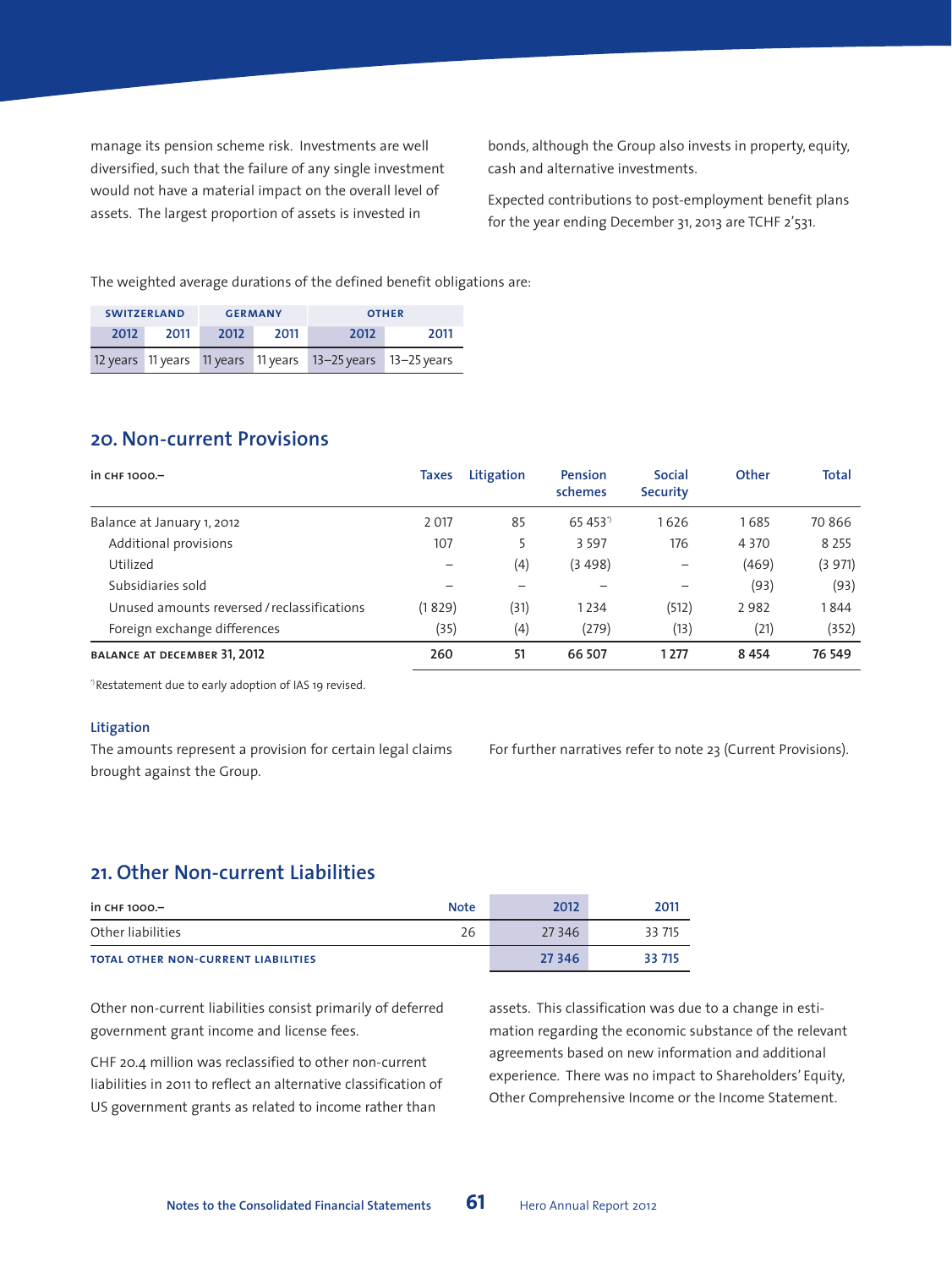### **22. Trade and Other Payables**

| in CHF 1000.-                                   | <b>Note</b> | 2012     | 2011    |
|-------------------------------------------------|-------------|----------|---------|
| Trade payables                                  |             | 142 959  | 145 099 |
| Amounts due to related and associated companies | 27          | 6 1 0 8  | 8677    |
| Social security                                 |             | 5 1 1 5  | 5 1 3 0 |
| Accrued expense                                 |             | 94 831   | 93 717  |
| Other payables                                  |             | 25 3 4 4 | 45 575  |
| <b>TOTAL TRADE AND OTHER PAYABLES</b>           | 26          | 274 357  | 298 198 |

Other payables consist primarily of obligations arising from factored receivables and restructuring arrangements.

### **23. Current Provisions**

| in CHF 1000.-                       | Taxes   | <b>Discounts</b> | <b>Pension</b><br>schemes | Social<br><b>Security</b> | Restruc-<br>turing | Other   | <b>Total</b> |
|-------------------------------------|---------|------------------|---------------------------|---------------------------|--------------------|---------|--------------|
| Balance at January 1, 2012          | 3 3 3 1 | 11 0 13          | 4 0 7 9                   | 5039                      |                    | 11 659  | 35 121       |
| Additional provisions               | 3 2 1 3 | 7188             | $\overline{\phantom{m}}$  | 4020                      | 4                  | 10 205  | 24 630       |
| Utilized                            | (2 912) | (4343)           | (2741)                    | (4907)                    | $\qquad \qquad -$  | (10173) | (25076)      |
| Unused amounts reversed / recl.     | (641)   | (2408)           | 1348                      | 424                       | 68                 | 946     | (263)        |
| Foreign exchange differences        | (18)    | (82)             | (21)                      | (38)                      | (4)                | (10)    | (173)        |
| <b>BALANCE AT DECEMBER 31, 2012</b> | 2973    | 11 3 6 8         | 2665                      | 4 5 3 8                   | 68                 | 12 627  | 34 23 9      |

Certain prior year comparatives have been reclassified to conform to the current year's presentation.

#### **Taxes**

The provision covers the tax liabilities of the Group.

#### **Discounts**

The amounts represent provisions for sales discounts and similar transactions.

#### **Pension schemes**

Refer to note 19 (Pensions and Other Post-Retirement Obligations).

#### **Social Security**

This position represents a provision for social security obligations.

#### **Restructuring**

The amount represents a provision for redundancy payments and other costs in the course of restructurings.

#### **Other**

Other provisions are set up for obligations which do not fall into one of the before mentioned group of provisions, including performance bonus accruals, untaken holidays and deferred wages.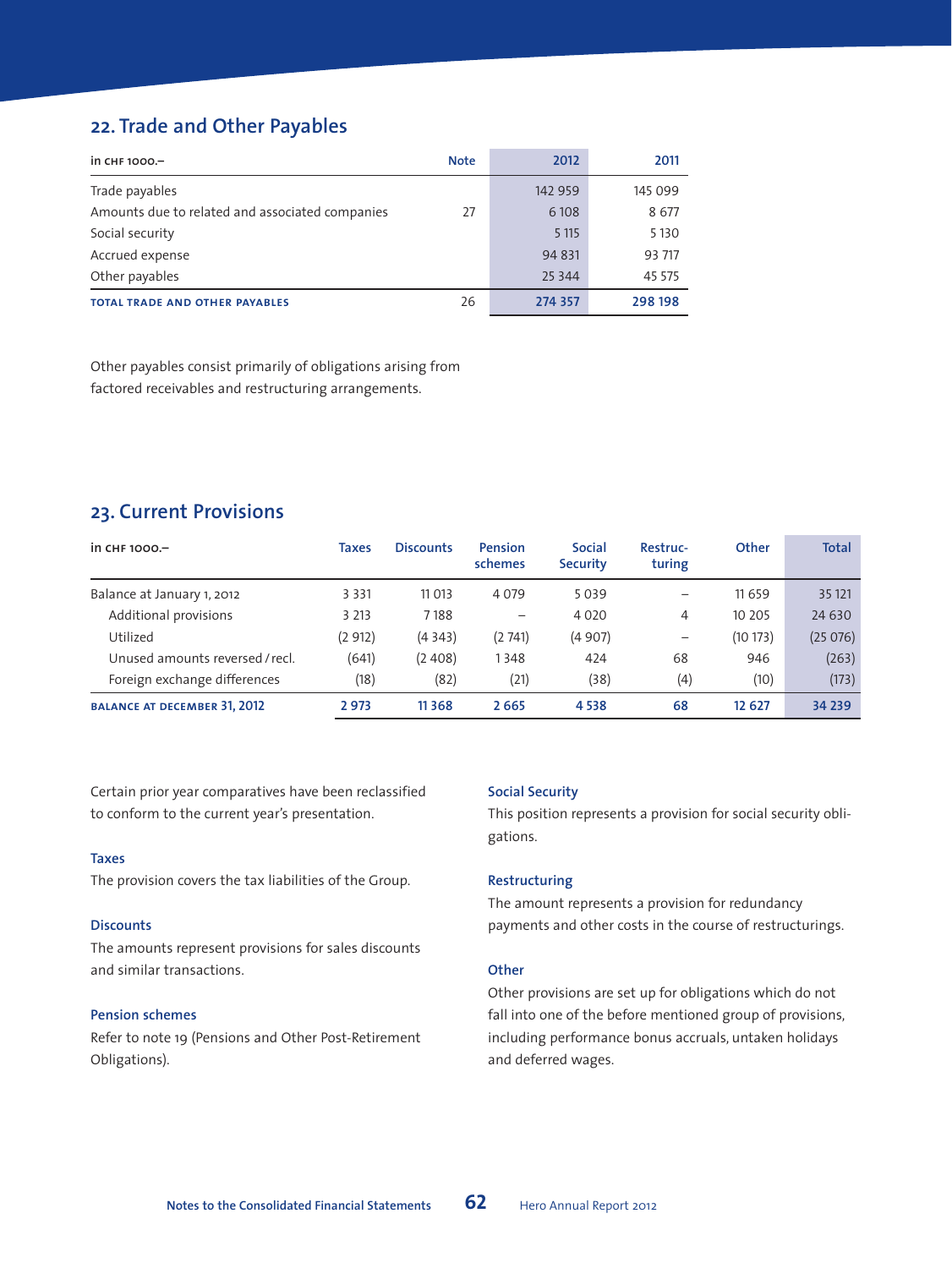# **24. Cash Generated from Operations**

| in CHF 1000.-                                                                                       | <b>Note</b> | 2012    | 2011          |
|-----------------------------------------------------------------------------------------------------|-------------|---------|---------------|
| Net income (attributable to equity holders of the company)                                          |             | 37740   | 4 3 8 0 1     |
| Adjustments for:                                                                                    |             |         |               |
| Non-controlling interests                                                                           |             | (5434)  | (6724)        |
| Tax expense / (income)                                                                              | 6           | 10 876  | $(34087)^{n}$ |
| Depreciation / Impairment                                                                           | 8, 11       | 43 0 52 | 41303         |
| Amortization / Impairment                                                                           | 9,11        | 31 910  | 41166         |
| Net (gain) on sale of property,<br>plant and equipment and businesses                               | 24          | (30128) | (164)         |
| Other non-cash expense                                                                              |             |         | $(153)^{1}$   |
| Fair value gains, net                                                                               |             | 22 2 61 | 12 755        |
| Interest income                                                                                     | 3           | (3690)  | (9, 265)      |
| Interest expense                                                                                    | 3           | 22 14 0 | 25 641        |
| Share of result before tax of associates and joint-ventures                                         | 10          | (43)    | 18 573        |
| Net loss in foreign exchange                                                                        |             | 1055    | 10 008        |
| Changes in working capital (excluding the effects<br>of acquisitions and disposals of subsidiaries) |             |         |               |
| Inventories                                                                                         |             | 36 588  | (26032)       |
| Trade and other receivables                                                                         |             | 801     | (27 205)      |
| Trade and other payables                                                                            |             | (8519)  | 11 5 5 9      |
| Provisions                                                                                          |             | 3 4 0 1 | (29336)       |
| <b>CASH GENERATED FROM OPERATIONS</b>                                                               |             | 162 009 | 32 419        |

<sup>1</sup> Restatement due to early adoption of IAS 19 revised.

### **25. Business Combinations, Acquisition of Minority Interests and Disposals**

#### **Major Disposals in 2012**

Effective February 29, 2012, the Group disposed of its 100% interest in Cap'Fruit SAS.

Effective August 30, 2012, the Group disposed of its 50% interest in Orient Link Holdings in exchange for a 6.5% share in Treasure Ally Limited.

Effective December 18, 2012, the Group disposed of its 50% interest in Hero WhiteWave.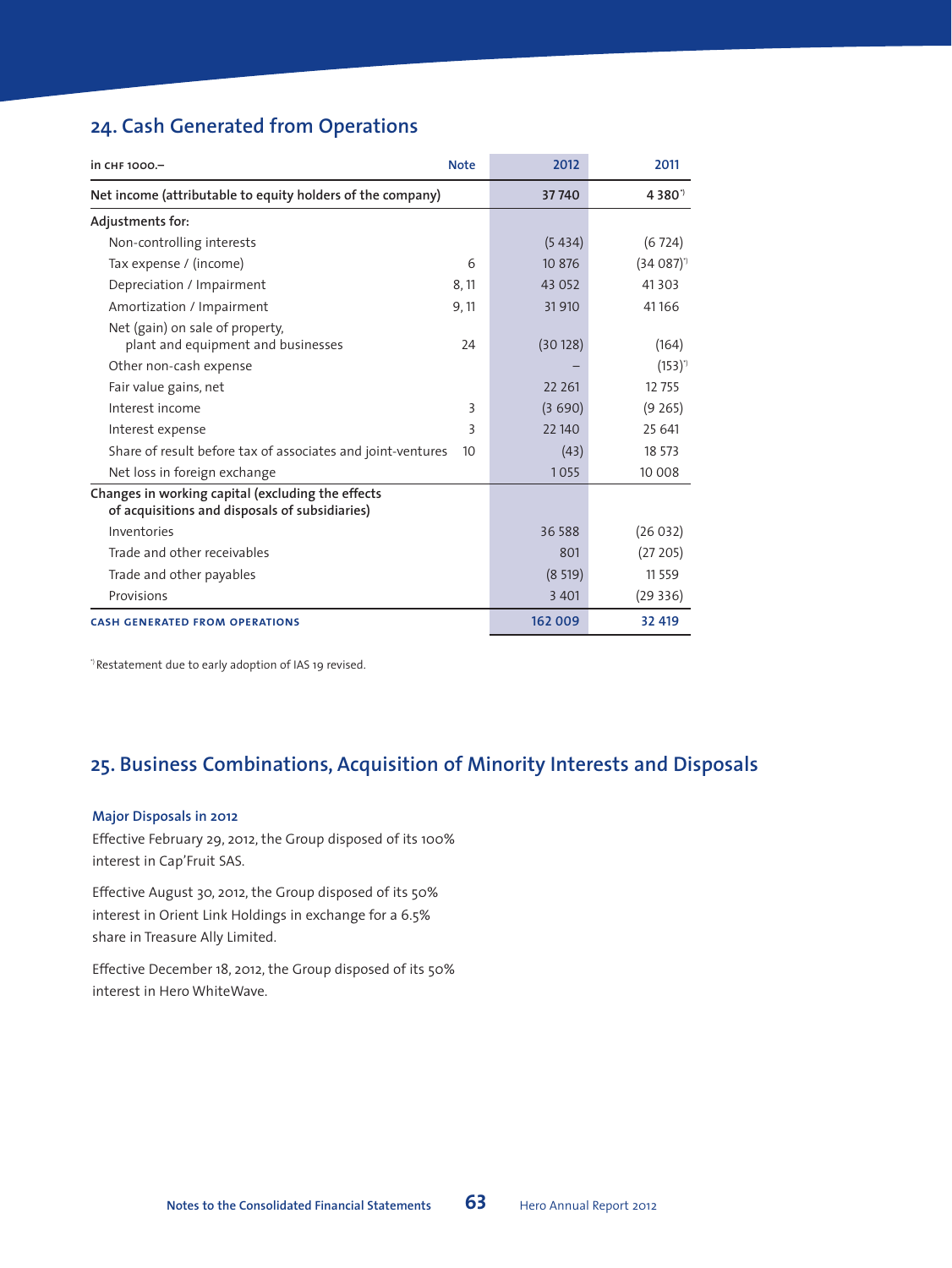#### **Details of disposal consideration at fair value**

| in CHF 1000 .-                                                   | Cap'Fruit             | <b>Orient Link</b><br><b>Holdings</b> | Hero<br><b>WhiteWave</b> | Total    |
|------------------------------------------------------------------|-----------------------|---------------------------------------|--------------------------|----------|
| Net assets disposed                                              | (4623)                | $(78545)^{^{\circ}}$                  | (6269)                   | (89437)  |
| (Gain) / loss on disposal of subsidiaries<br>and businesses, net | $(3826)$ <sup>"</sup> | $(25 211)^{n}$                        | $(43)$ "                 | (29080)  |
| <b>TOTAL DISPOSAL CONSIDERATION</b>                              | (8449)                | (103756)                              | (6312)                   | (118517) |
| Non cash consideration                                           |                       | 103 756                               |                          | 103 756  |
| Cash disposed with subsidiaries                                  | 606                   | 6528                                  |                          | 7 1 3 4  |
| CASH (INFLOW) / OUTFLOW ON DISPOSALS                             | (7843)                | 6 5 2 8                               | (6312)                   | (7627)   |
| Revenues contributed to the Group in 2012                        | 2 5 4 0               | 607                                   |                          | 3 1 4 7  |
| Operating profit contributed to the Group in 2012                | 110                   | (10615)                               |                          | (10 505) |
| Revenues contributed to the Group in 2011                        | 18 2 8 8              | 113                                   |                          | 18 401   |

\*) Includes goodwill of CHF 33.8 million.

\*\*) Included in other income.

\*\*\*) Included in result from associates.

#### **Major Acquisitions in 2011**

Effective October 3, 2011 the Group acquired certain assets

of the Beauvais baby food business in Denmark.

The acquisition had the following effect on the Group's assets and liabilities:

| in CHF 1000 .-                                                | <b>Beauvais</b><br>baby food business |
|---------------------------------------------------------------|---------------------------------------|
| FAIR VALUE OF INTANGIBLE ASSETS ACOUIRED                      | 3 2 7 2                               |
| <b>TOTAL PURCHASE CONSIDERATION</b>                           | 3 2 7 2                               |
| <b>CASH OUTFLOW ON ACOUISITIONS</b>                           | 3 2 7 2                               |
| Revenues contributed to the Group in 2011 after acquisition   | 1259                                  |
| Net income contributed to the Group in 2011 after acquisition | 192                                   |
| Revenues, if acquisition had occurred on January 1, 2011      | 4928                                  |
| Net income, if acquisition had occurred on January 1, 2011    | 287                                   |

The carrying amount immediately before the acquisition of the intangible asset acquired was zero. Acquisition related costs incurred in 2011 amounted to TCHF 150.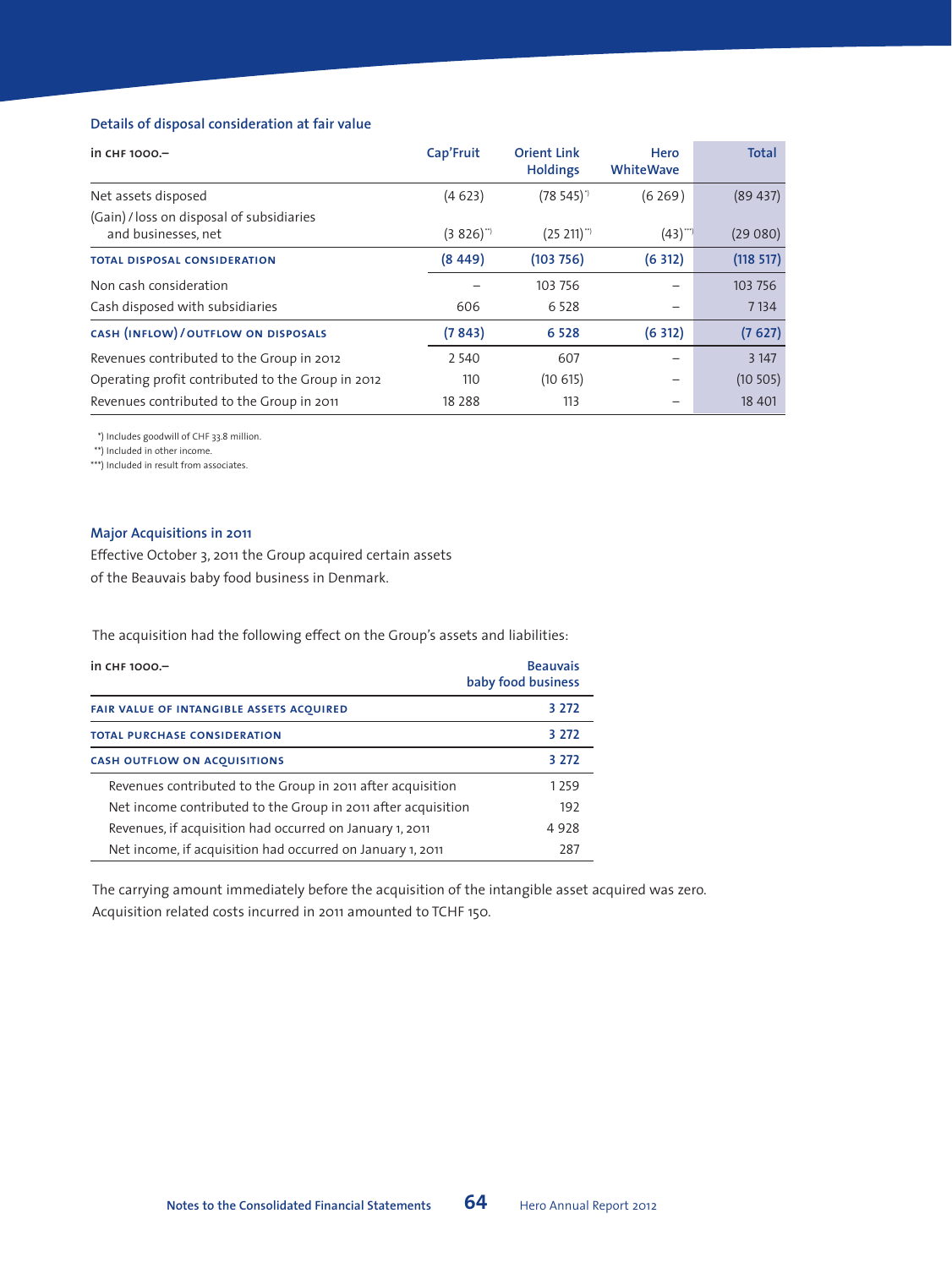### **26. Financial Instruments**

#### **Fair values**

Set out below is a comparison by category of carrying amounts and fair values of all the Group's financial instruments that are carried in the financial statements:

| in CHF 1000.-                                                                    |             |         | Carrying amount | <b>Fair value</b> |         |
|----------------------------------------------------------------------------------|-------------|---------|-----------------|-------------------|---------|
|                                                                                  | <b>Note</b> | 2012    | 2011            | 2012              | 2011    |
| Financial assets at fair value through<br>profit or loss - held for trading      |             |         |                 |                   |         |
| Non-current<br>Available-for-sale investments                                    |             | 115 742 |                 | 115 742           |         |
| Financial assets at fair value                                                   |             |         | 16 657          |                   | 16 657  |
| Current<br>Financial assets at fair value                                        |             | 1819    | 1488            | 1819              | 1488    |
| Loans and receivables                                                            |             |         |                 |                   |         |
| Non-current<br>Non-current receivables                                           | 12          | 7699    | 20 0 27         | 7699              | 20 027  |
| Current<br>Trade receivables, prepayments<br>and other receivables               |             |         |                 |                   |         |
|                                                                                  | 15          | 207 067 | 218 292         | 207 067           | 218 292 |
| Cash and cash equivalents                                                        | 16          | 227432  | 82736           | 227 423           | 82736   |
| Financial liabilities at fair value through<br>profit or loss - held for trading |             |         |                 |                   |         |
| Non-current<br>Derivative financial liability                                    |             | 5 0 9 1 |                 | 5 0 9 1           |         |
| Current<br>Derivative financial liabilities                                      |             | 1146    | 6 1 5 6         | 1146              | 6 15 6  |
| <b>Other financial liabilities</b>                                               |             |         |                 |                   |         |
| Non-current                                                                      |             |         |                 |                   |         |
| <b>Borrowings</b>                                                                | 18          | 192 668 | 267885          | 192 374           | 267 697 |
| Other liabilities                                                                | 21          | 27 3 46 | 33 715          | 27 34 6           | 33 715  |
| Current<br>Trade and other payables                                              | 22          | 274 357 | 298 198         | 274 357           | 298 188 |
| <b>Borrowings</b>                                                                | 18          | 269 908 | 189 979         | 269 908           | 189 979 |

The fair value of derivatives has been calculated by discounting the expected future cash flows at prevailing interest rates. The fair value of financial assets has been calculated using market interest rates.

The fair values of other non-current liabilities approximate their fair values.

The fair values of cash and cash equivalents, trade receivables, prepayments, other receivables and current financial liabilities are approximate to their carrying amounts largely due to the short-term maturities of these instruments.

The fair values of non-current borrowings is estimated by discounting future cash flows using rates currently available for debt on similar terms, credit risk and remaining maturities.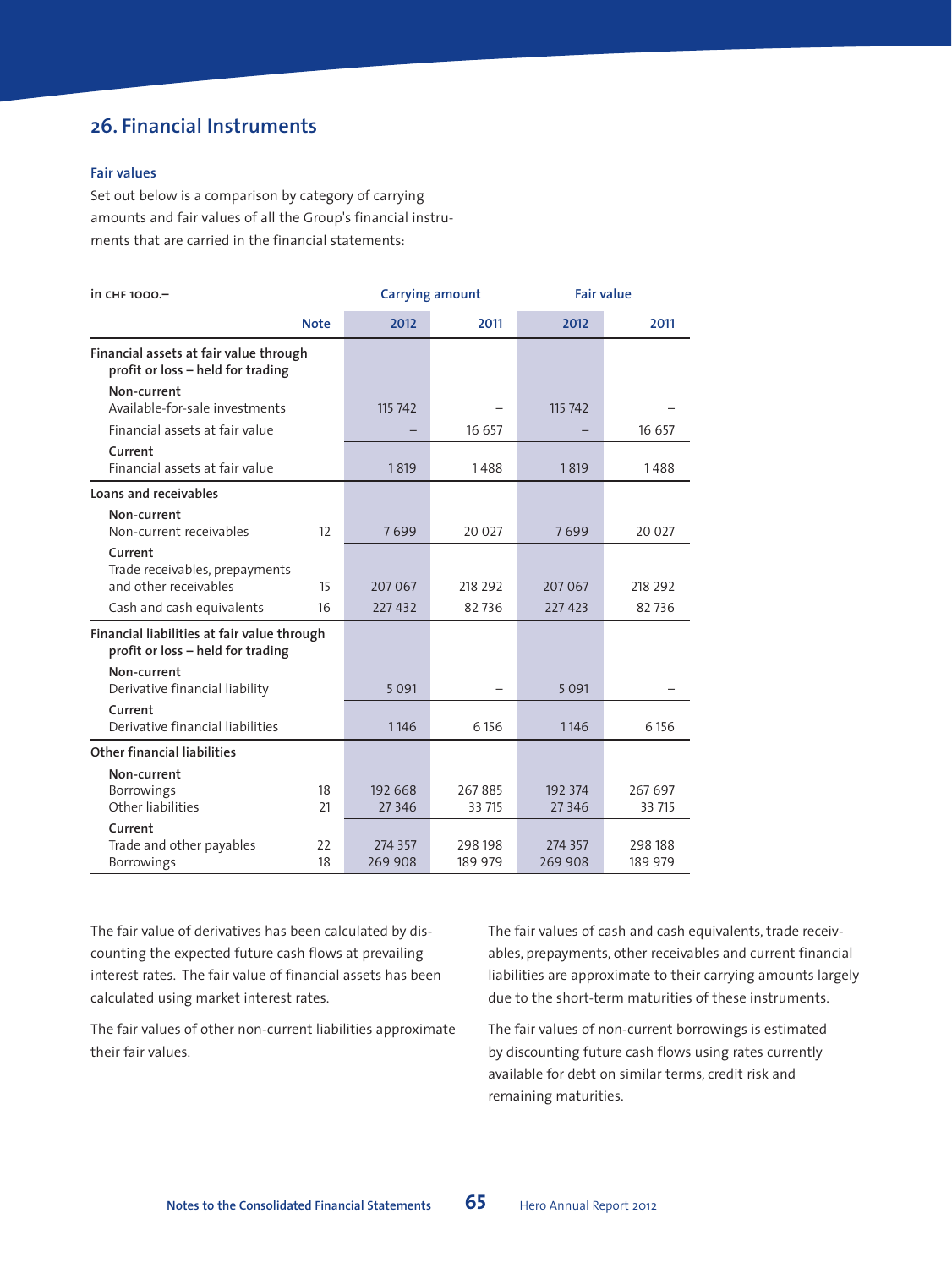#### **Derivative financial instruments**

**in chf 1000.–**

| at December 31, 2012                                        | <b>Assets</b> | <b>Liabilities</b> |
|-------------------------------------------------------------|---------------|--------------------|
| Non-current                                                 |               |                    |
| Interest-Rate Swap                                          |               | 5 0 9 1            |
| <b>TOTAL NON-CURRENT DERIVATIVE FINANCIAL INSTRUMENTS</b>   |               | 5091               |
| Current                                                     |               |                    |
| Forward foreign exchange contracts                          | 1819          | 1146               |
| <b>TOTAL CURRENT DERIVATIVE FINANCIAL INSTRUMENTS</b>       | 1819          | 1146               |
| TOTAL DERIVATIVE FINANCIAL INSTRUMENTS AT DECEMBER 31, 2012 | 1819          | 6 237              |

| at December 31, 2011                                               | <b>Assets</b> | <b>Liabilities</b> |
|--------------------------------------------------------------------|---------------|--------------------|
| Non-current                                                        |               |                    |
| Interest-Rate Swap                                                 | 16 657        |                    |
| <b>TOTAL NON-CURRENT DERIVATIVE FINANCIAL INSTRUMENTS</b>          | 16 657        |                    |
| Current                                                            |               |                    |
| Forward foreign exchange contracts                                 | 1488          | 6 15 6             |
| TOTAL CURRENT DERIVATIVE FINANCIAL INSTRUMENTS                     | 1488          | 6 15 6             |
| <b>TOTAL DERIVATIVE FINANCIAL INSTRUMENTS AT DECEMBER 31, 2011</b> | 18 145        | 6 15 6             |

#### **Interest-Rate Swap**

The Group entered into a structured CHF Interest-Rate Swap linked to Deutsche Bank's Trends USD Index. Starting October 28, 2009 and ending at October 28, 2016 Hero receives in the first two years 6.5% and pays 5.5% interest p. a. on the underlying amount of CHF 500 million. From the 3rd year until the end of the instrument Hero receives 6.5% interest and pays interest in the range of 0% – 8% p.a. on the underlying amount of CHF 500 million depending on the performance of the underlying Deutsche Bank's Trends USD Index. This Interest-Rate Swap will be fair valued every year using a Monte-Carlo-Simulation with the resulting profit or loss being recognized in the income statement. While applying this Monte-Carlo valuation technique the longest available historical data set of the underlying index has been used to determine parameters such as volatility and average performance of the index. The discount rate is based on a 7 year risk free interest rate. In 2012 a loss of CHF 27.6 million (2011: loss of CHF 13.2 million) has been recognized in the financial result.

#### **Available-for-sale investments**

As per August 30, 2012 the Group sold its 50% interest in Orient Link Holdings for a consideration of a 6.5% share in the diluted share capital of Treasury Ally Limited. The fair value of the shares is based on a third party valuation as

per October 31,2012. The valuers adopted the Discounted Free Cash Flow method. The valuation contains unobservable inputs such as weighted average cost capital(WACC) (15.20%), long-term revenue growth (between 110% and 187%), EBIT margin (between 33% and 44%), discount of lack of marketability (20%) and discount for lack of control (10%). The valuation as per December 31, 2012 resulted in a fair value of CHF 115.7 million. The fair value gain of CHF 15.3 million was recorded in Other Comprehensive Income. Group management assessed the input parameters used and assumptions made in the external valuation for the period from November 1, 2012 to December 31, 2012. This assessment confirmed the valuation.

The disposal of the shares also included a put option agreement for the Group, where the Group has the option under certain circumstances to sell its share in Treasure Ally to the former joint-venture partner of Orient Link Holdings. This option meets the definition of an embedded derivative and its current value is zero.

#### **Forward foreign exchange contracts**

The notional amounts of the outstanding foreign exchange contracts include commitments to sell for a notional amount of CHF 41.7 million (2011: CHF 81.3 million) and commitments to buy for a notional amount of CHF 431.6 million (2011: CHF 431.8 million).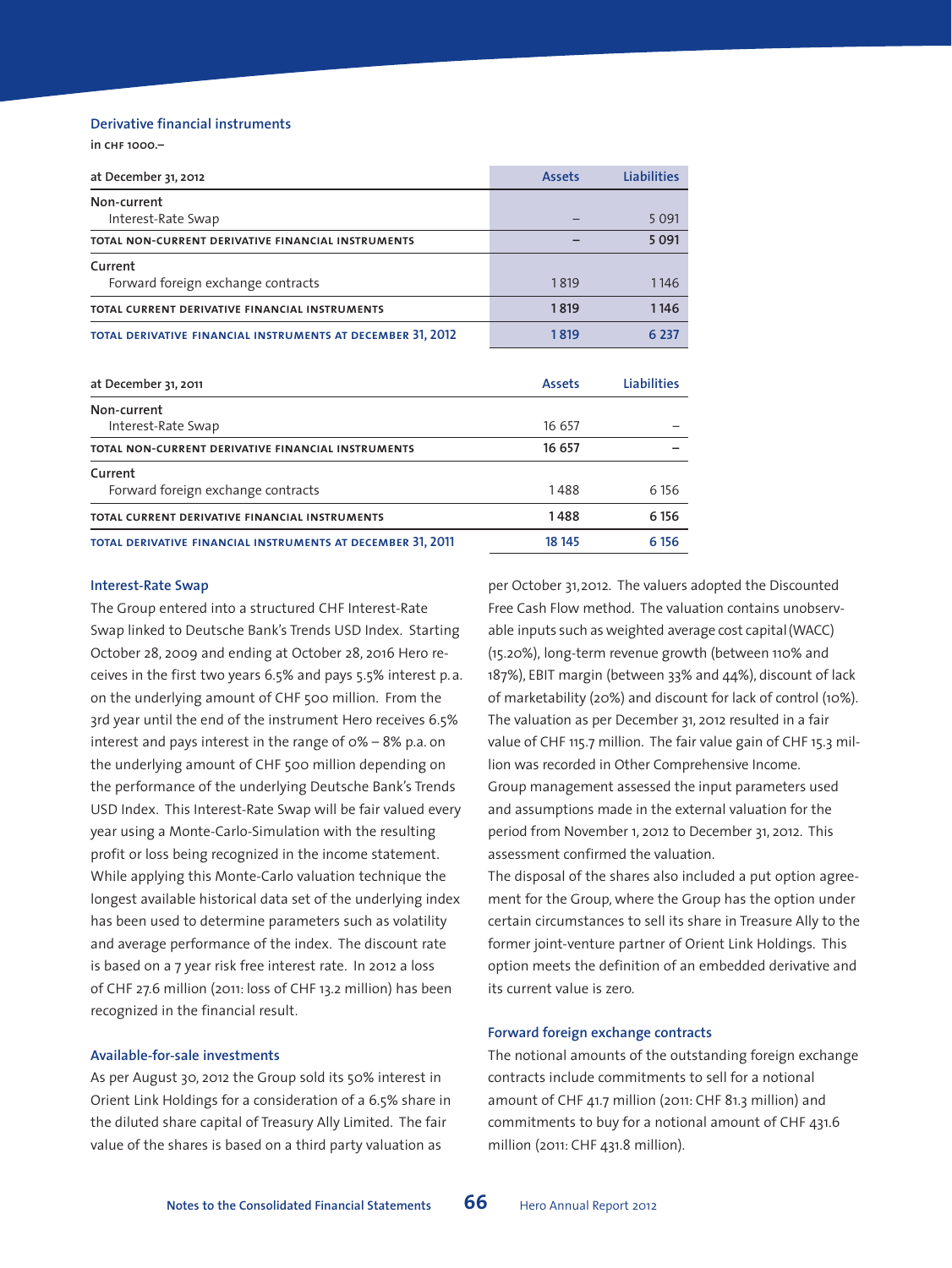| IN CHE 1000. $-$                    | 2012     | 2011      |
|-------------------------------------|----------|-----------|
| Contracts with positive fair values |          |           |
| Forward foreign exchange contracts  | 41908    | 80320     |
| Contracts with negative fair values |          |           |
| Forward foreign exchange contracts  | (431195) | (435 770) |

#### **Fair value hierarchy**

As at December 31, 2012, the Group held the following financial instruments measured at fair value:

The Group uses the following hierarchy for determining and disclosing the fair value of financial instruments by valuation technique:

Level 1: quoted (unadjusted) prices in active markets for identical assets or liabilities.

Level 2: other techniques for which all inputs which have a significant effect on the recorded fair value are observable, either directly or indirectly.

Level 3: techniques which use inputs which have a significant effect on the recorded fair value that are not based on observable market data.

During the reporting period ending December 31, 2012, there were no transfers between Level 1 and Level 2 fair value measurements, and no transfers into or out of Level 3 fair value measurements.

#### **Assets measured at fair value**

| at December 31, 2012               |                          |                          |                          |              |
|------------------------------------|--------------------------|--------------------------|--------------------------|--------------|
| in CHF 1000.-                      | Level 1                  | Level 2                  | Level 3                  | <b>Total</b> |
| Available-for-sale investments     |                          | $\overline{\phantom{0}}$ | 115 742                  | 115 742      |
| Forward foreign exchange contracts | $\overline{\phantom{m}}$ | 1819                     | —                        | 1819         |
| at December 31, 2011               |                          |                          |                          |              |
| in CHF 1000.-                      | Level 1                  | Level 2                  | Level 3                  | Total        |
| Interest-Rate Swap                 |                          |                          | 16 657                   | 16 657       |
| Forward foreign exchange contracts | $\overline{\phantom{m}}$ | 1488                     | $\overline{\phantom{0}}$ | 1488         |

#### **Liabilities measured at fair value**

| at December 31, 2012               |                          |                   |                          |              |
|------------------------------------|--------------------------|-------------------|--------------------------|--------------|
| in CHF 1000.-                      | Level 1                  | Level 2           | Level 3                  | <b>Total</b> |
| Interest-Rate Swap                 |                          | $\qquad \qquad -$ | 5 0 9 1                  | 5 0 9 1      |
| Forward foreign exchange contracts | $\overline{\phantom{m}}$ | 1146              | $\overline{\phantom{m}}$ | 1146         |
| at December 31, 2011               |                          |                   |                          |              |
| in CHF 1000.-                      | Level 1                  | Level 2           | Level 3                  | <b>Total</b> |
| Forward foreign exchange contracts |                          | 6 15 6            |                          | 6 15 6       |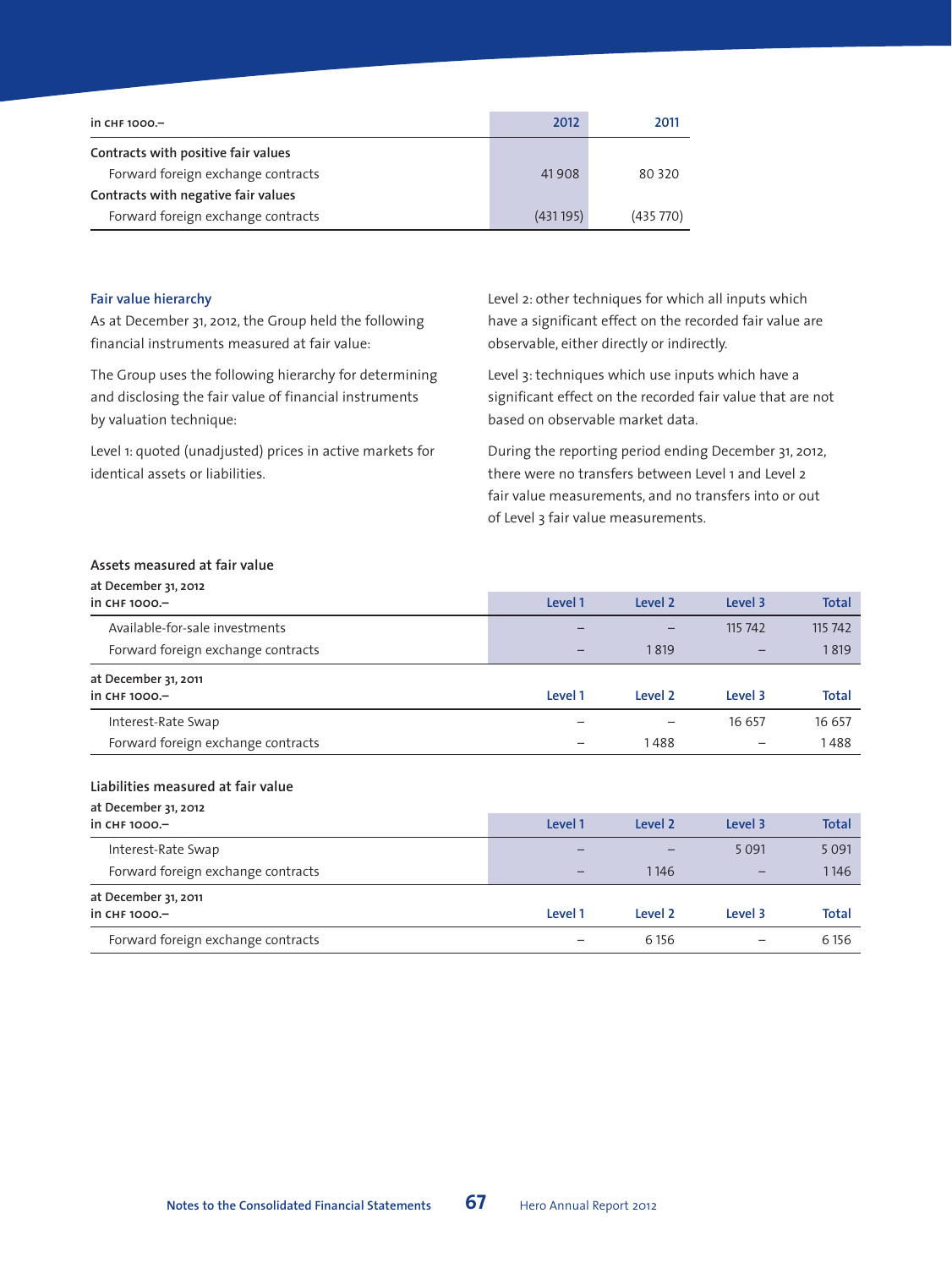# **27. Related and Associated Party Transactions**

| in CHF 1000.-                                                | <b>Note</b> | 2012    | 2011    |
|--------------------------------------------------------------|-------------|---------|---------|
| Sales of Goods                                               |             |         |         |
| to associated companies                                      |             | 42 872  | 44 077  |
| Purchases                                                    |             |         |         |
| from associated companies                                    |             | 13 8 67 | 17757   |
| Other income / (expenses)                                    |             |         |         |
| Capital gain on disposal of treasury shares to parent entity |             |         | 7663    |
| Interest expense to AOH Nahrungsmittel Group                 |             | (302)   | (1267)  |
| <b>Receivables</b>                                           |             |         |         |
| Trade receivables from associated companies                  |             | 8 4 7 0 | 10829   |
| Other short-term receivables from associated companies       |             |         | 11 478  |
| Payables                                                     |             |         |         |
| Trade payables to AOH Nahrungsmittel Group                   |             |         | 9       |
| Trade payables to associated companies                       | 22          | 3 8 7 9 | 3928    |
| Other short-term liabilities to associated companies         | 22          | 2 2 2 9 | 8 3 2 7 |
| Short-term loan liabilities to AOH Nahrungsmittel Group      |             |         | 36888   |
| Other long-term liabilities to associated companies          |             | 428     | 1892    |
| Hybrid capital shareholder contribution                      |             | 70 000  | 50 000  |
| Dividend on hybrid capital to shareholder                    |             | 2663    |         |
| Executive share compensation plan                            |             |         |         |
| Net compensation income / (expense) recognized               |             |         | (2105)  |
| Key management compensation <sup>3</sup>                     |             |         |         |
| Salaries and other short-term employee benefits              |             | (5939)  | (5328)  |
| Termination benefits                                         |             | (4600)  | (339)   |
| Post-employment benefits                                     |             | (616)   | (442)   |

\*) Key management compensation reflects the enlarged Executive Board as of July 1, 2011.

Details of the executive share compensation plan are laid down in the accounting principles. The plan was terminated during 2011.

Transactions with associated companies are conducted on commercial terms and conditions and at market prices. Transactions with associated companies include exchange of goods and administration services.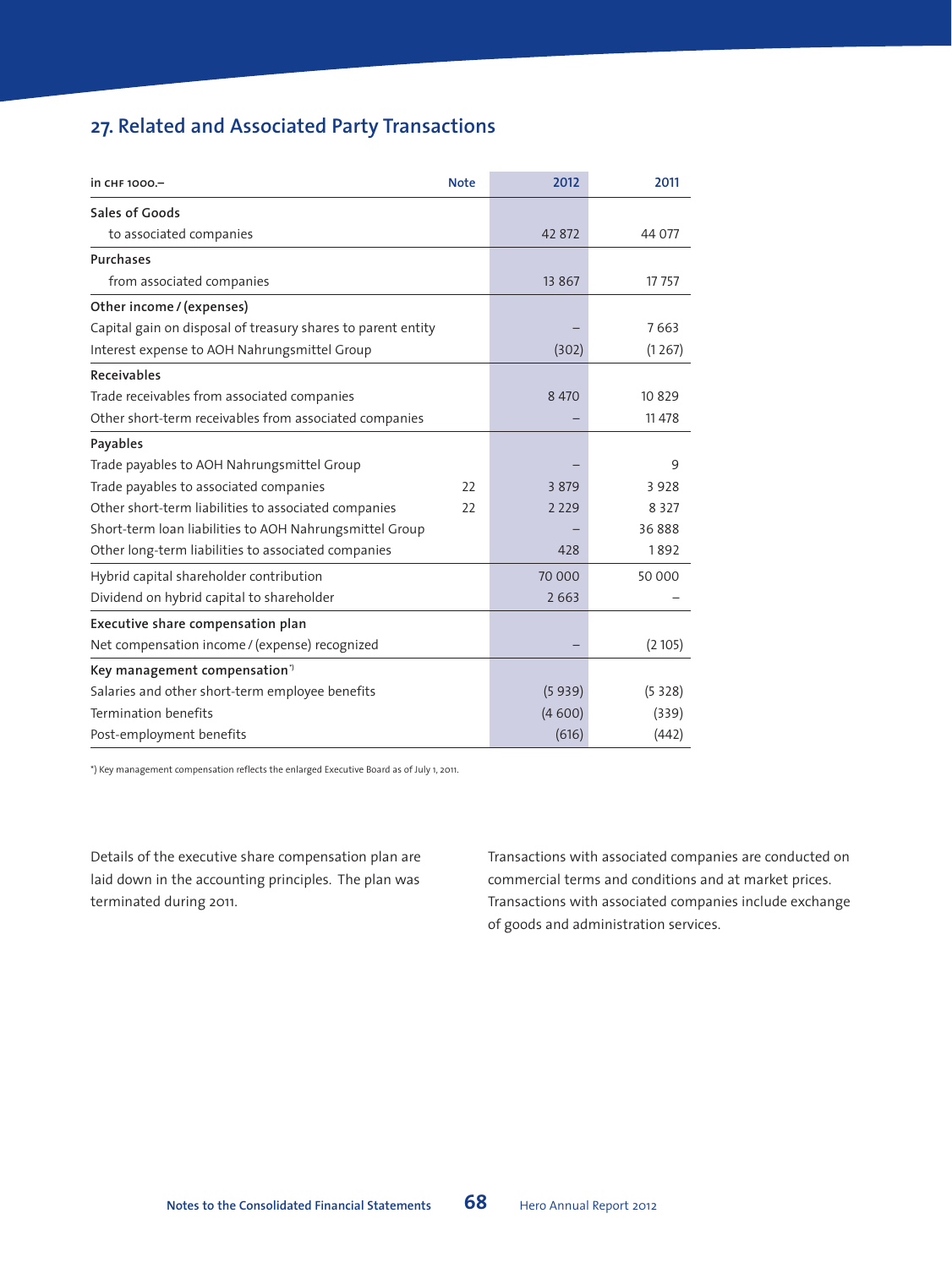## **28. Contingent Liabilities**

| in CHF 1000.-                                     | 2012    | 2011  |
|---------------------------------------------------|---------|-------|
| Contingent liabilities in favour of third parties | 5 2 5 3 | 6 668 |

Contingent liabilities are composed primarily of a third-party guarantee granted in connection with the relocation of the Lenzburg site and various bank and custom guarantees.

One element of the Lenzburg site guarantee is an amount of up to CHF 4.0 million, which could be payable in the event that contaminated material must be removed from the site.

### **29. Commitments**

| in CHF 1000 .-                                           | 2012   | 2011     |
|----------------------------------------------------------|--------|----------|
| Commitments for the acquisition of tangible fixed assets | 10 110 | 19 3 3 4 |
| Commitments for raw materials                            | 60 701 | 57722    |
| <b>TOTAL CAPITAL COMMITMENTS</b>                         | 70 811 | 77 056   |

Commitments for operating lease are as follows:

| in CHF 1000.-                             | 2012     | 2011   |
|-------------------------------------------|----------|--------|
| Amount due within one year                | 7050     | 7526   |
| Between one and five years                | 13 4 79  | 12 905 |
| After five years                          | 929      | 637    |
| <b>TOTAL OPERATING LEASE COMMITMENTS</b>  | 21 4 5 8 | 21068  |
| <b>TOTAL OPERATING LEASE EXPENSE</b>      |          |        |
| <b>RECOGNIZED IN THE INCOME STATEMENT</b> | (7475)   | (6707) |

### **30. Events after the Balance Sheet Date**

There are no events after the balance sheet date noted.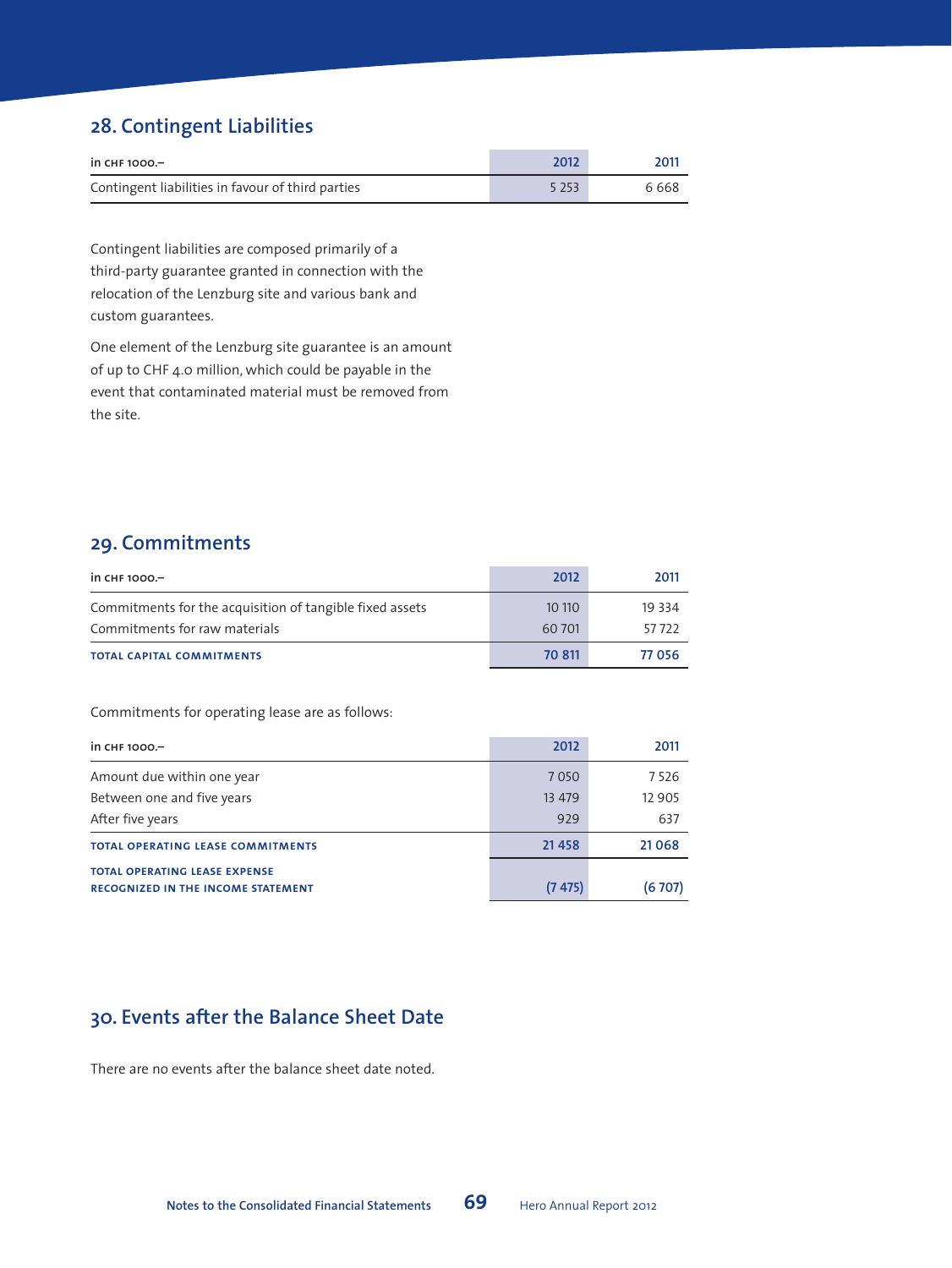### **Corporate Governance**

#### **Introduction**

Hero interprets Corporate Governance to include the totality of all governing principles and regulations aimed to defend the interests of its shareholders which, within the context of decision-making abilities and efficiency, ensure that management's leadership and control of the enterprise are undertaken focused on value creation with full knowledge of its responsibilities.

Hero's corporate regulations fully incorporate the recommendations of "Swiss Code of Best Practices" in addition to the provisions of Swiss law. Hero's Board of Directors and the Executive Board are separate decisionmaking bodies, each with distinct functions and responsibilities. No member of the Board of Directors is a member of the management team. Further, a member of the Board of Directors may sit on the Board of no more than six other quoted Swiss companies.

#### **Board of Directors**

Hero's Board of Directors consists of between three and seven members who are elected by the Annual General Meeting for a period of three years.

The Board of Directors convenes its own meetings at least four times each year. The Board of Directors has delegated individual tasks to two sub-committees, which analyze specific issues in more depth on behalf of the Board:

– Finance & Audit Committee Dr. Arend Oetker (until December 31, 2012) Herbert J. Scheidt Dr. Hagen Duenbostel Dr. Hasso Kaempfe

– Compensation Committee Dr. Arend Oetker (until December 31, 2012) Herbert J. Scheidt Dr. Hasso Kaempfe

The Board of Directors elects from its own members those Directors sitting on these Committees. The Chairmen of the Committees inform the Board of Directors at each meeting about the issues dealt with by the Committees and any corresponding Board resolutions. The Board of Directors has delegated all operative management functions to the Executive Board with the exception of those tasks assigned to other bodies as prescribed by law, the Articles of Incorporation or other corporate regulations.

#### **Executive Board**

The Executive Board is ultimately responsible for the operational management of the business. The Executive Board's responsibility encompasses the execution and achievement of the Company's strategies, the direction of Group companies, as well as extracting maximum synergies from the Group's structures.

The leaders of the business divisions and the heads of the subsidiary companies are responsible for the development and achievement of their commercial and financial targets and for the leadership of their areas. The Chairman of the Executive Board, as well as the whole Executive Board, is answerable to the Board of Directors for the results of the Group.

#### **AUDITORS**

In general the auditors participate in two Finance & Audit Committee Meetings per year to report verbally and in writing on audit planning, execution and recommendations.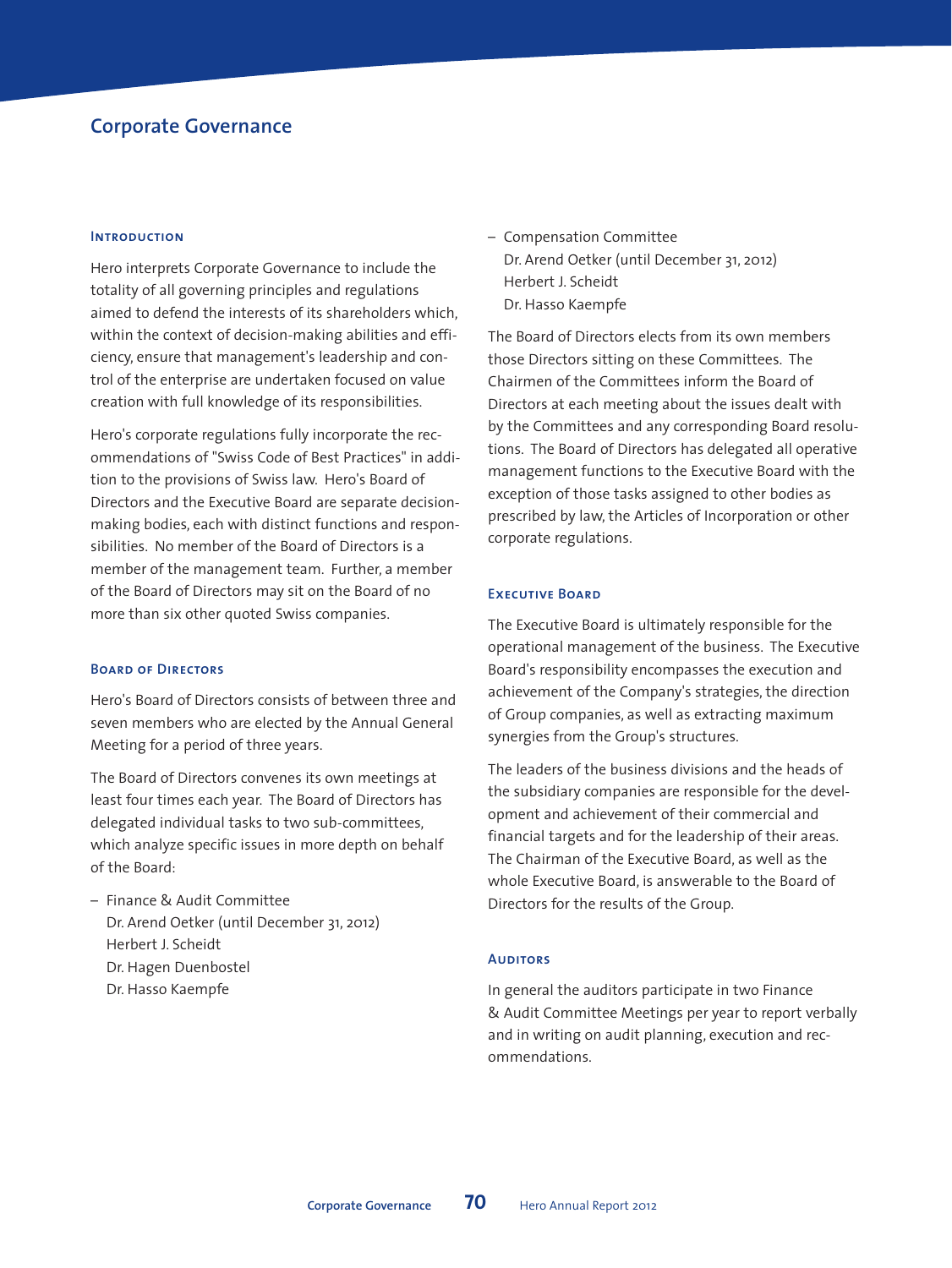### **Report of the Statutory Auditor**

### **Report of the statutory auditor on the consolidated financial statements**

As statutory auditor, we have audited the consolidated financial statements of Hero AG, which comprise the balance sheet, income statement, statement of comprehensive income, cash flow statement, statement of changes in equity and notes (pages 8 to 69) for the year ended 31 December 2012.

#### **Board of Directors' responsibility**

The Board of Directors is responsible for the preparation and fair presentation of the consolidated financial statements in accordance with International Financial Reporting Standards (IFRS) and the requirements of Swiss law. This responsibility includes designing, implementing and maintaining an internal control system relevant to the preparation and fair presentation of consolidated financial statements that are free from material misstatement, whether due to fraud or error. The Board of Directors is further responsible for selecting and applying appropriate accounting policies and making accounting estimates that are reasonable in the circumstances.

#### **Auditor's responsibility**

Our responsibility is to express an opinion on these consolidated financial statements based on our audit. We conducted our audit in accordance with Swiss law and Swiss Auditing Standards and International Standards on Auditing. Those standards require that we plan and perform the audit to obtain reasonable assurance whether the consolidated financial statements are free from material misstatement.

An audit involves performing procedures to obtain audit evidence about the amounts and disclosures in the consolidated financial statements. The procedures selected depend on the auditor's judgment, including the assessment of the risks of material misstatement of the consolidated financial statements, whether due to fraud or error. In making those risk assessments, the auditor considers the internal control system relevant to the entity's preparation and fair presentation of the consolidated financial statements in order to design audit procedures that are appropriate in the circumstances, but not for the purpose of expressing an opinion on the effectiveness of the entity's internal control system. An audit also includes evaluating the appropriateness of the accounting policies used and the reasonableness of accounting estimates made, as well as evaluating the overall presentation of the consolidated financial statements. We believe that the audit evidence we have obtained is sufficient and appropriate to provide a basis for our audit opinion.

#### **Opinion**

In our opinion, the consolidated financial statements for the year ended 31 December 2012 give a true and fair view of the financial position, the results of operations and the cash flows in accordance with IFRS and comply with Swiss law.

#### **Report on other legal requirements**

We confirm that we meet the legal requirements on licensing according to the Auditor Oversight Act (AOA) and independence (article 728 CO and article 11 AOA) and that there are no circumstances incompatible with our independence.

In accordance with article 728a paragraph 1 item 3 CO and Swiss Auditing Standard 890, we confirm that an internal control system exists, which has been designed for the preparation of consolidated financial statements according to the instructions of the Board of Directors.

We recommend that the consolidated financial statements submitted to you be approved.

Ernst & Young Ltd.

Philip Klopfenstein David Haldimann Licensed audit expert Licensed audit expert (Auditor in charge)

Zurich, 19 March 2013

Haldimany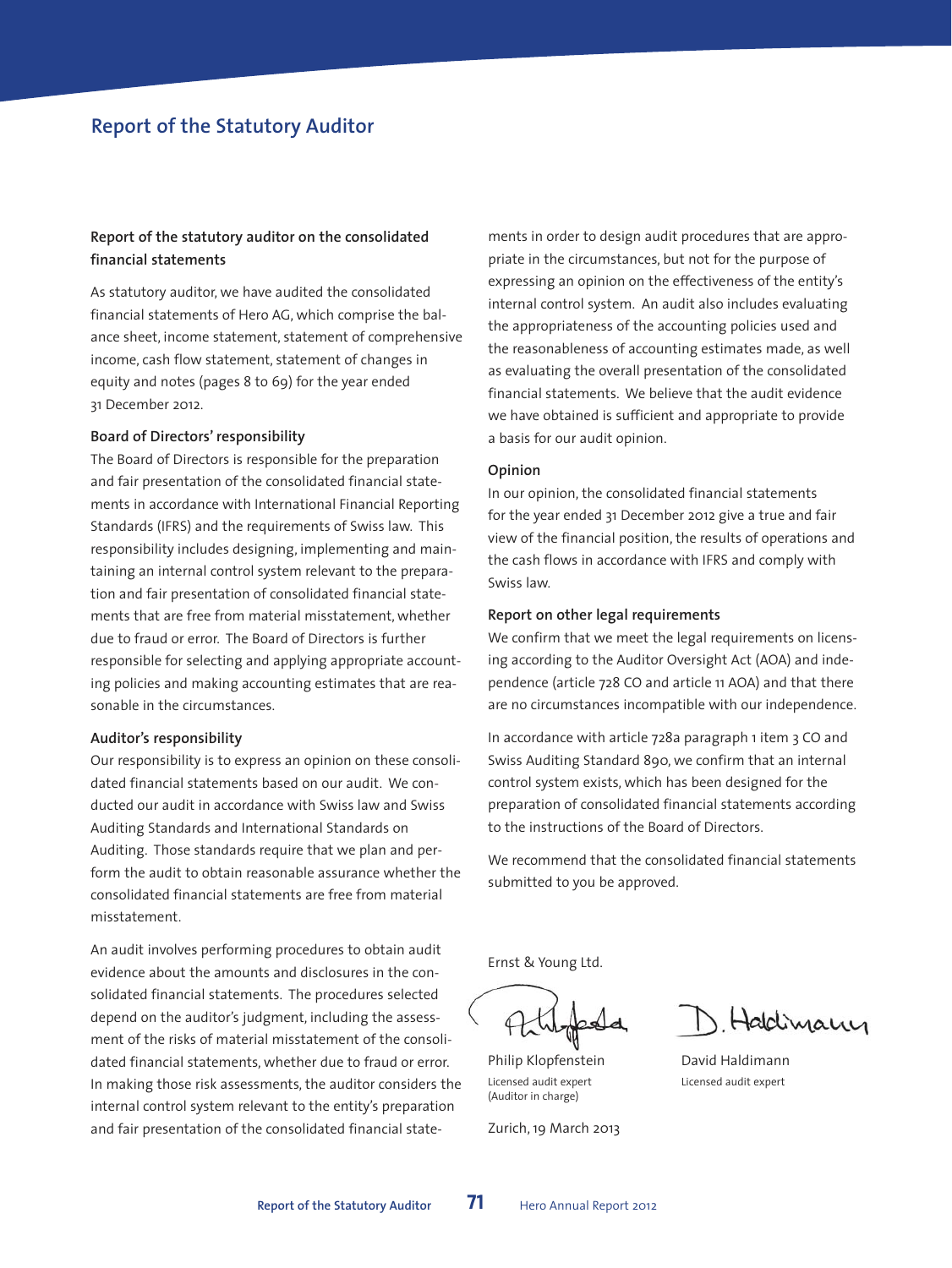# **Index to the Statutory Financial Statements of Hero AG**

# Income Statement Hero AG 73 Balance Sheet Hero AG 74 Notes to the Statutory Accounts of Hero AG 76 Appropriation of Available Earnings 77 Report of the Statutory Auditors of Hero AG 78 **Page**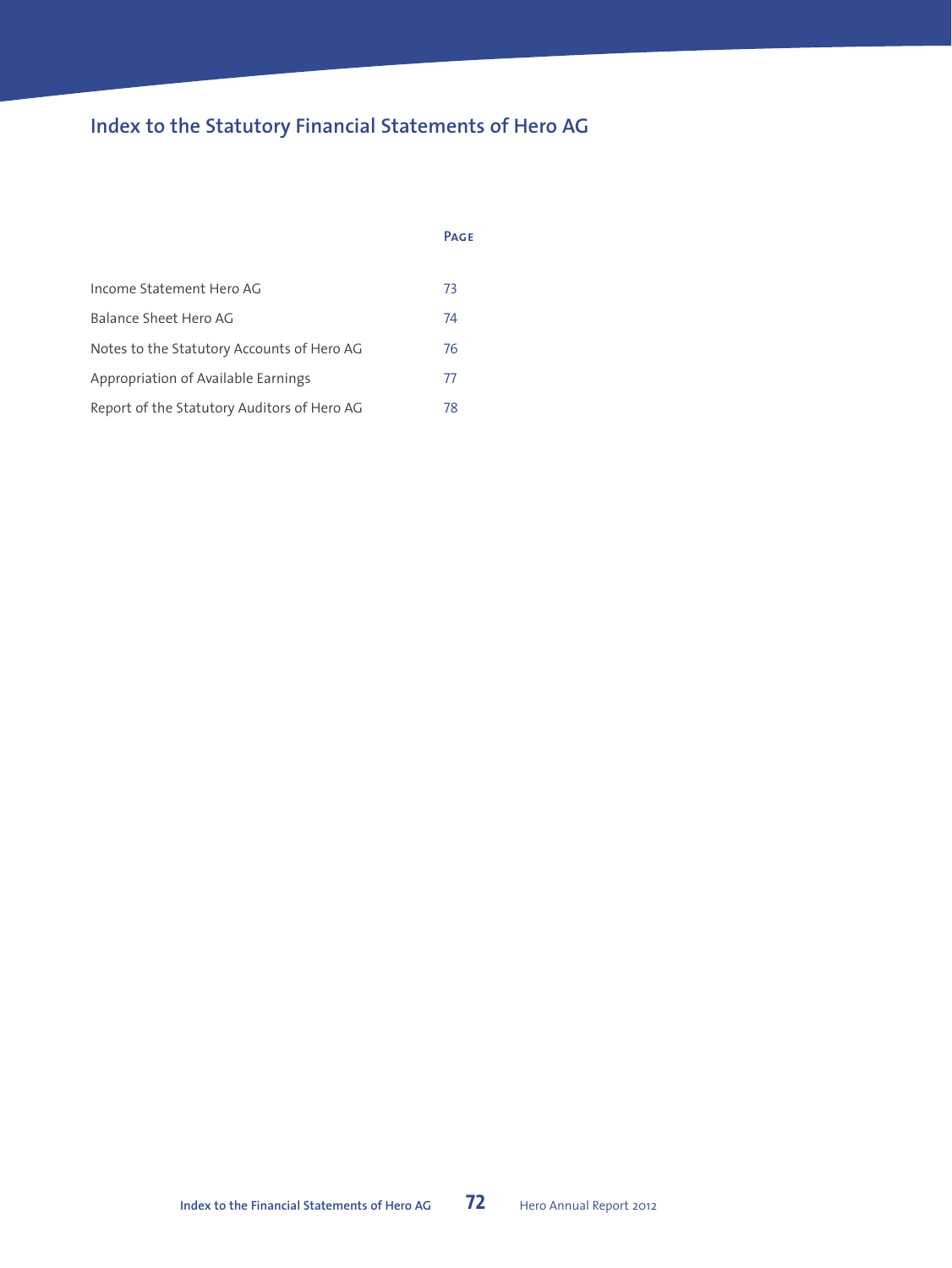## **Income Statement**

**for the year ended December 31 Hero AG**

**in chf 1000.–**

|                                  | 2012     | 2011      |
|----------------------------------|----------|-----------|
| <b>NET SALES</b>                 | 157 283  | 225 181   |
| Material                         | (102950) | (132 215) |
| Personnel                        | (33 435) | (37791)   |
| Depreciation                     | (11633)  | (32768)   |
| Production and distribution      | (7879)   | 4 3 0 1   |
| Advertising and promotion        | (11832)  | (23 831)  |
| Sales and general administration | (13 236) | (18313)   |
| <b>Total operating expenses</b>  | (180965) | (240 617) |
| <b>OPERATING LOSS</b>            | (23682)  | (15436)   |
| Financial income                 | 67 671   | 70 3 2 6  |
| Financial expense                | (98362)  | (9755)    |
| <b>Financial result</b>          | (30691)  | (27 229)  |
| Participation income             | 32 3 9 4 | 35 612    |
| Gains on fixed assets disposed   | 1876     |           |
| Other income                     | 35 250   | 50 40 5   |
| Total other income               | 69 520   | 86 017    |
| Other expense                    | (29 520) | (2103)    |
| <b>Total other expenses</b>      | (29 520) | (2103)    |
| (LOSS) / PROFIT BEFORE TAXES     | (14373)  | 41249     |
| Taxes                            | (4511)   | (4798)    |
| NET (LOSS) / INCOME              | (18884)  | 36 451    |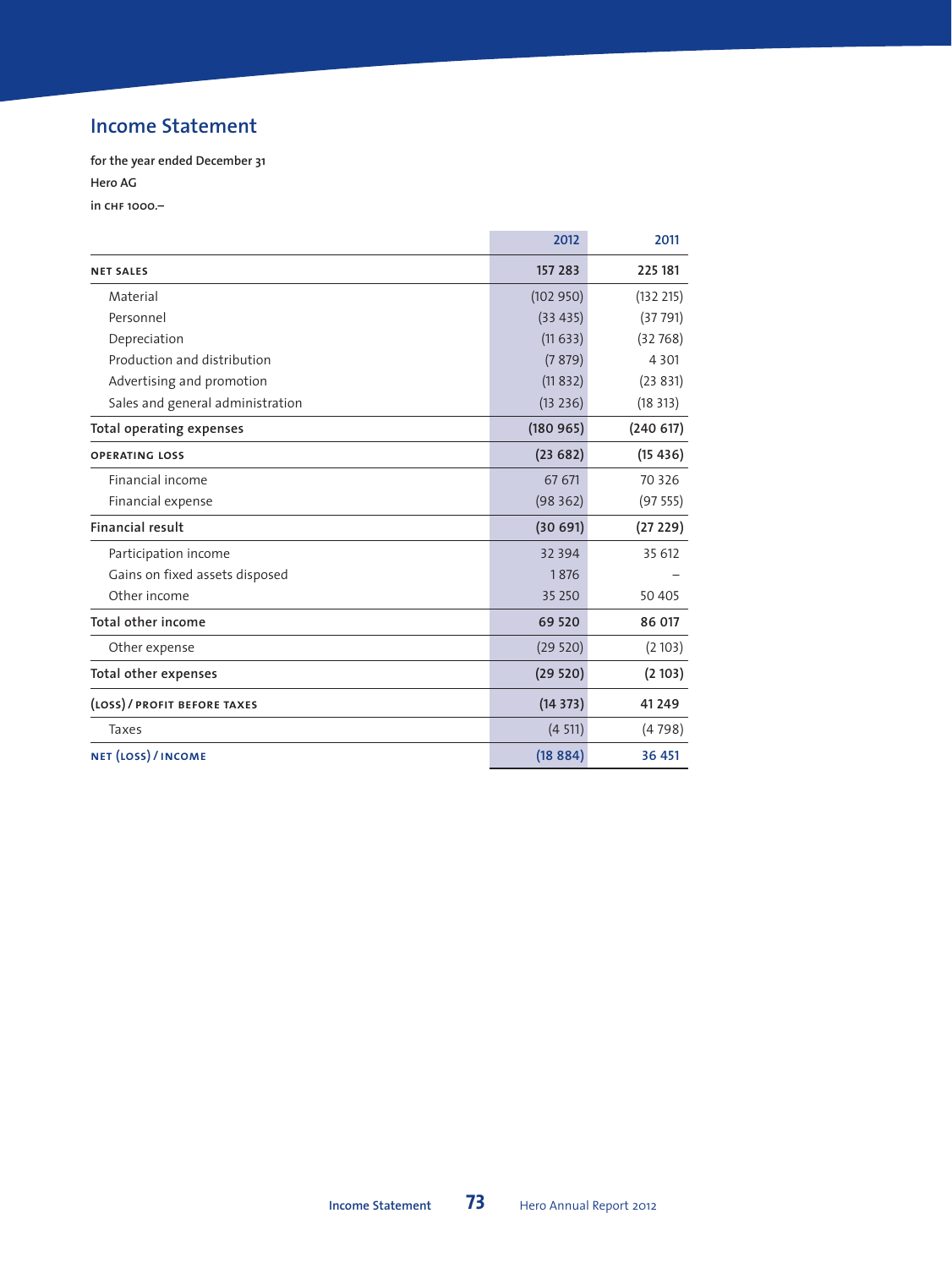# **Balance Sheet**

**as at December 31, before appropriation of profit**

**Hero AG**

**in chf 1000.–**

| <b>Assets</b>                       | 2012    | 2011     |
|-------------------------------------|---------|----------|
| Cash                                | 5       | 12       |
| <b>Banks</b>                        | 151 901 | 44 14 9  |
| Liquid funds                        | 151 906 | 44 161   |
| Trade receivables                   | 16 619  | 23 8 8 8 |
| Receivables from subsidiaries       | 148 869 | 156 874  |
| Other short-term receivables        | 2 5 3 3 | 16 372   |
| Prepaid expenses                    | 191     | 371      |
| <b>Receivables</b>                  | 168 212 | 197 505  |
| Raw material and supplies           | 9720    | 10883    |
| Work-in-progress and finished goods | 1581    | 2 717    |
| Inventories                         | 11 3 01 | 13 600   |
| <b>CURRENT ASSETS</b>               | 331 419 | 255 266  |
| Land                                | 4749    | 4749     |
| <b>Buildings</b>                    | 28 164  | 26896    |
| Plant and machinery                 | 11831   | 11799    |
| Other equipment and vehicles        | 643     | 664      |
| Tangible fixed assets               | 45 387  | 44 108   |
| Financial investments               | 91      | 91       |
| Long-term loans bank                | 11396   | 12 15 8  |
| Long-term loans to subsidiaries     | 400 816 | 430 168  |
| Investments in subsidiaries         | 434 532 | 441 247  |
| Intangible assets                   | 80 455  | 89 354   |
| Financial and intangible assets     | 927 290 | 973 018  |
| <b>FIXED ASSETS</b>                 | 972 677 | 1017126  |
| <b>TOTAL ASSETS</b>                 | 1304096 | 1272392  |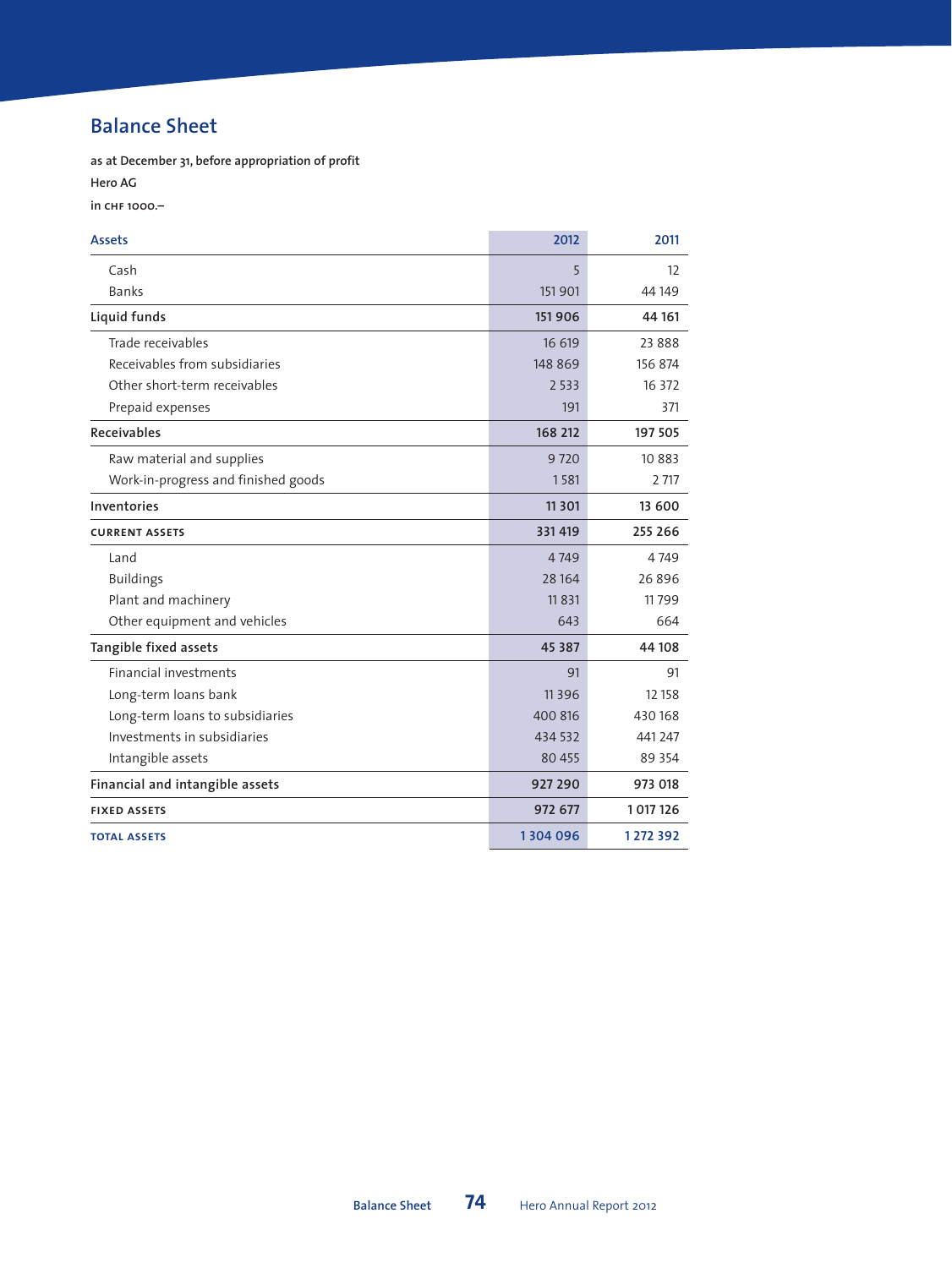| Liabilities and shareholders' equity       | 2012     | 2011     |
|--------------------------------------------|----------|----------|
| <b>Banks</b>                               | 243 812  | 165 656  |
| Trade payables                             | 9878     | 11 600   |
| Payables to subsidiaries                   | 128 629  | 166 708  |
| Other short-term liabilities               | 3 9 4 0  | 10 702   |
| Accruals                                   | 14 3 3 8 | 11 3 6 7 |
| Short-term provisions                      | 8754     | 12 975   |
| <b>Current liabilities</b>                 | 409 351  | 379 008  |
| Long-term bank liabilities                 | 90 000   | 150 000  |
| Long-term loans from subsidiaries          | 9 4 2 7  | 9499     |
| Other long-term liabilities                | 685      | 878      |
| Long-term provisions                       | 18 4 8 0 | 7969     |
| Debentures                                 | 620 000  | 550 000  |
| Medium and long-term liabilities           | 738 592  | 718 346  |
| <b>TOTAL LIABILITIES</b>                   | 1147943  | 1097354  |
| Share capital                              | 51 51 6  | 51 51 6  |
| Legal reserve                              | 25 7 5 8 | 25 758   |
| Retained earnings                          | 78 879   | 97763    |
| <b>SHAREHOLDERS' EQUITY</b>                | 156 153  | 175 037  |
| TOTAL LIABILITIES AND SHAREHOLDERS' EQUITY | 1304096  | 1272392  |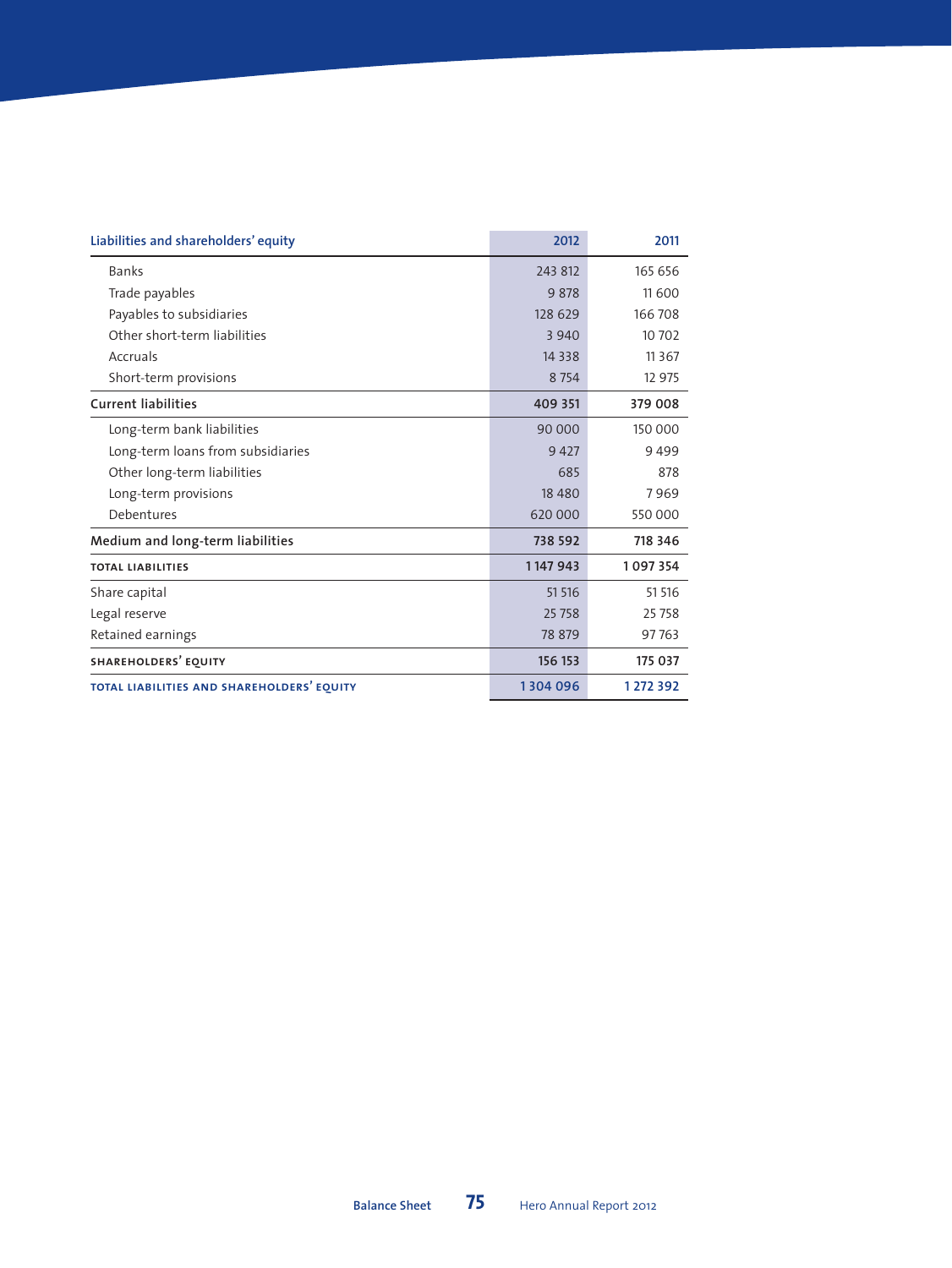### **Notes to the Statutory Accounts of Hero AG**

#### **1.**

Guarantees amounting to CHF 108 million (2011: CHF 107 million) exist in favour of third parties. Included here is among others, a guarantee of CHF 78 million given to lenders associated with the promissory note bond issued by Hero Spain in August 2008.

#### **2.**

Hero AG is a party to certain legal actions arising in the ordinary course of its business. Provisions have been recorded for such litigation risks based on best estimates. Because judicial process for such cases is complex, management cannot estimate the amount of any additional losses which might be incurred in excess of the amounts provided. In the opinion of management, the ultimate outcome of these situations will not have a material impact on the financial position and results of operations.

#### **3.**

Hero AG has committed itself to compensate any current or future asset under-coverage in relation to the senior management pension scheme.

#### **4.**

The fire insurance value of tangible assets amounts to CHF 77.1 million (2011: CHF 71.2 million).

#### **5.**

There are no payables outstanding with the pension funds.

#### **6.**

The bond issued in 2010 of CHF 500 million has a coupon rate of 6.5% and is perpetual and subordinated. The terms and conditions of these bonds are such, that in accordance with IAS 32, the bonds qualify for treatment as equity in the financial statements of the Group.

#### **7.**

The notes issued in 2011 and 2012 of CHF 120 million have a coupon rate of annual Libor plus 5% and is perpetual and subordinated. The terms and conditions of this note are such, that in accordance with IAS 32, the note qualifies for treatment as equity in the financial statements of the Group.

#### **8.**

An overview of the significant group companies can be found on pages 79 to 82.

#### **9.**

As of December 31, 2012, Schwartau International GmbH, Bad Schwartau, Deutschland, holds 100% (2011: 100%) of the share capital of Hero AG ranking for dividends.

#### **10.**

Net release of excess reserves:

During 2012 excess reserves amounting to CHF 0.1 million (2011: 3.9 million) have been released.

#### **11.**

The company has implemented a risk management system. Management carries out an annual risk assessment to identify material risks including their probability of occurrence and impact on the group. The board of directors takes appropriate measures to avoid, mitigate or transfer these risks. Risks which are not mitigated are closely monitored by the group. The latest risk assessment by the board of directors was approved in December 2012. Management is entitled to take ad-hoc initiatives in order to ensure a timely response to changes in the risk environment.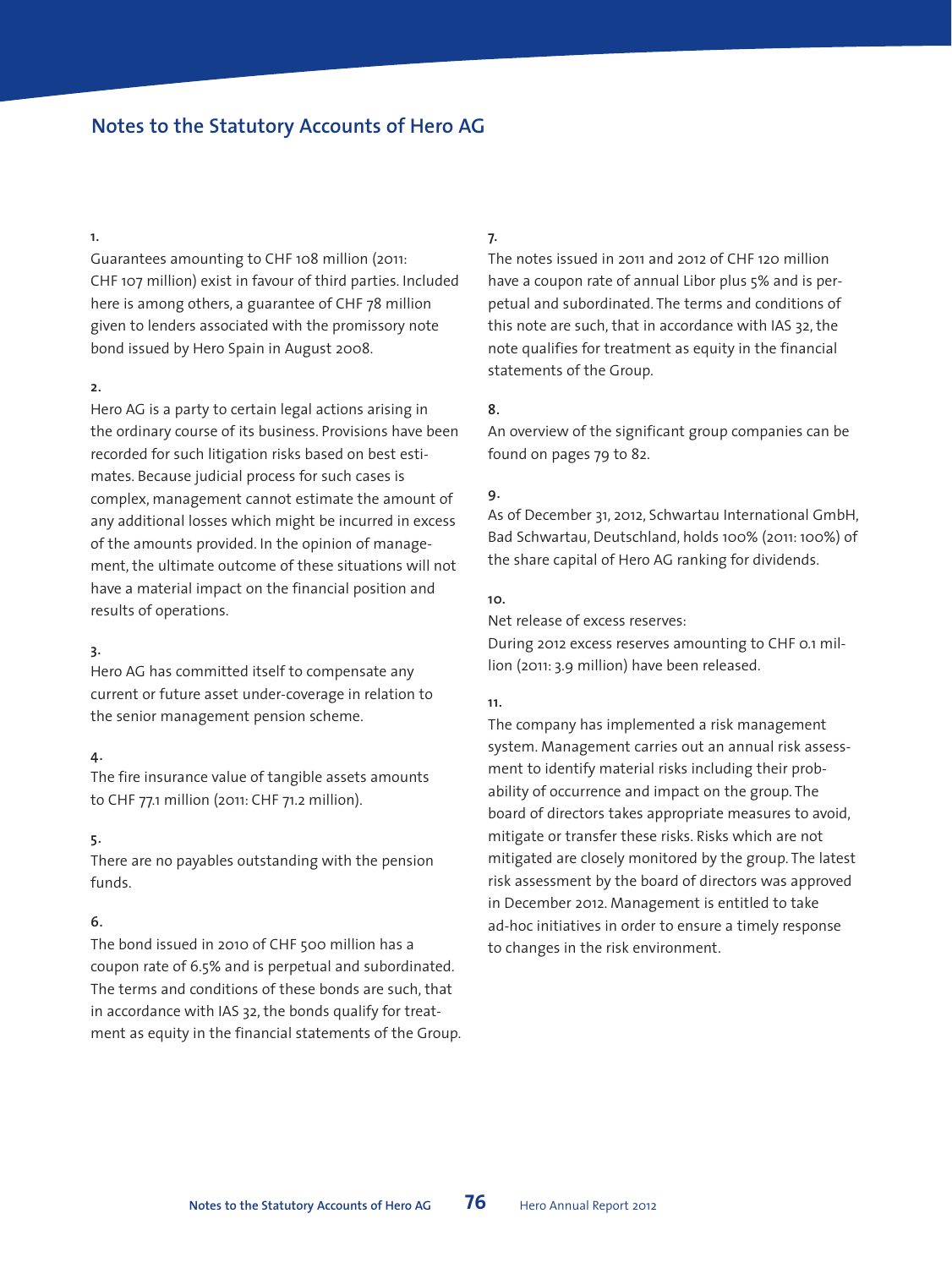## **Proposal of the Board of Directors concerning the distribution of a Dividend**

| in CHF 1000 .-                                                 | 2012    |
|----------------------------------------------------------------|---------|
| Amount carried forward from last year                          | 97763   |
| Net profit for the current year                                | (18884) |
| <b>TOTAL AVAILABLE FOR DISTRIBUTION</b>                        | 78 879  |
| <b>DIVIDEND</b>                                                |         |
| CHF o. - on 5'151'600 registered shares of CHF 10. - par value |         |
| <b>TOTAL DIVIDEND PAYMENT</b>                                  |         |
| <b>BALANCE CARRIED FORWARD</b>                                 | 78 879  |

In the name of the Board of Directors: Chairman: Dr. Hasso Kaempfe

Macyle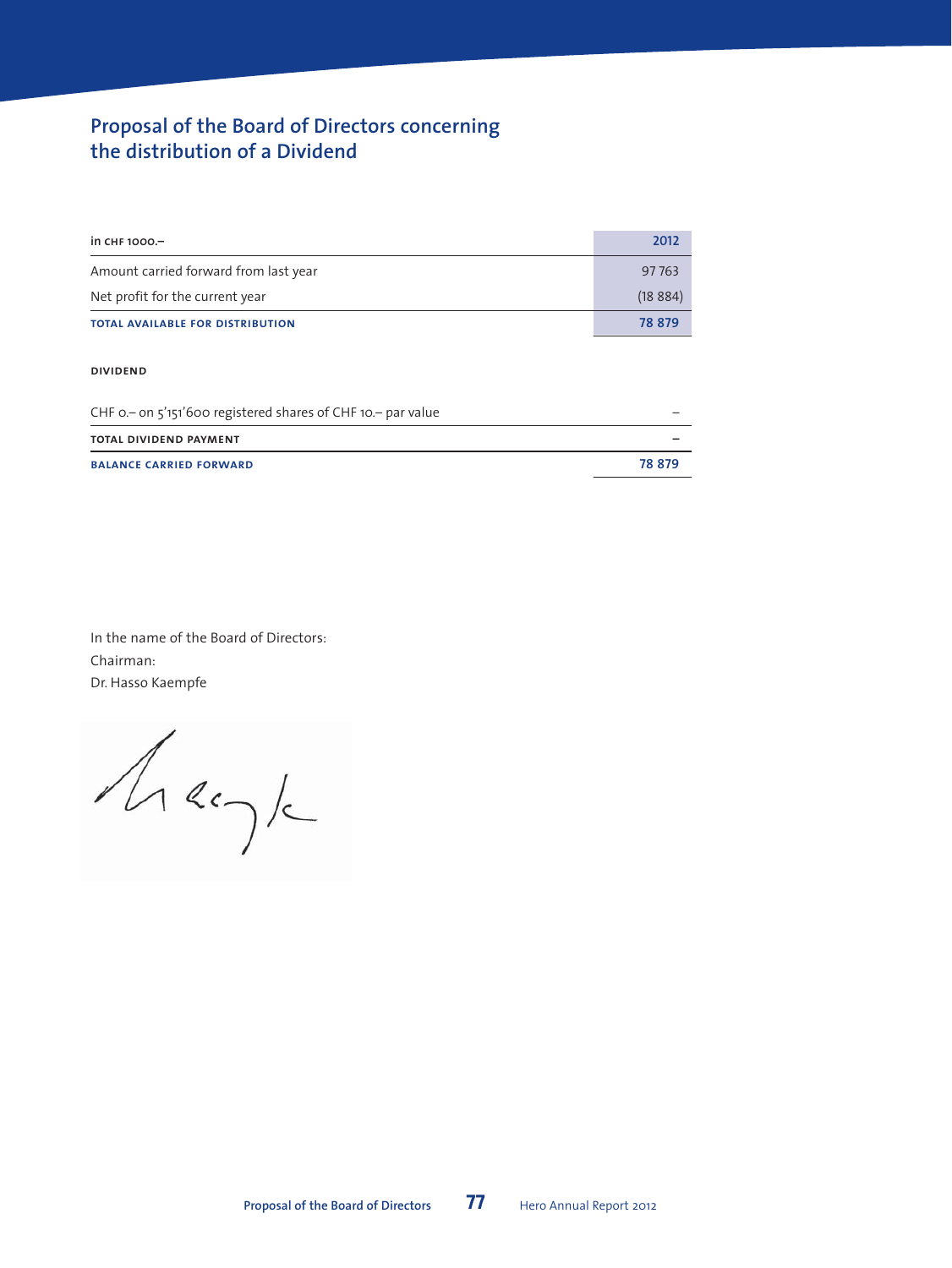### **Report of the Statutory Auditor of Hero AG**

#### **Report of the statutory auditor on the financial statements**

As statutory auditor, we have audited the financial statements of Hero AG, which comprise the balance sheet, income statement and notes (pages 73 to 76) for the year ended 31 December 2012.

#### **Board of Directors' responsibility**

The Board of Directors is responsible for the preparation of the financial statements in accordance with the requirements of Swiss law and the company's articles of incorporation. This responsibility includes designing, implementing and maintaining an internal control system relevant to the preparation of financial statements that are free from material misstatement, whether due to fraud or error. The Board of Directors is further responsible for selecting and applying appropriate accounting policies and making accounting estimates that are reasonable in the circumstances.

#### **Auditor's responsibility**

Our responsibility is to express an opinion on these financial statements based on our audit. We conducted our audit in accordance with Swiss law and Swiss Auditing Standards. Those standards require that we plan and perform the audit to obtain reasonable assurance whether the financial statements are free from material misstatement.

An audit involves performing procedures to obtain audit evidence about the amounts and disclosures in the financial statements. The procedures selected depend on the auditor's judgment, including the assessment of the risks of material misstatement of the financial statements, whether due to fraud or error. In making those risk assessments, the auditor considers the internal control system relevant to the entity's preparation of the financial statements in order to design audit procedures that are appropriate in the circumstances, but not for the purpose of expressing an opinion on the effectiveness of the entity's internal control system.

An audit also includes evaluating the appropriateness of the accounting policies used and the reasonableness of accounting estimates made, as well as evaluating the overall presentation of the financial statements. We believe that the audit evidence we have obtained is sufficient and appropriate to provide a basis for our audit opinion.

#### **Opinion**

In our opinion, the financial statements for the year ended 31 December 2012 comply with Swiss law and the company's articles of incorporation.

#### **Report on other legal requirements**

We confirm that we meet the legal requirements on licensing according to the Auditor Oversight Act (AOA) and independence (Art. 728 Code of Obligations [CO] article 11 AOA) and that there are no circumstances incompatible with our independence.

In accordance with article 728a paragraph 1 item 3 CO and Swiss Auditing Standard 890, we confirm that an internal control system exists, which has been designed for the preparation of financial statements according to the instructions of the Board of Directors.

We further confirm that the proposed appropriation of available earnings complies with Swiss law and the company's articles of incorporation. We recommend that the financial statements submitted to you be approved.

Ernst & Young Ltd.

Philip Klopfenstein **David Haldimann** Licensed audit expert Licensed audit expert (Auditor in charge)

Zurich, 19 March 2013

Haldimany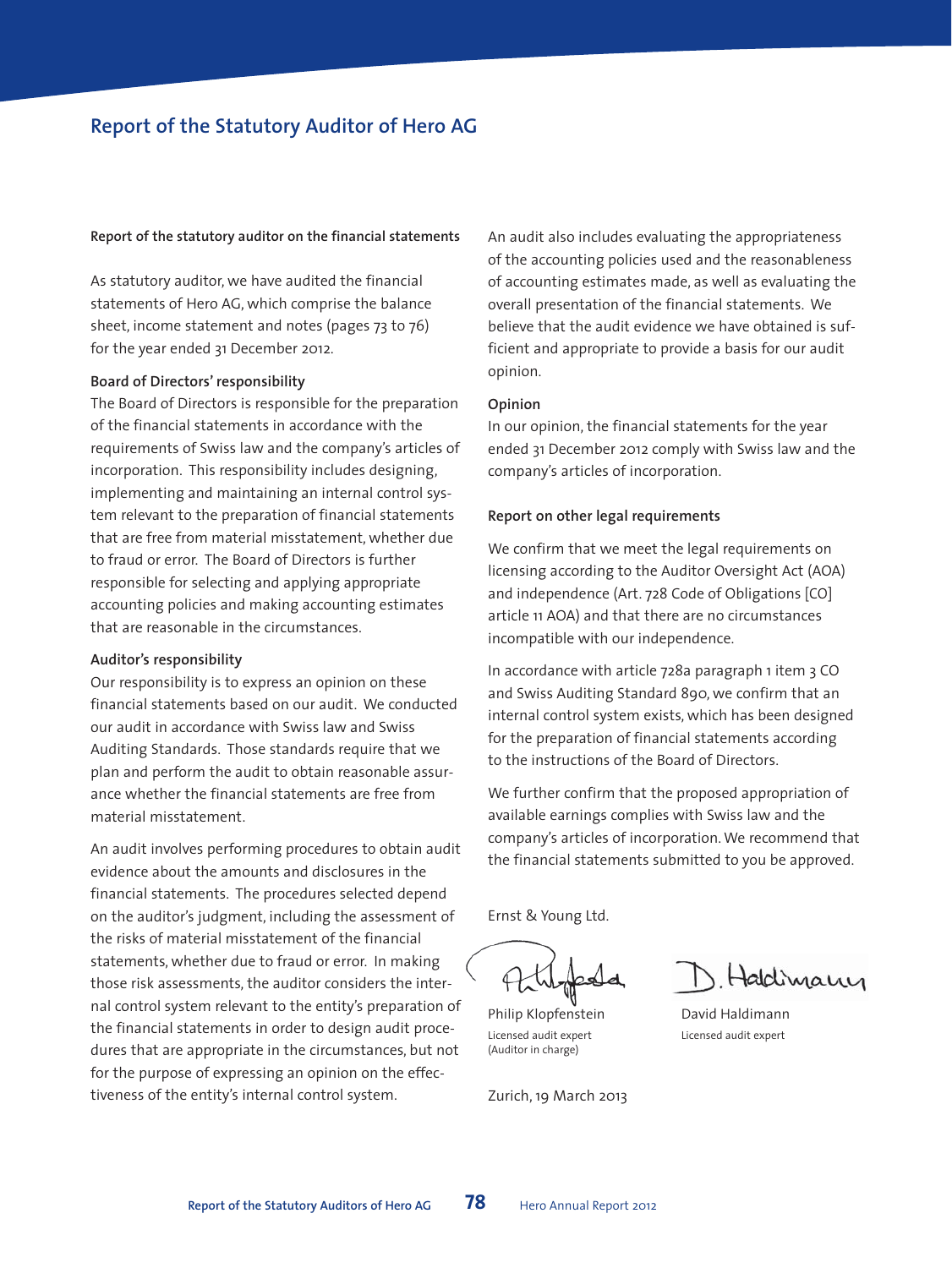# **Subsidiaries and Participations**

| Company                            | <b>Address</b>                                                            | <b>Telephone</b><br>Fax<br>Internet                             | Owner-<br>ship | Consoli-<br>dation* | <b>Remarks</b>             |
|------------------------------------|---------------------------------------------------------------------------|-----------------------------------------------------------------|----------------|---------------------|----------------------------|
| <b>Hero AG</b>                     | Karl Roth-Strasse 8<br>5600 Lenzburg<br>Switzerland                       | T +41 62 885 51 11<br>F +41 62 885 54 30<br>www.hero.ch         |                |                     |                            |
| Beech-Nut Nutrition<br>Corporation | 100 Hero Drive<br>Amsterdam, NY 12010<br><b>USA</b>                       | T +1 518 839 0300<br>F +1 518 839 0301<br>www.beechnut.com      | 100%           | F                   |                            |
| Cap' Fruit SAS                     | Zone artisanale Rapon<br>26140 Anneyron<br>France                         | T +33 475 31 40 22<br>F +33 475 31 59 72<br>www.capfruit.com    | 100%           | F                   | Disposed February 29, 2012 |
| Citron Export Inc.                 | Puerto Rico                                                               |                                                                 | 97.4%          | E                   | Dormant                    |
| Friso Nederland BV                 | Teteringsedijk 227<br>Postbus 3243<br>4817 ME Breda<br>Netherlands        | T+3176 57 98 000<br>F +3176 5714 903<br>www.hero.nl             | 100%           | F                   |                            |
| Hero Beteiligungen AG              | c/o Hero AG<br>Karl Roth-Strasse 8<br>5600 Lenzburg<br>Switzerland        | T +41 62 885 51 11<br>F +41 62 885 55 28                        | 100%           | F                   |                            |
| Hero Drinks BV                     | Teteringsedijk 227<br>Postbus 3243<br>4817 ME Breda<br>Netherlands        | T+3176 57 98 000<br>F +3176 5714 903<br>www.hero.nl             | 100%           | F                   |                            |
| Hero Czech s.r.o.                  | Radlicka 751 / 113e<br>158 00 Praha 5<br>Czech Republic                   | T +420 227 031 311<br>F+420 227 031 330<br>www.hero.cz          | 100%           | F                   |                            |
| Hero España SA                     | Avenida de Murcia 1<br>30820 Alcantarilla (Murcia)<br>Spain               | T+34 968 898 900<br>F +34 968 800 727<br>www.hero.es            | 100%           | F                   |                            |
| Hero Foods Canada Inc.             | Canada                                                                    |                                                                 | 100%           | F                   | Dormant                    |
| Hero Gida San.ve Tic. AS           | Kisikli Mah. Ferah cad. No: 1<br>BuyukCamlica 34692<br>Istanbul<br>Turkey | T +90 216 524 26 30<br>F +90 216 481 77 25<br>www.ulkerhero.com | 50%            | F                   |                            |
| Hero GmbH & Co. KG **              | Werner-Bock-Strasse 23<br>33602 Bielefeld<br>Germany                      | T+49 521 96469 0<br>F +49 521 96469 50                          | 100%           | F                   |                            |

\* Consolidation: F = fully consolidated, E = equity consolidated

\*\* For the purpose of German commercial law, these consolidated Group financial statements release these companies from their obligation to publish their own financial statements in Germany, in accordance with Section 264 sub-section 3 of the German HGB (commercial code).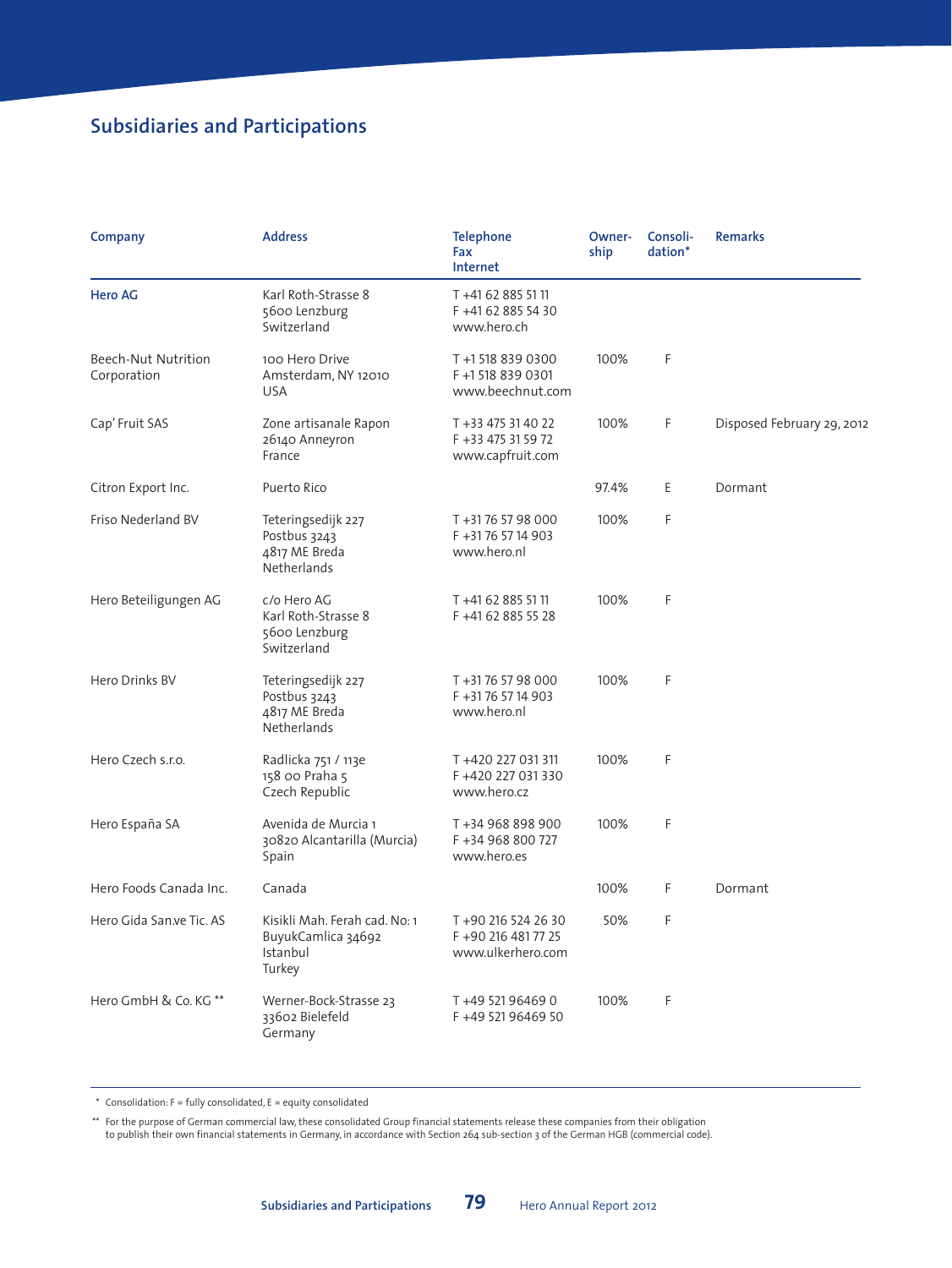| Company                                             | <b>Address</b>                                                                                              | <b>Telephone</b><br>Fax<br><b>Internet</b>                         | Owner-<br>ship | Consoli-<br>dation* | <b>Remarks</b>              |
|-----------------------------------------------------|-------------------------------------------------------------------------------------------------------------|--------------------------------------------------------------------|----------------|---------------------|-----------------------------|
| Hero Huishan (Shenyang)<br>Nutrition Food Co., Ltd  | Bajiazi Village,<br>Xiushuihe Town, Faku,<br>Shenyang, China                                                | T+86 024 88045977<br>F+86 024 88045977                             | 50%            | F                   | Disposed<br>August 30, 2012 |
| Hero Hungary Ltd.                                   | Soroksári út 160<br>1095 Budapest<br>Hungary                                                                | T +420 227 031 311<br>F+420 227 031 330                            | 100%           | F                   |                             |
| Hero Inc.                                           | 100 Hero Drive<br>Amsterdam, NY 12010<br><b>USA</b>                                                         | T +1 518 839 0300<br>F +1 518 839 0301                             | 100%           | F                   |                             |
| Hero Italia SpA                                     | Via Leoni 4<br>Casella Postale 492<br>37121 Verona<br>Italy                                                 | T+39 045 8060 911<br>F +39 045 8060 900<br>www.hero.it             | 100%           | F                   |                             |
| Hero Japan Co., Ltd.                                | Japan                                                                                                       |                                                                    | 51%            | F                   | Dormant                     |
| Hero Nederland BV                                   | Teteringsedijk 227<br>Postbus 3243<br>4817 ME Breda<br>Netherlands                                          | T +31 76 57 98 000<br>F +31 76 57 14 903<br>www.hero.nl            | 100%           | F                   |                             |
| Hero North America LLC                              | 100 Hero Drive<br>Amsterdam, NY 12010<br><b>USA</b>                                                         | T +1 518 839 0300<br>F +1 518 839 0301<br>www.heronorthamerica.com | 100%           | F                   | Dormant                     |
| Hero Nutritional Food<br>Industries SAE<br>(Vitrac) | Plot No. 2/6S, Zone 6, 1st District<br>5 <sup>th</sup> Settlement<br>New Cairo<br>Egypt                     | T +20 2 275 97 900<br>F +20 2 261 830 86<br>www.hero.com.eg        | 100%           | F                   |                             |
| Hero Polska Sp. z o.o.                              | Ul. Pilchowicka 9/11<br>02-175 Warszawa<br>Poland                                                           | T +48 22 574 23 20<br>F +48 22 574 23 30<br>www.hero.pl            | 100%           | F                   |                             |
| Hero Portugal Lda                                   | Avenida das Laranjeiras, No 6a<br>Urbanização da Quinta Grande<br>Alfragide<br>2720-333 Amadora<br>Portugal | T +351 21 472 18 80<br>F +351 21 472 18 88<br>www.hero.pt          | 100%           | F                   |                             |
| Hero Rus OOO                                        | Kremenchugskaya 9<br>Moscow 121352<br>Russia                                                                | T +7 495 988 34 82<br>F +7 495 988 34 82<br>www.semper-info.ru     | 100%           | F                   |                             |

\* Consolidation: F = fully consolidated, E = equity consolidated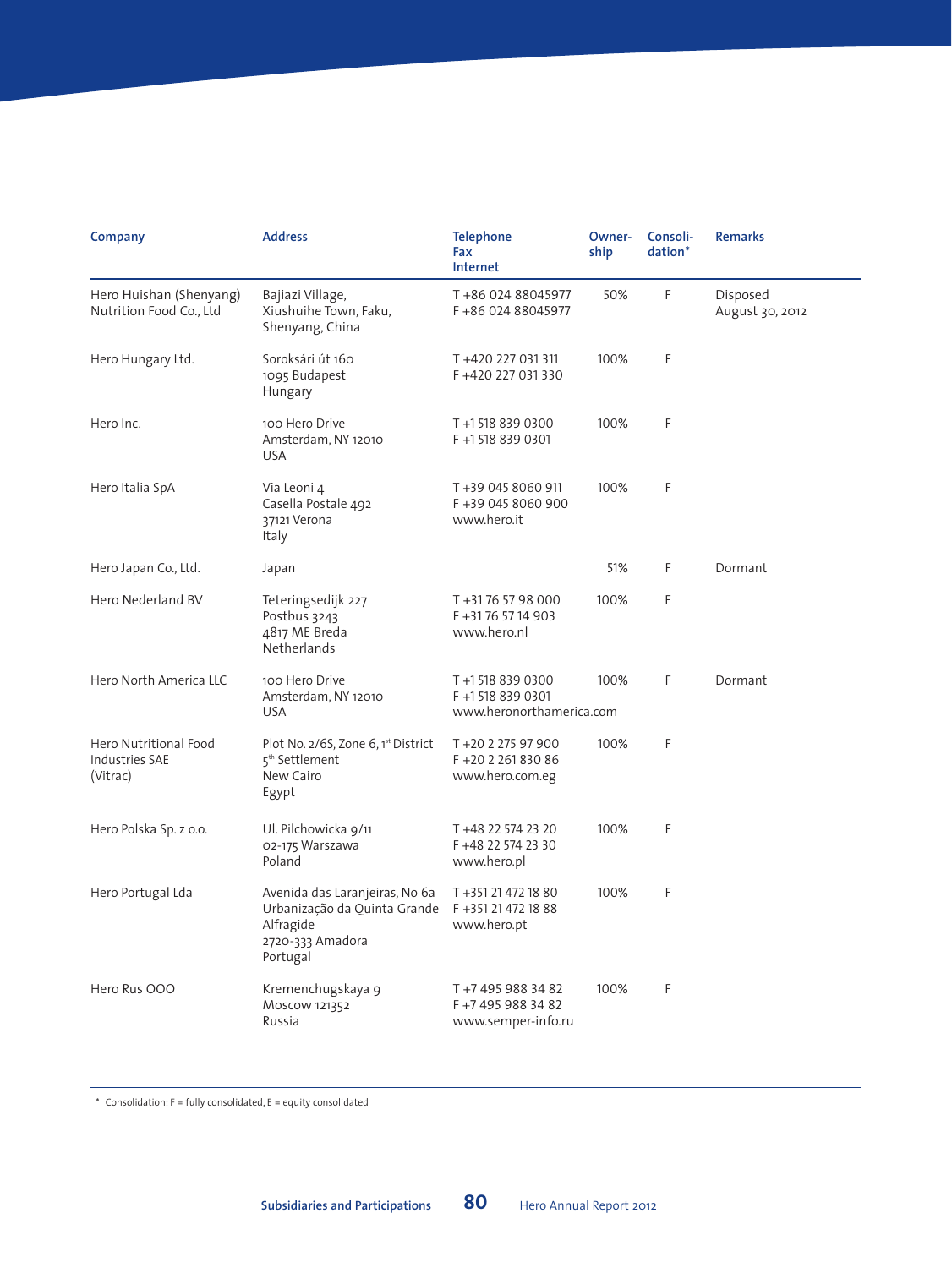| Company                                 | <b>Address</b>                                                                   | <b>Telephone</b><br>Fax<br>Internet                            | Owner-<br>ship | Consoli-<br>dation <sup>*</sup> | <b>Remarks</b>                |
|-----------------------------------------|----------------------------------------------------------------------------------|----------------------------------------------------------------|----------------|---------------------------------|-------------------------------|
| Hero (Shenyang)<br>Food Trading Co. Ltd | 2 Building, No. 29 Sha Jing Rd<br>Hongkou District, Shanghai<br>China            |                                                                | 100%           | F                               | Founded March 23, 2012        |
| Hero Slovakia s.r.o.                    | Murgasova 2<br>949 01 Nitra<br>Slovak Republic                                   | T +421 377 784 005<br>F+421 377 784 006<br>www.hero.cz         | 100%           | F                               |                               |
| Hero UA LLC                             | Voziednania pr. 19<br>Office 414<br>Kiev 02160<br>Ukraine                        | T+38 044 498 02 95<br>F +38 044 498 02 95<br>www.semper.com.ua | 100%           | F                               |                               |
| Hero UK Ltd.                            | 19 De Havilland Drive<br>Speke, Liverpool, L24 8RN<br>UK                         | T +44 1514 325 300<br>F +44 1514 325 335                       | 100%           | F                               |                               |
| Hero WhiteWave LLC                      | 12002 Airport Way<br>Broomfield, CO 80021<br><b>USA</b>                          | T +1 303 635 46 30<br>F+1303 635 56 30<br>www.fruit2day.com    | 50%            | E                               | Disposed<br>December 18, 2012 |
| Houston Harvest Inc.                    | 808 S.W. 12 <sup>th</sup> Street<br>Ocala, FL 34478-0279<br><b>USA</b>           | T +1 352 622 31 34<br>F +1 352 622 31 64                       | 100%           | F                               |                               |
| Liaoning Chengrui Trading<br>Co., Ltd   | Bajiazi Village,<br>Xiushuihe Town, Faku,<br>Shenyang, China                     | T+86 024 88045977<br>F+86 024 88045977                         | 50%            | F                               | Disposed<br>August 30, 2012   |
| Milnot Holding Corp.                    | 100 Hero Drive<br>Amsterdam, NY 12010<br><b>USA</b>                              | T +1 518 839 0300<br>F +1 518 839 0301                         | 100%           | F                               |                               |
| Organix Brands Ltd.                     | The Greenhouse<br>120-122 Commercial Road<br>Bournemouth, Dorset BH2 5LT<br>UK   | T +44 120 258 61 00<br>F +44 120 231 10 96<br>www.organix.com  | 100%           | F                               |                               |
| Orient Link Holdings Ltd.               | Offshore Incorporations Centre,<br>Road Town, Tortola,<br>British Virgin Islands |                                                                | 50%            | F                               | Disposed<br>August 30, 2012   |
| OY Semper ab                            | Klubbekrigarevägen 3A<br>00401 Helsingfors<br>Finland                            | T +35 850 516 09 51                                            | 100%           | F                               |                               |

\* Consolidation: F = fully consolidated, E = equity consolidated

\*\* For the purpose of German commercial law, these consolidated Group financial statements release these companies from their obligation to publish their own financial statements in Germany, in accordance with Section 264 sub-section 3 of the German HGB (commercial code).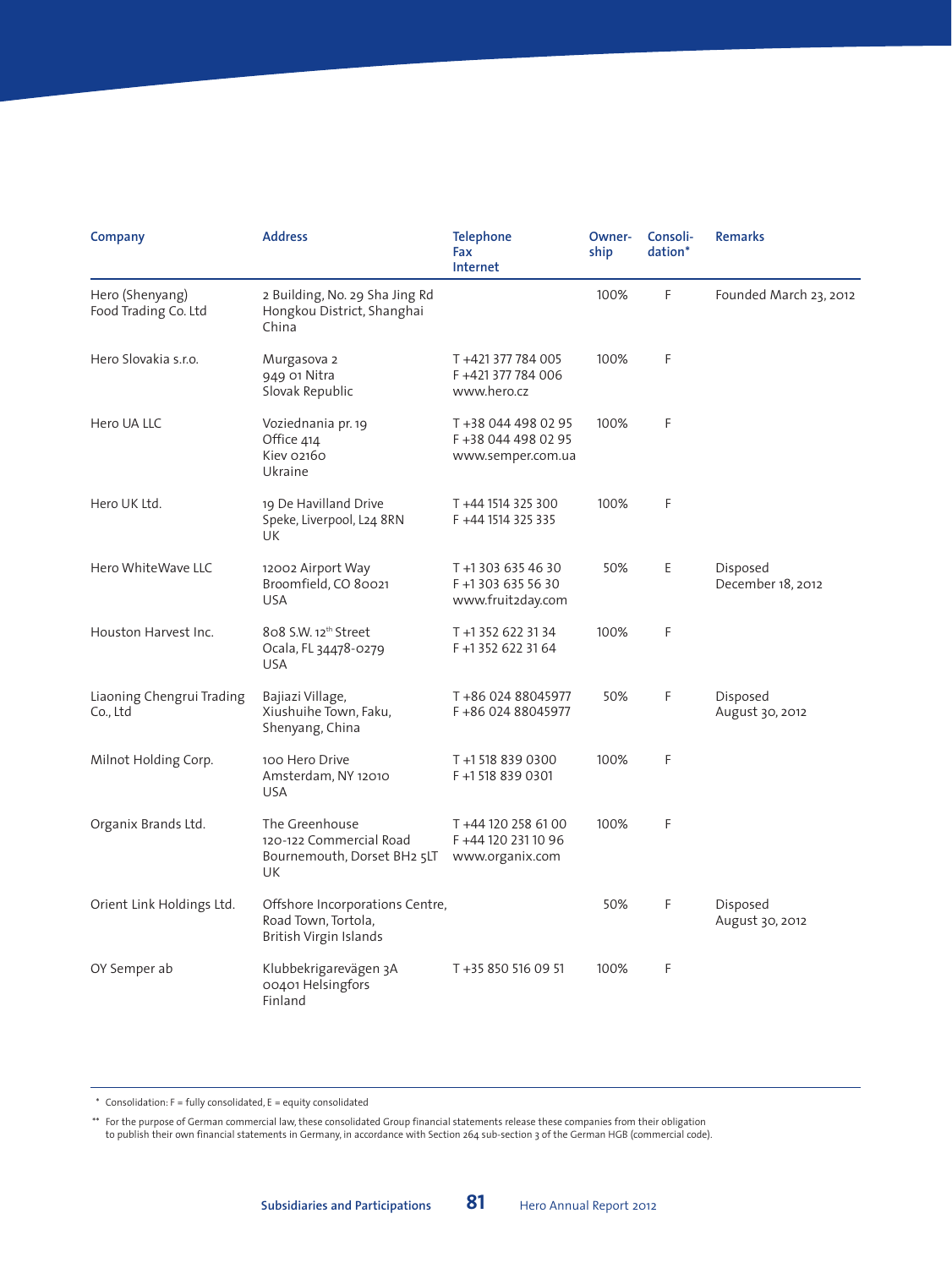| Company                                | <b>Address</b>                                                                  | <b>Telephone</b><br>Fax<br><b>Internet</b>                          | Owner-<br>ship | Consoli-<br>dation* | <b>Remarks</b>              |
|----------------------------------------|---------------------------------------------------------------------------------|---------------------------------------------------------------------|----------------|---------------------|-----------------------------|
| Schönauer IAV AG <sup>**</sup>         | Lübecker Strasse 49-55<br>23611 Bad Schwartau<br>Germany                        | T+49 451 204 0<br>F +49 451 204 108                                 | 100%           | F                   |                             |
| Schwartauer Werke<br>GmbH & Co. KGaA** | Lübecker Strasse 49-55<br>23611 Bad Schwartau<br>Germany                        | T+49 451 204 0<br>F +49 451 204 385<br>www.schwartau.de             | 100%           | F                   |                             |
| Semper AB                              | Allén 5<br>172 22 Sundbyberg<br>Sweden                                          | T +46 8 505 931 00<br>F+46 8 505 931 01<br>www.semper.com           | 100%           | F                   |                             |
| Semper AS                              | Vollsveien 9<br>1366 Lysaker<br>Norway                                          | T +47 80 03 05 80                                                   | 100%           | F                   |                             |
| Signature Brands LLC                   | 808 S.W. 12 <sup>th</sup> Street<br>Ocala, FL 34478-0279<br><b>USA</b>          | T +1 352 622 31 34<br>F +1 352 622 31 64<br>www.signaturebrands.com | 100%           | F                   |                             |
| SP HoldCo AB                           | Allén 5<br>172 22 Sundbyberg<br>Sweden                                          | T +46 8 505 931 00<br>F +46 8 505 931 01                            | 100%           | F                   |                             |
| Wealth Come Investments<br>Ltd         | Room 1201, Huachuang Tower,<br>No. 303 Hennessy Rd,<br>Wan Chai Rd<br>Hong Kong |                                                                     | 50%            | F                   | Disposed<br>August 30, 2012 |

\* Consolidation: F = fully consolidated, E = equity consolidated